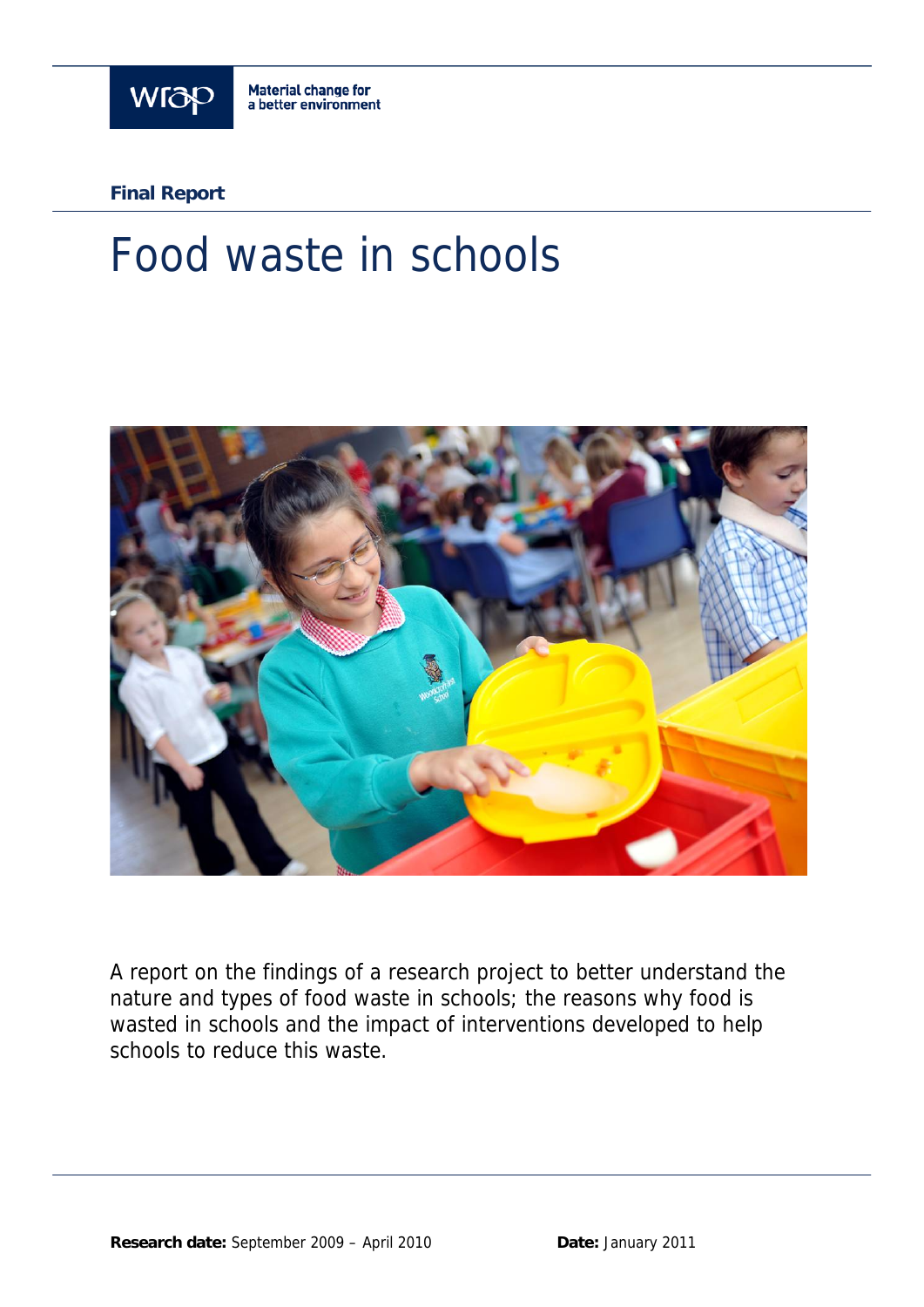WRAP's vision is a world without waste, where resources are used sustainably.

We work with businesses and individuals to help them reap the benefits of reducing waste, develop sustainable products and use resources in an efficient way.

Find out more at www.wrap.org.uk

**Written by:** Fridey Cordingley, Sam Reeve, Jane Stephenson

#### **Front cover photography:** [A child scraping food waste into a container]

WRAP and Resource Futures believe the content of this report to be correct as at the date of writing. However, factors such as prices, levels of recycled content and regulatory requirements are subject to change and users of the report should check with their suppliers to confirm the current situation. In addition, care should be taken in using any of the cost information provided as it is based upon numerous project-specific assumptions (such as scale, location, tender context, etc.). The report does not claim to be exhaustive, nor does it claim to cover all relevant products and specifications available on the market. While steps have been taken to ensure accuracy, WRAP cannot accept responsibility or be held liable to any person for any loss or damage arising out of or in connection with this information being inaccurate, incomplete or misleading. It is the responsibility of the potential user of a material or product to consult with the supplier or manufacturer and ascertain whether a particular product will satisfy their specific requirements. The listing or featuring of a particular product or company does not constitute an endorsement by WRAP cannot guarantee the performance of individual products or materials. This material is copyrighted. It may be reproduced free of charge subject to the material being accurate and not used in a misleading context. The source of the material must be identified and the copyright status acknowledged. This material must not be used to endorse or used to suggest WRAP's endorsement of a commercial product or service. For more detail, please refer to WRAP's Terms & Conditions on its website: www.wrap.org.uk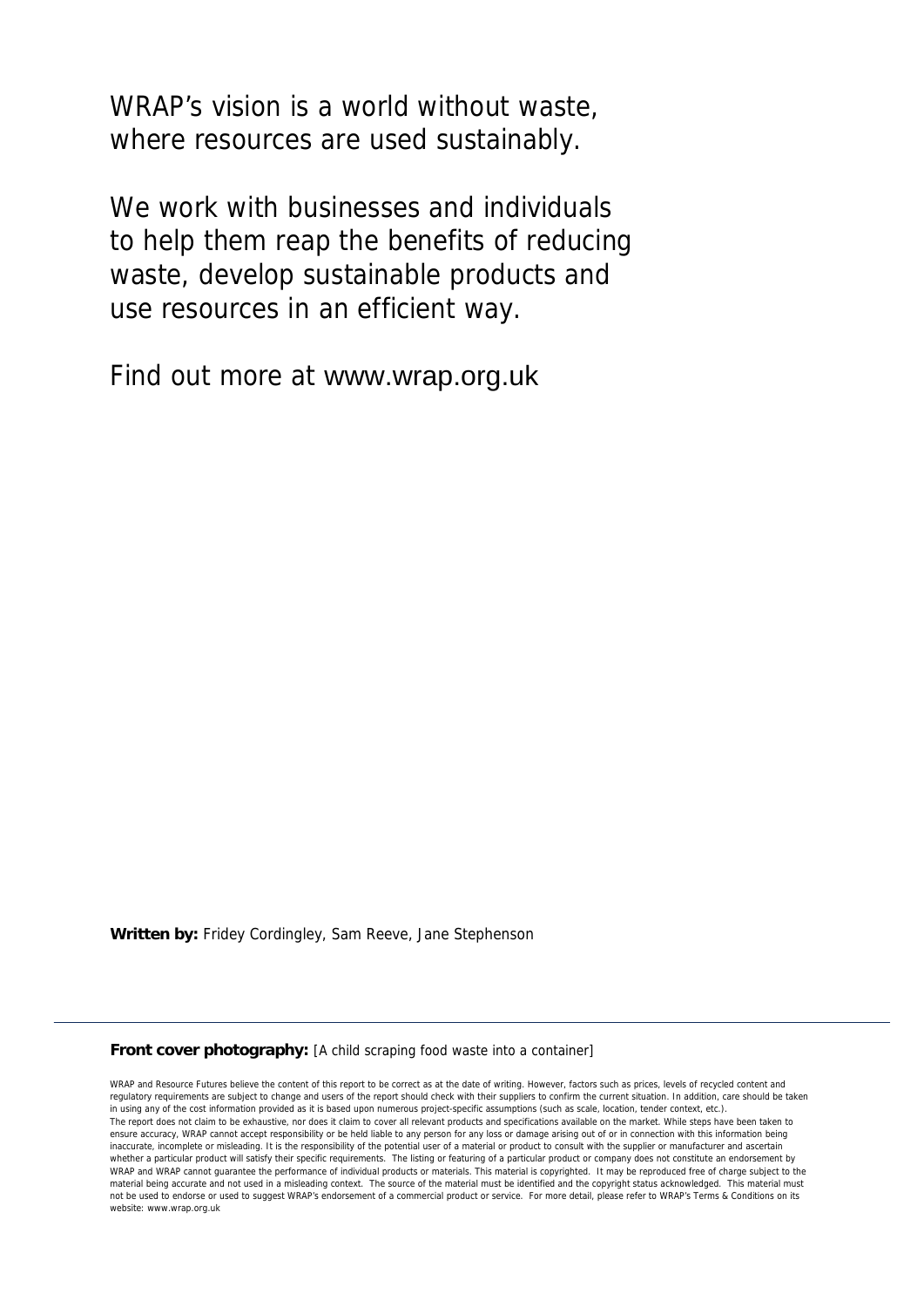# Executive Summary

# **Why is food waste from schools an important issue?**

In 2007/08, WRAP (Waste & Resources Action Programme) produced a report into the types and quantities of waste produced by schools in England. A key finding was that food waste was a major component of waste from schools, estimated to account for almost half of the waste, by weight, from primary schools in England and almost a third of waste, by weight, from secondary schools in England. A copy of the report can be found here: http://www.wrap.org.uk/downloads/Report\_into\_the\_Nature\_and\_Scale\_of\_Waste\_produced\_by\_schoo ls\_in\_England.2f3077e3.5723.pdf

Food waste can be seen as a particularly significant issue because, when food is wasted in schools:

- $\blacksquare$  the embedded energy from growing, transporting, storing and preparing food is also wasted;
- the money spent on buying and preparing the food is wasted and costs are incurred in treating and disposing of it; and
- perhaps most importantly in the context of schools, children are not gaining the nutritional benefit of the wasted food.

Therefore, in order to identify what could be done to reduce food waste in schools, WRAP commissioned this study to better understand the composition of the food waste and the behaviours and practices which lead to it being wasted.

However, food waste is not the only issue to be considered in any study of food in schools – health and nutrition are arguably even more important, although they were not the focus of this study. This should be borne in mind when considering possible solutions to food waste; approaches will not be desirable if they impact negatively on health and nutrition, regardless of any benefit on reducing food waste.

# **What was the aim of this study?**

The specific aims of this study were to:

- Better understand:
	- o the nature of food waste produced by schools (i.e. cooked or uncooked, whole or part consumed);
	- o the types of food being wasted; and
	- $\circ$  the point at which the waste arises (e.g. service waste from the kitchen, plate waste, food waste from packed lunches, food waste from break time snacks).
- Understand the range of reasons why food waste is produced in schools.
- I Identify interventions that could be effective in reducing food waste in schools, and to assess the impact of implementing them.
- **Produce a toolkit to help those responsible to implement initiatives to reduce food waste in schools.**

Consistent with the previous study, the objective was to analyse the waste stream coming out of schools; not the amount of food going in. It was not, therefore, the intention of this report to quantify the percentage of food served in school canteens or food brought into school that was wasted.<sup>1</sup>

<sup>&</sup>lt;sup>1</sup> Information on plate waste from school lunches in primary schools is available in research from the School Food Trust at *http://www.schoolfoodtrust.org.uk/school-cooks-caterers/reports/primary-school-food-survey-2009* 



l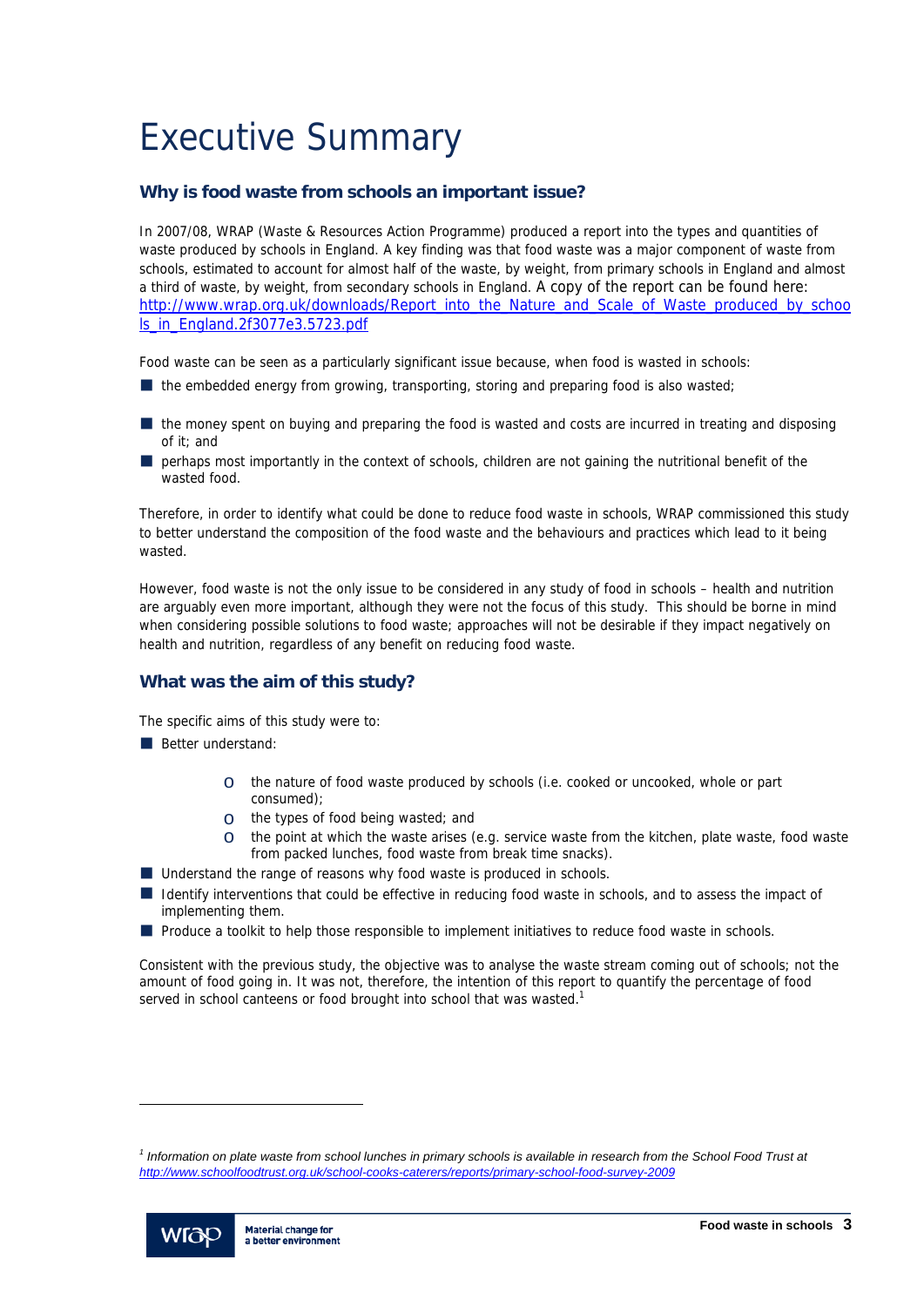# **What methodology was used?**

There were 3 parts to the study:

- Compositional analysis to understand the nature of food waste from schools, the types of food being wasted and the point at which the waste arises, consisting of 39 schools (30 primary and 9 secondary) from 4 local authority areas in England. Schools were selected so as to ensure a geographical spread, with a mix of urban / rural and socio-economic status, a mix of catering arrangements, and a range of school sizes. The study took place over a period of three weeks, to cover a full school menu cycle, and waste was collected and sorted daily during this period.
- Qualitative research with a range of stakeholders to understand the reasons why the food is wasted:
	- o Research in schools, via a mix of interviews and focus groups, talking to a range of school staff and pupils in 16 of the schools that took part in the compositional analysis to explore their awareness of food waste and understanding of the reasons for it.
	- $\circ$  A workshop involving a wide range of stakeholders involved in setting policy, delivering services, or providing support relating to food and / or waste in schools.
	- $\circ$  Telephone interviews with local authority and commercial catering managers, food enforcement and monitoring officers and individual caterers in schools from across 9 local authority areas.
- Trialling a range of interventions identified as being likely to have a positive impact on reducing food waste in schools. Interventions were identified based on the findings from the first two stages, and trialled in twelve schools (most of which, but not all, were also involved in the earlier stages). Six of these also received communications support. There were also an additional four control schools. Attitudinal surveys were carried out with staff and pupils before and after the interventions, and schools weighed their own waste daily recording that produced in the kitchen and canteen areas throughout the trial period.

# **Summary of Compositional Findings: What food is being thrown away?**

# Quantity of food waste produced

This study suggests that over a school year (40 weeks) a total of 55,408 tonnes of food waste is generated by primary schools in England and 24,974 tonnes by secondary schools, giving a total food waste weight of 80,382 tonnes.

Food waste was found to be statistically significantly different by school type, with primary schools producing 72 grams per pupil per day and secondary schools 42 grams per pupil per day.

# Composition of food waste produced

Fruit, vegetables <sup>2</sup>and "mixed (non sandwich)" were found to be the dominant fractions of the food waste streams for both primary and secondary schools. Fruit and vegetable categories accounted for almost half of food waste (by weight) from primary schools and more than a third of food waste (by weight) from secondary schools. The category "mixed (non sandwich)" refers to meals such as pizza, cottage pie and spaghetti bolognaise which incorporate a number of food stuffs. This category was found to account for approximately 17% of food waste (by weight) from primary schools and 19% from secondary schools (where it was the highest category).

<sup>&</sup>lt;sup>2</sup> Note, potatoes are included in the "vegetables" category, and represent 46% and 40% of the vegetable waste in primary and *secondary schools respectively.* 



l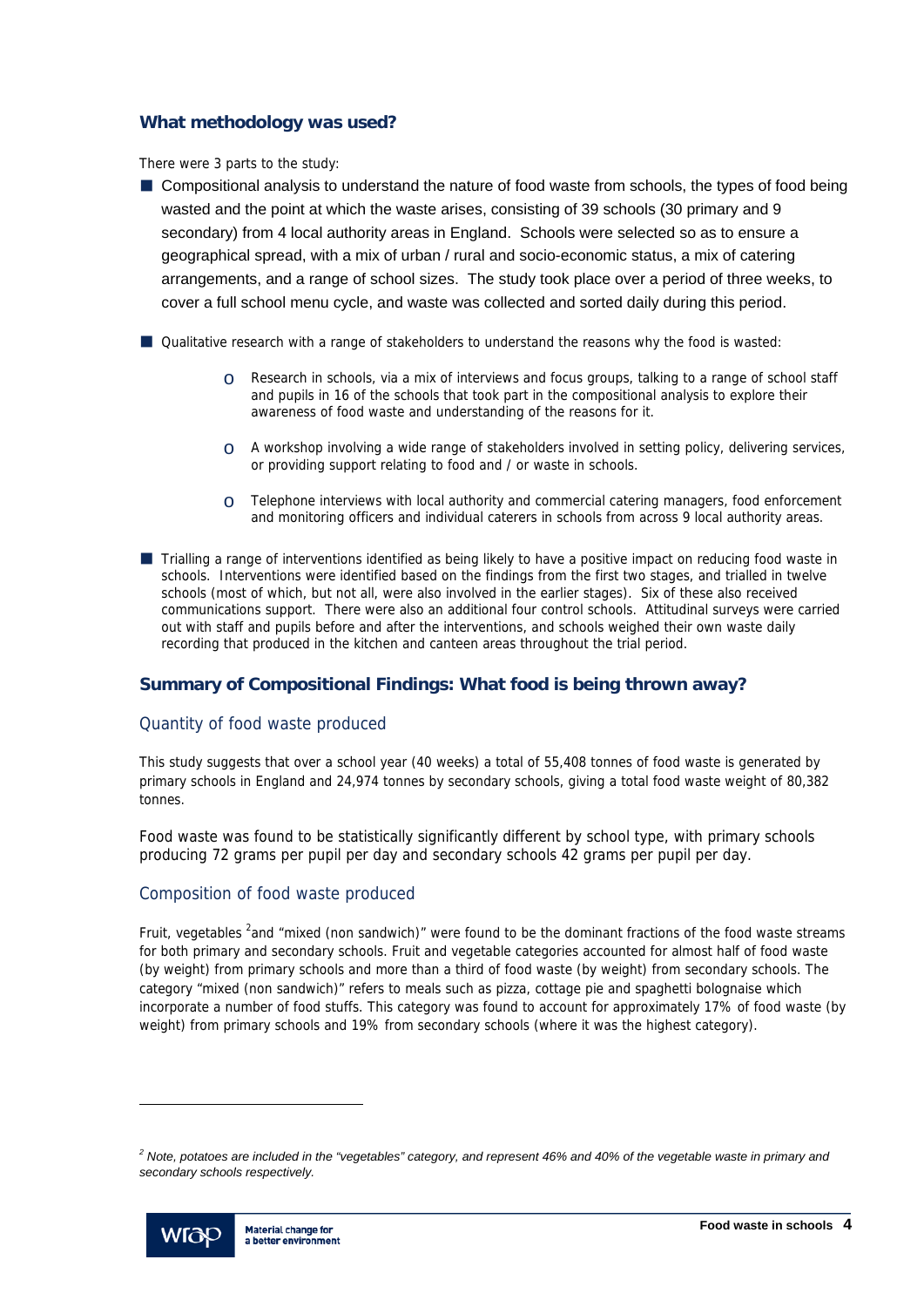







# Proportion of avoidable food waste

The majority of food waste in both secondary (77%) and primary (78%) schools was found to be avoidable (see section 3.2 of the main report for definitions of "avoidable", "possibly avoidable" and "unavoidable" food waste).

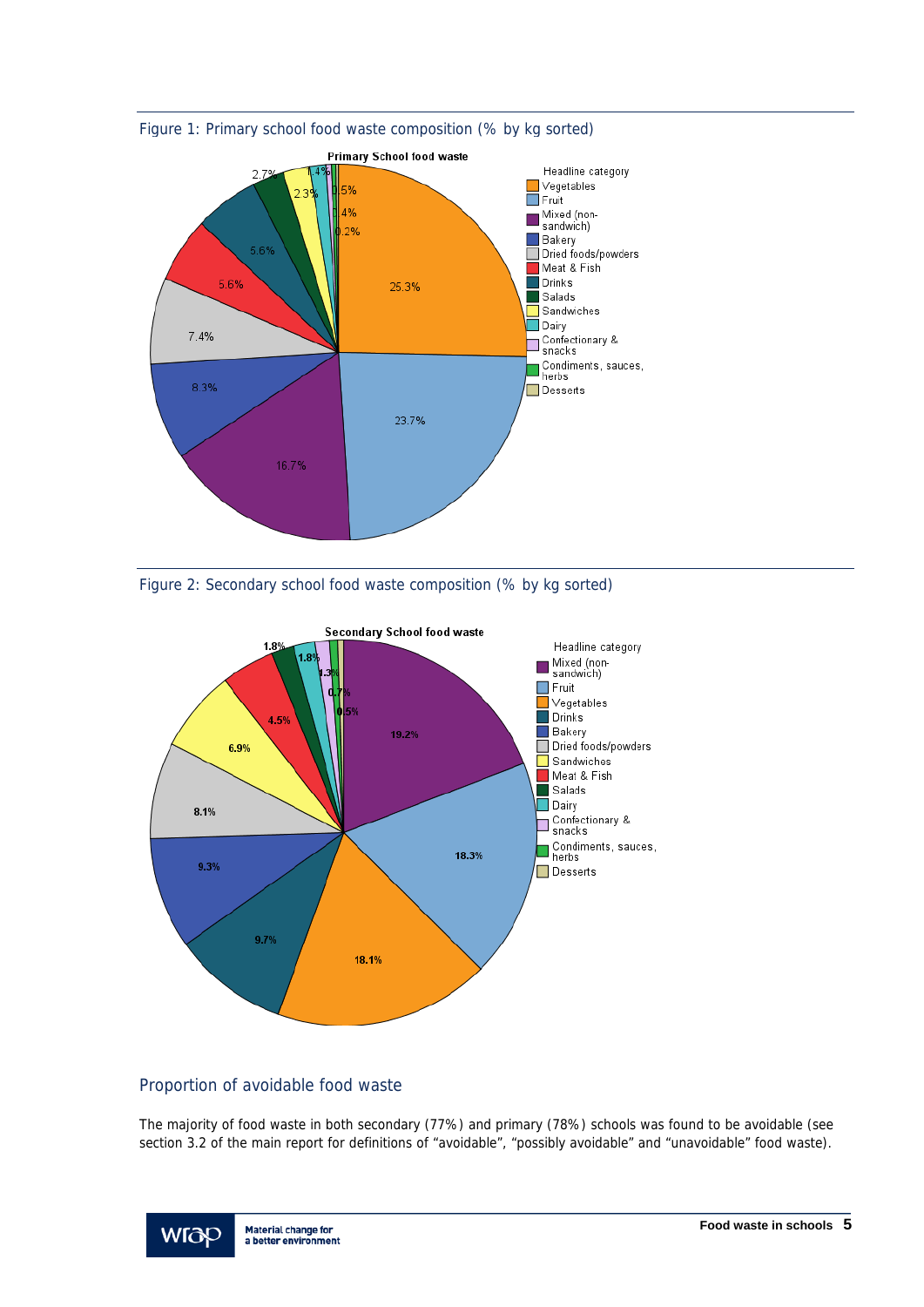Avoidable food waste contained all the food categories, with the largest proportions being made up of vegetables, mixed (non sandwich) and fruit. There was more avoidable vegetable waste, by weight, than any other category, suggesting that more vegetables are being prepared than are currently being eaten in both school types. The food category with the largest proportion of unavoidable waste was fruit, with approximately half of the fruit waste categorised as unavoidable.

# Where is this food waste coming from?

For both primary and secondary schools, the kitchen and canteen areas were found to produce the majority of the total food waste and this is assumed to represent the waste generated by food that is prepared, but not served (kitchen) and served, but not eaten (canteen). In primary schools the total produced in these two areas was 72%, with an equal split between kitchen (36%) and canteen (36%). Classrooms produced 14% and the playground 8%, with the remainder from other areas, or unknown. In secondary schools the kitchen area generated 38% and the canteen area 21%, a total of 59%. Classrooms generated 18%, and the playground 9%, with the remainder from other areas or unknown.

Food waste from the kitchen and canteen areas contained a high proportion of vegetables and mixed meals (e.g. pizza, pasta bake, quiche etc.) suggesting that it was generated from school meals. All food waste generated in the kitchen area is assumed to come from school meals. Due to the state of the food waste produced in the canteen, it was difficult to differentiate between plate scrapings and packed lunch waste, however school policies would suggest that the majority of this waste comes from school meals: primary schools in the sample where packed lunches were eaten in the canteen usually required pupils to take their waste home and in most secondary schools in the sample, packed lunches were eaten outside the canteen, often in the classroom.

In both primary and secondary schools, fruit accounts for the majority of waste generated in the classrooms and playground areas. In these areas, the wastes generated are assumed to come from break time snacks and packed lunches.

Food waste produced in "all other areas" accounts for less than 10% of the food waste produced in both school types. The majority of this is assumed to come from the staff room.

# **Summary of Qualitative Findings: Why is food wasted?**

# Reasons identified by those interviewed within schools

Findings from this part of the research were grouped into three categories: operational (relating to catering provider policies on food and school meals and to systems at a school level), situational (relating to broader issues not directly connected to food, such as rushed lunch hours or the canteen environment) and behavioural (relating to individual choices and preferences).

Operational reasons resulting in food being prepared, but not served, include:

- o Absence of ordering systems for school meals leading to kitchens catering for unknown total numbers of pupils (Secondary);
- o Lack of flexibility to adapt centrally planned menus to meet the preferences of pupils in individual schools;
- $\circ$  Kitchens over-cater to ensure pupils have the meal option of their choice (specifically at Primary);
- o Second helpings disallowed; and
- o Limited opportunities for re-using unserved food.

■ Operational reasons resulting in food being served, but not eaten, include:

- o Inflexible portion sizes leading pupils being "over-faced" with food;
- $\circ$  Fixed food combinations, e.g. pupils have to have a pudding whether they want one or not;

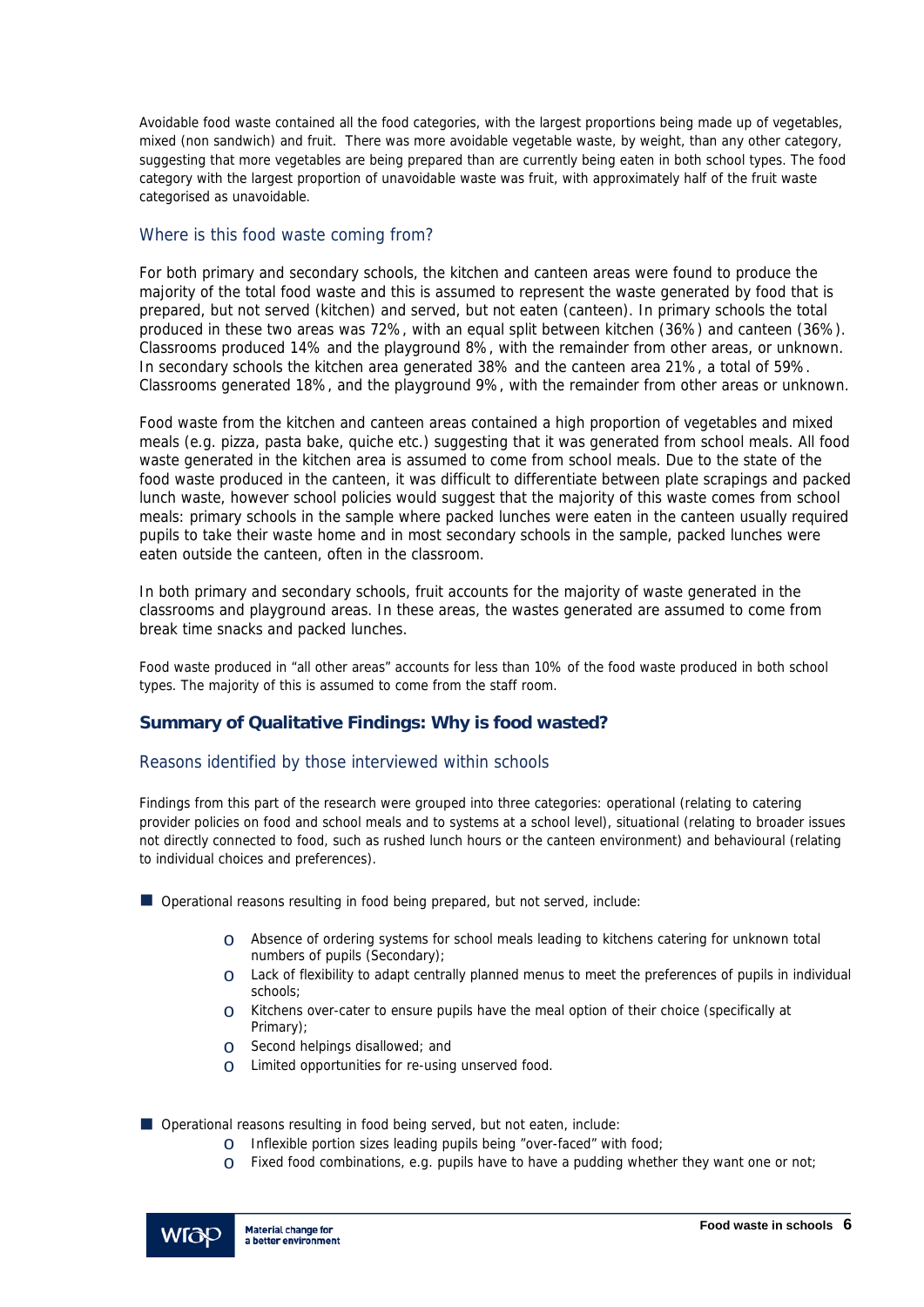- $\circ$  Pupils at the end of the queue do not get the meal option of their choice and may be served with food they do not like; and
- o Pupils do not know what meal options are available.
- Situational reasons identified, largely related to food being served but not eaten, include:
	- O Unpleasant canteen environment, e.g. noisy, crowded;<br>  $\circ$  Rushed meal times with pupils spendina lona times aue
	- Rushed meal times with pupils spending long times queuing and/ or being hurried along to allow other pupils into the dining hall, or because it needs to be cleared for afternoon lessons; and
	- $\circ$  Practical difficulties with eating the food served such as inability to cut up food with cutlery provided.

Behavioural reasons resulting in food being prepared, but not served, include:

- o Pupils are not hungry by lunch time;
- $\circ$  Pupils buy a cheaper snack rather than a full meal (specific to secondary); and
- o Some meal options are less popular.
- Behavioural reasons resulting in food being served, but not eaten, include:
	- o Pupils reject food due to:
		- Food is unfamiliar;
		- Food looks unappealing;
		- Pupils don't want to eat healthy foods;
		- Strange combinations of foods; and
		- Fussy eaters.
	- $\circ$  Children do not finish food due to a desire to finish meals quickly (to socialise with friends/ go out to play etc).

Communications (or the lack of them) between catering providers, school staff and pupils were also important, and cut across the categories above.

Reasons for food waste from sources other than school meals (i.e. packed lunches and break time snacks) and from food preparation were rarely mentioned by respondents.

When asked about any policies and procedures that had already been adopted as an attempt to reduce food waste, those interviewed reported a range of actions, including changing menus to suit pupils' preferences, encouraging pupils to "eat up", using leftover foods and making improvements to the canteen system. It should be stressed that although these actions were perceived to reduce the amount of food wasted, the schools involved had not monitored any effect on food waste. Interviewees also suggested ideas to reduce food waste which they had not tried and most of these suggestions related to educating both pupils and staff on food issues and providing pupils with more information and more choice about their meals.

# Comparison of reasons identified by those interviewed within schools, participants at stakeholder workshop and catering providers

The stakeholder workshop largely supported the findings of the schools based research in recognising operational, situational and behavioural reasons for food waste. In addition, it highlighted a lack of awareness of food waste as an issue at the local level. Some of those attending the stakeholder workshop also expressed the view that the particular form of some of the national regulations and associated guidance relating to school food could lead to food being wasted, or limit the opportunities to reduce this waste.

Both the school level research and the stakeholder workshop highlighted concerns relating to both unserved and uneaten food. In contrast, research with catering providers showed that their awareness of food waste was largely limited to unserved food. Unserved food represents a cost to the catering provider, and thus there is a clear financial driver to minimise it. They have less reason to be concerned with food that is served, but not eaten, since that has already been budgeted and paid for and perceive that their ability to influence plate waste is limited by the specific form of the nutrient and food based standards. The absence of a financial driver and perceived inability to influence plate waste would be likely to act as a barrier to engaging caterers in reducing this food waste. In contrast to the other two groups, catering providers typically identified only "operational" reasons for food waste arising, but within this category they identified a range of national, local and school-level causes.

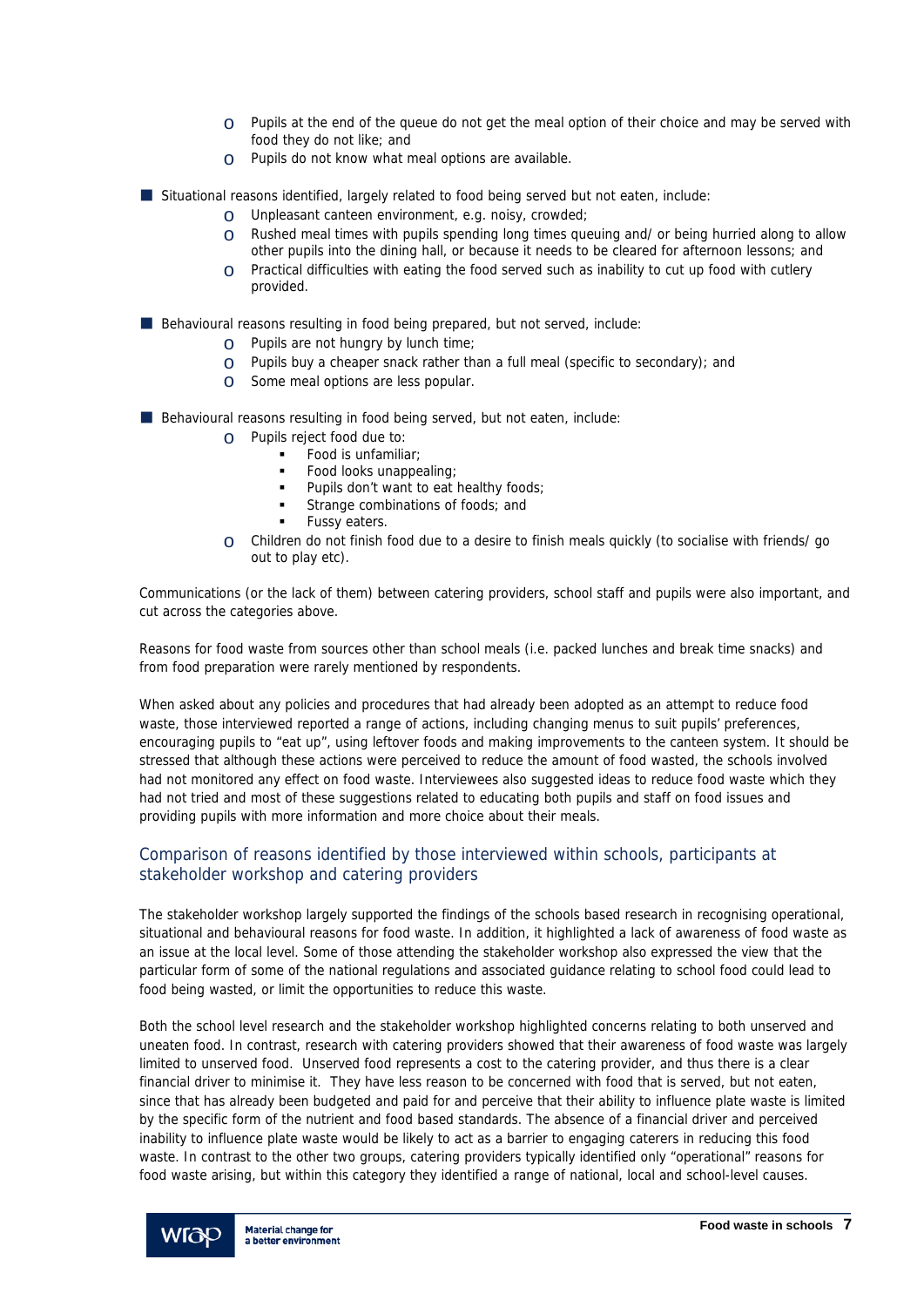Interestingly, however, it was apparent across all groups interviewed that there were significant differences in how national standards – both on nutrition and food safety – were interpreted in local policies and subsequently how local policies were implemented in practice within individual school kitchens. This, combined with confusion identified at a school level about what practices were permitted (e.g. use of seconds, flexible portion sizes and leftovers) suggests that some avoidable food waste may arise from overzealous application, or simple misunderstanding of policies.

# **Summary of Interventions: How might food waste be reduced?**

The following interventions were selected to trial in schools as they were identified as the most likely to positively address key causes of food waste in schools and therefore the most likely to help to reduce food waste. These are described below.

# Meals cooked to order

This intervention aimed to reduce food waste by introducing a system to supply school meal service providers (i.e. kitchens either on the school premises or elsewhere) with information on exactly how many portions of each meal option to prepare that day, thereby:

- $\blacksquare$  eliminating the need for over-catering practices adopted in some schools to allow the majority of pupils to have their preferred choice of meal (reducing unserved food); and
- $\blacksquare$  preventing children who are last to come into the dining hall from missing out on the meal option of their choice and being served with a meal option they did not choose and may not like, in schools where the practice is to prepare just one portion of food per child (reducing uneaten food).

Pupils received information on menu options in advance. Menu choices were recorded during registration each day and this information was communicated to the kitchen staff by 9.30am every morning. Pupils were given a coloured wrist band identifying their meal choice so there was no confusion at lunch time. This intervention requires a pre-pay system for meals within the school, as well as an efficient way to record and communicate student meal choices in a timely manner.

# Improving the dining experience

This intervention aimed to reduce uneaten food waste arising in the canteen by making it more enjoyable for students to spend time in the canteen and/ or less pressing for them to leave by addressing issues relating to:

 $\blacksquare$  the canteen environment, e.g. noise levels, crowding, poor ambience; and

**If** time pressures, e.g. pupils may spend so long queuing that they do not have enough time to eat all of their meal, or may be hurried along at the end of a sitting to allow other pupils into the dining hall, or to enable the space to be cleared for afternoon lessons.

Schools trialling this intervention typically formed an action group to identify priorities, plan activities, implement and communicate the changes. Actual activities implemented varied depending on the key issues in individual schools, but were generally taken from the following options: measures to shorten queues, make better use of space, reduce noise and crowding, or extend eating time available.

# Improving familiarity and appreciation of school meals

This intervention aimed to reduce food waste by offering small 'tasters' of new foods in order to encourage pupils to try, rather than reject, unfamiliar foods and make informed food choices (rather than prejudging whether they will like something). It also aimed to encourage greater appreciation of school meals amongst pupils (e.g. by seeing how the food is prepared) and also amongst parents who may be unfamiliar with the quality of school meals and whose influence could have a positive impact on their children's eating habits.

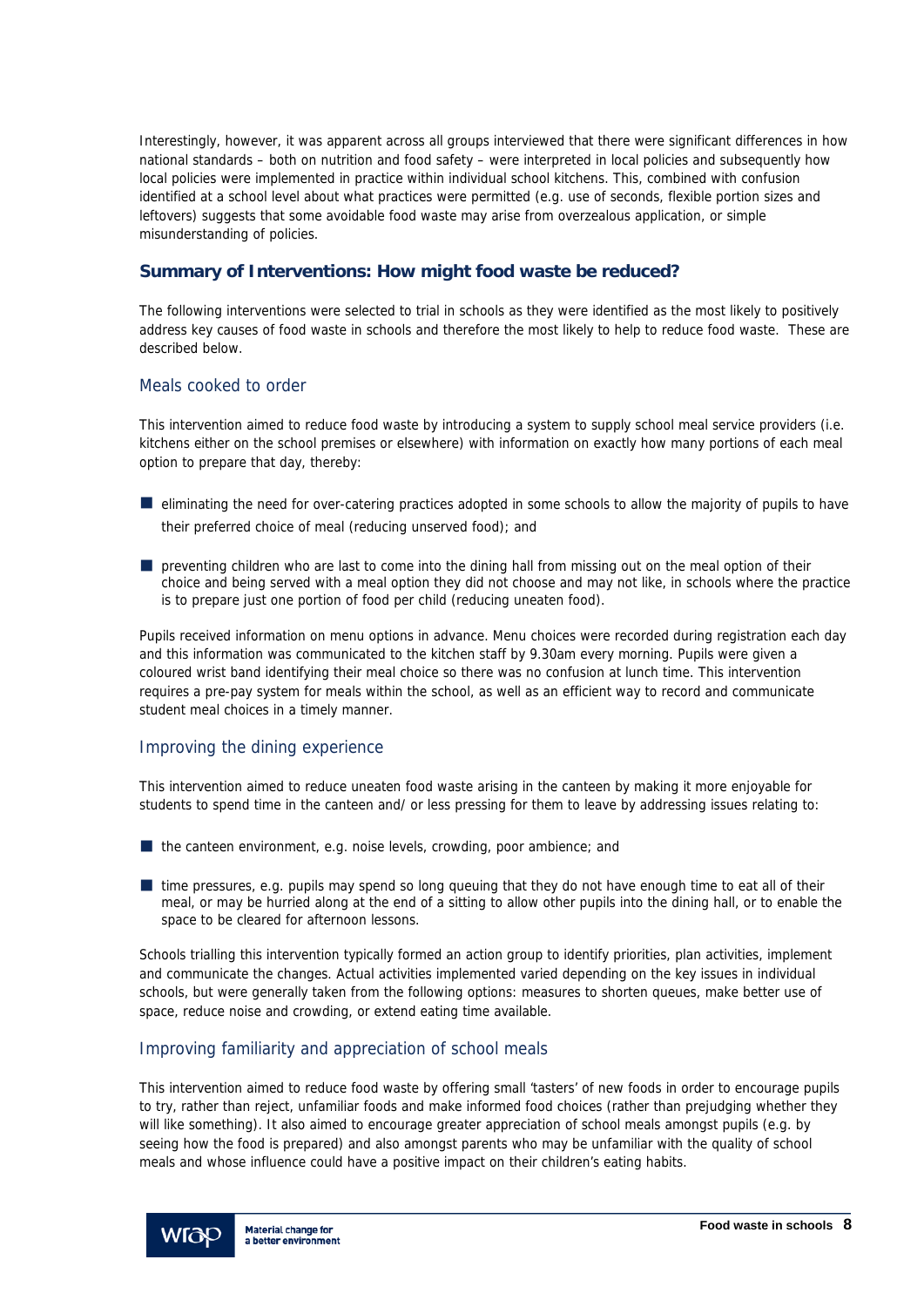Again activities varied depending on the key issues in individual schools and availability of resources. They included greater scope for pupil feedback, taster sessions and kitchen visits as well as engagement with parents (both to make them aware of the range and quality of contemporary school dinners and engage them in encouraging their children to appreciate them).

# What were the results of the trials?

- In terms of impact on quantities of food waste, no clear trend was found across schools trialling the interventions during the trial period (a half term). Self weighed data from some schools participating in the trials did, however, show a reduction in quantities of food waste during the trial period.
- Across all interventions trialled, a positive impact on staff and pupil awareness of food waste was reported. Non waste specific benefits were also reported by some schools, including greater pupil engagement with food and improved behaviour due to shorter queues. Increased uptake in school meals was also expected in some schools.
- All interventions would have benefitted from more time for in-school planning and implementation. This was a particular issue for schools working on improving their dining experience, where it was often not possible to make the key changes identified by the school during the trial period, particularly where funding was required.
- **Perceptions of positive impacts on quantities of food waste were greatest in schools trialling the meals cooked** to order intervention. 83% of management respondents and 71% of all respondents rated the intervention as "highly successful" or "successful". This may have been because the actions the school needed to take were clearly mapped out in this intervention, whereas the other two interventions required more input from the schools as they needed to identify the priorities for their particular circumstances which could take more time. This intervention also required the greatest level of joint working between catering provider and school, which might be expected to have a greater impact.
- All schools expressed an interest in continuing with the changes made, or planned, after the trial period. It is planned to work with these schools to understand any impact the changes may have over a longer period.

# **Conclusions**

A large proportion of the food waste in schools was found to originate from school meals, and this is a source of food waste upon which a school might be expected to have most opportunity to intervene to bring about changes.

Those interviewed in the research identified a range of reasons why they perceived this food is wasted. Some of these can be changed at the level of the school, and others at a local level with schools and catering providers working in partnership to make changes. Equally, some of the reasons identified relate to national standards and legislation, and there may be little scope to address these at a local level. Additionally, food waste, and solutions to it, should not be looked at in isolation from other critical factors relating to school food, such as pupil health and nutritional intake.

The trial interventions suggest school-level changes can positively impact on food waste, without any negative implications for nutrition – indeed, many of these interventions might improve nutritional intake, if students are happier eating different and more varied foods, or less inclined to leave meals unfinished. Interventions also raise the profile of food waste as an issue. All the schools involved in the trial reported plans to continue with and progress the activities they had undertaken during the trial. However, given the practical constraints involved and the short time span of the trials, measurable impacts were difficult to achieve. Certain interventions clearly take longer to become established than others.

The actions that were identified through this study as being likely to reduce food waste often correspond with actions associated with other benefits. Nutritional benefits are mentioned above, and these might also be expected to improve concentration. Reduced time spent queuing and a more relaxed canteen environment might improve behaviour. However, neither of these factors was measured in the course of this study.

Action to address some of the causes of food waste identified through this research can be effective; but the aim of reducing food waste should not be viewed in isolation. Activities which might seem optimal from a waste

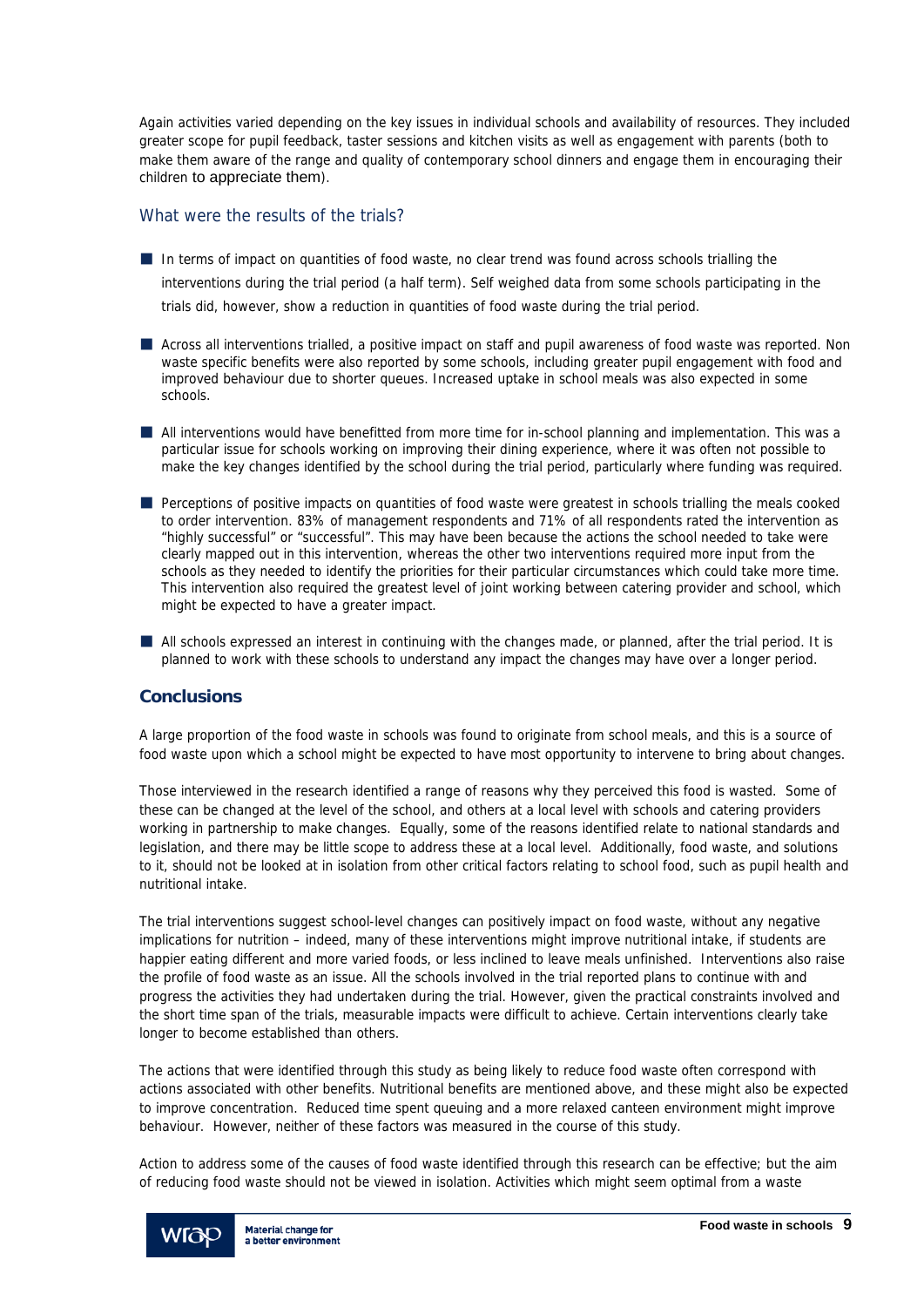management point of view, such as preparing less of the food types which are wasted most, would not be optimal when looking at food in schools holistically, since this could compromise compliance with nutritional guidance, or the educational value of introducing new and different foods. We can encourage pupils to waste less of these, but it may not be desirable to seek to reduce the amount offered. This is consistent with the findings of the School Food Trust's Primary school food survey 2009 which suggested more needs to be done to encourage pupils to eat the fruit and vegetables served.

As a result, whilst there is a clear and important role for food waste prevention, waste management options, such as composting and food waste collections, should also be seen as important in minimising the negative impacts of food waste in a school environment.

# **Next steps - What can schools that are interested in reducing food waste do?**

Materials for schools and catering providers to help to identify and address issues that may be causing food to be wasted in your school can be found here: www.recyclenow.com/schoolsfoodwaste These cover:

- Background to food waste issues and why this is an important area for schools
- Details of activities that can be undertaken, and practical suggestions for their implementation
- Advice on communicating messages within the school to ensure success of the activities
- **Links to other relevant materials**

Further work to help schools to reduce food waste is planned by WRAP in partnership with the School Food Trust.

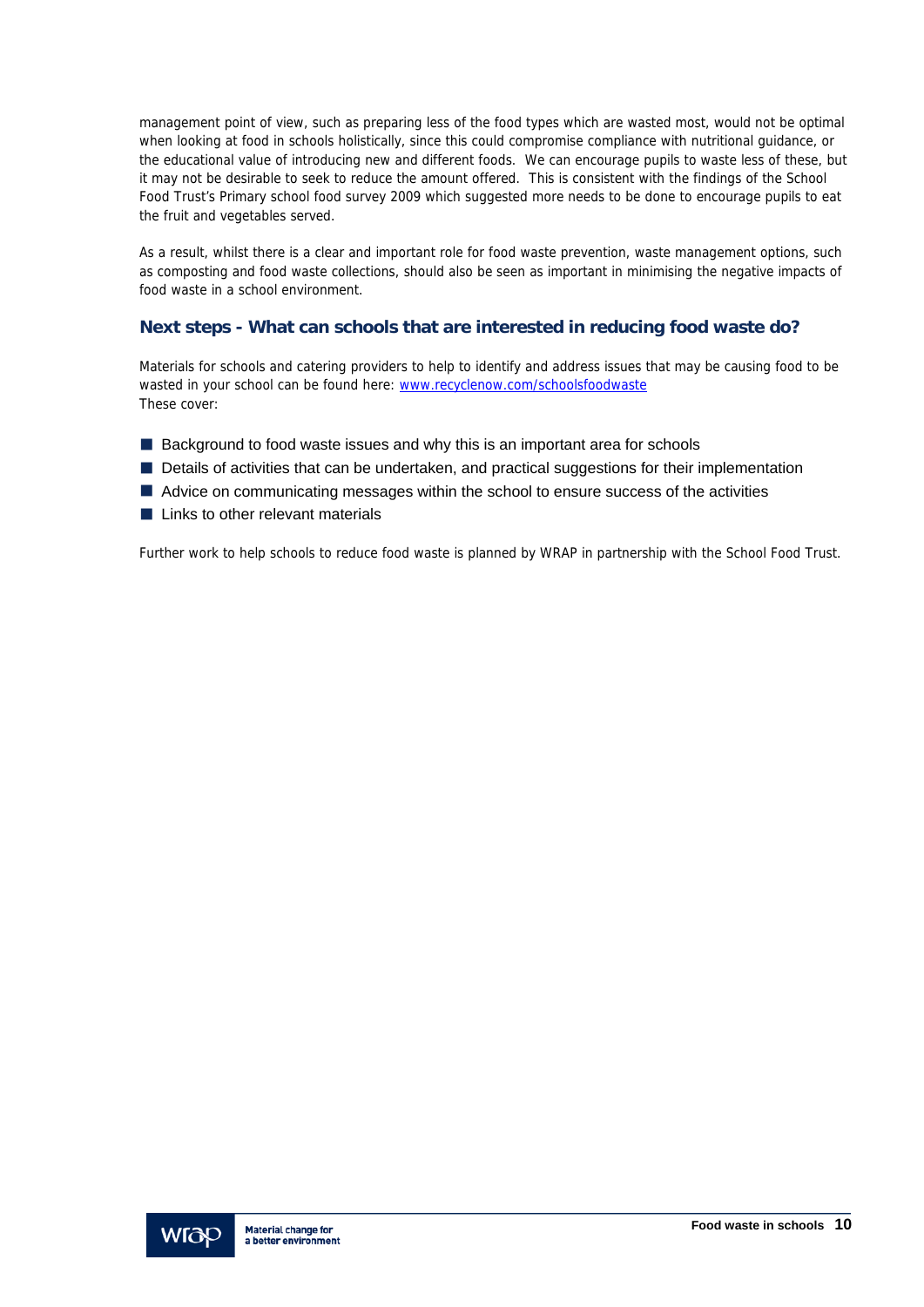# Contents

| 1.0 |     |                                                                                         |                                                                             |  |  |  |
|-----|-----|-----------------------------------------------------------------------------------------|-----------------------------------------------------------------------------|--|--|--|
|     | 1.1 |                                                                                         |                                                                             |  |  |  |
|     | 1.2 |                                                                                         |                                                                             |  |  |  |
|     | 1.3 |                                                                                         |                                                                             |  |  |  |
| 2.0 |     |                                                                                         |                                                                             |  |  |  |
|     | 2.1 |                                                                                         |                                                                             |  |  |  |
|     |     | 2.1.1                                                                                   |                                                                             |  |  |  |
|     |     | 2.1.2                                                                                   |                                                                             |  |  |  |
|     |     | 213                                                                                     |                                                                             |  |  |  |
|     | 2.2 |                                                                                         |                                                                             |  |  |  |
| 3.0 |     |                                                                                         |                                                                             |  |  |  |
|     | 3.1 |                                                                                         |                                                                             |  |  |  |
|     | 3.2 |                                                                                         |                                                                             |  |  |  |
|     | 3.3 |                                                                                         |                                                                             |  |  |  |
|     | 3.4 |                                                                                         |                                                                             |  |  |  |
|     |     | 3.4.1                                                                                   |                                                                             |  |  |  |
|     |     |                                                                                         |                                                                             |  |  |  |
|     |     | 3.4.2                                                                                   |                                                                             |  |  |  |
|     |     |                                                                                         |                                                                             |  |  |  |
|     |     |                                                                                         |                                                                             |  |  |  |
|     |     |                                                                                         |                                                                             |  |  |  |
|     |     | 3.4.3                                                                                   |                                                                             |  |  |  |
|     |     |                                                                                         |                                                                             |  |  |  |
|     |     |                                                                                         |                                                                             |  |  |  |
|     |     | 3.4.4                                                                                   |                                                                             |  |  |  |
|     |     |                                                                                         |                                                                             |  |  |  |
|     |     | 3.4.5                                                                                   |                                                                             |  |  |  |
|     |     | 3.4.6                                                                                   |                                                                             |  |  |  |
|     |     | 3.4.7                                                                                   | Food waste arising and school size (number of pupils on roll) 33            |  |  |  |
| 4.0 |     |                                                                                         |                                                                             |  |  |  |
|     | 4.1 |                                                                                         |                                                                             |  |  |  |
|     | 4.2 |                                                                                         |                                                                             |  |  |  |
|     | 4.3 |                                                                                         |                                                                             |  |  |  |
|     |     | 4.3.1                                                                                   |                                                                             |  |  |  |
|     |     | 4.3.2                                                                                   |                                                                             |  |  |  |
|     | 4.4 |                                                                                         |                                                                             |  |  |  |
|     |     | 4.4.1                                                                                   |                                                                             |  |  |  |
|     |     | 4.4.2                                                                                   |                                                                             |  |  |  |
|     |     | 4.4.3                                                                                   | Policies and procedures that could have a food waste reduction effect 50    |  |  |  |
|     |     | 4.4.4                                                                                   | Reported policies and procedures adopted to reduce food waste in schools 52 |  |  |  |
|     |     | 4.4.5                                                                                   | Suggested policies and procedures to reduce food waste in schools 54        |  |  |  |
| 5.0 |     |                                                                                         |                                                                             |  |  |  |
|     | 5.1 |                                                                                         |                                                                             |  |  |  |
|     |     | 5.1.1                                                                                   |                                                                             |  |  |  |
|     |     | 5.1.2                                                                                   |                                                                             |  |  |  |
|     |     |                                                                                         |                                                                             |  |  |  |
|     |     |                                                                                         |                                                                             |  |  |  |
|     |     |                                                                                         |                                                                             |  |  |  |
|     | 5.2 | An investigation into the opportunities and barriers to reducing food waste and reusing |                                                                             |  |  |  |
|     |     | 5.2.1                                                                                   |                                                                             |  |  |  |
|     |     |                                                                                         |                                                                             |  |  |  |
|     |     | 5.2.2                                                                                   |                                                                             |  |  |  |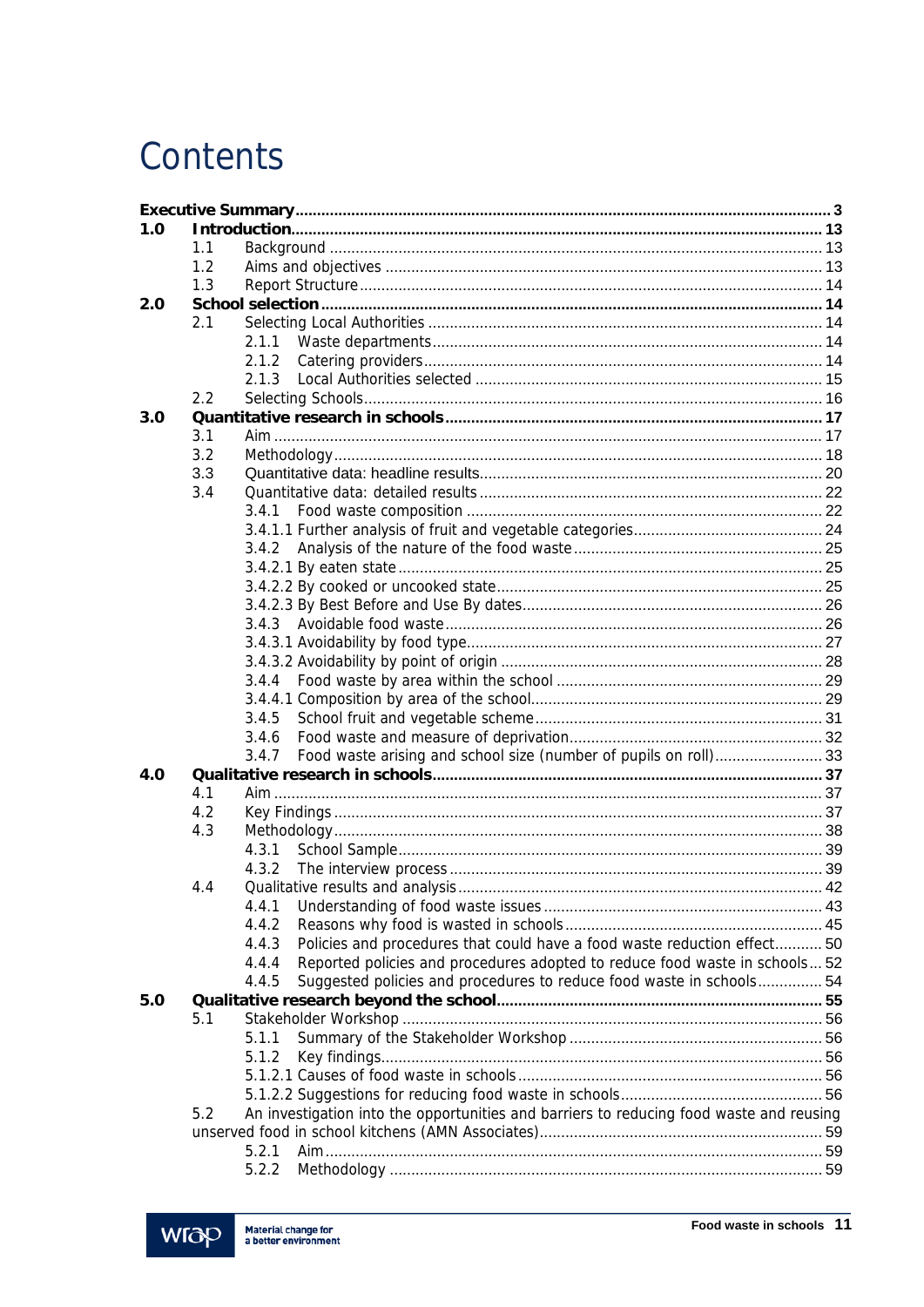|     | 5.3  | Comparison of findings from qualitative research with school staff and pupils,               |  |
|-----|------|----------------------------------------------------------------------------------------------|--|
|     |      |                                                                                              |  |
| 6.0 |      |                                                                                              |  |
|     | 6.1  |                                                                                              |  |
|     | 6.2  |                                                                                              |  |
|     | 6.3  |                                                                                              |  |
|     |      | 6.3.1                                                                                        |  |
|     |      | 6.3.2                                                                                        |  |
|     |      | 6.3.3                                                                                        |  |
|     |      | 6.3.4                                                                                        |  |
|     | 6.4  |                                                                                              |  |
|     |      | 6.4.1                                                                                        |  |
|     |      | 6.4.2                                                                                        |  |
|     | 6.5  |                                                                                              |  |
|     | 6.6  |                                                                                              |  |
|     | 6.7  |                                                                                              |  |
|     | 6.8  |                                                                                              |  |
|     | 6.9  |                                                                                              |  |
|     | 6.10 |                                                                                              |  |
|     |      |                                                                                              |  |
|     |      | 6.10.2 Improving familiarity and appreciation of school meals feedback 80                    |  |
|     |      |                                                                                              |  |
|     | 6.11 |                                                                                              |  |
|     |      |                                                                                              |  |
|     |      | 6.11.2 Comparison between schools receiving and not receiving communications                 |  |
| 7.0 |      | Comparison of activities that have been proved to reduce food waste in households            |  |
|     |      |                                                                                              |  |
| 8.0 |      |                                                                                              |  |
| 9.0 |      |                                                                                              |  |
|     |      |                                                                                              |  |
|     |      | Appendix 2: Calculations to estimate a national figure for food waste in schools 95          |  |
|     |      |                                                                                              |  |
|     |      |                                                                                              |  |
|     |      |                                                                                              |  |
|     |      |                                                                                              |  |
|     |      |                                                                                              |  |
|     |      |                                                                                              |  |
|     |      |                                                                                              |  |
|     |      |                                                                                              |  |
|     |      | Appendix 6: An investigation of the opportunities and barriers to re using left over food in |  |
|     |      |                                                                                              |  |
|     |      |                                                                                              |  |
|     |      |                                                                                              |  |
|     |      | Improving Familiarity and Appreciation of Meals Intervention  116                            |  |
|     |      |                                                                                              |  |

# Acknowledgements

Resource Futures and WRAP (Waste & Resource Action Programme) would like to thank all parties involved in the research elements of this project including schools, local authority waste departments, catering providers, AMN Associates, all those involved in the stakeholder day, and the School Food Trust for their comments on the report.

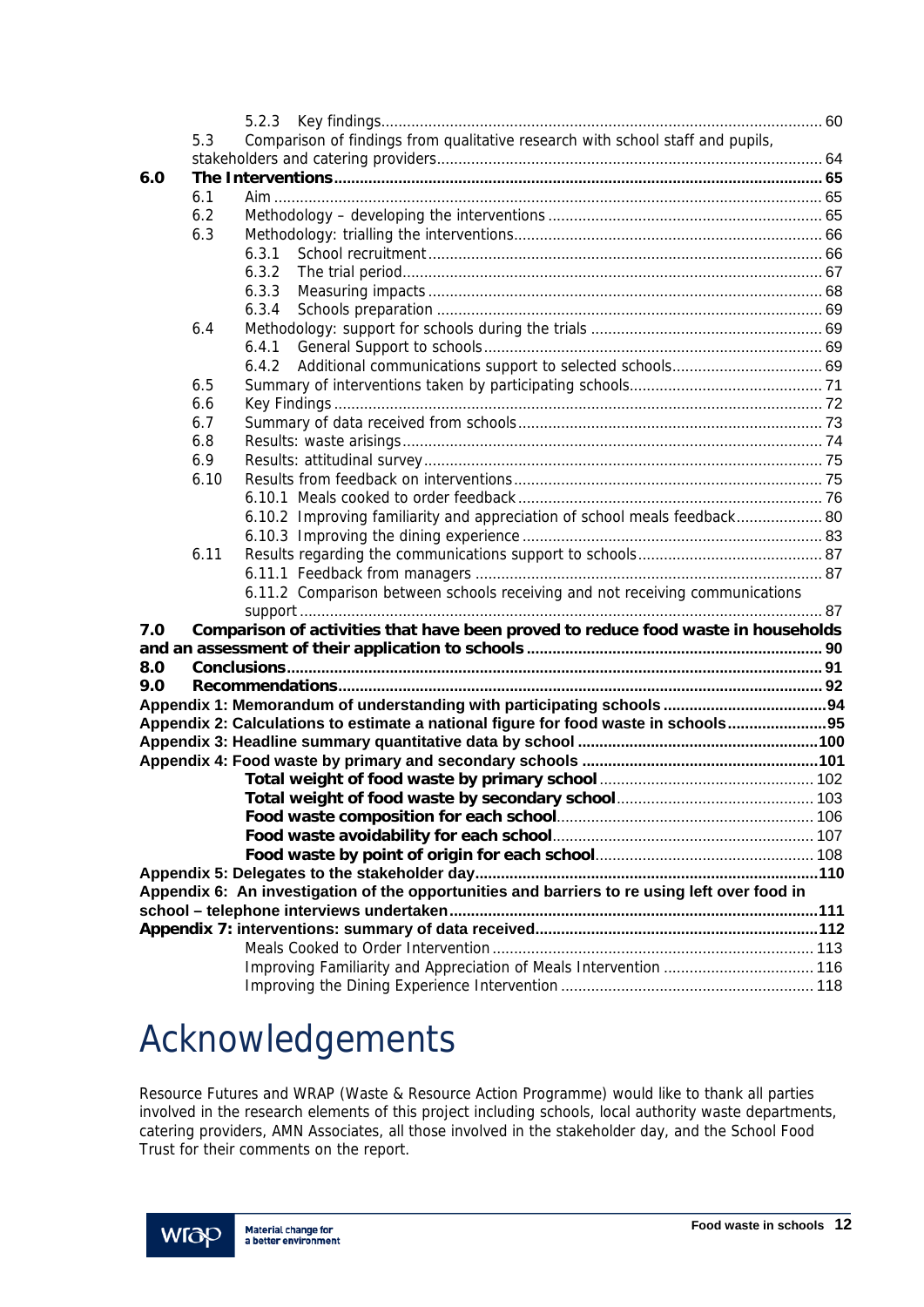# **1.0 Introduction**

#### 1.1 Background

In 2007/08, WRAP (Waste & Resources Action Programme) commissioned a study to understand better the types and quantities of waste produced by schools in England. The waste produced over the course of a week from 12 primary and 12 secondary schools (three of each in four different local authority areas) was analysed. Based on the findings, primary schools were estimated to generate 45kg of waste per pupil per academic year (40 weeks) on average and secondary schools 22kg per pupil per academic year. A copy of the report can be found here:

http://www.wrap.org.uk/downloads/Report\_into\_the\_Nature\_and\_Scale\_of\_Waste\_produced\_by\_schoo ls\_in\_England.2f3077e3.5723.pdf

A key finding of the study was that food waste was a major component of waste from schools, estimated to account for almost half of the waste, by weight, from primary schools in England and almost a third of waste, by weight, from secondary schools in England. The study did not gather details on the nature (cooked or uncooked, whole or part consumed) or type of food waste, nor the point at which the food waste was generated (e.g. in the canteen or playground) or the reasons why this waste was generated.

Therefore, in order to identify what could be done to reduce food waste in schools, WRAP commissioned this study to establish the composition of the food waste and the behaviours and practices which lead to it being wasted.

# 1.2 Aims and objectives

The main aims of the project were:

- $\blacksquare$  To understand better:
	- $\circ$  the nature of food waste produced by schools (i.e. cooked or uncooked, whole or part consumed);
	- $\circ$  the types of food being wasted; and
	- $\circ$  the point at which the waste arises (e.g. service waste from the kitchen, plate waste, food waste from packed lunches, food waste from break time snacks)
- To understand the range of reasons (behavioural or otherwise) why food waste is produced in schools.
- To identify interventions that can effectively reduce food waste in schools and to measure the impact of implementing them.
- To produce a toolkit for key stakeholders to help them to implement initiatives identified to reduce food waste in schools.

These aims related to food waste from primary and secondary schools in England.

Consistent with the previous study, the objective was to analyse the waste stream coming out of schools; not the amount of food going in. This piece of work is not a materials flow analysis, although the data gathered could be used as part of such an exercise.

Resource Futures was commissioned by WRAP in May 2009 to deliver a research-based project which would deliver these aims.

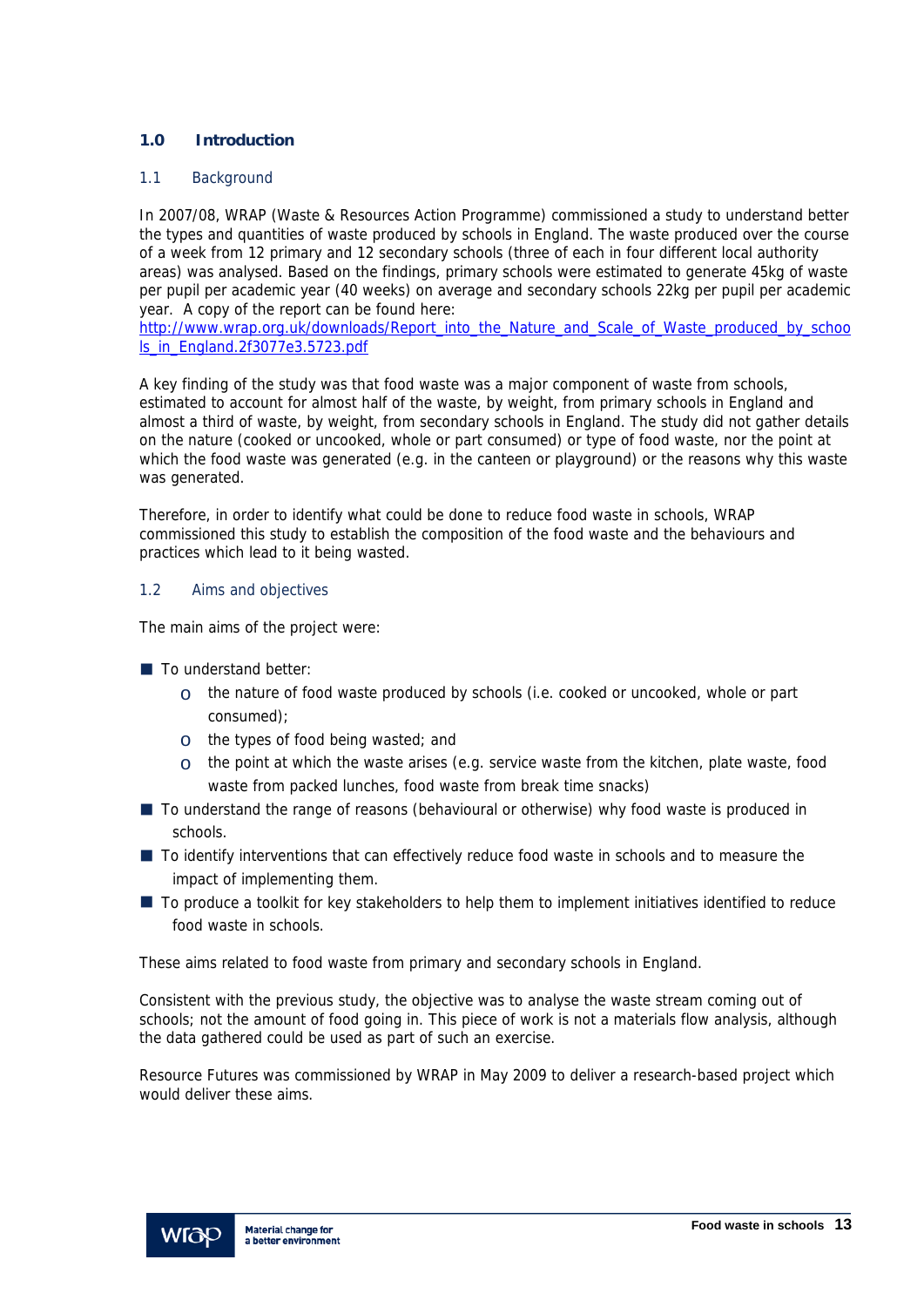# 1.3 Report Structure

The research findings are divided into three main parts in this report which correspond with the three main research aims identified above.

- The first part, comprising section 3 covers the detailed compositional analysis of food waste from schools performed to better understand the nature of this food waste, the types of food being wasted and the point at which the waste arises.
- The second part, comprising sections 4 and 5 covers the qualitative research carried out with school staff and pupils (section 4) and stakeholders external to the school e.g. policy makers and catering providers (section 5) to understand the range of reasons why the food we find in the school waste stream is wasted.
- The third part, section 6, covers the range of interventions that were identified as being likely to have a positive impact on reducing food waste in schools and the effect these had on the attitudes and behaviours of staff and pupils and on amounts of food wasted in the schools that trialled them.

Sections 7, 8 and 9 cover comparisons between reducing food waste in households and schools, conclusions and recommendations respectively.

A toolkit to promote food waste reduction in schools was developed using the feedback from the interventions. This suite of materials does not form part of this report, it is available online at: www.recyclenow.com/schoolsfoodwaste

# **2.0 School selection**

# 2.1 Selecting Local Authorities

The brief for this piece of research was to select multiple local authorities to participate in the research and, within these authorities, identify and recruit primary and secondary schools. The local authorities recruited needed to cover a number of variables:

- **geographical spread**;
- urban and rural locations:
- located in a range of socio-economic areas; and
- catering provided by local authority catering services, catering companies and kitchens run directly by the school.

At an early stage it was decided that the target geographical areas would be: North East, South West and London, with a mix of urban and rural locations. The local authorities of Bath & North East Somerset, East Riding of Yorkshire, Sheffield, Islington and Hackney were contacted initially.

# 2.1.1 Waste departments

The first stage of the recruitment process was to gain commitment from the local authority waste department; both waste disposal and waste collection authorities where relevant. This was done via telephone and email. This was necessary to facilitate relationships with the collection contractors and for the disposal of the waste once it had been analysed. All the partner authorities also provided depot space to undertake the sorting of the waste.

# 2.1.2 Catering providers

Once commitment had been received from the waste department, permissions were required from other relevant stakeholders, particularly those responsible for catering. It was important to clarify catering arrangements and establish if catering was delivered by the local authority, an external contractor or the individual schools.

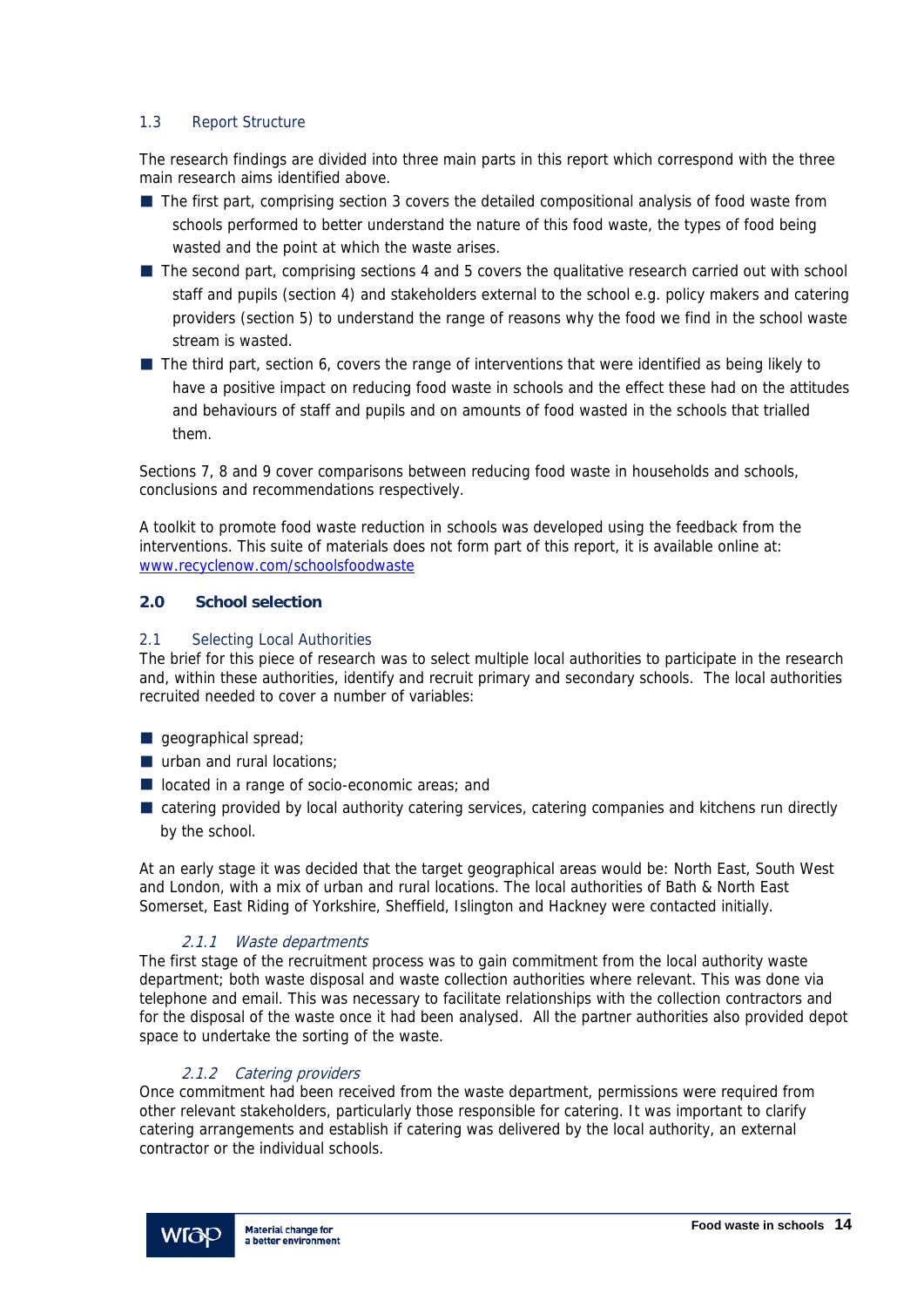The devolution of budgets to schools to provide their own catering has resulted in a range of different models for catering provision across England, typically including:

# Local authority caterers

Schools using a local authority caterer will have access to a centrally planned menu. The food safety guidance for these schools is developed centrally in consultation with local Environmental Health Departments. Training and supervision of catering staff is carried out by the caterer's operational team. The local authority will have an independent team of officers monitoring catering services, who may be employed directly by the Children's Services directorate of the local authority.

# Commercial Contract Caterers

Schools using a commercial contract caterer will have access to a centrally planned menu. The food safety guidance for these schools will be developed centrally in consultation with the environmental health department in which the main office of the caterer is based (this is not necessarily the same department responsible for the area in which the school is sited). Staff training and the monitoring of processes and standards will be carried out by an operational team.

# Catering staff employed directly by the school

The school caterer will develop the menu and food safety processes in consultation with the local Environmental Health Department. Each school may buy in additional services from a local authority monitoring team for help with procurement policies, training, food safety and nutritional analysis advice.

Although these models formed the basis of selection, there were two significant variations within the sample: two schools with no hot meal provision (which might be expected to impact on the composition of the food waste as well as the quantity as food preparation did not take place on site), and three schools which supplied other schools off-site with catering (and which we might therefore expect to have higher levels of food waste).

Local authorities' Departments of Children and Families were contacted to establish:

- **h** how school kitchens and food distribution for both school meals and fruit were organised;
- **E** any relevant local authority policies e.g. support of Eco schools which might affect schools' interest in the project;
- whether kitchens were just producing food for their own school, other schools in the area, or producing for social services too;
- $\blacksquare$  whether kitchens were managed by council staff or contracted out to commercial catering companies; and
- who was responsible for authorising engagement with the kitchen / catering staff and, where this was not at a school level, ensuring the relevant authorisation was obtained.

# 2.1.3 Local Authorities selected

Following this process four out of the five authority areas, initially contacted, agreed to take part in the project. These authorities were:

- **East Riding of Yorkshire;**
- **I**I Islington;
- **Hackney**: and
- Bath & North East Somerset (B&NES).

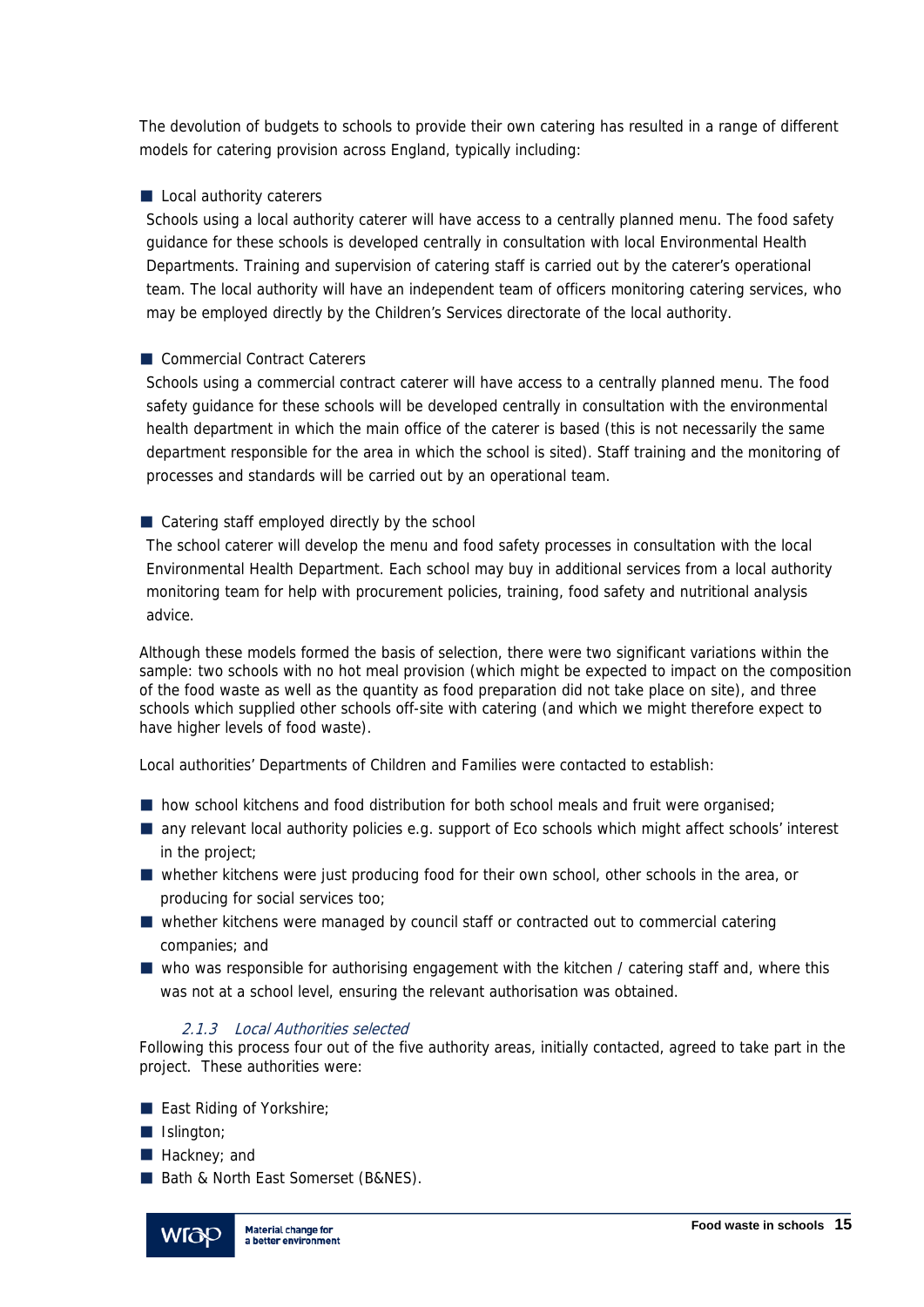# 2.2 Selecting Schools

Schools were recruited to cover a mix of the following variables:

- school type primary or secondary;
- school size (measured in terms of number of pupils on roll);
- school catering service provider (see section 2.1.2 above); and
- socio economic status (measured in terms of proportion of students receiving free school meals).

Schools were contacted during June, July and September to request their consent to take part in the study in order for waste collection and analysis to begin in October. A target of forty schools was set, to be spread evenly across the four areas. School recruitment was carried out by telephone and email by staff who were experienced at communicating with schools and identifying the appropriate decision maker/s within the school. A number of telephone calls and emails were required with each school to secure their participation in the project.

As well as outlining the details of the project, potential benefits to schools were highlighted. These included the provision of accurate data on their residual waste stream, potential long-term cost savings from reducing residual waste collections, and availability of the toolkit to support the implementation of waste reduction strategies. The links to Healthy Schools, Sustainable Schools and Eco-Schools were also emphasised.

A list detailing all schools within each area was obtained and the recruitment process ran as follows:

- A shortlist of schools was identified covering the mix of variables detailed above. Any unknown information was gained by contacting the schools or researching on the internet.
- A phone call was made to shortlisted schools to outline the project and establish the appropriate point of contact and their email address.
- **Further phone calls and emails were sent to appointed contacts in each school and the project** explained in detail to the relevant people (caretakers, cooks, head teachers, eco-coordinators). The benefits to the school were emphasised in order to encourage participation in the project.
- Some shortlisted schools did not respond and others were unable to participate. When this occurred schools with similar features (e.g., size, location, catering arrangements) were identified and contacted.
- Once a school had verbally confirmed their participation a confirmation email was sent providing written details about the project. The head teacher was asked to sign and return a Memorandum of Understanding to Resource Futures. See appendix 1.
- **Further phone calls were made to gather the relevant information required for smooth-running of** the waste collections and interviews.

Recruited schools all signed up for the first phase of the project (the collection and analysis of their school's waste) with the possibility of participating in one or more of the subsequent phases:

- Qualitative research via a school visit (interviewing adults only).
- Qualitative research via a school visit (interviewing adults and doing a focus group with pupils).
- $\blacksquare$  Trialling an intervention to reduce food waste.

A total of 41 schools agreed to participate in the waste analysis part of the project. However two schools dropped out resulting in a final sample size of 39.

The schools included in the study were classified as follows:

By type: Primary or Secondary.

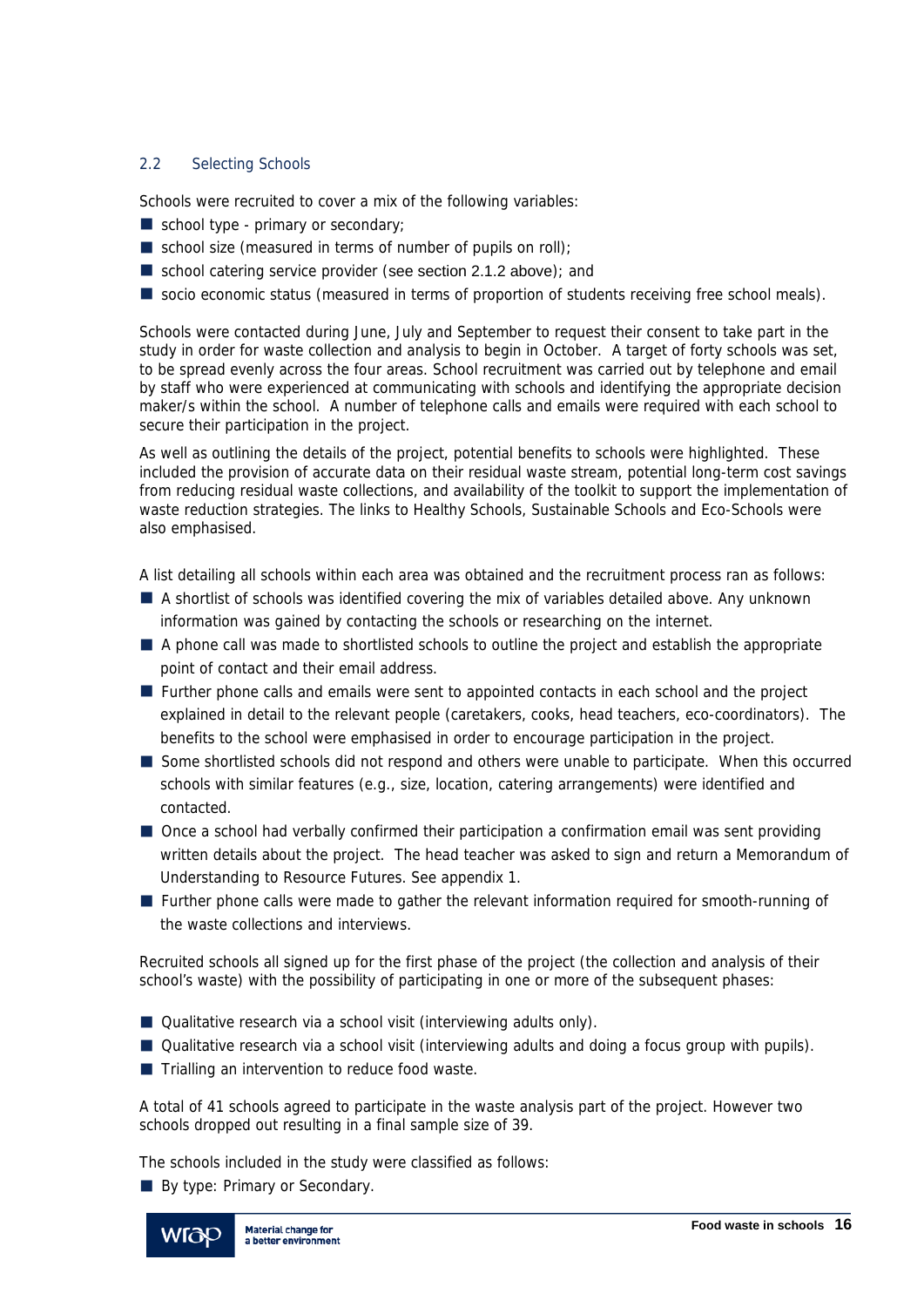- By size: number of pupils registered on school roll compared to the national mean (239 pupils for primary schools and 975 for secondary schools). Schools were classified as small or large depending on whether the number of pupils was less than or more than the national mean.
- By deprivation: this was calculated as a percentage of Free School Meals: number of free schools meals prepared as a percentage of total pupil numbers. The values were ranked for each school type with the bottom quartile classified as low (0-7.39%), the second and third quartiles classified as med (7.4-33.9%) and the top quartile classified as high (>34%). The percentage of pupils on FSM was ranked for each school and depending on which quartile they fell in classified as L, M or H. Note that this was not assumed to be a factor influencing waste, merely to be a proxy for sociodemographic make-up.
- By catering provision:
	- o Local authority caterer
	- o Commercial contract caterer
	- $\circ$  Catering staff employed directly by the school

|                    | <b>Type</b>   | <b>Size</b>            | <b>FSM</b>                 | Food<br>production                    |  |
|--------------------|---------------|------------------------|----------------------------|---------------------------------------|--|
|                    | 8 x Primary   | Small: 7<br>Large: 1   | 5 x Low                    | 6 x LA (1x no hot meal)<br>4 x school |  |
| <b>B&amp;NES</b>   | 4 x Secondary | Small: 2<br>Large: 2   | 6 x Med<br>1 x High        | 1 x commercial                        |  |
|                    | 7 x Primary   | Small: 2<br>Large: 5   | $5 \times 1$ OW            | 6 x LA (1x no hot meal)<br>2 x school |  |
| <b>East Riding</b> | 2 x Secondary | Small: 1<br>Large: 1   | 4 x Med<br>$0 \times$ High | 1 x commercial                        |  |
|                    | 11 x Primary  | Small: 4<br>Large: 7   |                            | $0 \times LA$                         |  |
| <b>Hackney</b>     | 1 x Secondary | Small: 1<br>Large: 0   | 5 x Med<br>6 x High        | 5 x school<br>7 x commercial          |  |
|                    | 4 x Primary   | Small: 1<br>Large: 3   | $0 \times$ Low             | $0 \times LA$                         |  |
| <b>Islington</b>   | 2 x Secondary | Small: 2<br>Large: $0$ | 3 x Med<br>3 x High        | 2 x school<br>4 x commercial          |  |

Table 1: Summary of schools by type included in the study

\* Following the fieldwork it was ascertained that one of the schools that had been recruited as a primary school actually had a mixed site of primary and secondary pupils and the waste included in the study included both sets of school waste. This school has been excluded from the analysis when the data has been split between primary and secondary schools.

# **3.0 Quantitative research in schools**

# 3.1 Aim

To understand better the nature of food waste produced by schools, the types of food wasted and the point at which the waste arises.

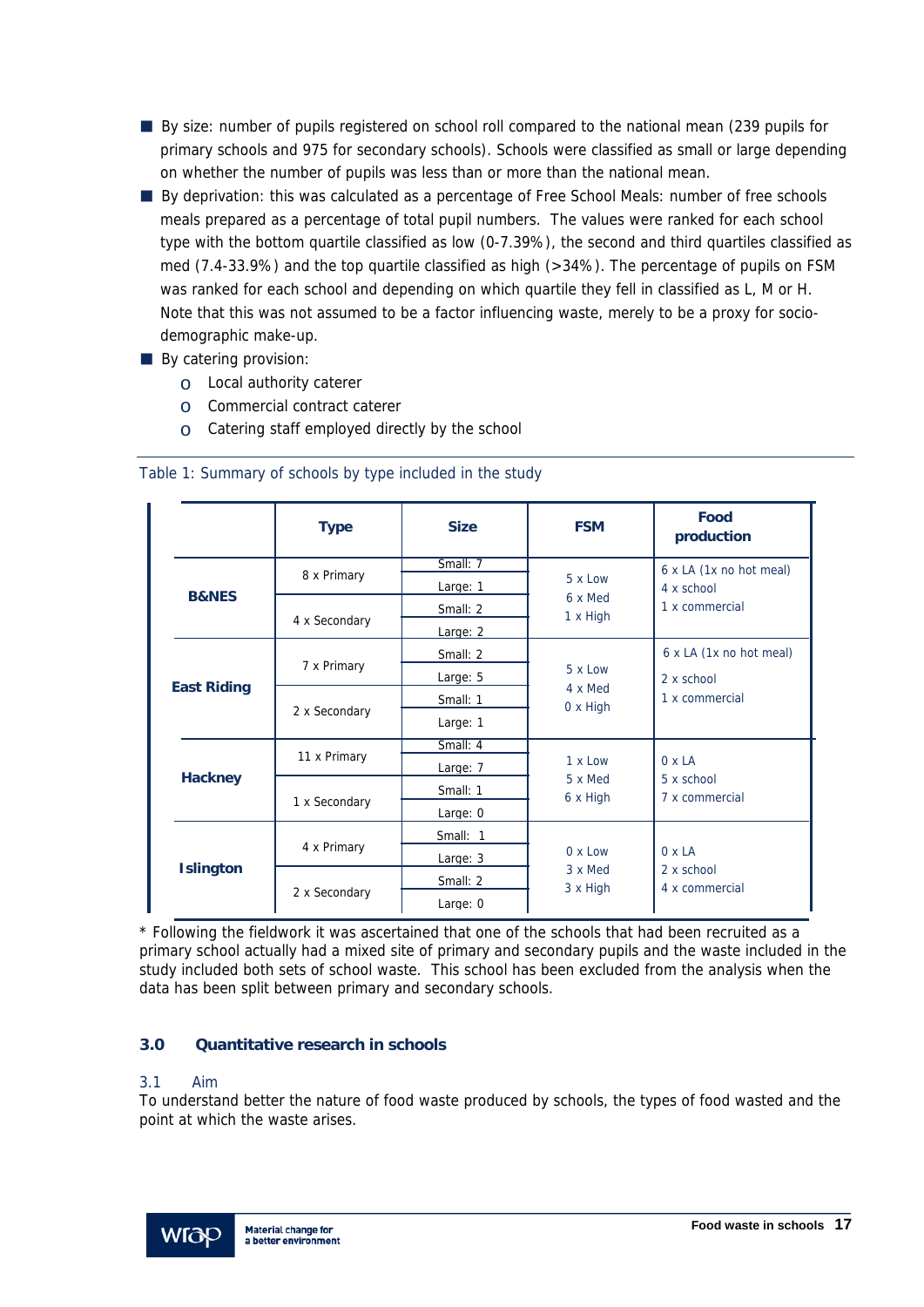# 3.2 Methodology

Table 2: Summary of the methodology employed in conducting the food waste composition analysis

| Operation                   | Methodology                                                                                                                                                                                                                                                                                               |  |  |  |
|-----------------------------|-----------------------------------------------------------------------------------------------------------------------------------------------------------------------------------------------------------------------------------------------------------------------------------------------------------|--|--|--|
| Planning and<br>Preparation | Development of a bag tagging system to identify the:                                                                                                                                                                                                                                                      |  |  |  |
|                             | school producing the waste<br>$\circ$<br>day of collection<br>$\circ$<br>area where the waste was produced -coloured tags used to identify:<br>$\circ$<br>playground/grounds<br>canteen/dinner hall<br>classrooms<br>kitchens<br>all other areas<br>Management and caretakers briefed about requirements. |  |  |  |
|                             |                                                                                                                                                                                                                                                                                                           |  |  |  |
|                             | Provision of alternative bins for schools using skips for waste disposal                                                                                                                                                                                                                                  |  |  |  |
|                             | Briefing of kitchen and cleaning staff on the tag system and requesting that<br>material normally put through a waste disposal unit or sent for composting was to<br>be presented for analysis.                                                                                                           |  |  |  |
|                             | Cancellation of usual waste collection for duration of the project                                                                                                                                                                                                                                        |  |  |  |
| Waste<br>collections        | Collections were conducted over a 3 week period                                                                                                                                                                                                                                                           |  |  |  |
|                             | Schools presented residual waste daily, bagged and tagged                                                                                                                                                                                                                                                 |  |  |  |
|                             | ■ Waste was collected daily in a non-compacting vehicle                                                                                                                                                                                                                                                   |  |  |  |
|                             | Daily liaison with caretakers and replenishing of coloured tags as required                                                                                                                                                                                                                               |  |  |  |
|                             | A few days of waste from individual schools in Islington and Hackney was not<br>collected due to the normal crew not suspending their collections. In these<br>instances a reminder was sent to the school and waste collection contractor.<br>Missing data is taken account of in the analysis.          |  |  |  |
|                             | Dry recyclables collected by schools was not analysed as part of this study but<br>collected in the normal way.                                                                                                                                                                                           |  |  |  |
|                             | A total of 9.6 tonnes of food waste from primary schools was collected and sorted<br>during the project and 4.4 tonnes of food waste from secondary schools. (A further<br>472 kg of waste was collected and sorted from the mixed site school referenced in<br>the footnote to Table 1).                 |  |  |  |
| Waste<br>sorting            | All waste collected was hand sorted by a team of experienced operatives in<br>accordance with the methodology used in WRAP's Household food and drink waste in<br>the UK: www.wrap.org.uk/retail/case_studies_research/report_food_waste_2.html                                                           |  |  |  |

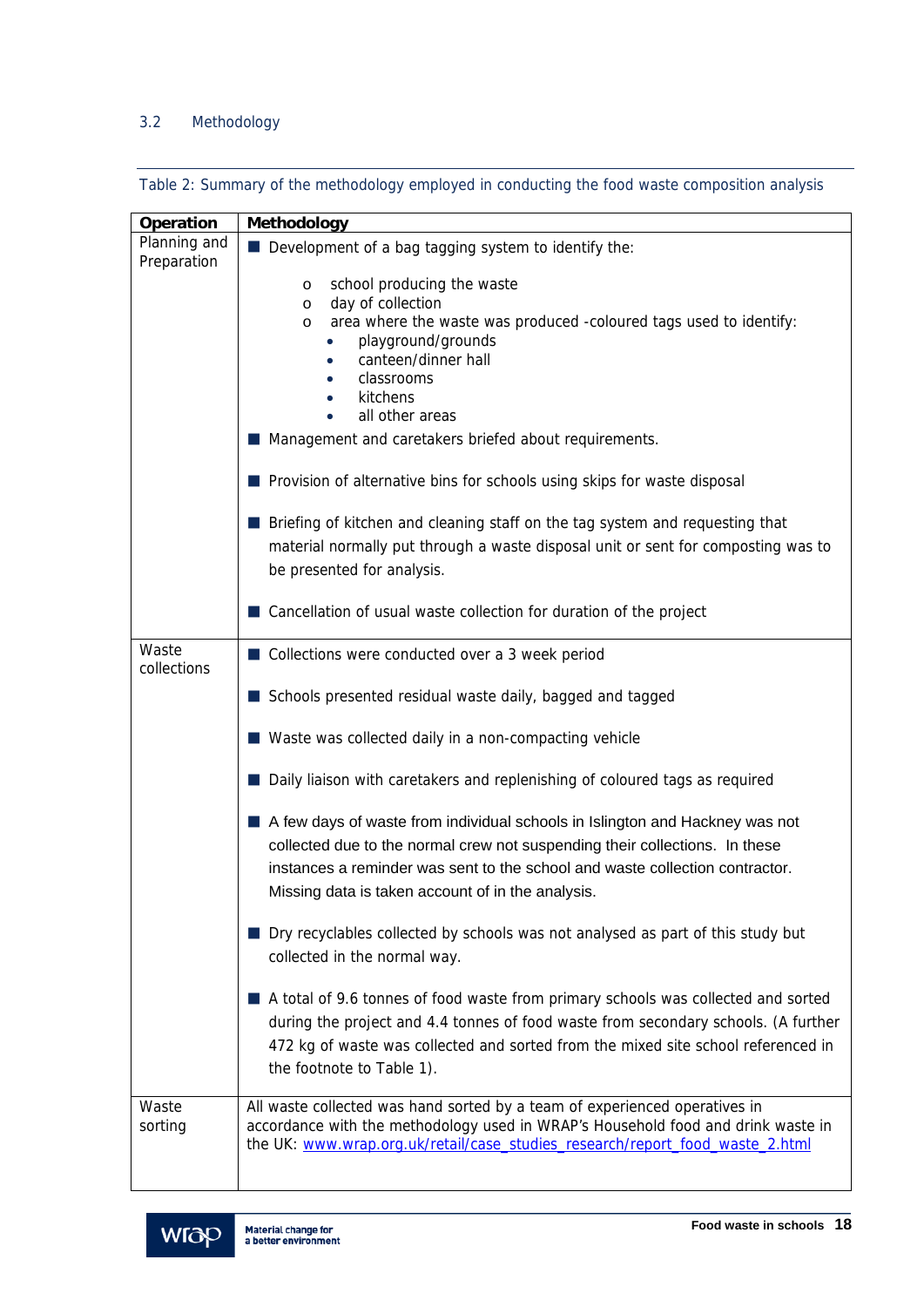| Operation  | Methodology                                                                                                                                                                                                                                                                                                                                                                                                                                                                                                                                                                                                                                                          |  |  |  |
|------------|----------------------------------------------------------------------------------------------------------------------------------------------------------------------------------------------------------------------------------------------------------------------------------------------------------------------------------------------------------------------------------------------------------------------------------------------------------------------------------------------------------------------------------------------------------------------------------------------------------------------------------------------------------------------|--|--|--|
|            | All waste was pre-sorted prior to analysis to remove non-food waste                                                                                                                                                                                                                                                                                                                                                                                                                                                                                                                                                                                                  |  |  |  |
|            | The following analysis was carried out for each item of food waste and recorded on<br>data sheets:                                                                                                                                                                                                                                                                                                                                                                                                                                                                                                                                                                   |  |  |  |
|            | A brief description (e.g. boiled egg, chicken sandwich).                                                                                                                                                                                                                                                                                                                                                                                                                                                                                                                                                                                                             |  |  |  |
|            | ■ Whether it was in packaging, and if so whether the packaging had been opened.                                                                                                                                                                                                                                                                                                                                                                                                                                                                                                                                                                                      |  |  |  |
|            | ■ Whether it was in or out of its Best Before and Use By dates, if these were visible.                                                                                                                                                                                                                                                                                                                                                                                                                                                                                                                                                                               |  |  |  |
|            | Whether it was raw or cooked                                                                                                                                                                                                                                                                                                                                                                                                                                                                                                                                                                                                                                         |  |  |  |
|            | ■ Whether it was uneaten or partially eaten                                                                                                                                                                                                                                                                                                                                                                                                                                                                                                                                                                                                                          |  |  |  |
|            | ■ Whether it was positively identifiable as plate scrapings                                                                                                                                                                                                                                                                                                                                                                                                                                                                                                                                                                                                          |  |  |  |
|            | $\blacksquare$ The number of items, where counting was practical                                                                                                                                                                                                                                                                                                                                                                                                                                                                                                                                                                                                     |  |  |  |
|            | $\blacksquare$ The net weight of the items (any packaging was removed).                                                                                                                                                                                                                                                                                                                                                                                                                                                                                                                                                                                              |  |  |  |
| Data entry | The WRAP methodology of splitting food waste into 14 broad groups was used to<br>categorise the waste from the data sheets and these were used on the data entry<br>sheets.<br>Headline food categories used were:<br>1. Bakery<br>2.<br>Meat and fish<br>3.<br>Dairy<br>Dried foods and powders<br>4.<br>5. Fruit<br>6. Salads<br>7. Vegetables<br>8. Confectionary and snacks<br>9. Drinks<br>10. Condiments, sauces, herbs and spices<br>11. Desserts<br>12. Mixed Foods (non sandwich)<br>13. Mixed Foods (sandwich)<br>14. Other<br>Information was also recorded as to whether the food waste was 'avoidable', 'possibly<br>avoidable' or 'unavoidable' where: |  |  |  |
|            | 'avoidable' refers to any food waste item typically intended for consumption. Food<br>that is not edible because it has gone off or been damaged is still classified as<br>avoidable because it was, at some point prior to disposal, edible. Examples include<br>half-eaten sandwiches, part-eaten dinners, uneaten fruit, unopened or partially<br>eaten yoghurts, dinners that have not been served etc.                                                                                                                                                                                                                                                          |  |  |  |
|            | 'possibly avoidable' refers to items that are eaten by some people but not by<br>others for reasons of personal taste, and to waste items that are the result of a<br>particular method of preparation. Examples of possibly avoidable food waste are<br>edible vegetable peelings, potato skins, apple skins, bread crusts etc.                                                                                                                                                                                                                                                                                                                                     |  |  |  |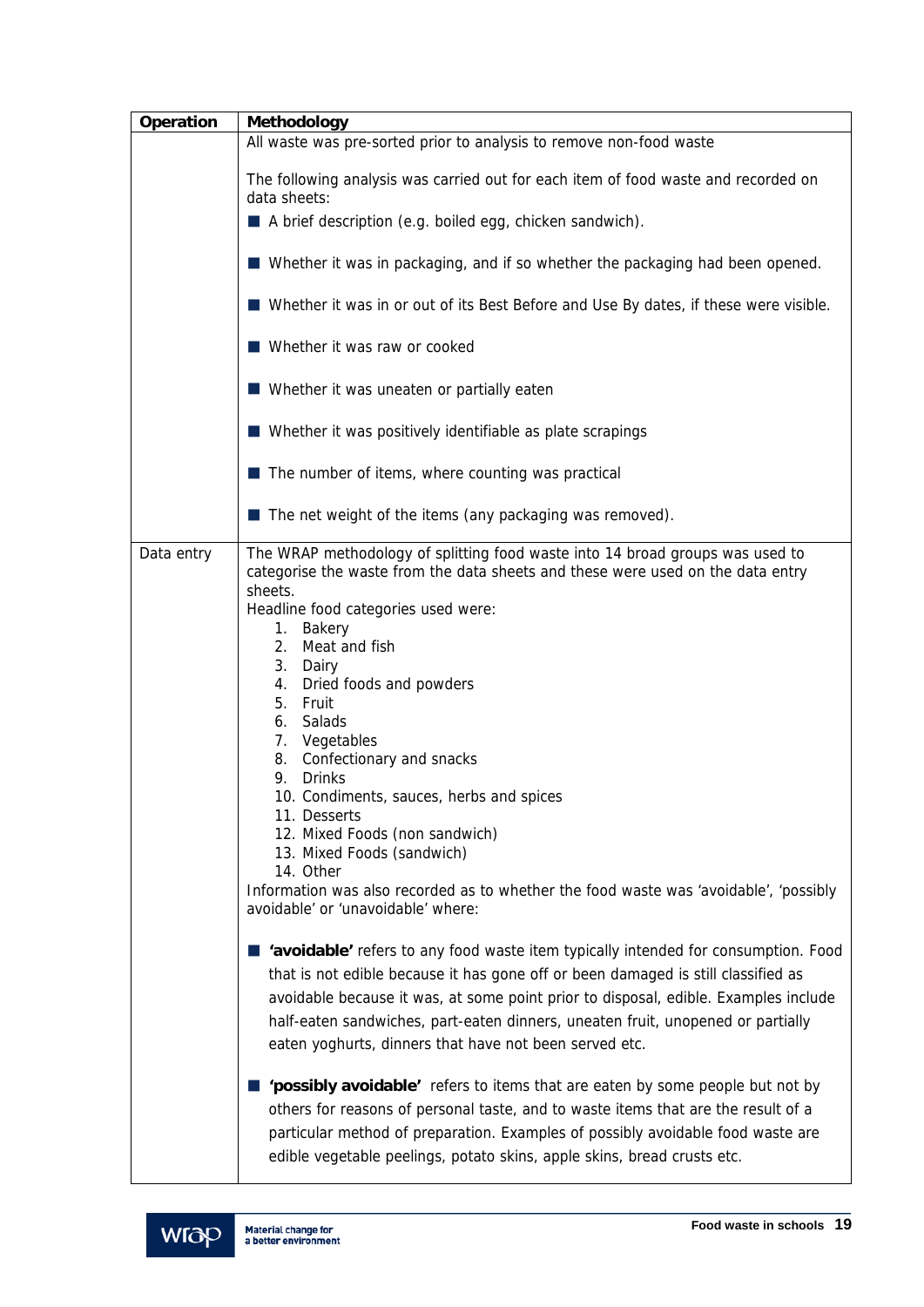| Operation | Methodology                                                                                 |
|-----------|---------------------------------------------------------------------------------------------|
|           | <b>lack 'unavoidable'</b> refers to all waste from food that one would not expect people to |
|           | eat; it is mostly composed of food preparation waste. Examples include egg shells,          |
|           | meat and fish bones, orange and banana skins, tea bags, coffee grounds etc. Food            |
|           | that is inedible because it has gone off is not classified as unavoidable, because the      |
|           | waste could have been avoided by using the product before this time.                        |
|           |                                                                                             |

# 3.3 Quantitative data: headline results

The headline results below are drawn from the detailed results in Section 3.4 below.

# ■ Quantity of food waste produced

This study suggests that over a school year (40 weeks) a total of 55,408 tonnes of food waste is generated by primary schools in England and 24,974 tonnes by secondary schools, giving a total food waste weight of 80,382 tonnes. This figure has been arrived at by taking the g/pupil/day from this study and normalising the data for variables where national data are available: number of pupils and number of free school meals provided and using a regression model to give estimates of national arisings. A description of this process can be found in Appendix 2.

It was found that grams per pupil per day (g/pupil/day) was the most meaningful way to compare data from different schools. When expressed in these units, there was less variation between schools in the quantities of food waste generated than when the data were expressed as kg/school or g/meal/day. This is explored in detail in Appendix 2.

The regression model estimated that primary schools produce more food waste than secondary schools: the mean amount of food waste from primary schools was 72g/pupil/day and from secondary schools 42g/pupil/day.

# ■ Composition of food waste produced

This study showed that for the total waste analysed, nearly 50% of primary school food waste was categorised as either vegetables (25%) or fruit (24%). The other significant categories were mixed (non sandwich) (17%) and bakery (8%). In secondary schools 36% of waste was categorised as either vegetables (18%) or fruit (18%). The mixed (non sandwich) category of 19% was similar to the primary school figure.

In both types of school, a high proportion of vegetable waste was potatoes and mixed vegetables. Included within this mixed vegetable category were vegetable stews and sauces where it was not possible to separate the individual vegetables. The mixed (non sandwich) category includes plate scrapings which were not always possible to split out into different elements (e.g. crumble from pasta bake).

# **Food waste by area within the school**

For both primary and secondary schools, the kitchen and canteen areas were found to produce the majority of the total food waste and this is assumed to represent the waste generated by food that is prepared, but not served (kitchen) and served, but not eaten (canteen). In primary schools the total produced in these two areas is 72%, with an equal split between kitchen (36%) and canteen (36%). In secondary schools the total is 59%, with the kitchen area generating 38% and the canteen area 21%. In secondary schools, the classroom area was found to produce a similar proportion of food waste to the canteen area (18%). The waste generated in the canteen area is assumed to originate from school meals and in the classroom area primarily from packed lunches and break time snacks.

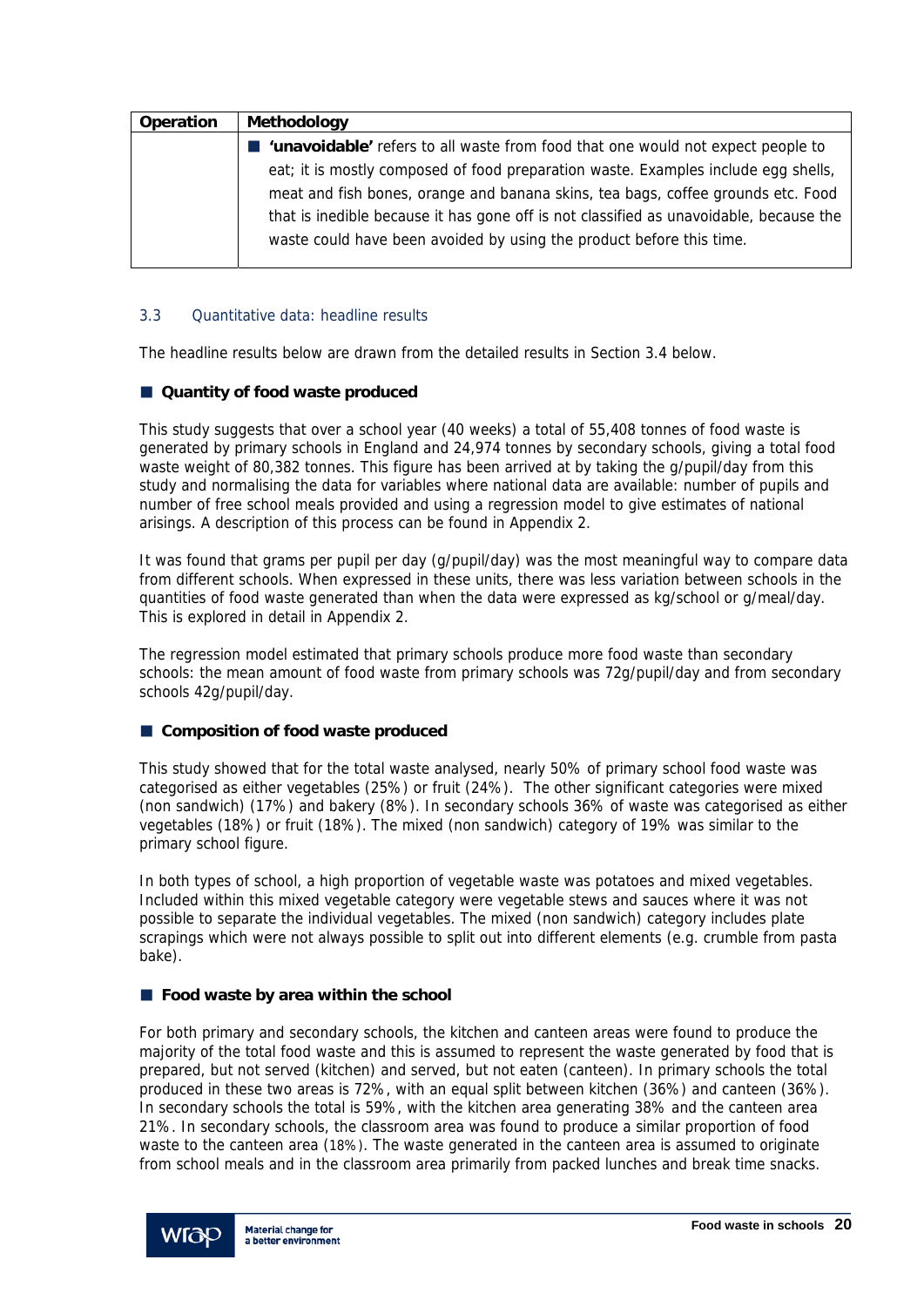The kitchen and canteen areas had a high proportion of vegetables and mixed meals (e.g. pizza, pasta bake, quiche etc.) assumed to be generated from school meals. All food waste generated in the kitchen area is assumed to come from school meals. Due to the state of the food waste produced, it was difficult to differentiate between plate scrapings and packed lunch waste in the canteen; but school policies would suggest that the majority of this waste comes from school meals: in primary schools where packed lunches were eaten in the canteen pupils were required to take their waste home and in most secondary schools in the sample, packed lunches were eaten outside the canteen, often in the classroom.

In both primary and secondary schools, fruit accounts for the majority of waste generated in the classrooms and playground areas. In these areas the wastes generated are assumed to come from break time snacks and packed lunches.

# **Avoidable food waste**

Avoidable food waste (as defined in Section 3.2 above) accounted for the majority of food waste in both secondary (77%) and primary (78%) schools. This compares with 62% of food waste from households that was classified as 'avoidable' in WRAP's "Household food and drink waste in the UK" report<sup>3</sup>.

Avoidable food waste contained all the food categories with the largest proportions being made up of mixed (non sandwich), vegetables and fruit. There was more avoidable vegetable waste, by weight, than any other category, suggesting that significantly more vegetables are being prepared than are currently being eaten in both school types. Whilst fruit waste was the next largest food waste category, by weight, it is interesting to note that less than half of this waste was categorised as avoidable.

# **Influence of size of school**

Analysis showed that for both school types, larger schools produce less food waste per pupil than smaller schools.

Small primary schools produce more food waste per pupil in the kitchen and playground compared to other areas within the school. Small secondary schools produce more food waste per pupil in the kitchen and canteen compared to other areas within the school.

# **Influence of catering provider**

Analysis of the data by catering provider suggests that external provision of catering (by either local authority or commercial catering providers) is associated with a decrease in waste production in primary schools. The effect suggested for secondary schools is in the opposite direction, but is not statistically significant. (See Appendix 2, table 9 for full analysis).

The two schools where only packed lunches were provided produced the lowest quantities of food waste (see Appendix 3 for actual weights by school).

# **Eaten state**

It was only possible to categorise 20% of the food waste by eaten state (see Section 3.4.2 for explanation). Of this, fruit accounted for more than half of the partially eaten and approximately a third of the uneaten food waste in primary schools. In secondary schools fruit and drinks each accounted for approximately a quarter of the partially eaten food and fruit and sandwiches each accounted for more than a quarter of the uneaten food.

*<sup>3</sup>* http://www.wrap.org.uk/retail/case\_studies\_research/report\_food\_waste\_2.html



l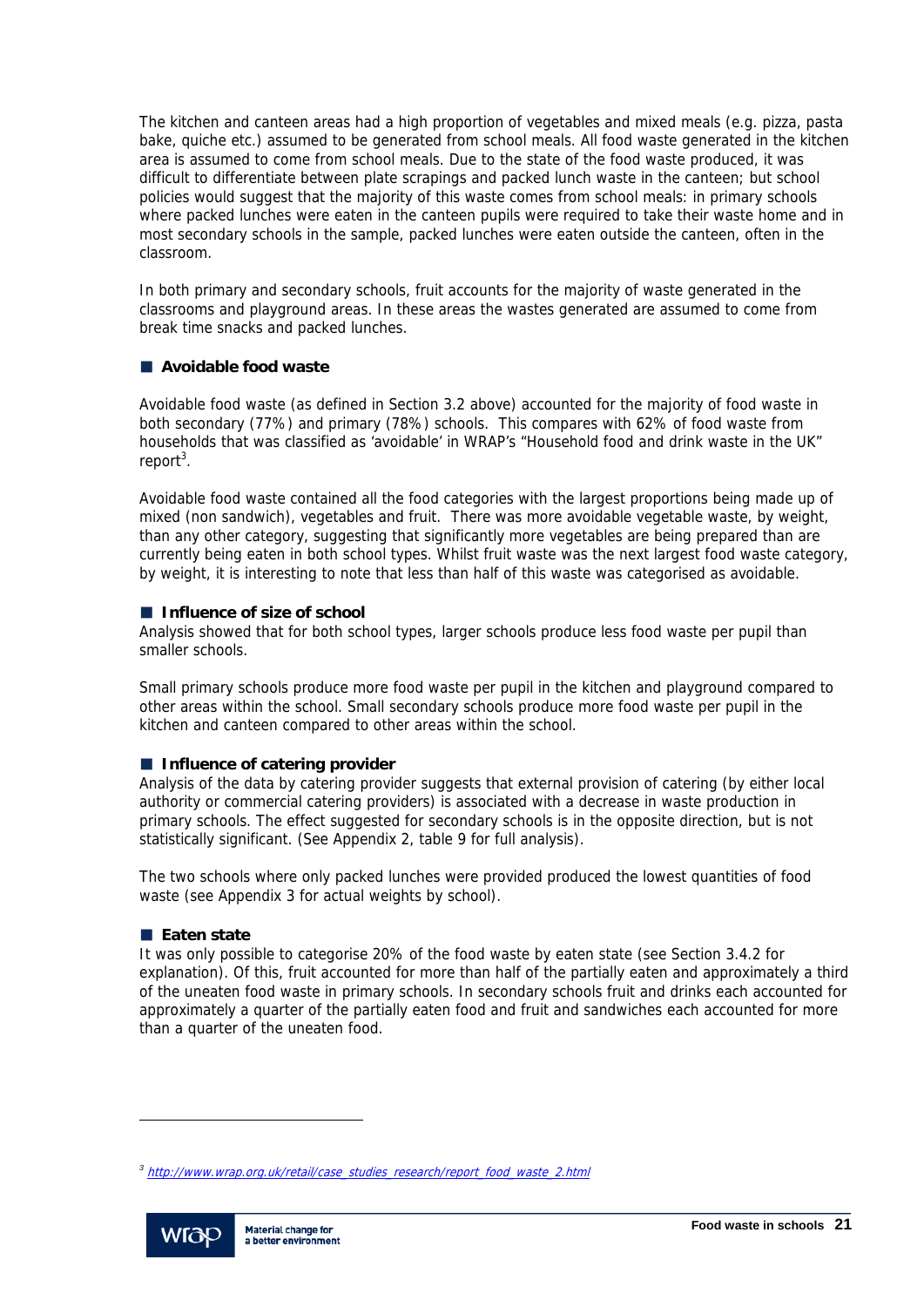# **Free fruit and vegetable scheme in primary schools**

In primary schools the free fruit scheme was seen to have an effect on the quantity and composition of the fruit waste produced, with evidence of more fruit by type being thrown away on the day it is distributed as part of the scheme. This was tested for apples (Monday's fruit) and bananas (Thursday's fruit).

# 3.4 Quantitative data: detailed results

# 3.4.1 Food waste composition

This section analyses in more detail by school type the composition of the food waste. The following two figures (5 and 6) show the composition of the food waste sorted by school type. The composition profile obtained from the sorted sample of food waste has been used to provide estimates for the subfractions of food types produced annually for each school type in subsequent sections.



Figure 5: Primary school food waste composition (% weight)

Source: Chart created by Resource Futures

Nearly 50% of primary school food waste was categorised as either vegetables (25%) or fruit (24%). The other significant categories were mixed (non sandwich) (17%) and bakery (8%).

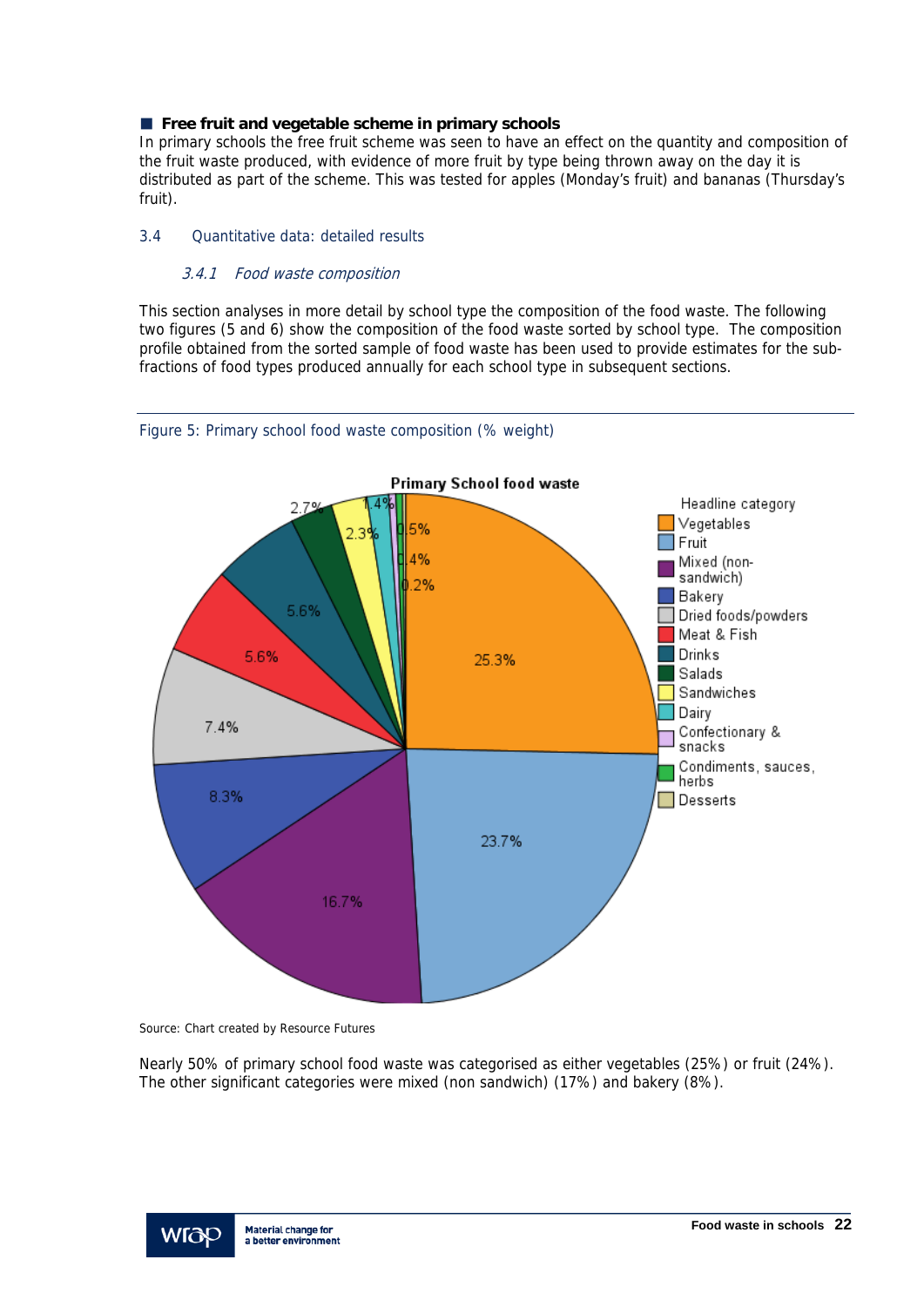



Source: Chart created by Resource Futures

As with primary schools, the major food waste categories from secondary schools were vegetables (18%), fruit (18%) and mixed (non sandwich) (19%). Fruit and vegetables accounted for 36% of secondary school food waste compared with 49% in primary schools.

Data on food waste composition at the individual school level is presented in Appendix 4 (Figures 5 & 6).

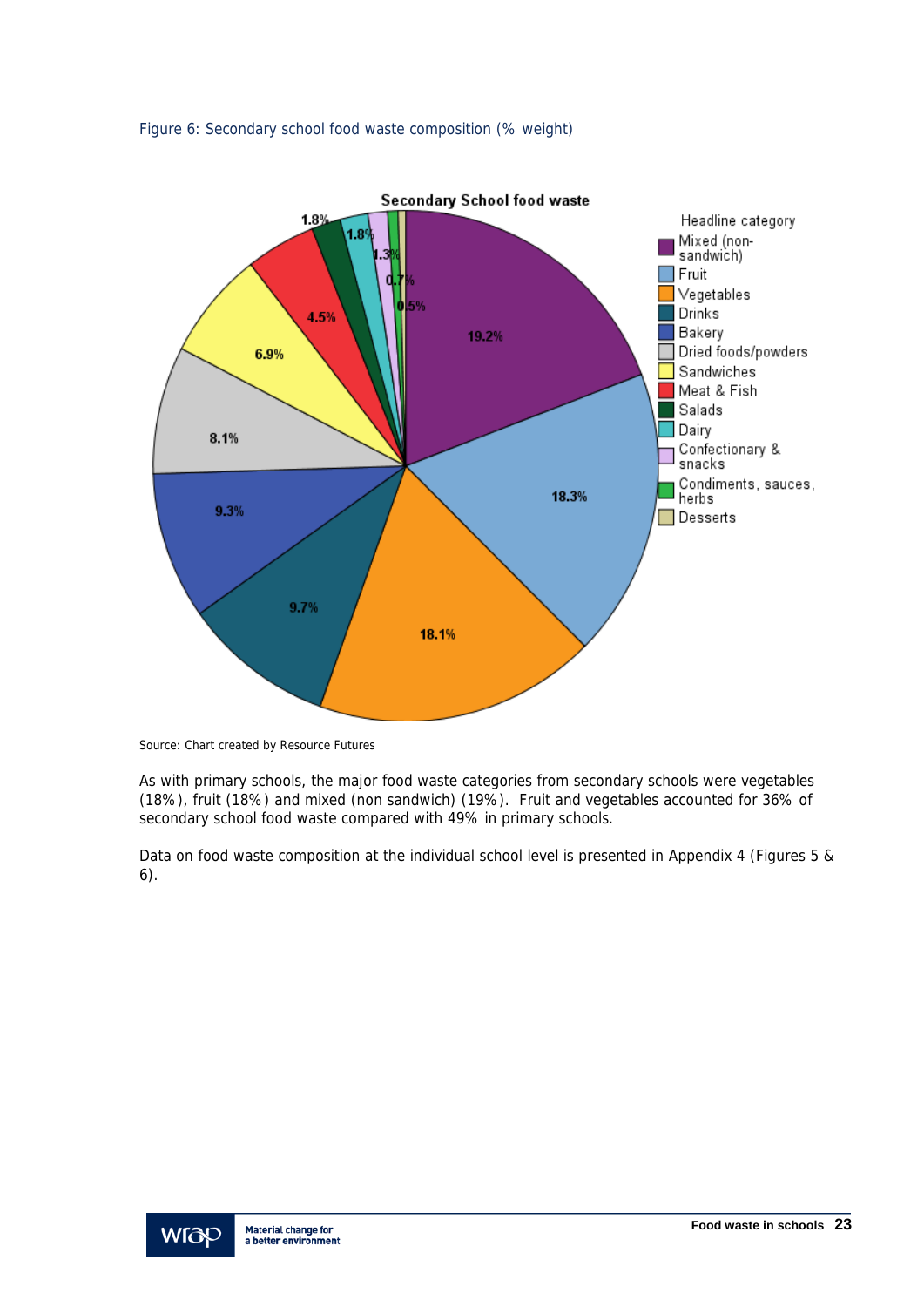

# 3.4.1.1 Further analysis of fruit and vegetable categories

Source: Chart created by Resource Futures

Based on the weight of fruit waste sorted, an estimated 13,132 tonnes of fruit waste is produced by primary schools in England per 40 week school year and a further 4,570 tonnes of fruit waste by secondary schools. This includes all fruit waste, "avoidable", "possibly avoidable" and "unavoidable" (see Figure 14 for analysis of food type by avoidability).

The proportion of fruit waste which includes the types of fruit provided as part of the free fruit and vegetable scheme in primary schools (i.e. apples, pears and bananas) represents 58% of the total fruit wasted as compared with 48% in secondary schools where the scheme does not operate. Section 3.4.7 provides further analysis of the effect of the free fruit scheme.

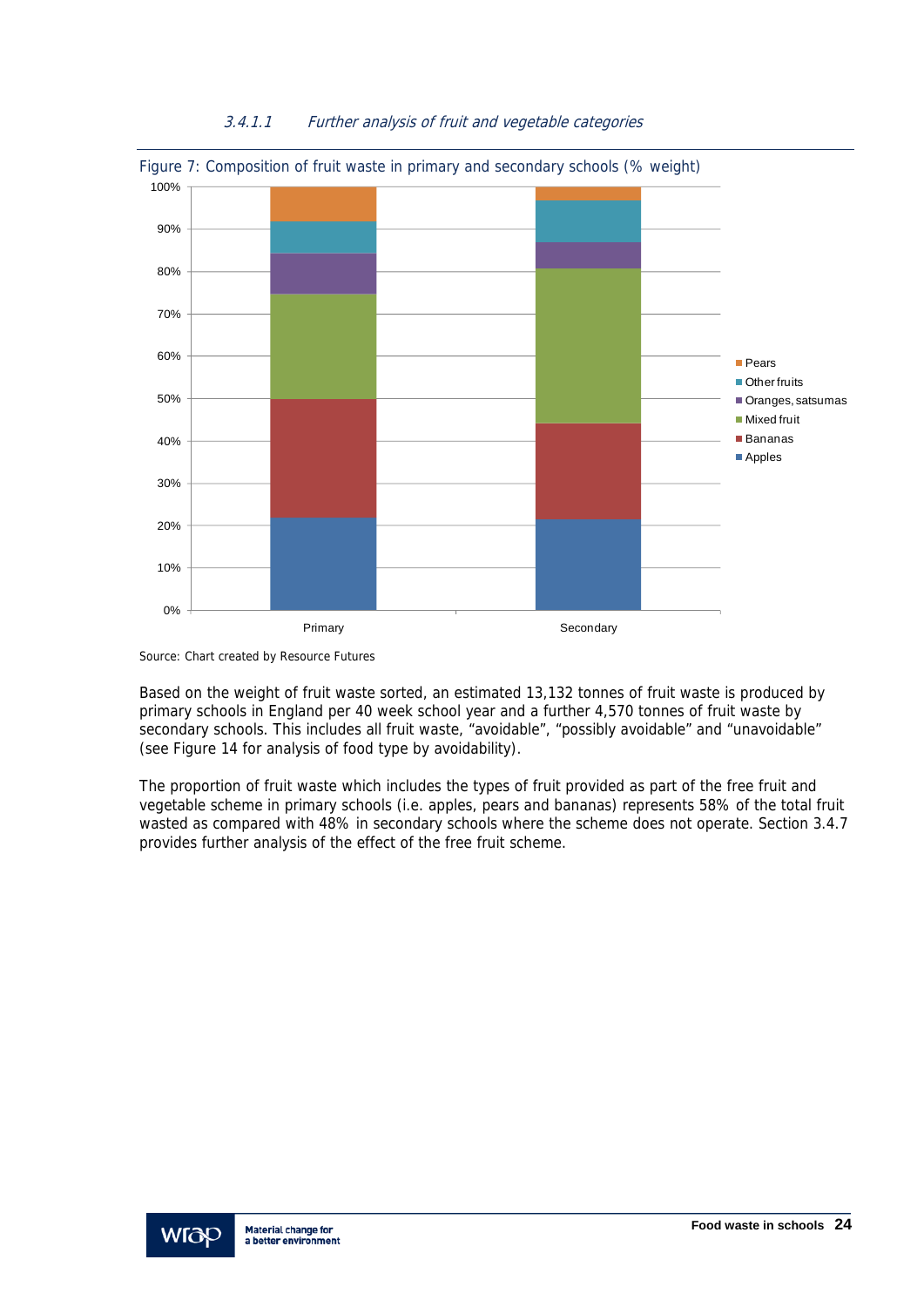

Figure 8: Composition of vegetable waste in primary and secondary schools (% weight)

Source: Chart created by Resource Futures

Both school types have a high proportion of potatoes and mixed vegetables. Included within this mixed vegetable category were vegetable stews and sauces where it was not possible to separate the individual vegetables.

# 3.4.2 Analysis of the nature of the food waste

# 3.4.2.1 By eaten state

There was an attempt to identify foods that had been partly eaten and uneaten, but this was made difficult due to the way in which the waste was presented. For example, identifying whether an apple or sandwich found in a school's waste stream has been partly eaten or uneaten is relatively straightforward; but identifying whether individual portions of mixed meals, such as pasta, are partly eaten or untouched is much more difficult, especially when presented as plate scrapings mixed with other food types. Only 20% of the waste sorted was categorised in this way due to these difficulties.

Of the food waste that was categorised by eaten state, fruit accounted for more than half of the partially eaten and approximately a third of the uneaten waste in primary schools. In secondary schools fruit and drinks each accounted for approximately a quarter of the partially eaten food and fruit and sandwiches each accounted for more than a quarter of the uneaten food.

# 3.4.2.2 By cooked or uncooked state

# **Meat and fish**

Of the 5.6% (3,103 tonnes) of meat and fish waste in primary schools 97% (3,010 tonnes) was categorised as cooked.

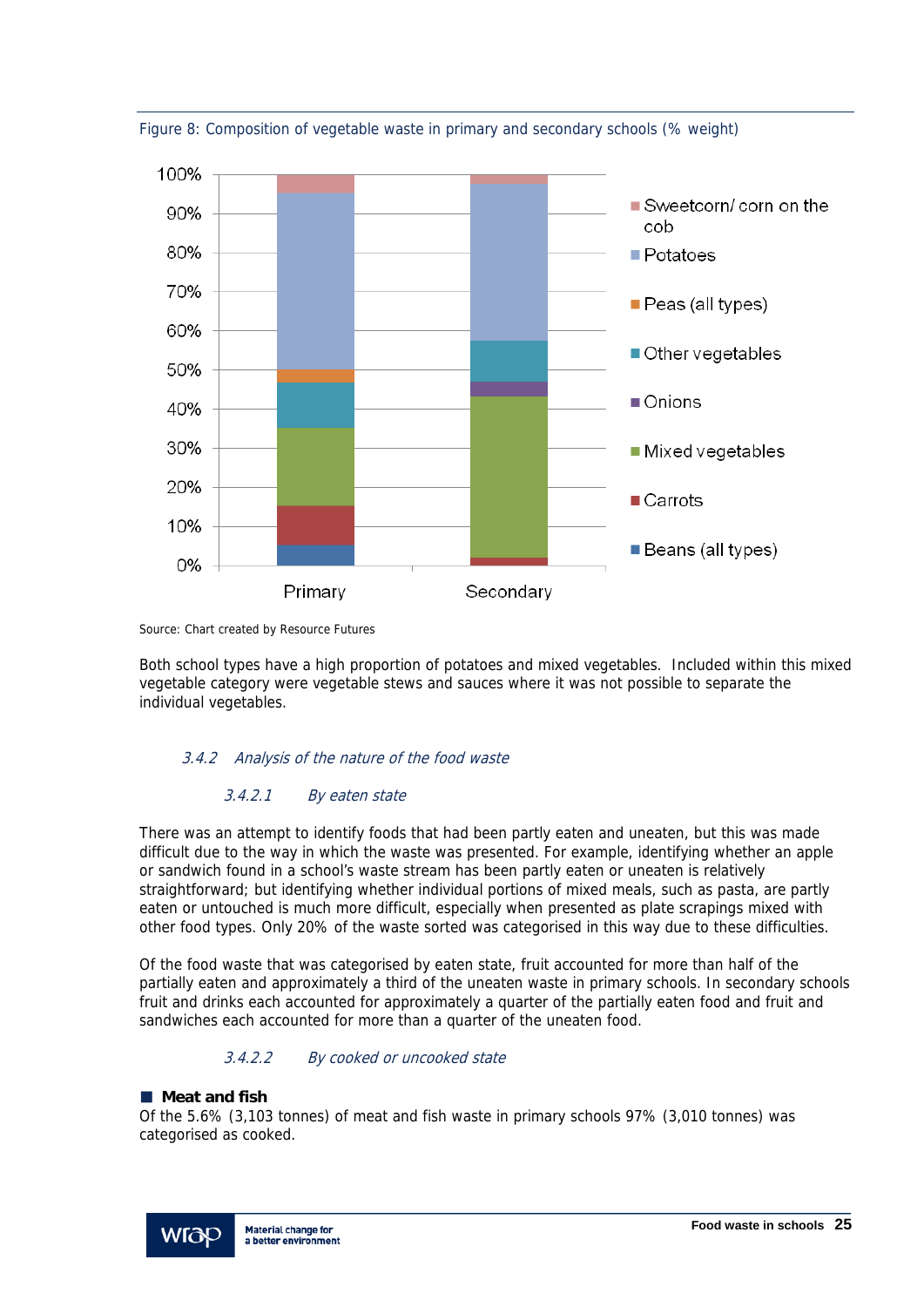Of the 4.5% (1,124 tonnes) of meat and fish waste in secondary schools, 86% (966 tonnes) was categorised as cooked.

#### **Vegetables**

Of the 25.3% (14,018 tonnes) of vegetable waste in primary schools 78% was categorised as cooked (10,934 tonnes). Of the 22% raw vegetable waste, 26% was carrots (802 tonnes) and 11% was potatoes (339 tonnes). Of the 78% of cooked vegetable waste, 58% were potatoes (6,342 tonnes).

Of the 18.1% (4,520 tonnes) of vegetable waste in secondary schools, 57% was categorised as cooked (2,577 tonnes). Of the 43% raw vegetable waste, 10% was potatoes (194 tonnes). Of the 57% of cooked vegetables 64% was potatoes (1,649 tonnes).

# 3.4.2.3 By Best Before and Use By dates

Only 4% of the food waste by weight in primary schools and 6% by weight in secondary schools was identified as foods which could be categorised as being in or out of best before and use by dates because they were in packaging which was date stamped. These consisted of items such as drinks, and yoghurts.

Of the 4% of food waste from primary schools which could be categorised as being in or out of best before and use by dates, 14% was past its use by date and 27% was past its best before date. Of the 6% food waste from secondary schools, 16% was past its use by date and 9% past its best before date. The proportion of food and drink waste that had past a best before or use by date is low and this is indicative of the fact that food is mainly brought into schools for consumption in the near future and that school kitchens operate commercially and therefore have stock control processes in place. This contrasts with food waste in households, where a significantly higher proportion of food waste is discarded because it is not used in time.

# 3.4.3 Avoidable food waste

Based on the food item description and where the food waste was generated, it was categorised as being "avoidable", "unavoidable" or "potentially avoidable". (Definitions of these categories are described in section 3.3 above). Figure 9 presents the mean data for primary and secondary schools based on whether the food waste was categorised as avoidable.



Figure 9 above clearly shows that the vast majority of food waste in both school types was classified as avoidable. At the individual primary school level, food waste that was categorised as avoidable ranged between 54% -86%, the proportion classified as unavoidable was between 11% - 35%. The proportion of secondary school waste that was categorised as avoidable ranged from 64% - 89%,

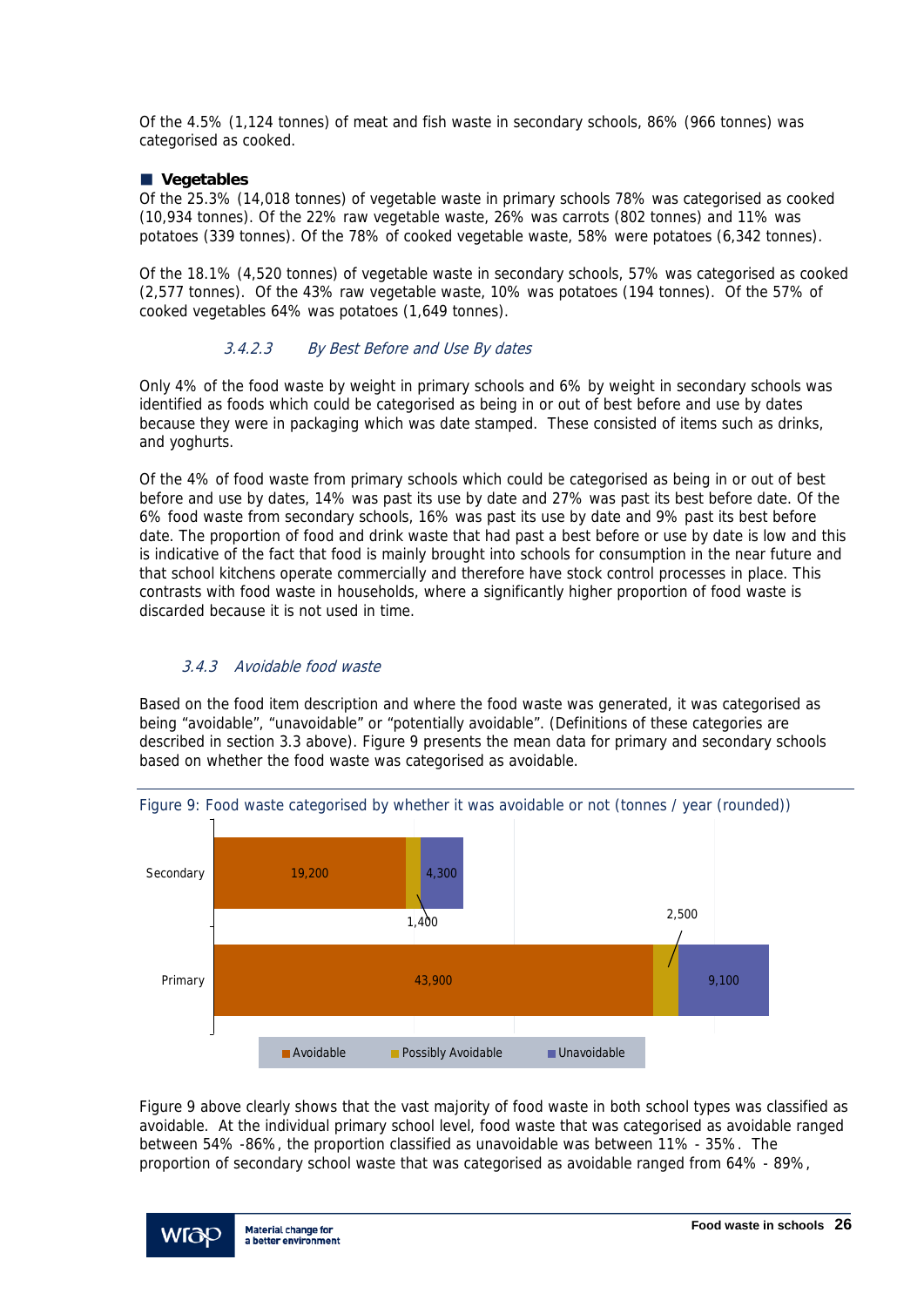unavoidable ranged from 6% - 26%. Data on food waste avoidability at the individual school level is presented in Appendix 4 (Figures 7 & 8).

# 3.4.3.1 Avoidability by food type

The data was analysed to see what the composition of the three 'avoidable' food waste categories were for each headline food category. The results are presented in figure 10 below.

This figure shows that the food category with the largest proportion of unavoidable waste was fruit around half of all fruit waste is classified as unavoidable. Banana skins, orange or satsuma peelings and fruit pips or stones would be included in this category. The other headline food categories with notable proportions of unavoidable food waste are vegetables, drinks and meat & fish. For vegetables the "unavoidable" category was made up of skins and peelings from food preparation, for drinks it was tea bags and coffee grounds and for meat & fish it was predominantly bones.

The food categories accounting for most of the avoidable waste by weight were vegetables, mixed (non sandwich and fruit. Whilst the avoidable fruit waste is likely to be made up of waste from school meals, packed lunches and break time snacks; the majority of the avoidable vegetable and mixed (non sandwich) categories are likely to come from waste from school meals.





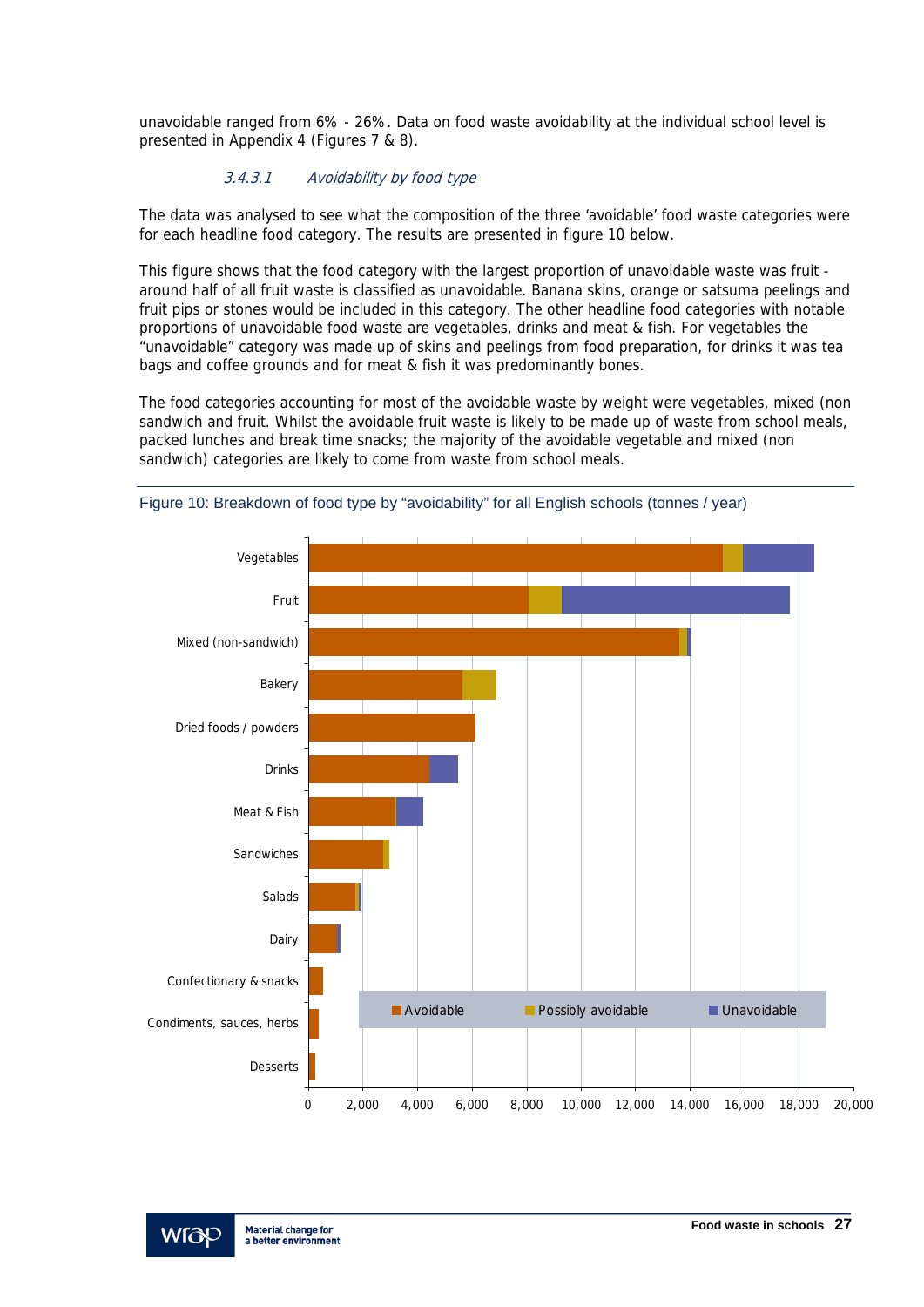|                        |           | <b>Possibly</b> |                    |       |
|------------------------|-----------|-----------------|--------------------|-------|
| Food type              | Avoidable | Avoidable       | <b>Unavoidable</b> | Total |
| Vegetables             | 15200     | 740             | 2580               | 18600 |
| Fruit                  | 8090      | 1230            | 8360               | 17700 |
| Mixed (non-sandwich)   | 13600     | 270             | 170                | 14100 |
| Bakerv                 | 5650      | 1250            | < 100              | 6910  |
| Dried foods / powders  | 6140      | < 100           | < 100              | 6140  |
| <b>Drinks</b>          | 4440      | < 100           | 1060               | 5490  |
| Meat & Fish            | 3140      | < 100           | 980                | 4210  |
| Sandwiches             | 2770      | 220             | < 100              | 2990  |
| Salads                 | 1760      | < 100           | < 100              | 1940  |
| Dairy                  | 1060      | < 100           | 150                | 1210  |
| Confectionary & snacks | 570       | < 100           | <100               | 570   |
| Condiments, sauces,    |           |                 |                    |       |
| herbs                  | 400       | < 100           | <100               | 400   |
| <b>Desserts</b>        | 240       | < 100           | < 100              | 240   |
|                        | 63100     | 3900            | 13400              | 80400 |

#### Table 3: Food type by "avoidability" (tonnes per year (rounded))

# 3.4.3.2 Avoidability by point of origin

Figure 11 below shows the proportion of avoidable food waste by point of origin in the school. For both school types the highest proportions of avoidable food waste are produced in the canteen and kitchen areas. The areas not associated so closely with the production of food i.e. classroom and playground had lower proportions of avoidable food waste. As the composition of waste from these areas was found to contain a high proportion of fruit waste, fruit skins etc. can be assumed to account for much of this unavoidable food waste.



Source: Chart created by Resource Futures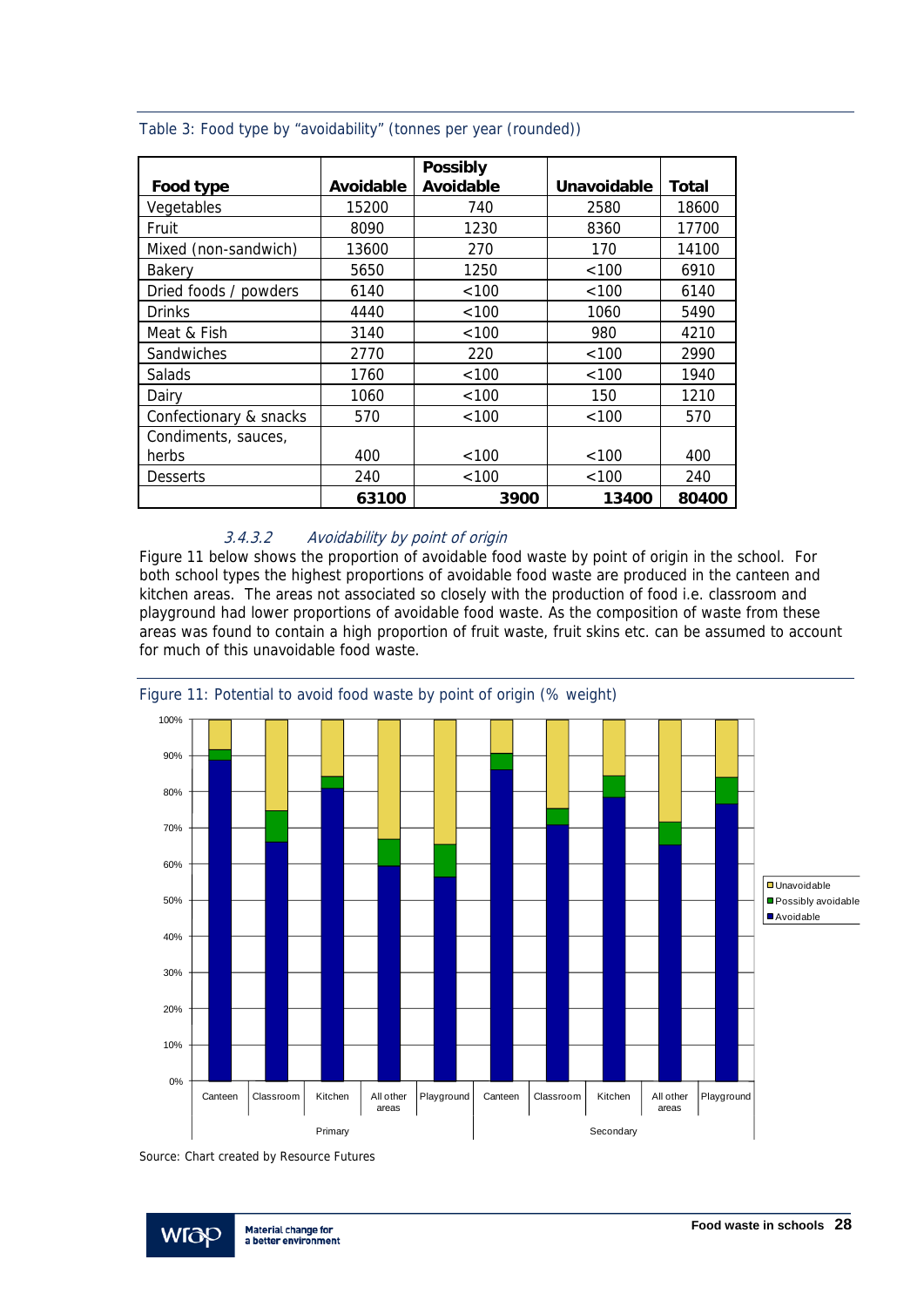# 3.4.4 Food waste by area within the school

As part of the project, schools tagged their waste according to the area of the school in which it was generated. Any waste for which the point of origin is categorised as 'unknown' relates waste that was presented by the school without a tag, or the where the tag was lost in transit.

Figure 12 below shows the mean amount of waste generated by area for each school type. For both school types it is clear to see that the kitchen and canteen produce a significant proportion of the food waste generated in schools. For secondary schools, canteens and classrooms account for roughly the same proportion of the food waste.



Figure 12: Food waste by school type and by area within the school (% weight)

Source: Chart created by Resource Futures

Data on food waste by point of origin at the individual school level is presented in Appendix 4 (Figures 9 & 10).

# 3.4.4.1 Composition by area of the school

The data were also analysed to see what the composition of the waste arisings were in each area within the school. The two figures below present the data by school type, due to the small amounts of waste presented without a tag and classified as 'unknown' the data has not been plotted below. For primary schools it is interesting to note the fact that, for classroom and playground areas, fruit accounts for a majority of the waste generated. This would seem intuitive i.e. that these are the areas where fruit from break time snacks and packed lunches are consumed and therefore where fruit waste is generated. It is likely that the waste from the National School Fruit Scheme for 4 to 6 year olds is included in this result. Drinks accounted for proportionally more of the waste in the classroom and playground, again suggesting that this is where the children are part consuming the drinks they bring in from home or buy from the tuck shop or shops elsewhere e.g. on the way to school. The figure shows that vegetables and mixed food are predominantly generated in the kitchen and canteen. This would suggest that in the kitchen these food groups are the result of preparation waste and unserved food. In the canteen a logical assumption to make would be that this is uneaten food from school meals.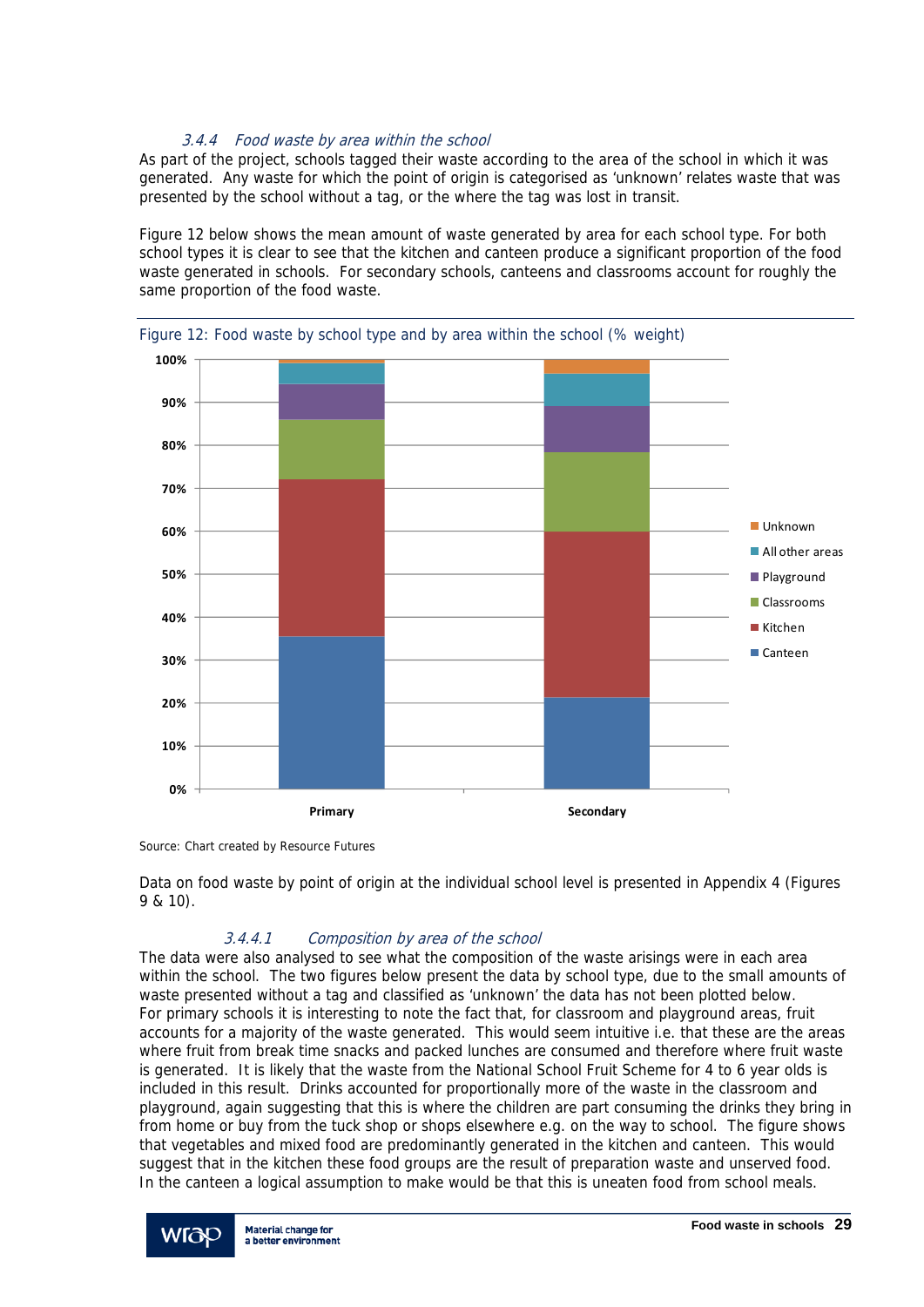

Figure 13: Composition of the food waste by area within primary schools (% weight)

Source: Chart created by Resource Futures

For secondary schools, fruit is also significant in the classroom, playground and 'all other' areas. This would suggest that pupils and staff are either bringing in their own fruit and eating it at break and lunchtimes or taking fruit purchased in the canteen outside of the canteen. Interestingly, sandwiches account for approximately 20% of the playground and approximately 10% of the classroom and 'all other' area waste, indicating that this is where the sandwiches are being part eaten and discarded. The sandwiches could have been brought from home or bought in the canteen.

It is worth noting that the staff room would have been included in the 'all other area' category. The canteen, where the pupils ate their school meals, had a high proportion of vegetables and mixed food waste. This would indicate that portions are being served and not eaten. In the kitchen, vegetables and mixed food account for a large proportion of the waste, this is likely to be a mix of food preparation waste (unavoidable) and un-served food.

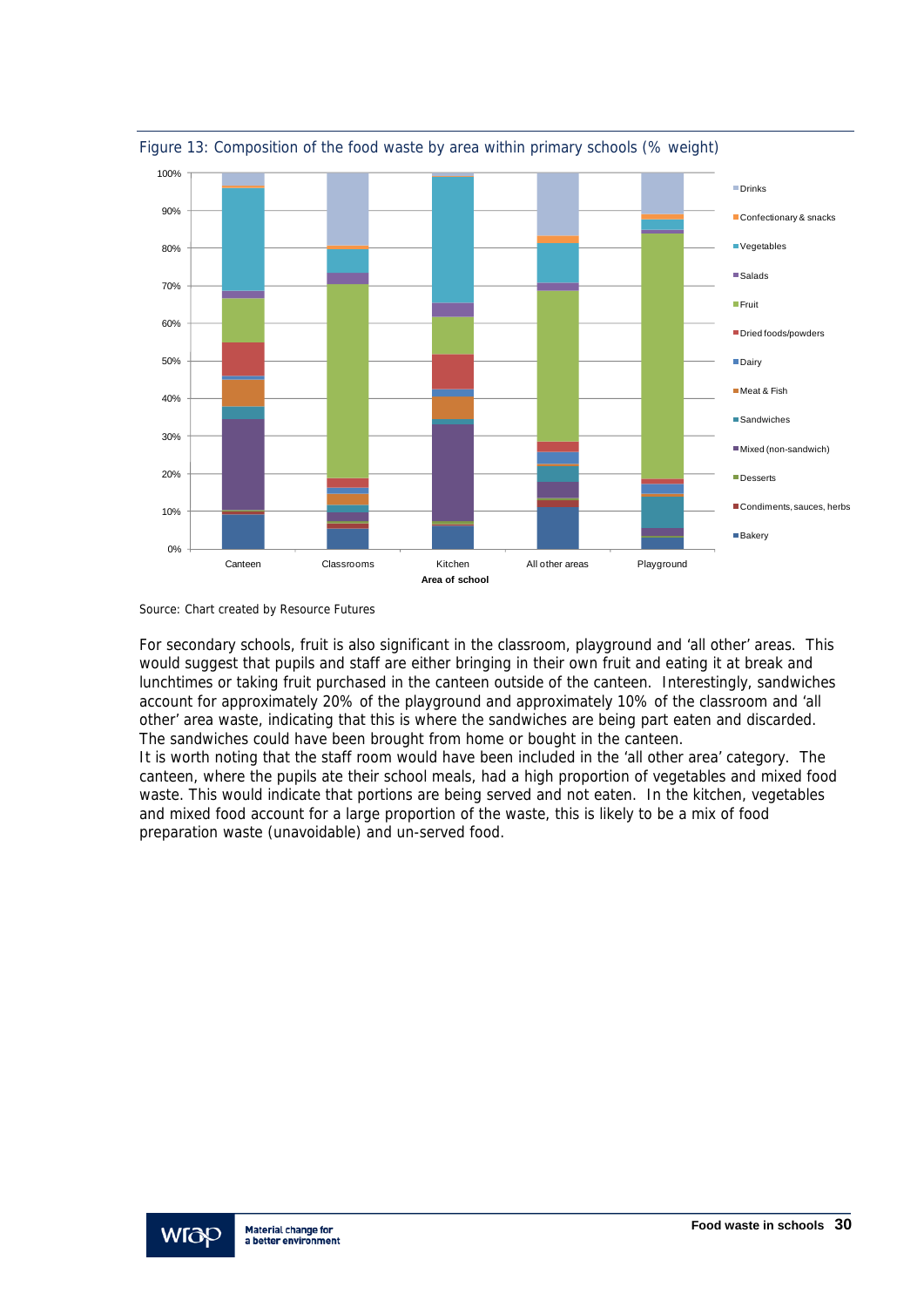

Figure 14: Composition of the waste arisings by area within secondary schools (% weight)

Source: Chart created by Resource Futures

# 3.4.5 School fruit and vegetable scheme

From the data it was possible to derive some estimates for the mean weight of key fruit items.

| <b>Apple</b>          | 110 grams |
|-----------------------|-----------|
| Banana                | 120 grams |
| Pear                  | 100 grams |
| Satsuma               | 80 grams  |
| $\blacksquare$ Carrot | 50 grams  |
| Tomato                | 37 grams  |

These are of interest in the light of the School Fruit and Vegetable Scheme which entitles all four to six year old children in LEA maintained infant, primary and special schools to a free piece of fruit or vegetable each school day.

The information provided to Resource Futures on the free fruit and vegetables scheme was that the following items are supplied each day to all schools:

- **Monday** apples
- **Tuesday** pears
- Wednesday carrot
- **Thursday** bananas
- **Fiday** tomatoes

However, it was ascertained through the interviews that there are several variables which potentially affect this in practice. Local suppliers occasionally substitute on the basis of what's available / in good condition etc. This substitution may be different for different schools. Some schools mix and match so as to give the children a choice and use the fruit / vegetables when at its best, meaning they won't

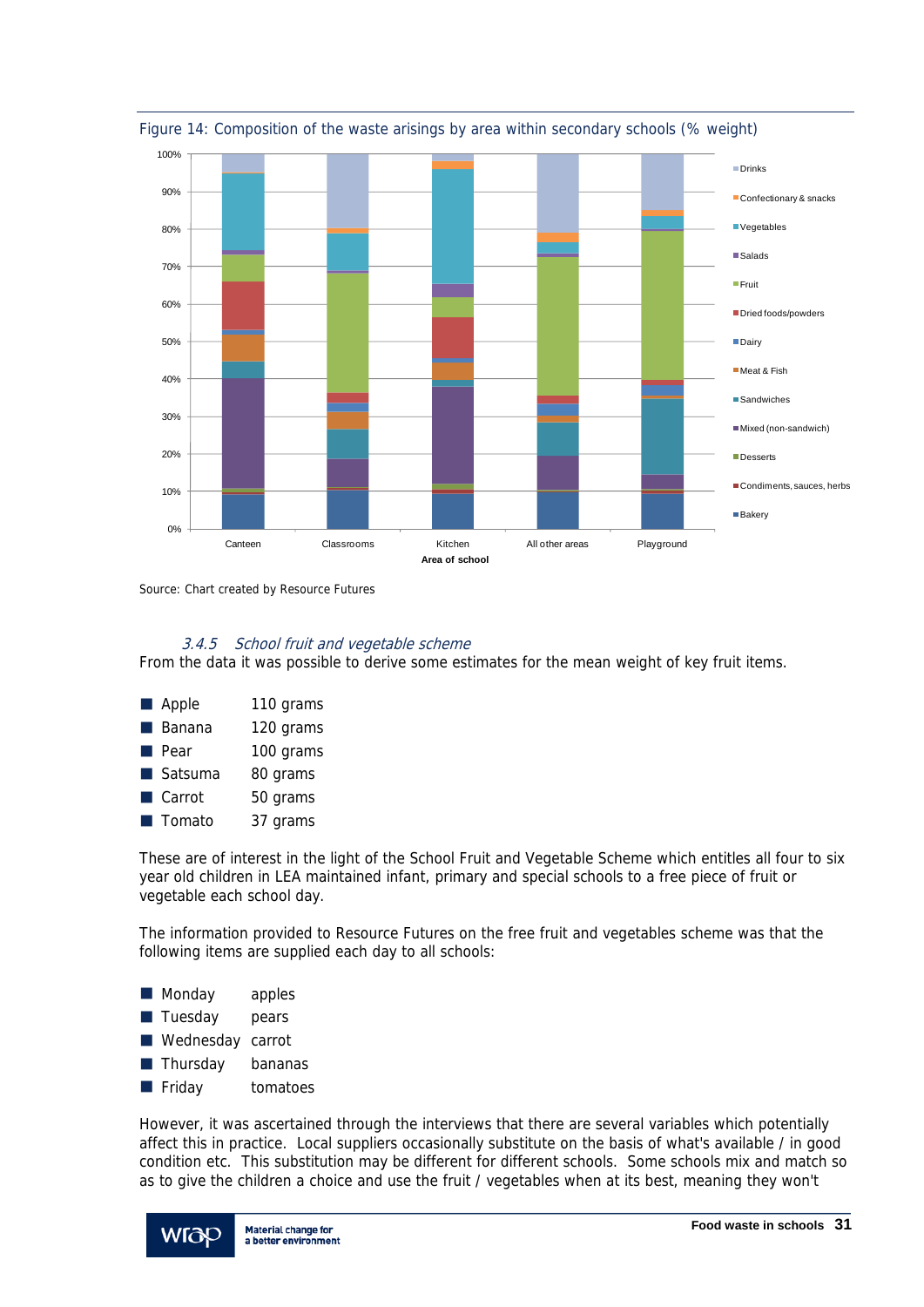necessarily give it to the children in the 'official' order. To complicate things further, individual teachers within the same school might give their children different combinations. It is not possible to say how widespread these practices are in the schools involved in this project.

The data was scrutinised to see if there was any obvious impact of the free fruit in the amount of fruit waste being produced by schools. Figures 7 and 9 above give a breakdown of the composition of fruit and vegetable waste in primary schools. In addition to this analysis data from several infant schools, the target age group, were looked at in respect to the weight of apples and banana waste thrown out each day. Anecdotal feedback from the sort teams was that on some days the waste from infant/primary schools would clearly have a bag containing discarded half eaten free fruit i.e. a sack full of half eaten apples all of the same small size and the vast majority with just a couple of very small bites taken out of them.

Figure 15 below shows the mean weight of apples and bananas per pupil per day across all primary schools included in the study. Monday (shaded bar) is the stated day for apples being given out through the fruit scheme and Thursday (shaded bar) is the stated day for banana. The figure clearly shows that the mean weight per pupil of these two fruit types is highest on the respective day that they are handed out through the free fruit and vegetable scheme.



Figure 15: Mean weight (g) per pupil per day of apples and bananas discarded in primary schools

Source: Chart created by Resource Futures

The figure above indicates that the free fruit scheme is having an impact on the amount of fruit waste discarded at primary schools.

# 3.4.6 Food waste and measure of deprivation

Based on the number of free school meals as a proportion of pupils on roll, the data was split into three groups. The bottom quartile schools were classified as low, quartiles 2 and 3 were classified as medium and the top quartile was given a 'high' classification. Based on this ranking the data was

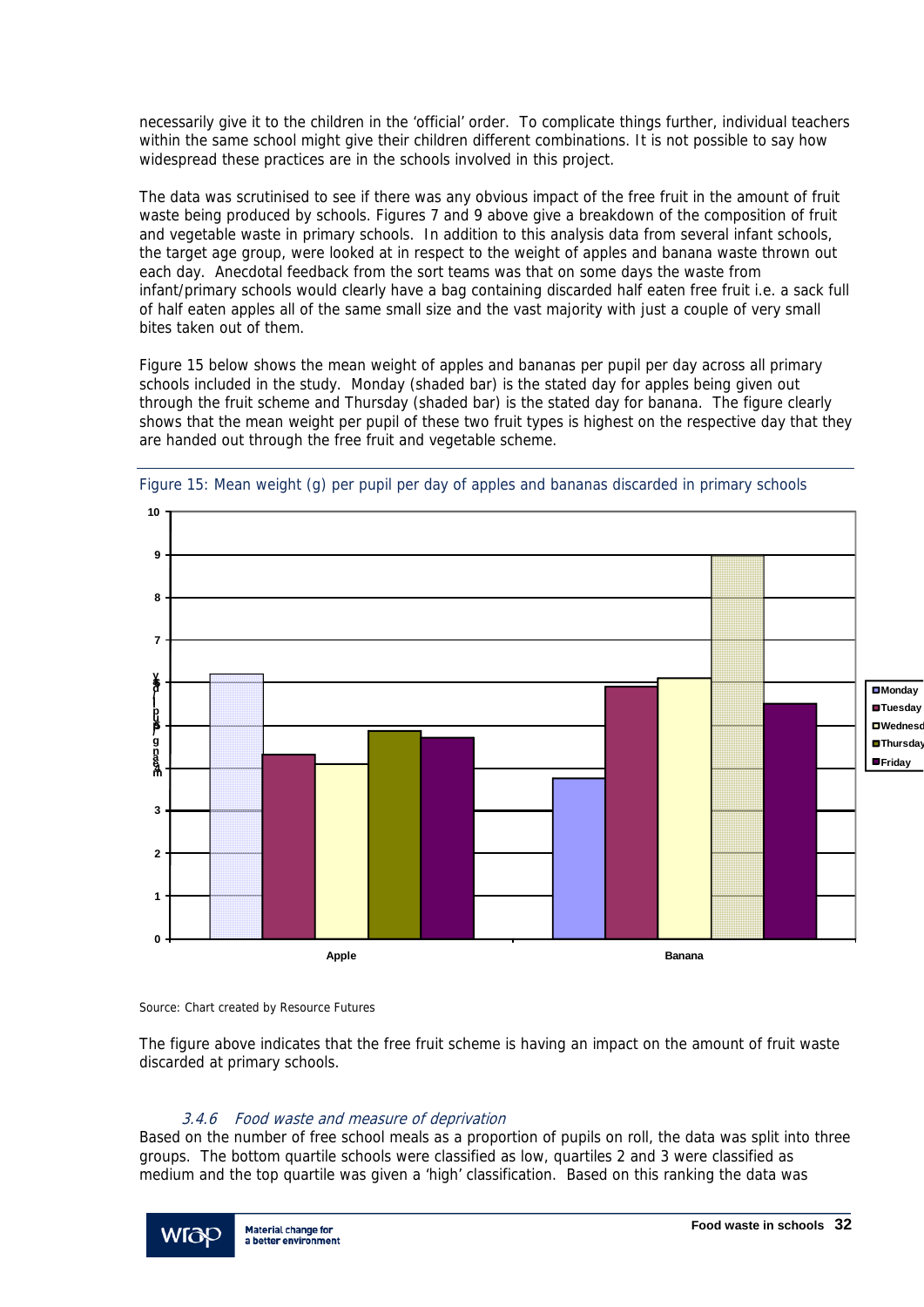analysed to see the mean amounts of food waste produced by each group, the data is presented in Figure 16 below.



Figure 16: Mean weight (g) of food waste arising per pupil per day and estimation of deprivation

Figure 16 shows that less food waste is produced in schools with lower levels of deprivation (low number of free school meals as a percentage of pupils) compared with schools with medium and high levels. Appendix 2 shows there is evidence of a statistically significant increase in food waste with deprivation for secondary schools, but not primary schools.

# 3.4.7 Food waste arising and school size (number of pupils on roll)

The data was also analysed based on whether the school was classified as bigger or smaller than the national mean, the data is presented in Figure 17 below.



Source: Chart created by Resource Futures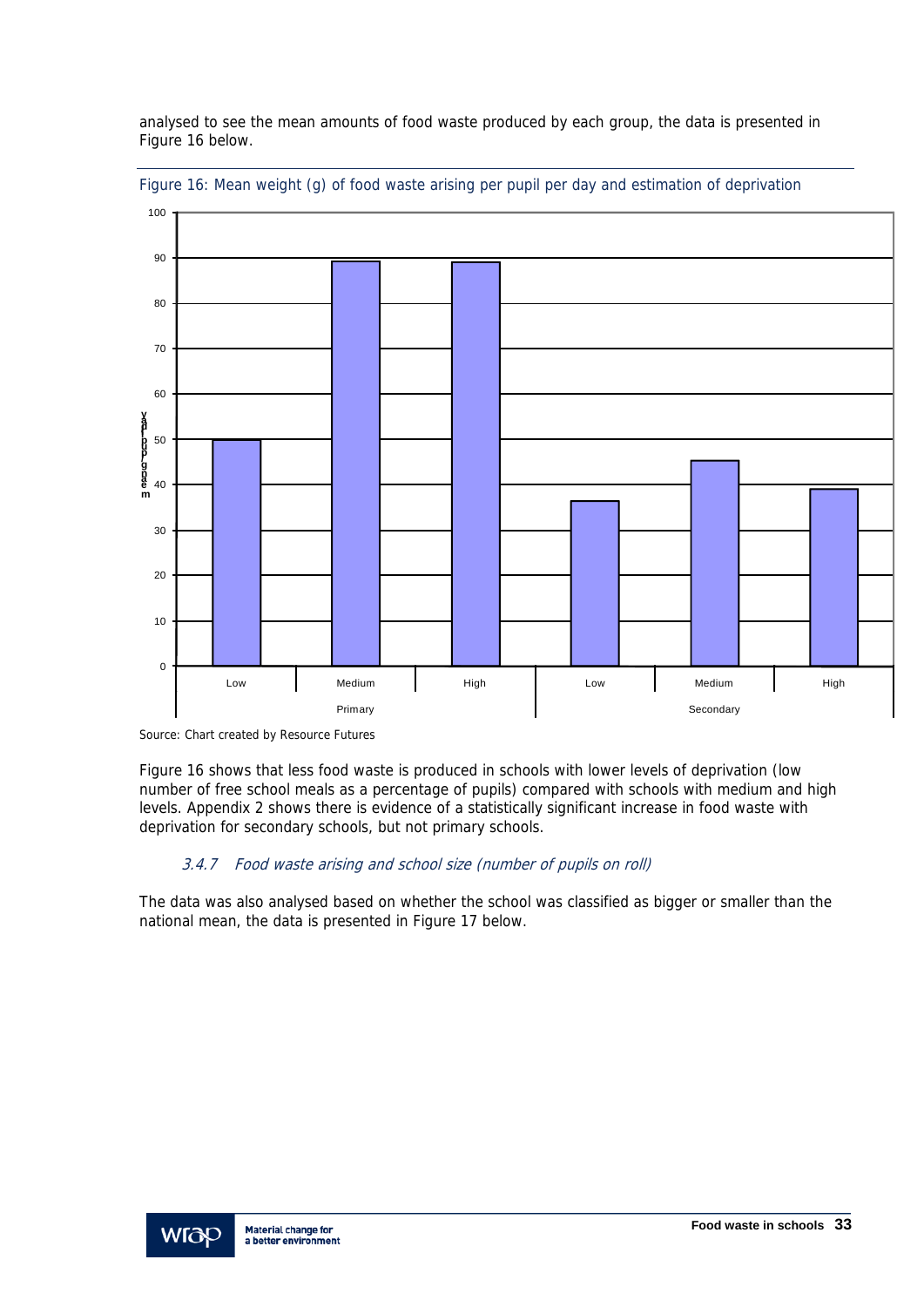

Figure 17: Mean weight (g) of food waste per pupil per day in relation by size of school shown relative to national mean school sizes

Source: Chart created by Resource Futures

Figure 17 shows that for both school types those larger than the national mean produce less food waste per pupil than the smaller schools. The data suggest a relationship between food waste per pupil and size of school and that there are 'economies of scale' arguments that would logically support this relationship. This relationship is explored further in the regression model described in Appendix 2 and found to be statistically significant for both primary and secondary schools. Our projections for food waste in schools across the whole of England have assumed that school size and associated economies of scale with larger schools, is an influencing factor on total food waste.

The data was further investigated to see where within the smaller schools the waste was being generated.

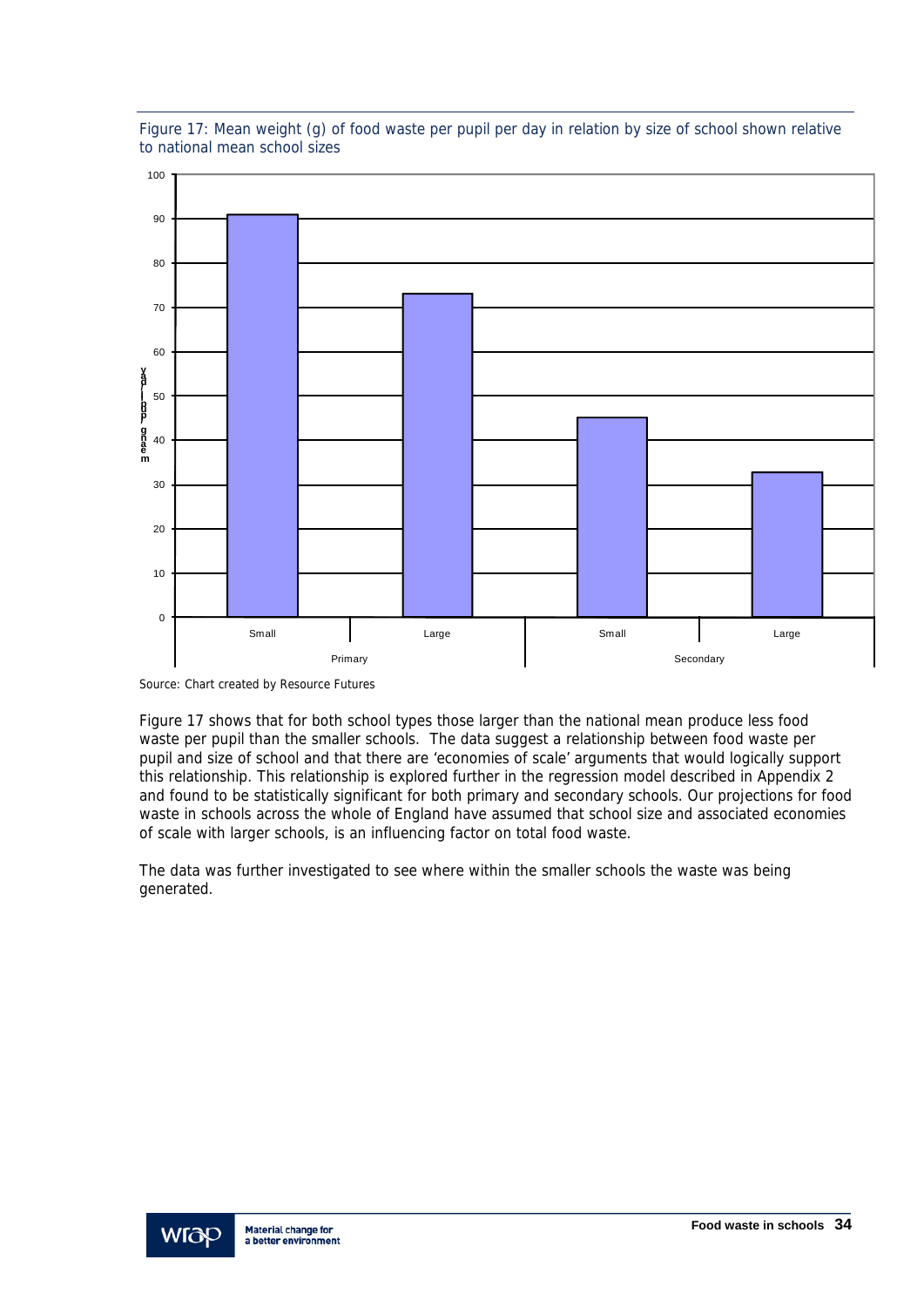





Figure 18 above shows that the small primary schools are producing more waste per pupil per day in the kitchen and playground; however, canteens in larger primary schools produce more food waste per pupil per day than the smaller schools. Small secondary schools produced more food waste in the kitchen and canteen than their larger counterparts.

The small and large school type data was analysed by the catering provision. Of the 13 primary schools classified as small, 8 had the catering provided by the local authority, 2 by their own catering staff and 3 by commercial catering contractors, the 16 large primary schools had 5 local authority, 6 own catering staff and 5 commercial catering contractors providing the catering. The six small secondary schools had three own catering staff and three commercial catering contractors; the three large secondary schools had 1 of each type of catering provision.

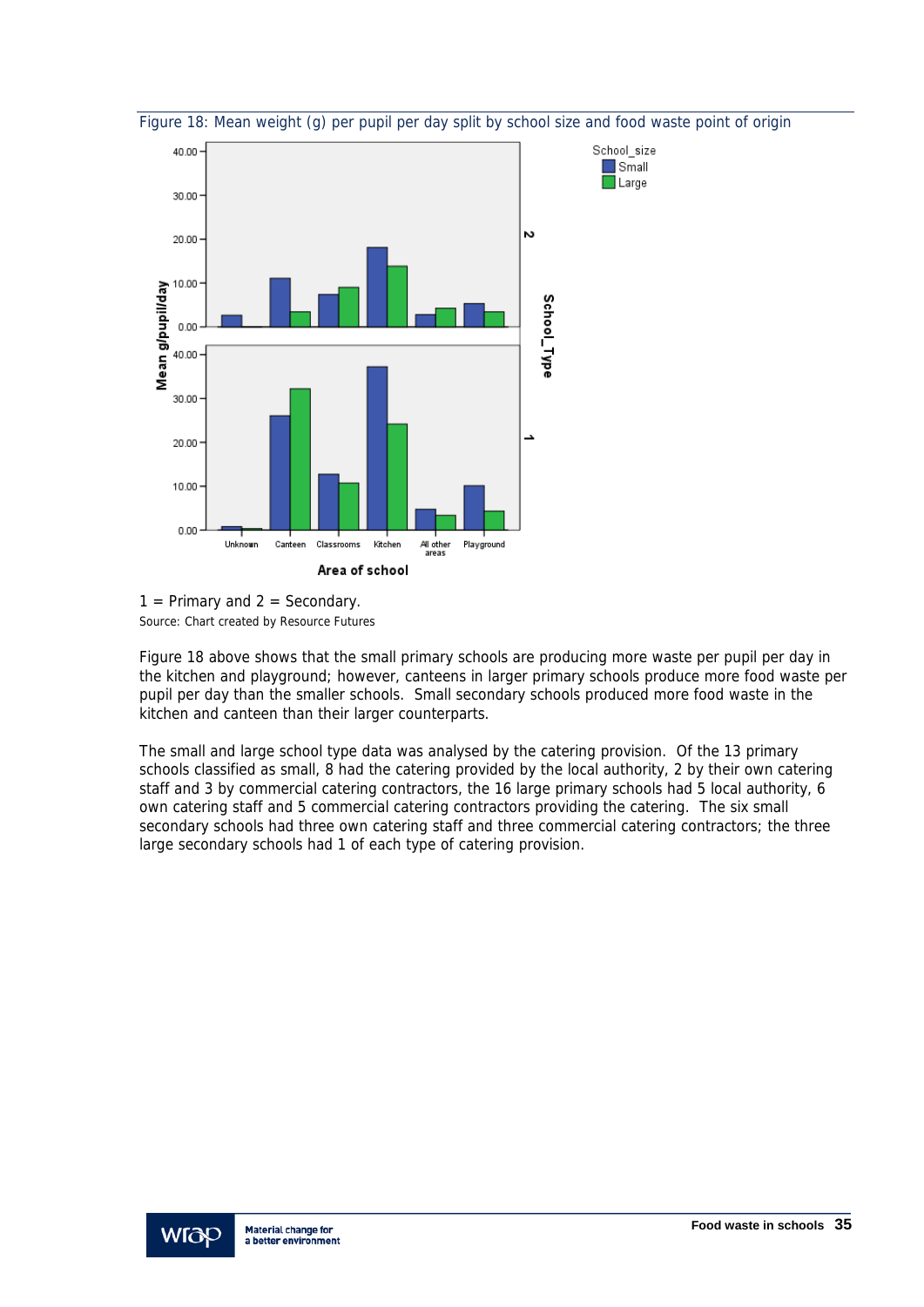

Figure 19: Mean weight (g) per pupil per day split by school size and catering provision

There were no strong trends in the data looking at school type and size and catering provisions however some observations can be made regarding the small differences. Small primary schools produced more waste in all three types of catering provision and the small secondary schools produced slightly more food waste that their larger counter parts this is consistent with the findings regarding the influence on school size on food waste produced. Local authority caterers produced less food waste than both school catering staff and commercial contractors in both primary and secondary schools. Primary schools with their own catering provider produced more food waste than either those where the catering was provided by the local authority or a commercial contractor.

The data was also analysed to see if the composition of the food waste varied by food waste provider. This data is shown in the figure below. The composition is different when analysed by the different catering providers, however, there are no obvious trends in the composition by provider type between schools.

Further analysis on the statistical significance of these differences can be found in Appendix 2.

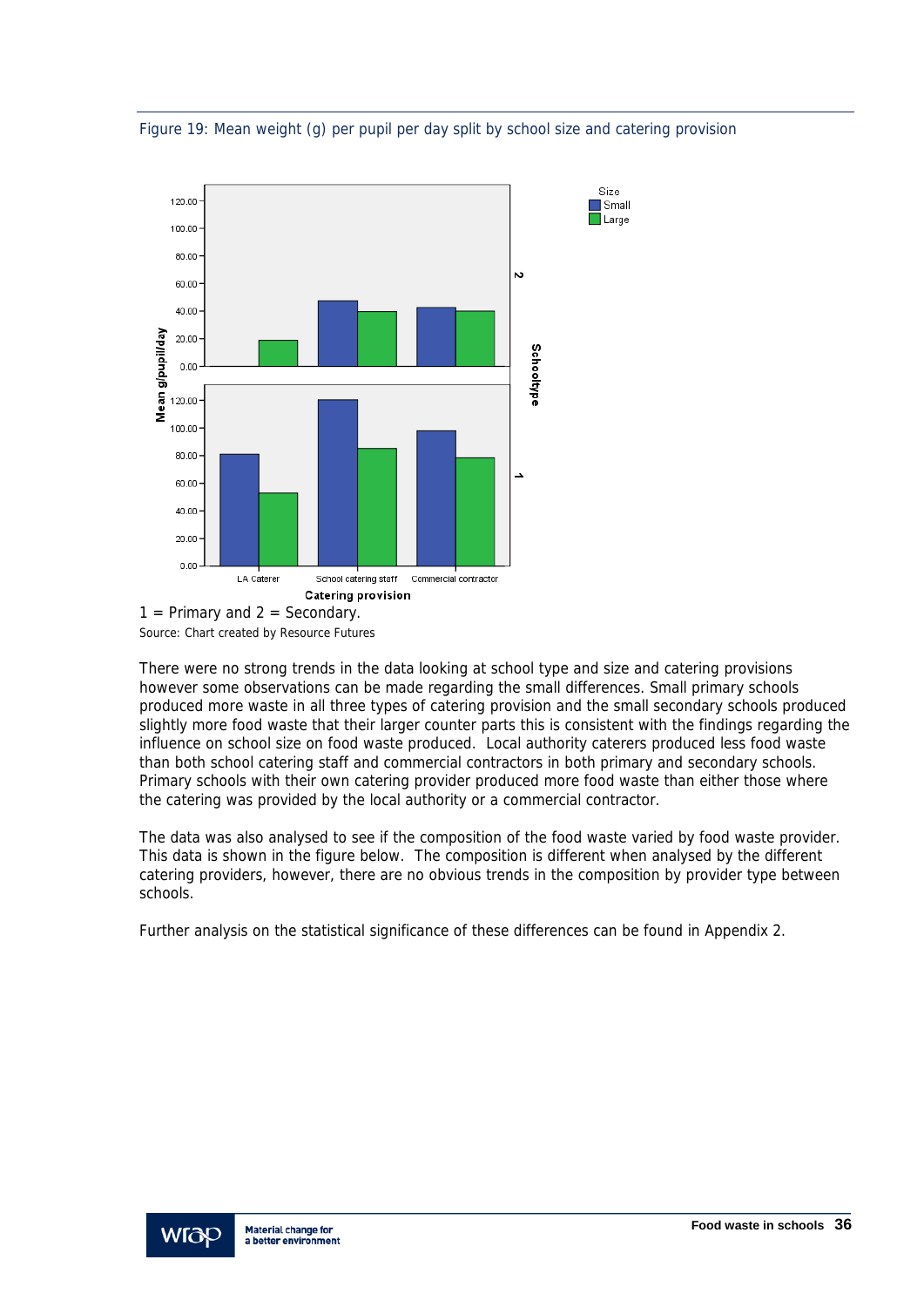

Figure 20: Composition by school type and catering provision (% weight)

# **4.0 Qualitative research in schools**

# 4.1 Aim

The aim of the qualitative research was to understand the range of reasons (behavioural or otherwise) why food waste is produced in schools.

# 4.2 Key Findings

The qualitative research with interviewees in schools identified a large number of possible reasons for food waste. The majority of the reasons identified by those interviewed relate to food waste from school meals. This should not, however, be interpreted as meaning that these reasons are in fact the most significant and the later stages of qualitative work covered in section 5 provide some additional context.

Analysis of the in-school interviews grouped reported reasons for food waste into three categories – operational, situational and behavioural, as defined below:



Source: Chart created by Resource Futures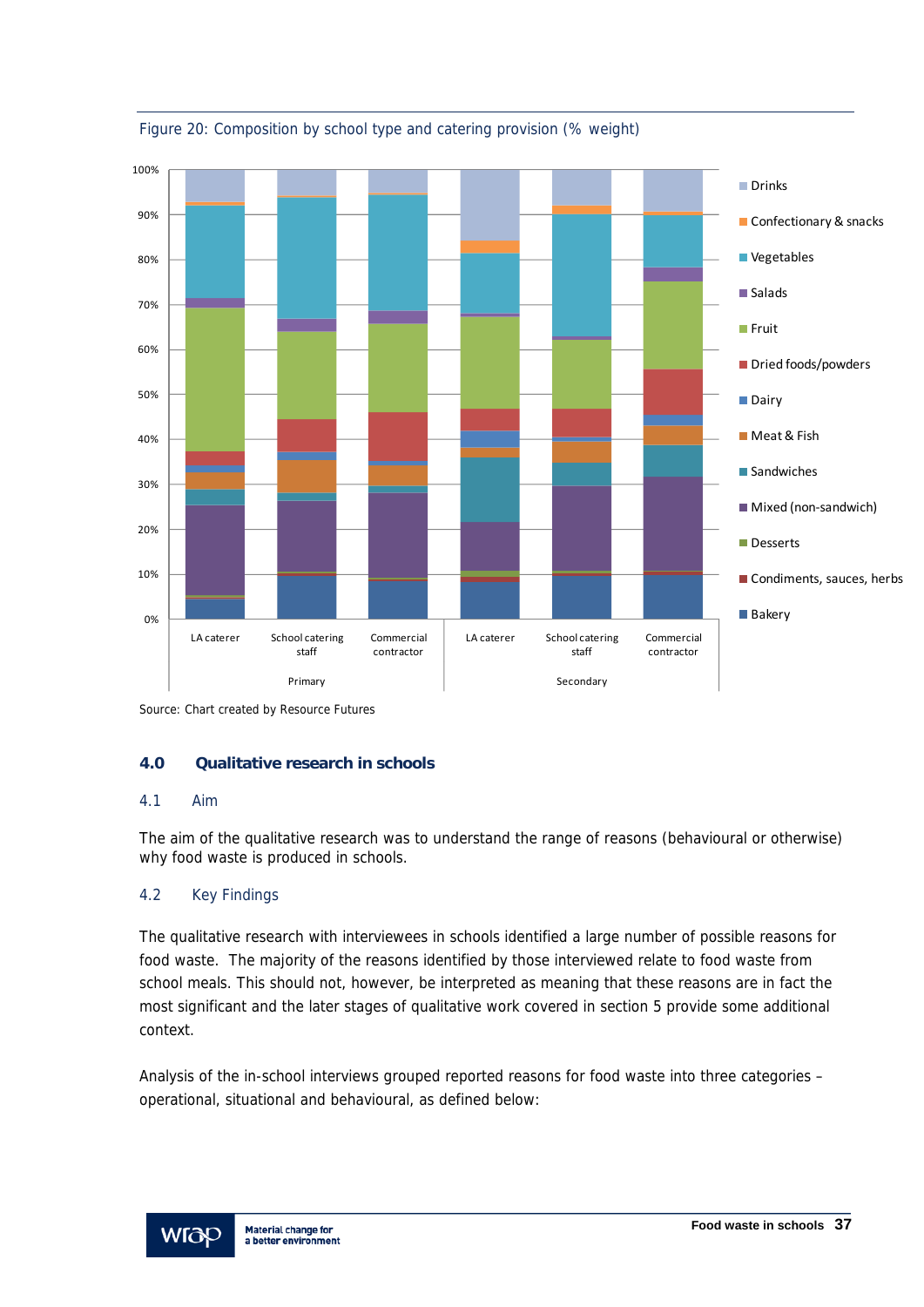- Operational reasons include policies and practices relating to school meals and catering, as set by catering providers (e.g. policies on portion sizes flexibility and allowing second helpings), and to systems at a school level (e.g. the existence of systems to record and communicate numbers of pupils having school meals each day).
- Situational reasons relate to the broader environment in which school meals and catering services operate, rather than to food-specific issues. For example the structure of the school day and the physical constraints of individual school canteens.
- Behavioural reasons relate to individual behaviours reported to result in unserved and uneaten food. For the purposes of this analysis we have combined reported behaviours and the attitudes that drive them. Thus for a single behaviour, such as pupils rejecting food, there may be a number of attitudes identified as leading to this outcome.

Some other key points to highlight are:

- Secondary schools showed more concern and awareness of the importance of food waste as a problem, particularly the financial burden of wasting food.
- **Pupils demonstrated a wide range of concerns about food waste from environmental to social, 3 out** of the 4 groups of pupils who mentioned these concerns came from secondary schools.
- 13 of the 16 schools stated that they had already taken some actions to reduce food waste, although it was not generally considered to be a major issue. Of course, these two facts may be linked, if it is seen as a problem that has already been addressed, then it will be less of a concern now. However, responses showed confusion between waste management and waste prevention – measures listed as prevention included recycling and composting, which, while positive behaviours, are not as beneficial to waste prevention.
- Food waste production is a complex issue in schools, in which numerous stakeholders both internal and external to the school itself play a part. A lack of effective feedback mechanisms between pupils, school staff and catering providers was cited as a reason for food waste being generated in some schools. The presence of effective feedback mechanisms was also reported to minimise food waste in others, ensuring school meals prepared meet demand.
- All schools had ideas for measures to reduce food waste, and these came from both staff (46 suggestions in total) and pupils (19 suggestions). Many of these were new ideas for the interviewees. This may suggest that the process of being questioned and prompted to think about food waste encouraged a deeper level of engagement with the issue than had previously been the case. The ideas relating to improving familiarity of food and improving menu planning within the school were trialled as part of the interventions trialled (see Section 6).

### 4.3 Methodology

In-depth interviews with staff, and focus groups with pupils, were conducted in a sample of schools participating in the waste analysis.

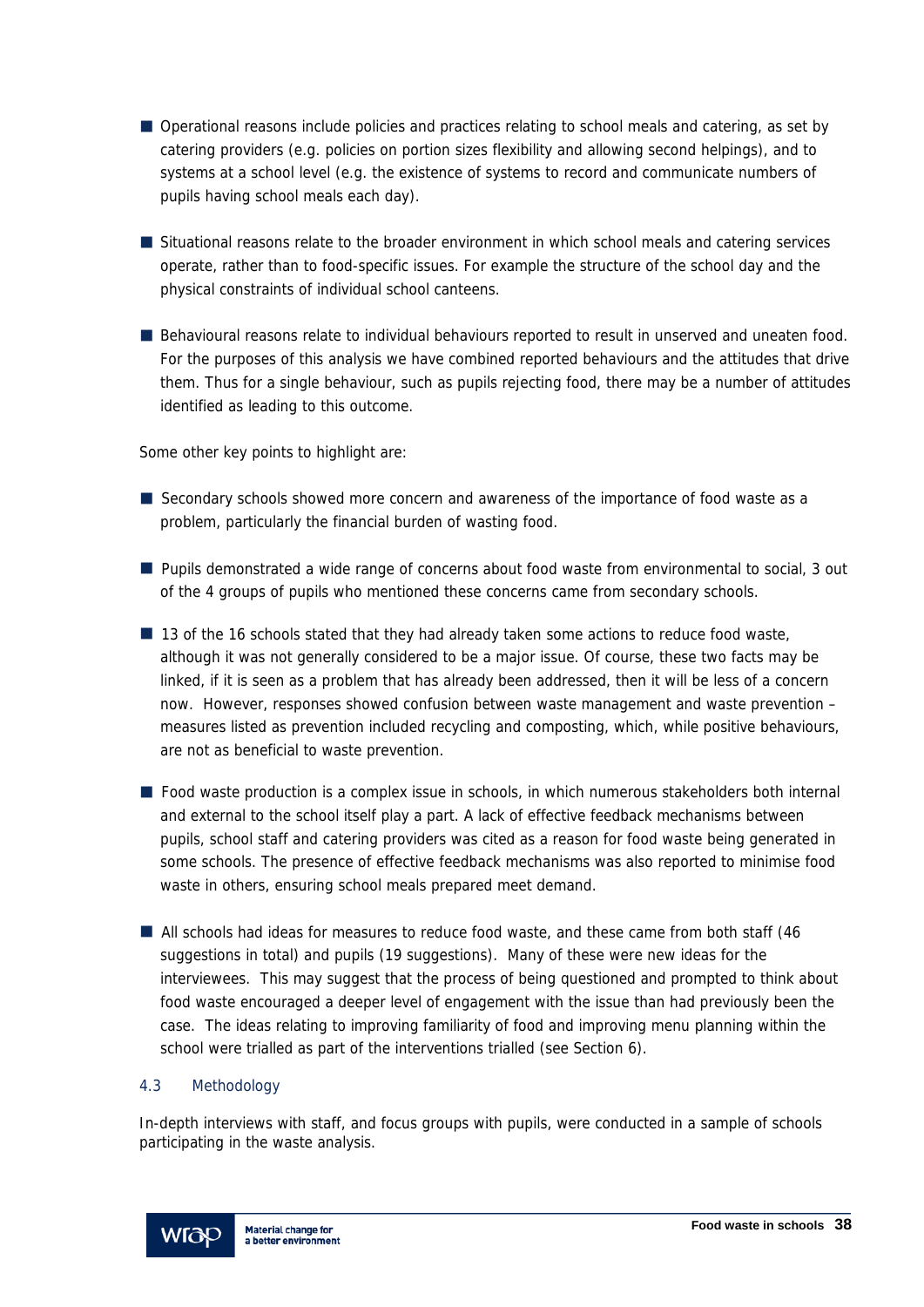# 4.3.1 School Sample

Sixteen schools across the four local authority areas took part in the qualitative research. Schools were selected with the aim of ensuring coverage of the range of variables described in section 4.2 (i.e. school type, school size, school catering service provider, socio-economic status). However, willingness to participate was also a significant factor in determining which schools took part. Perhaps as a result, schools participating in this stage of the research appear to have a high level of interest in the environment, with 12 out of 16 signed up to be Eco-schools. (Of schools participating in the quantitative research only, 4 out of 23 were signed up to be Eco-schools). Nonetheless, on the research criteria, a range of schools were successfully involved, as indicated in the table below.

| Area             | <b>Type and</b><br><b>Number</b> | <b>Size</b> | % Free School<br><b>Meals</b> | Catering<br>arrangements |  |
|------------------|----------------------------------|-------------|-------------------------------|--------------------------|--|
|                  | Primary x 3                      | Small x 2   | $Low \times 1$                | School x 1               |  |
|                  |                                  | Large x 1   | Medium x 2                    | Local authority x 2      |  |
| <b>B&amp;NES</b> | Secondary x 3                    | Small x 1   | Low $x_1$                     | Local authority x 3      |  |
|                  |                                  | Large x 2   | Medium x 2                    |                          |  |
|                  | Primary x 2                      | Small x 1   | Medium x 2                    | Local authority x 2      |  |
| East             |                                  | Large x 1   |                               |                          |  |
| Riding           |                                  | Small x 1   |                               | Local authority x 1      |  |
|                  | Secondary x 2                    | Large x 1   | Large x 2                     | Commercial x 1           |  |
|                  | Primary x 3                      | Large x 3   | Medium x 2                    | School x 3               |  |
| <b>Hackney</b>   |                                  |             | High $x$ 1                    |                          |  |
|                  | Secondary x 1                    | Small x 1   | High x 1                      | School x 1               |  |
| <b>Islington</b> | Primary x 1                      | Small x 1   | High $x$ 1                    | Commercial x 1           |  |
|                  | Secondary x 1                    | Large x 1   | Medium x 1                    | School x 1               |  |

#### Table 6: Schools participating in the qualitative research

(See Section 2.2 for details of definitions of Small/Large schools and L/M/H % Free School Meals)

### 4.3.2 The interview process

### **School staff**

Specific groups of staff, based on roles and responsibilities relating to food, were targeted for interviews, and questions were varied accordingly. These are outlined in Table 6.

A date for interviews was agreed with the school and interviewees were pre-booked into interview slots at times to suit them.

Interviews were conducted with the aid of a topic guide. All interviews included an introduction to the research and some warm up questions relating to views about the types and quantities of food thrown away and whether food waste is an issue for the school. These were then followed up by specific questions relating to interviewee role, as shown in Table 7. All staff were asked for their views on the reasons food is wasted, their opinions on what could be done to reduce food waste in the school, and what (if any) actions their team had already taken.

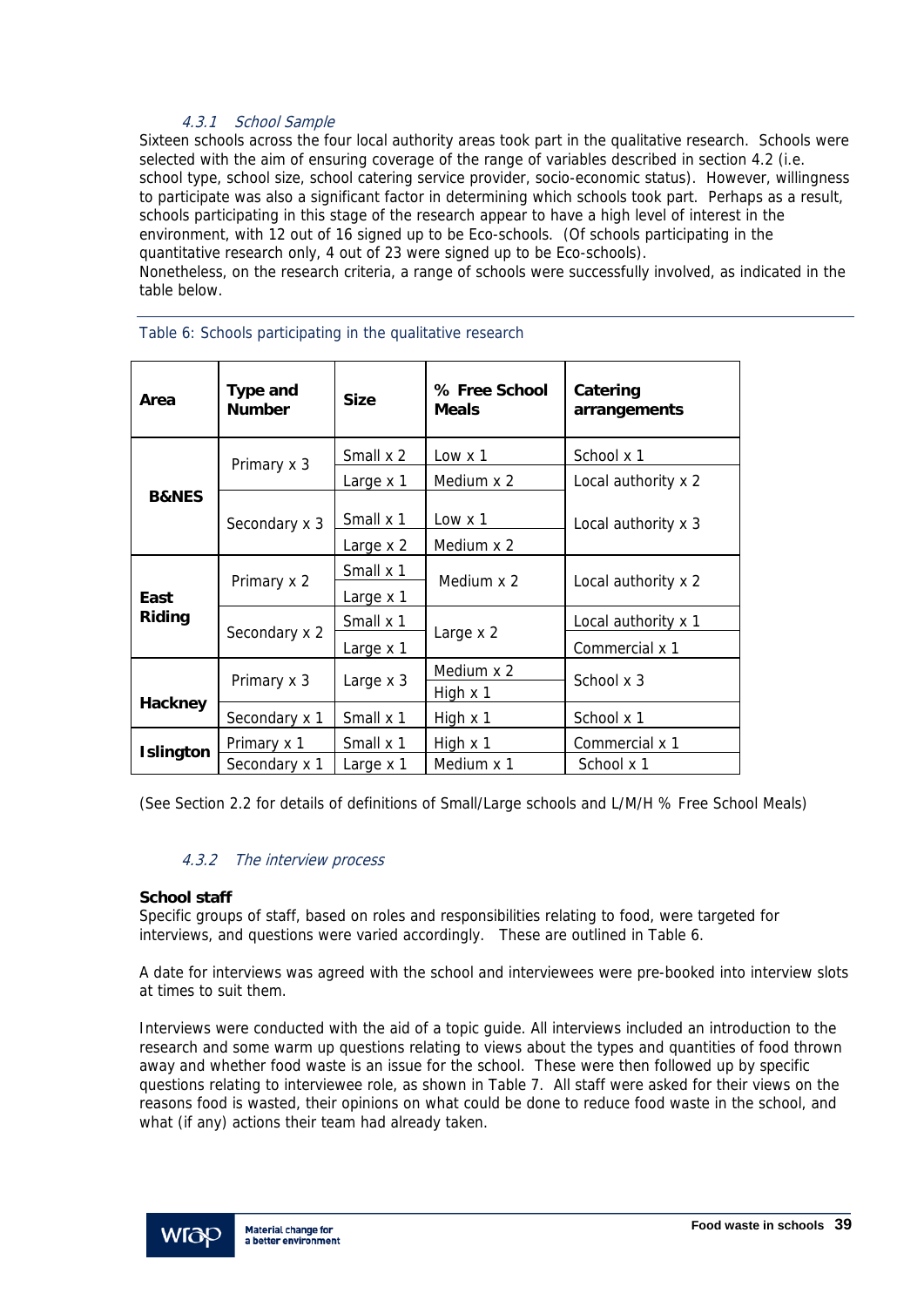# Table 7: Areas of questioning for staff

| <b>Staff</b>               | Area of questioning                                                                                                                |
|----------------------------|------------------------------------------------------------------------------------------------------------------------------------|
| Category<br>Catering staff |                                                                                                                                    |
|                            | ■ At what stage is food wasted e.g. during preparation, food that is cooked,<br>but not served, food that is served but not eaten? |
|                            | What are the main causes of food waste?                                                                                            |
|                            | ■ What is the % served meals compared with % of packed lunches                                                                     |
|                            | Does the amount of food wasted vary day by day?                                                                                    |
|                            | ■ Is sufficient time given for serving the food/for eating the food?                                                               |
|                            | Are you permitted to: offer second helpings; cook with leftovers; alter<br>menus?                                                  |
|                            | Whether they have noticed any trends/changes over time in the amounts of<br>food waste generated?                                  |
|                            | ■ Can you offer feedback to the catering company and Head?                                                                         |
| midday meal<br>supervisors | ■ What are the main reasons for school dinners and packed lunches not being<br>eaten?                                              |
|                            | Is it school policy to encourage pupils to eat up food? If so do they have<br>the time and resources to do so?                     |
|                            | ■ What is their role in encouraging food to be eaten?                                                                              |
|                            | Are you able to offer feedback to the caterers and/or Head?                                                                        |
| School<br>Management       | ■ What the school policies are on:                                                                                                 |
| Head/Deputy/               | Pre-ordering of school meals;<br>O                                                                                                 |
| <b>Bursar</b>              | Permitted areas within the school to consume food;<br>$\circ$                                                                      |
|                            | Leaving school premises at lunchtime (secondary schools);<br>O<br>Role of, and training for Midday Meal Supervisors (primary       |
|                            | O<br>only)                                                                                                                         |
|                            | Disposal of waste from packed lunches<br>O                                                                                         |
|                            | Encouragement for school dinners/break time fruit to be<br>O                                                                       |
|                            | eaten;<br>Whether the school actively promotes recycling, composting, healthy eating                                               |
| Teachers                   | ■ Why food waste is generated in the: canteen, school grounds and                                                                  |
|                            | classrooms.                                                                                                                        |
|                            | <b>Primary teachers only were asked additional questions regarding the fruit</b>                                                   |
|                            | provided at break time including:                                                                                                  |

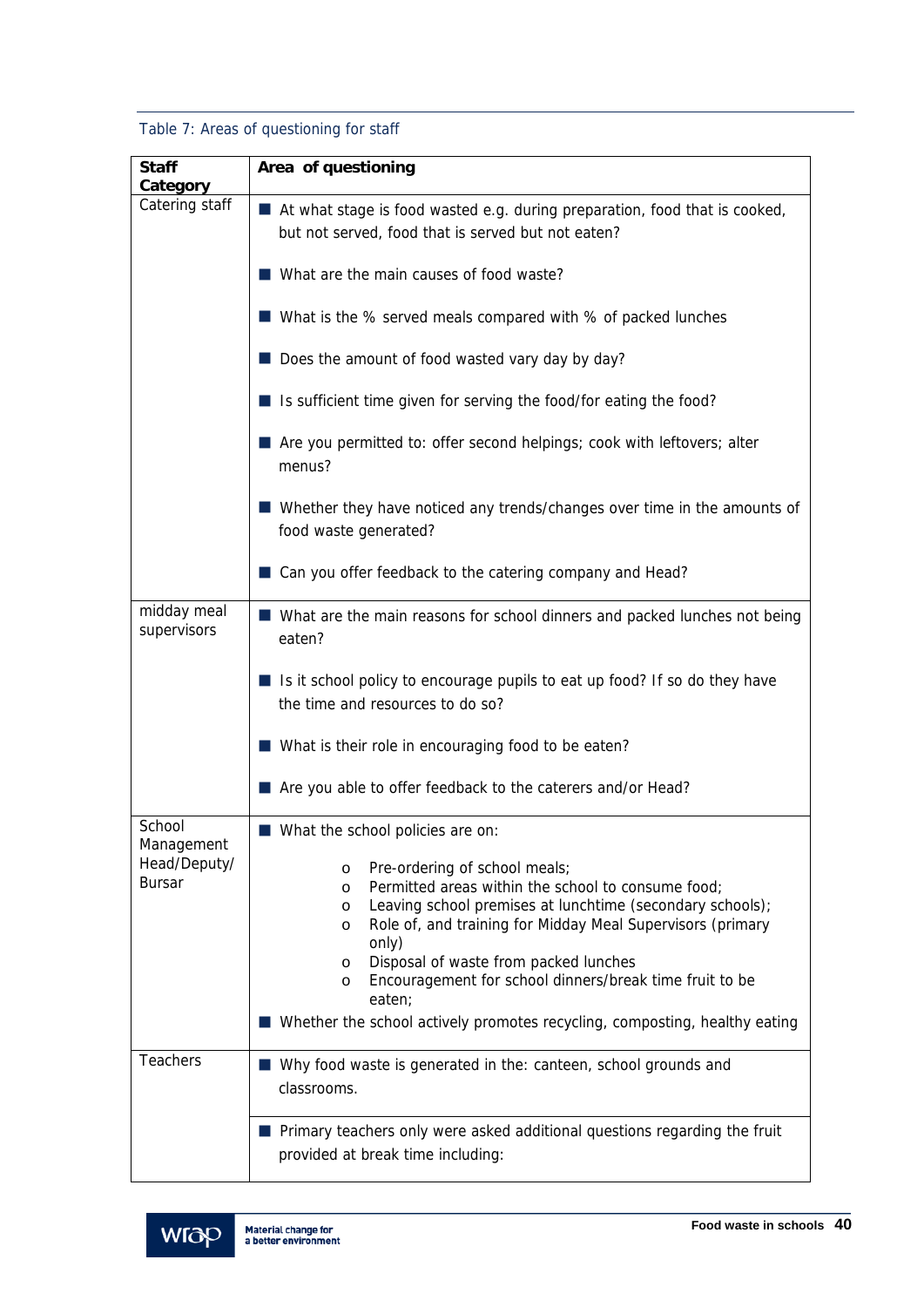|            | the quality and quantity of fruit provided;<br>$\circ$                                            |
|------------|---------------------------------------------------------------------------------------------------|
|            | whether fruit is prepared for younger pupils;<br>$\Omega$                                         |
|            | whether pupils are given a choice in what fruit they receive.<br>$\Omega$                         |
| Caretakers | Which areas in the school generate the most food waste?                                           |
|            | What are the main causes of food waste?                                                           |
|            | Does the amount of food wasted vary day by day or at different times of<br>the year?              |
|            | Whether they have noticed any trends/changes over time in the amounts of<br>food waste generated? |

## **School pupils**

In addition focus groups were held to ascertain the views of pupils. These focused on the following issues:

- Whether they perceived food waste to be an issue in the school;
- Whether they thought food waste should be a priority for the school and why;
- What food they throw away and why;
- Their thoughts on how schools' food waste could be reduced.

The meetings were carried out by CRB checked individuals with extensive experience of working in schools. In most schools the interviewer met with an existing group of pupils such as the School Council or Eco Team which usually comprise pupils representing the full age profile of the school. However, pupils involved in these groups will not necessarily be representative of the wider pupil population in terms of their knowledge of school policies, procedures and opinions. Members of the School Council will be drawn from pupils who have a particular interest in participating in discussions about school policy and practice, and putting their opinions forward, whilst members of Eco Teams will have a particular interest in environmental issues.

### **Number of interviews conducted**

When the school visits were undertaken it was not always possible to interview the full range of staff due to competing priorities on the day, and in such cases researchers interviewed other available staff. Table 8 below identifies the number and type of interviews conducted in each school.

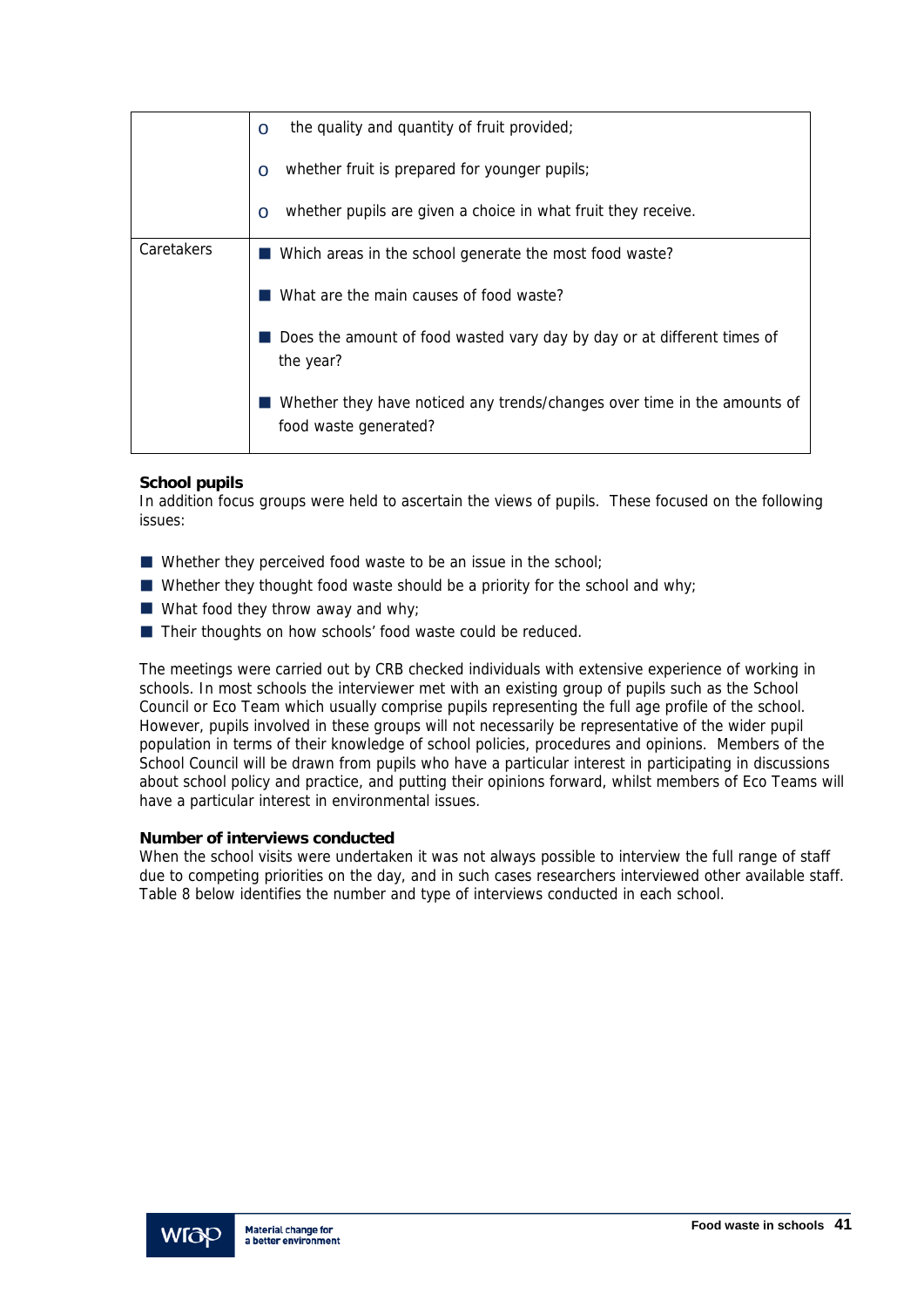| <b>School</b><br>code | Caretaker | Catering<br>staff | <b>School</b><br>management | Teaching<br>staff | <b>Midday</b><br>meal<br>supervisors | <b>Other</b><br>staff | <b>Pupils</b> |
|-----------------------|-----------|-------------------|-----------------------------|-------------------|--------------------------------------|-----------------------|---------------|
| 1                     | 1         | 1                 | $\overline{2}$              |                   |                                      |                       | Yes           |
| 3                     | 1         | 1                 |                             |                   | 1                                    |                       |               |
| 4                     | 1         | 1                 |                             |                   |                                      | 1 <sup>1</sup>        | Yes           |
| 8                     | 1         | 1                 |                             |                   | 1                                    |                       |               |
| 11                    | 1         | $1*$              |                             |                   | $1*$                                 |                       | Yes           |
| 12                    | 1         |                   |                             |                   | $1*$                                 |                       | Yes           |
| 13                    | 1         | 1                 |                             |                   |                                      |                       |               |
| 14                    | 1         | 1                 |                             |                   | $1*$                                 |                       |               |
| 18                    | 1         | 1                 |                             |                   |                                      |                       |               |
| 19                    | 1         |                   |                             |                   |                                      | 1 <sup>2</sup>        |               |
| 27                    | 1         |                   | 1                           | 1                 |                                      |                       | Yes           |
| 30                    | 1         | 1                 |                             |                   |                                      | $2^3$                 | Yes           |
| 33                    |           | 1                 |                             | 1                 | 1                                    |                       | Yes           |
| 35                    |           | 1                 | 1                           | $1*$              |                                      |                       | Yes           |
| 36                    | 1         |                   |                             | $1^*$             |                                      |                       | Yes           |
| 40                    | 1         | 1                 |                             | 1                 | 1                                    |                       | Yes           |
| <b>Total</b>          | 14        | $16+$             | 14                          | $5+$              | $12+$                                | 4                     | 10<br>groups  |

Table 8: Interviews conducted in each school

\*More than one member of staff spoken to

<sup>1</sup> Administrative officer

2 Breakfast club and after schools club organisers

3 Breakfast club organiser

# 4.4 Qualitative results and analysis

An analysis of the qualitative interviews was undertaken to draw out the following:

- **Staff and pupils' understanding of food waste issues in terms of quantities, composition, where food** waste is generated within the school, and perceptions of the importance of food waste issues to the school. For each of these areas the qualitative findings are analysed to identify whether or not perceptions were consistent with the actual observed food waste analysed in the quantitative research;
- $\blacksquare$  reported reasons food is wasted, and whether they are operational, situational or behavioural
- reported policies or procedures introduced to reduce food waste in schools; and
- suggested policies and procedures to reduce food waste in schools.

Analysis also investigated whether there were discernable differences in comments between primary and secondary schools, or across different types of interviewee.

In the results presented throughout this section of the report the following terminology will apply:

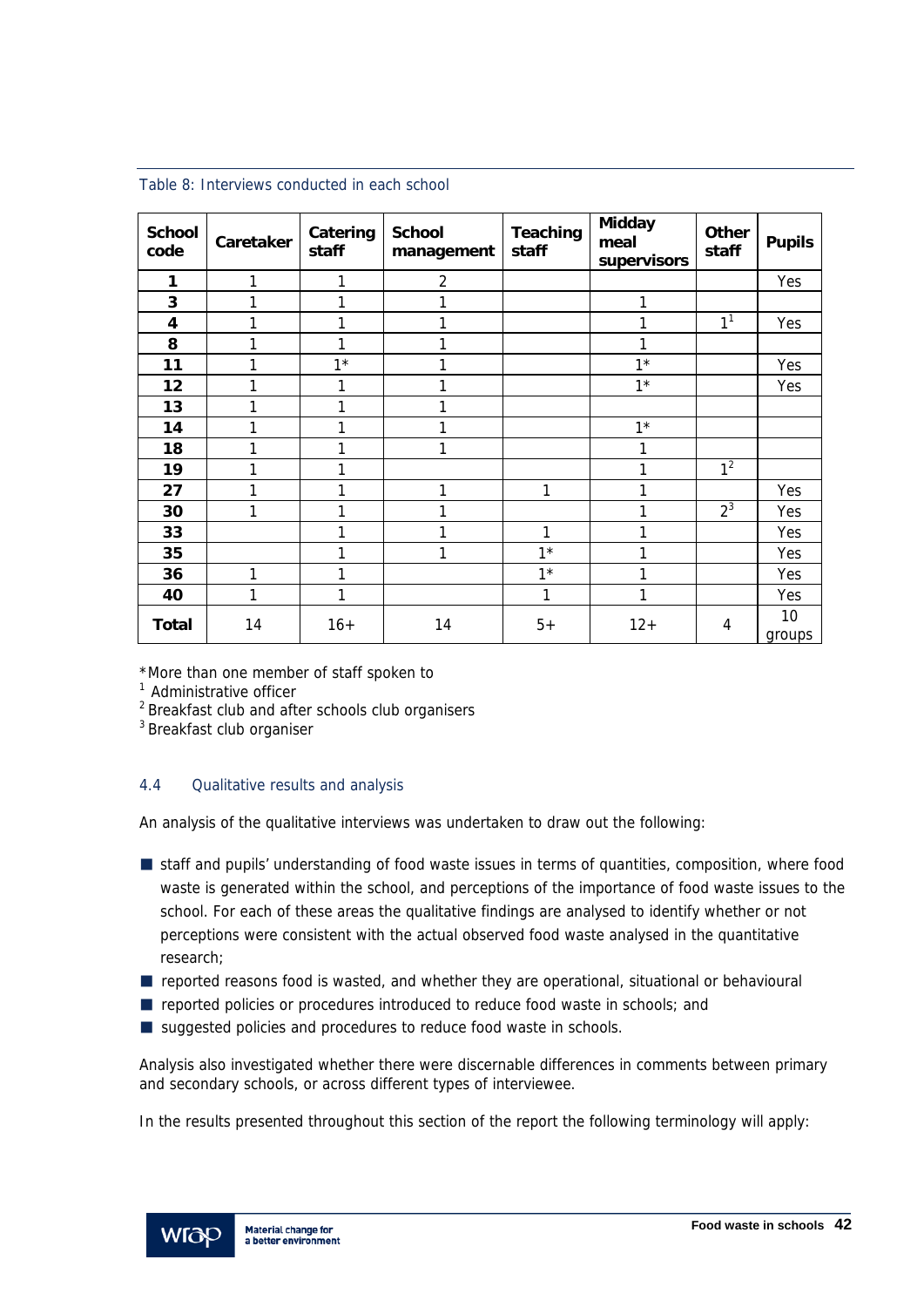- $\blacksquare$  "School" where a number of individual respondents, both staff and pupils within the same school have expressed the same opinion, and we thus are happy to categorise this view as being broadly consistent across the institution.
- $\blacksquare$  "Respondent" represents an individual response, which was not supported by other responses within the same institution (although this does not mean there is necessarily disagreement). The type of respondent is indicated in these cases.

## 4.4.1 Understanding of food waste issues

### **Amount of food waste in schools**

Very few respondents thought that their school throws away a lot of food, with several commenting that the amount is 'average' or not much in relation to the number of meals cooked. There was no discernable difference in responses from different types of staff. The uniformity of responses to this question does not mirror the variances identified in the quantitative research, which showed significant differences across schools - for example the significantly higher levels of food waste at primary schools when compared to secondary schools.

However this qualitative research did indicate that schools have taken a wide range of measures to address the problems of food waste, and the perception the problem had been addressed may have influenced perception of the scale of the issue.

### **Composition of food waste**

With regard to the types of food waste thrown away the most frequently mentioned items were:

- vegetables (including peelings), un-served meals and plate scrapings (14 of the 16 schools interviewed)
- **fruit peelings and cores (8 schools)**
- crusts from pizzas and sandwiches (4 schools)

By contrast meat was only mentioned by 3 schools and fish by only 2

These answers were unprompted and they do reflect the compositional analysis, which showed that fruit and vegetables accounted for 49% of waste in primary schools and 39% of waste in secondary schools. Meat and fish accounted for just 5.6% in primary and 4.5% in secondary schools.

It was noticeable that the most comprehensive answers to the question relating to types of food waste were given by catering staff, midday meal supervisors and pupils; this is unsurprising as we might expect them to be closest to the generation of waste.

### **Origins of food waste within the school**

The canteen was highlighted by 15 out of 16 schools as generating the majority of food waste, primarily plate scrapings from school lunches not eaten by pupils. In some schools interviewees also felt significant amounts of food waste would be found in playground bins.

This contrasts with the observed quantitative data where more waste came from kitchens than the canteen. Two reasons for this discrepancy might be:

- those responsible for catering do not perceive that they are "wasting" food, and, in particular may not perceive unavoidable waste during meal preparation (e.g. vegetable peelings) as such (see definitions in Section 3.3); or
- If that uneaten food in the canteen is more visible to a wider range of staff and pupils and consequently is perceived to be the cause of the majority of food waste.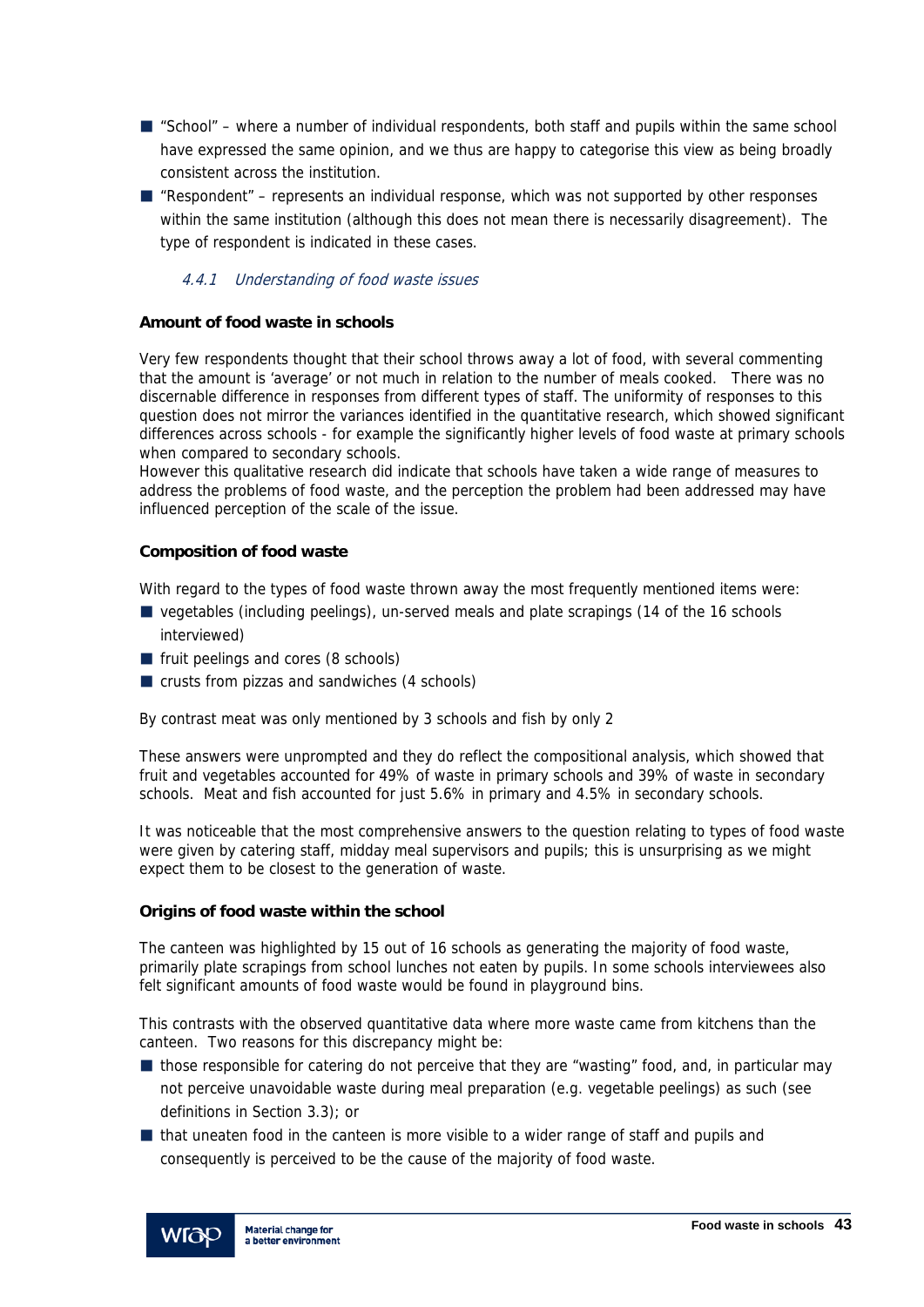## **The importance of food waste to the school**

Views on the importance of the issue varied by type of school and staff role within a school. The table below summarises the range of views expressed, broken down by role.

|                           |                         |   |                         |              | <b>School</b>  |                | <b>Midday</b> |                |                         |                |                |                |
|---------------------------|-------------------------|---|-------------------------|--------------|----------------|----------------|---------------|----------------|-------------------------|----------------|----------------|----------------|
| <b>Views</b>              | Care-                   |   |                         | Catering     | manage         |                | meal          |                | <b>Pupil</b>            |                |                |                |
|                           | taker                   |   | staff                   |              | -ment          |                |               | supervisors    | groups                  |                | <b>Total</b>   |                |
|                           | $\overline{\mathbf{S}}$ | P | $\overline{\mathbf{S}}$ | P            | $\mathsf{s}$   | P              | $\mathsf{S}$  | P              | $\overline{\mathsf{S}}$ | P              | S              | P              |
| Food waste is not a       |                         |   |                         |              |                |                |               |                |                         |                |                |                |
| priority                  |                         |   |                         |              |                |                |               |                |                         |                |                |                |
| Competing demands of      |                         |   |                         |              |                |                |               |                |                         |                |                |                |
| 'healthy eating'          |                         |   |                         |              | 1              |                |               |                |                         |                | 1              |                |
| Competing demands of      |                         |   |                         |              |                |                |               |                |                         |                |                |                |
| building work             |                         |   |                         |              | 1              |                |               |                |                         |                |                | $\mathbf{1}$   |
| Not as important as       |                         |   |                         |              |                |                |               |                |                         |                |                |                |
| other waste streams e.g.  |                         |   |                         |              |                |                |               |                |                         |                |                |                |
| furniture                 | 1                       |   |                         |              |                | 1              |               |                |                         |                | $\mathbf{1}$   | 1              |
| Not as important as       |                         |   |                         |              |                |                |               |                |                         |                |                |                |
| packaging waste           | 1                       |   |                         |              |                |                |               |                |                         |                | 1              |                |
| Not a problem in this     |                         |   |                         |              |                |                |               |                |                         |                |                |                |
| school                    | 1                       | 1 |                         | 5            |                |                |               | $\sqrt{3}$     |                         |                | $\mathbf{1}$   | 9              |
|                           |                         |   |                         |              |                |                |               |                |                         |                |                | $\mathbf{1}$   |
| <b>Total</b>              | 3                       | 1 |                         | 5            | $\overline{2}$ | 1              |               | 3              |                         |                | 4              | 1              |
|                           |                         |   |                         |              |                |                |               |                |                         |                |                |                |
| Food waste is             |                         |   |                         |              |                |                |               |                |                         |                |                |                |
| important                 |                         |   |                         |              |                |                |               |                |                         |                |                |                |
| Need to reduce waste to   |                         |   |                         |              |                |                |               |                |                         |                |                |                |
| landfill                  |                         |   |                         |              | 1              | $\overline{2}$ |               |                | 1                       | 1              | $\overline{2}$ | 3              |
| Waste food costs money    | $\mathbf{1}$            |   | $\overline{2}$          |              |                |                |               |                |                         |                | $\overline{3}$ |                |
| Not good for children     |                         |   |                         |              |                |                |               |                |                         |                |                |                |
| not to eat up their food  |                         |   |                         | 1            |                |                |               | 1              |                         |                | $\overline{2}$ |                |
| It is a health and safety |                         |   |                         |              |                |                |               |                |                         |                |                |                |
| issue food waste ends     |                         |   |                         |              |                |                |               |                |                         |                |                |                |
| up on the floor           | 1                       |   |                         |              |                |                |               |                |                         |                | 1              |                |
| Other people don't have   |                         |   |                         |              |                |                |               |                |                         |                |                |                |
| enough food               |                         |   |                         |              |                |                |               |                | 1                       | 1              | $\mathbf{1}$   | $\mathbf{1}$   |
| People work hard to       |                         |   |                         |              |                |                |               |                |                         |                |                |                |
| produce food and meals    |                         |   |                         |              |                |                |               |                | 1                       |                | 1              |                |
| Main meal for some        |                         |   |                         |              |                |                |               |                |                         |                |                |                |
| children                  |                         |   |                         | 1            |                | 1              |               |                |                         |                |                | $\overline{2}$ |
| It is a problem no        |                         |   |                         |              |                |                |               |                |                         |                |                |                |
| reason given              |                         |   | 1                       | $\mathbf{1}$ |                |                |               | $\mathbf{1}$   |                         |                |                | 3              |
|                           |                         |   |                         |              |                |                |               |                |                         |                | 1              |                |
| <b>Total</b>              | $\overline{2}$          |   | 3                       | 3            | 1              | 3              |               | $\overline{2}$ | 3                       | $\overline{2}$ | 1              | 6              |

## Table 9: Views of the importance of food waste to the school by respondent type

**S** = Primary School

**P** = Secondary School

The following conclusions can be drawn from Table 9 above.

Respondents from secondary schools think that food waste is a more important issue than respondents from primary schools. These views may be because food waste is more visible in

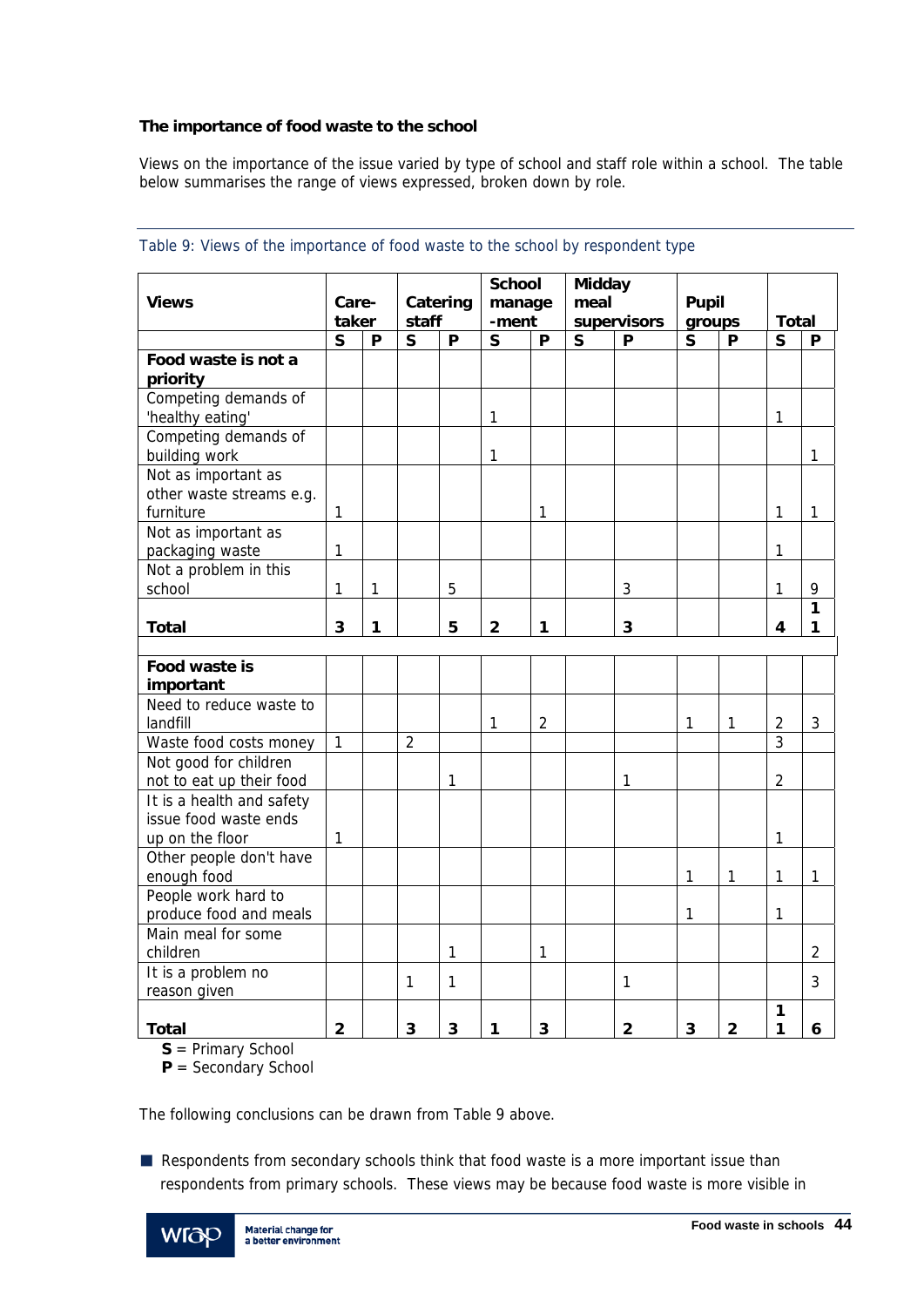secondary schools, perhaps as they produce a higher absolute tonnage. The quantitative research showed that the mean weight sorted over the duration of the compositional study for primary schools was 330kg, compared to 486kg for secondary schools. It is an interesting contrast to the quantitative findings regarding food waste generated per pupil per day, which showed that in practice this is much higher in primary school, 82 g/pupil/day as opposed to 41 g/pupil/day for secondary schools.

Secondary school staff were more likely to demonstrate concern about the effect that food waste has on budgets. Primary school staff were most likely to demonstrate concern about ensuring that children get enough to eat.

School managers are concerned about a wide range of competing demands, and food waste may not be a priority. As an example:

"I'm not going to get worked up about eight jacket potatoes going in the bin when we're about to move into a new building and almost all of our furniture and equipment has to be binned as part of Building Schools for the Future!" (Secondary school bursar)

**Pupils in both primary and secondary schools show a concern for food waste, both on environmental** and social grounds.

# 4.4.2 Reasons why food is wasted in schools

The research explicitly asked about perceived causes of waste in schools, and a number of different reasons were identified. These have been categorised as operational, situational or behavioural (as defined in Section 4.2) and grouped as resulting in food that is prepared, but not served; or served, but not eaten.

In addition, the role of communications between catering providers, schools staff and pupils has been presented separately as reported issues sit across the categories above - relating for example to the existence of communications channels as well as individual behaviours.

The responses given relate predominantly to food waste from school meals, either at the point where the food has been prepared, but not served; or served, but not eaten. However, it is important to remember that this emphasis does not necessarily reflect the relative importance of food waste from this source.

Food preparation was rarely mentioned as a source of food waste by interviewees, but it is worth remembering that the only people who will have direct experience of this are the catering staff. When food waste from preparation was mentioned, interviewees typically only referred to trimmings from fresh fruit and vegetables, not waste from other causes (for example burning). Food waste from packed lunches, break time snacks, breakfast clubs, etc was also rarely mentioned by interviewees as a source of food waste.

### **Operational reasons for food waste: food that is prepared, but not served**

■ Lack of flexibility in centrally planned menus.

This issue is specific to schools with external catering providers (local authority and commercial) and relates to menus being developed centrally by catering providers not reflecting the preferences of the pupils at an individual school level, resulting in food waste. The inflexibility of menus was raised by 2 schools (1 primary and 1 secondary both from the same authority but with different catering

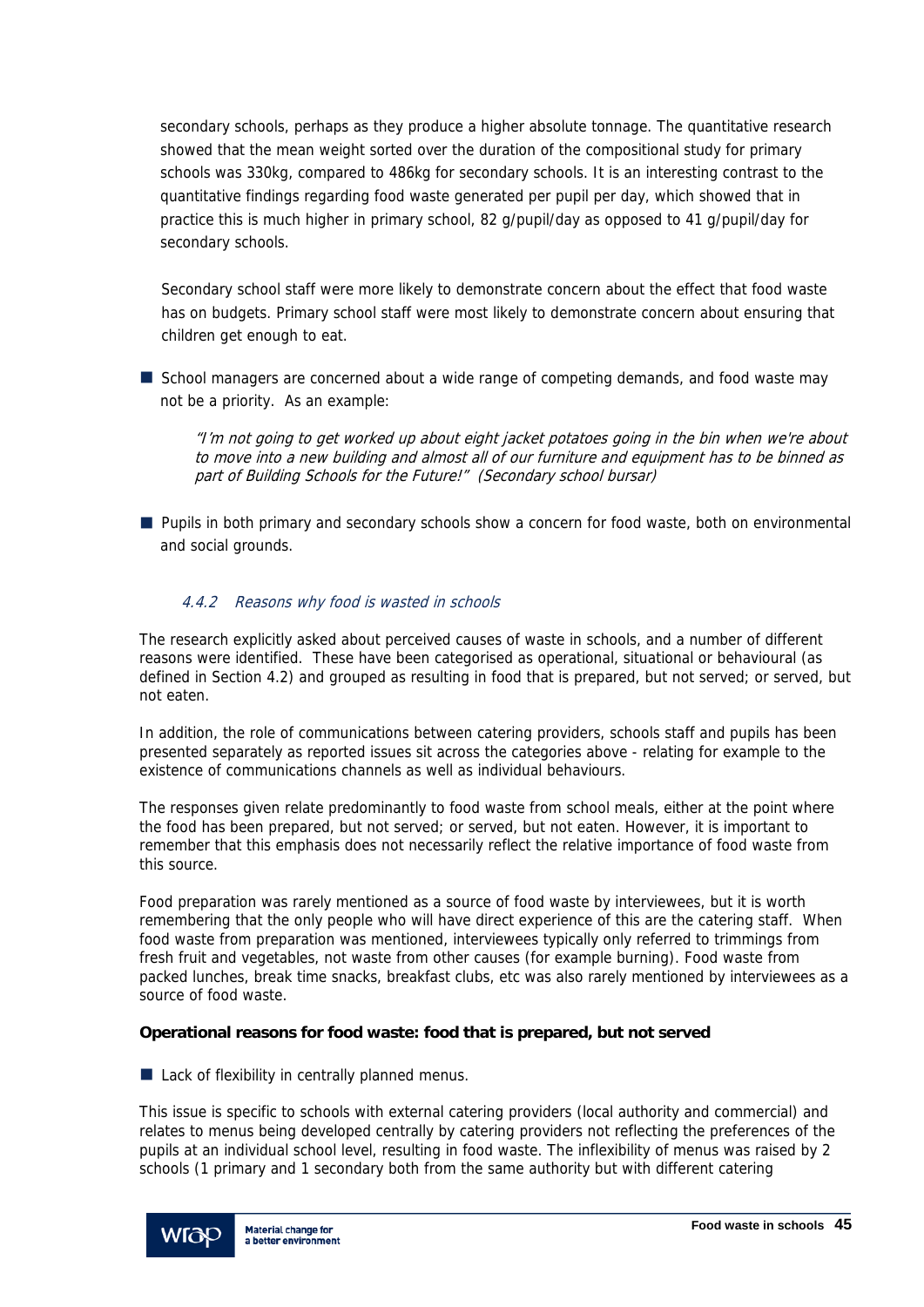arrangements) as a factor that contributed to the generation of food waste. In one school catering staff reported feeling demoralised at having to prepare food that they knew would not be eaten by their pupils. The way that nutrient and school based standards are translated into menus that are used across a number of schools was reported to result in a lack of flexibility to adapt menus at an individual school level. For example:

"We trialled the new menus and then had a meeting with our catering company to discuss. Sometimes changes were made, but could be based on feedback from other schools and so not reflect likes / dislikes of our children. (For example rice pudding was taken off the menu at the request of other schools, but our children loved it!)" (Primary school cook)

Although this issue is only mentioned by 2 schools as a contributory factor to why food is wasted a much larger number (7) commented that they don't have much opportunity to feedback to caterers about the menu and this included some schools with their own catering staff (see also "communications" below).

 $\blacksquare$  Kitchens over-cater to ensure pupils have the meal option of their choice (Primary)

Although primary schools had a range of systems in place to allow pupils to order a school meal either on a termly, weekly or daily basis, staff reported challenges in predicting the amount of each meal option that would be required. Some primary school kitchens reported over-catering (typically by 10%) to allow as many pupils as possible to have the meal of their choice. Though this can reduce the amount of uneaten food left on the plate (see "Some pupils do not get the meal option of their choice" p 54) this policy is likely to result in more food left unserved.

The policy on whether school kitchens over-cater to allow as many pupils as possible to have the meal option of their choice is typically set by the catering provider.

Second helpings disallowed

In some schools, staff reported policies of not allowing the serving of second helpings (3 primaries and 1 secondary). One secondary school only served seconds if pupils paid for them, an obvious disincentive, and likely to increase food waste at the end of session. Another did not allow second servings as it was seen as taking too long. There was no mention of a belief by staff that second helpings contravening nutritional compliance and/or government policy on healthy eating/obesity.

■ Limited opportunities for re-using unserved food

The initial reaction of many catering staff when asked about re-using unserved food was that this was not acceptable due to Health and Safety regulations and not permitted by their local authority / catering company. Some staff applied this rule to all food, while others explained legislation about specific food types and the speed with which food is chilled. For example:

"The council will not allow us to freeze leftover food or use any leftovers. Left over sandwiches have to been thrown away, we are not allowed to take it home or give it to the teachers." (Secondary school cook)

There was some confusion amongst staff interviewed as to what foods they were allowed to re-use. Some catering staff did report reusing some food types if left unserved, but those who did so were often unclear about whether this practice was permitted. Two primary school cooks reported not being supposed to reuse leftovers by that they did give left over cake to after-school clubs.

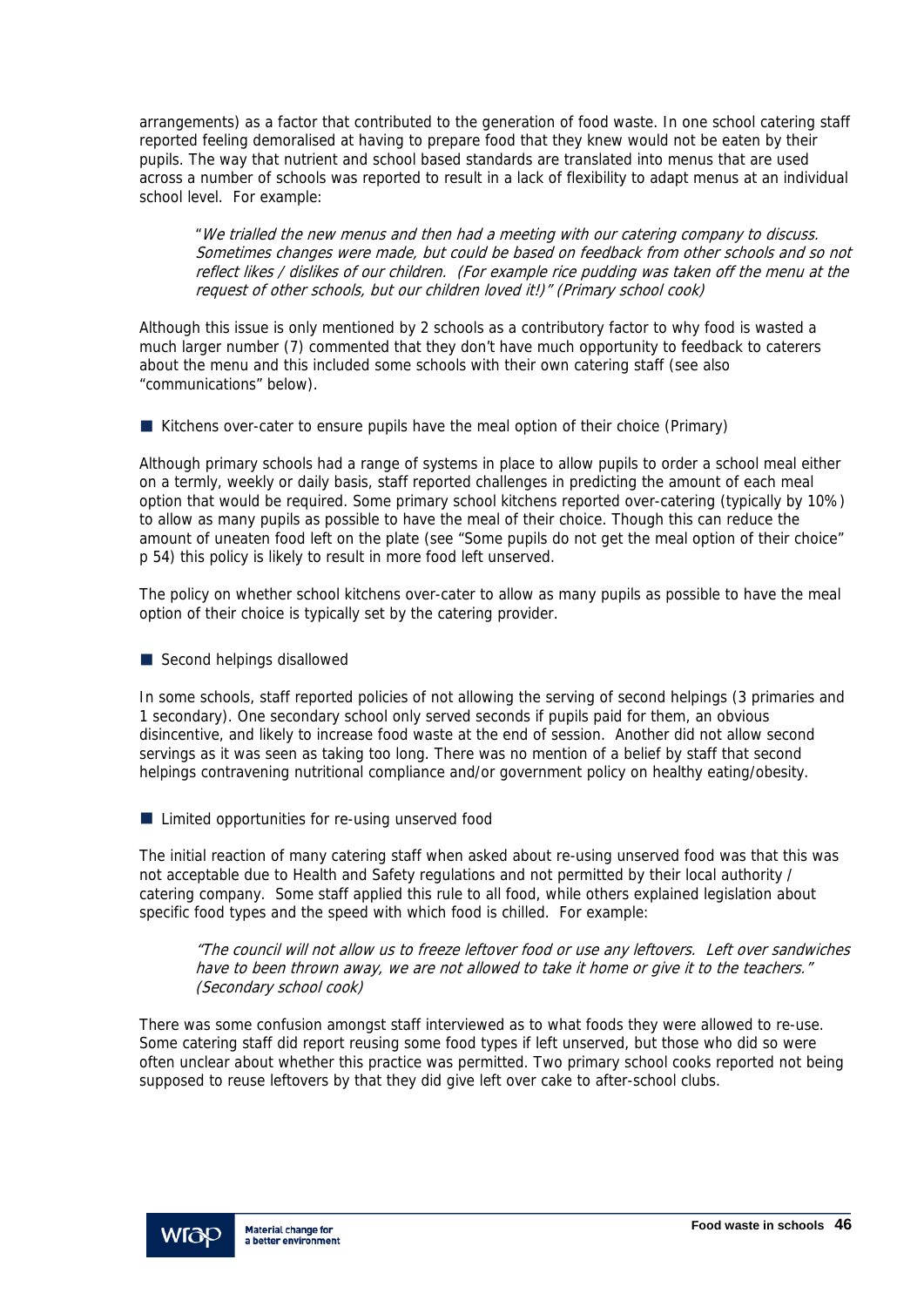Absence of ordering systems for school meals (Secondary)

The secondary schools involved in this research did not have booking systems to provide school kitchens with information on total numbers eating school dinners each day. One Business Manager reported the lack of a booking system as the main cause of food waste within the school. Those with a swipe card payment system were able to use this data to inform their planning based on previous demand; but this was not always found to be a reliable indicator.

Demand for school meals in secondary schools was reported to fluctuate depending on factors ranging from the weather to school trips; accurate prediction was felt to be extremely challenging. School policies on pupils leaving the premises and the availability of local shops and take always also impacted on demand, and added potential sources of variability. As in primary schools, staff reported difficulties in predicting the amount of each meal choice that would be required.

#### **Operational reasons for food waste: food that is served, but not eaten**

Inflexible portion sizes leading to pupils being served more food than they want

When asked about the main reasons for food waste in the canteen, a total of 3 out of the 7 secondary schools and 6 out of the 9 primary schools cited portion sizes as a cause of food waste. Year 6 pupils from one primary school complained that they were automatically given larger helpings to use up surplus food, whether they wanted them or not. For younger pupils, it was reported that sometimes when faced with portions that they found too large, they might choose not to eat anything. The majority of staff comments on this issue came from midday meal supervisors and catering staff. 6 pupils also commented.

**Fixed food combinations** 

Another issue raised by both pupils and staff related to rules imposed on combinations of food that pupils could access from the menu. For example, in some schools all pupils had to have a pudding, whether or not they wanted it. Many schools required pupils to have certain items in combination in order to create a balanced meal.

Some pupils do not get the meal option of their choice (Primary)

The challenges of predicting the amount of each meal option that will be required are described in the "kitchens over-cater" section above.

Just as problematic in terms of food waste generation were school kitchens where the catering provider did not permit over-catering, and therefore staff cooked for the exact number of pupils ordering a school meal (plus a few portions to allow for spillage). Pupils in some primary schools complained that, having consulted the menu and decided which option they would like, their chosen meal had run out by the time they reached the front of the queue. Being served with food that they have not chosen, and may not like, was reported to result in uneaten food.

 $\blacksquare$  Pupils do not know what meal options are available

Menus in all schools were planned and published in advance, and in many schools pupils were encouraged to consult the menu in advance (including with parents at home) and decide whether or not to have a school meal on the basis of the dishes on offer. However in several schools pupils were not able to access the menu so arrived in the canteen with no idea of the food available. Interviewees suggested that this increased the likelihood of pupils being served with food that they did not want and would not eat.

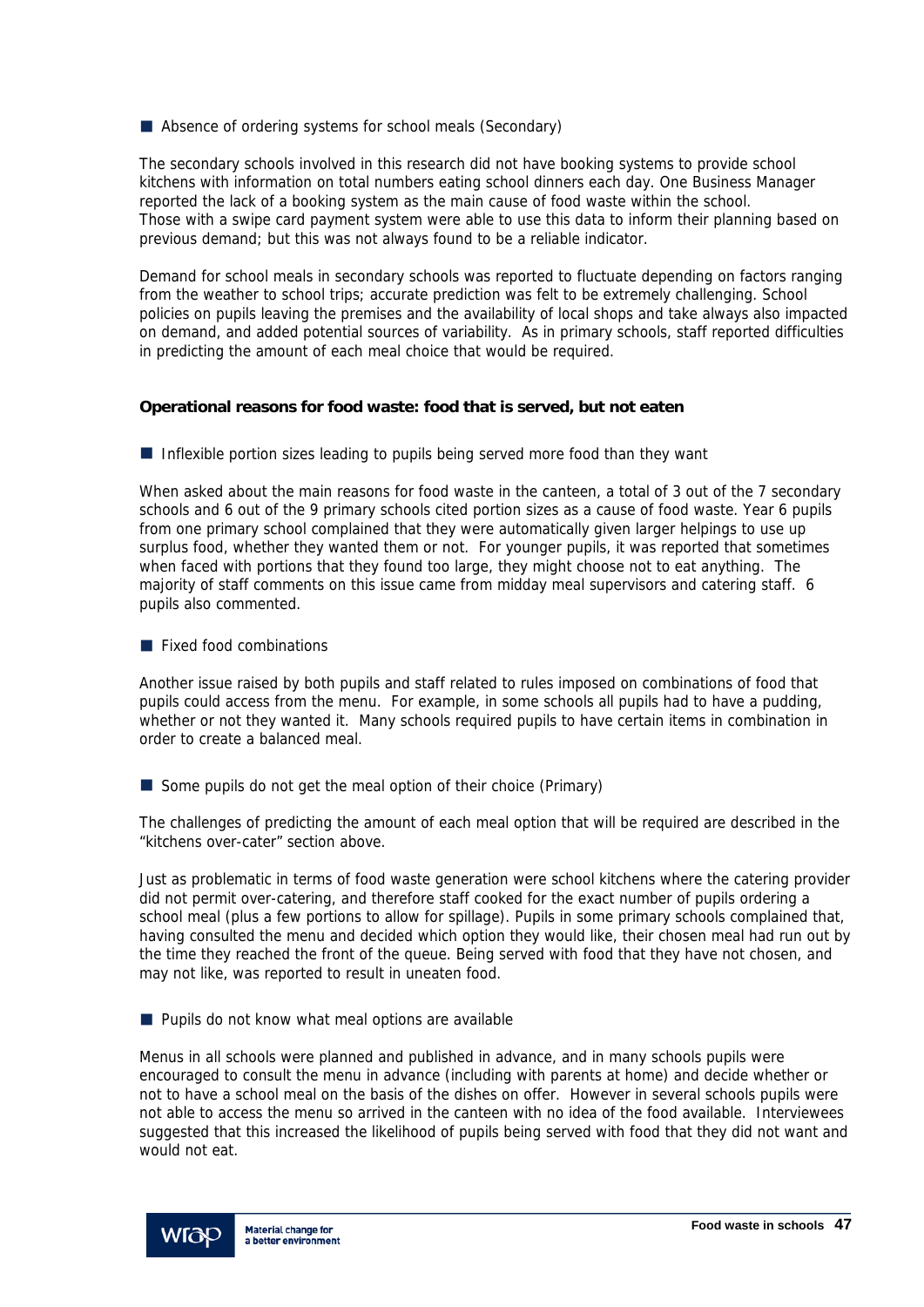Concerns were also raised by respondents about the accessibility of menus to pupils, especially the youngest primary children. The layout of some menus made it difficult for pupils, and sometimes parents, to work out what meals were on offer on a particular day. Some of the language used, while suitable for adults, was considered too complicated and wordy for young children.

#### **Situational reasons for food waste: food that is served, but not eaten**

**Unpleasant canteen environment** 

The canteen environment itself was commonly cited as a reason food is wasted. Noise levels, a crowded or unfamiliar environment and even dirty cutlery were reported as contributing to this. Pupils, particularly in secondary schools, commented that canteens can be noisy, smelly and crowded with long queues. This environment is not conducive to enjoying a relaxing meal. For example:

"After half an hour queuing you are in a rush to eat quickly and get outside" (Secondary pupil)

Rushed meal times

Staff reported that the demands of serving everyone during the lunch period led to lunchtime being an exercise in logistics rather than a pleasant sociable experience where food is valued and enjoyed. Rushed meal times were reported in 8 of the schools, with no significant difference between primary and secondary schools. The need to rush pupils through the canteen due to time restrictions was a particular issue in secondary schools where staff felt pressured to get large numbers through the canteen in a small period of time. Sometimes pupils spend so long queuing that they do not have enough time to eat all of their meal. At the end of a sitting, pupils may have to be hurried along to allow other pupils into the dining hall, or because it needs to be cleared for afternoon lessons.

In schools with younger pupils, some staff reported having insufficient time to interact with children to help them with meal choices, or to encourage them to eat their food, which was reported to result in food being wasted. In secondary schools, staff supervising pupils during the lunch hour don't have time to engage with pupils to encourage eating up as they are focusing on queue management and discipline. The exception was pupils who were known to have eating disorders who were monitored closely.

**Practical difficulties with eating the food served** 

In some schools pupils reported practical difficulties which led to them not being able to eat all of their food, with one example given where the knives provided would not cut meat, making it very difficult to eat. In other schools midday meal supervisors in primary schools also reported not having enough time to assist young pupils who may be struggling with their food, e.g. by cutting it up for them.

### **Behavioural reasons for food waste: food that is prepared, but not served**

There are number of behaviours which cause the demand for food at the point of sale to fluctuate, which are reported to result in unserved food.

 $\blacksquare$  Pupils are not hungry by lunch time

This issue was raised by staff in secondary schools, where pupils can buy substantial snacks at break time.

**Pupils buy a cheaper snack rather than a full meal (secondary)** 

Pupils choose to buy a cheaper snack rather than a full meal because they are short of money. Some respondents suggested this behaviour was particularly noticeable at the end of the week.

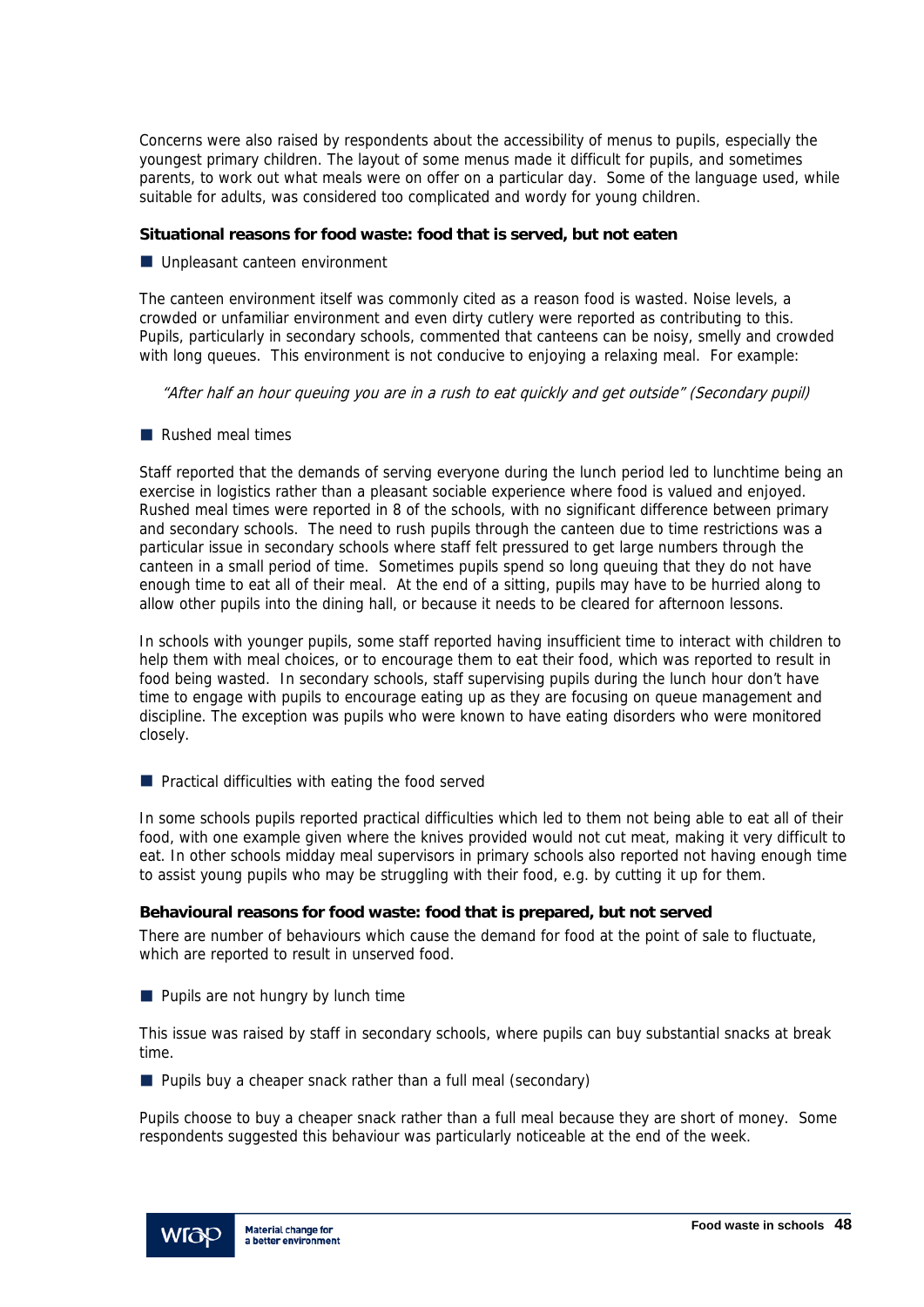Some meal options are less popular

Pupils were reported to display strong preferences for particular meals with roast meals being popular. For example:

"We have very little waste on roast days and when it's fish and chips, but more waste when it's curry or fishcakes." (Primary school cook, lunchtime supervisor and Head teacher)

#### **Behavioural reasons for food waste: food that is served, but not eaten**

The reasons grouped below relate to the attitudes and behaviours of pupils which were reported to result in uneaten food.

- Rejection of food due to:
	- o Food is unfamiliar

Staff commented that in many cases pupils are reluctant to eat school food which is different to what they eat at home. Some thought that children were used to eating fast food so were unfamiliar with freshly prepared dishes. (One school cook reported the reverse, that pupils in her school ate home-cooked food in the evening and wanted fast food at school.) In some areas cultural differences were raised as contributing to lack of familiarity with school meals

o Food looks unappealing

Staff and pupils repeatedly reported that pupils will not even try food that they consider looks unappetising. Most staff praised the quality of the school meals, saying that they had improved significantly in recent years. However in some schools quality was an ongoing issue and that was reported to contribute to food waste:

"Sometimes the food really doesn't look nice. Children eat with their eyes, so they won't even touch something if they don't like the look of it." (Primary school midday meal supervisor)

o Pupils don't want to eat healthy foods

Staff and pupils often reported that healthy options e.g., fruit / vegetables are rejected by pupils. Pupils, in particular, considered this to be a natural state of affairs:

"Pupils take veg so they look like they eat healthily, but then they just throw it away" (Primary school pupil)

"Children like rubbish - give them turkey twizzlers every day and there won't be any waste." (Primary school cook)

 $\circ$  Strange combinations of foods

Occasionally 'strange' combinations of food were reported as being served in school:

"There are some odd food combinations – I eat most things, but even I wasn't quite sure about sausages with pasta and gravy" (Primary school headteacher)

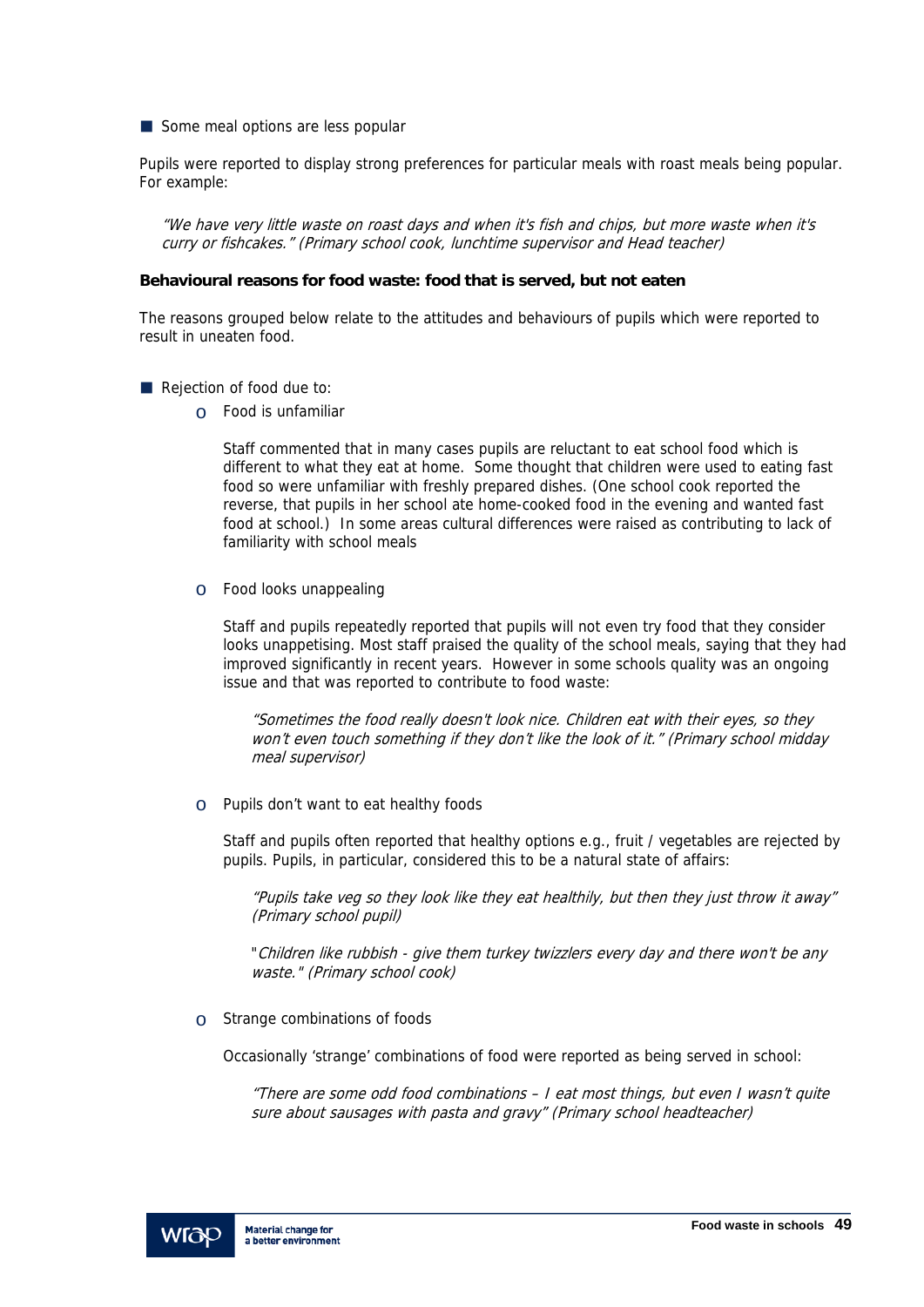o Pupils are fussy eaters

Some staff, particularly those who had been working in schools for many years, commented that children had become more fussy about their food than they used to be. It should be recognised however that this might be a misperception and that actually pupils may simply be unfamiliar with some types of food served at school.

Food not completely eaten due to:

 $\circ$  Children want to go out to play/ socialize with friends

Pupils reported that they are often in a rush to get out to play or to take part in lunchtime clubs etc:

"Children like their friends more than their food - they just want to get out to play" (Primary pupil)

This was also reported by a cross section of staff.

#### **Communications between school staff and catering providers**

Respondents were asked if they felt they could make comments regarding school meals within the school and to external catering companies. Comments were mixed, with some respondents highlighting very good relationships while others felt more could be done to listen to and act on the feedback provided. Of the 7 schools who responded that they had difficulties in giving feedback, 4 had catering services provided by the local authority and whilst mechanisms existed for catering staff to feed back to menu planners, these were sometimes of limited use and were not able to be acted on since menus are set for a large number of schools and feedback from all of these schools will not necessarily be the same. All of the 3 other schools had in-house catering arrangements. In one of these, midday meal supervisors reported that they found it difficult to feedback to the chef:

"It's tricky because he takes it personally if we suggest children don't like something he's cooked."

### **Communications between pupils and midday meal supervisors/ kitchen staff**

Pupils and staff reported that communications between pupils and midday meal supervisors and kitchen staff could be improved.

"Sometimes the staff just put the stuff on your plate and you don't get the chance to say what you want" (Primary pupil)

"The kitchen staff are good cooks but 'frosty' with the children." (Primary Head teacher)

## 4.4.3 Policies and procedures that could have a food waste reduction effect

Information was gathered on what school policies and procedures were in place which could reasonably be considered as possible factors affecting food waste generation. The spread of these is presented in the table below.

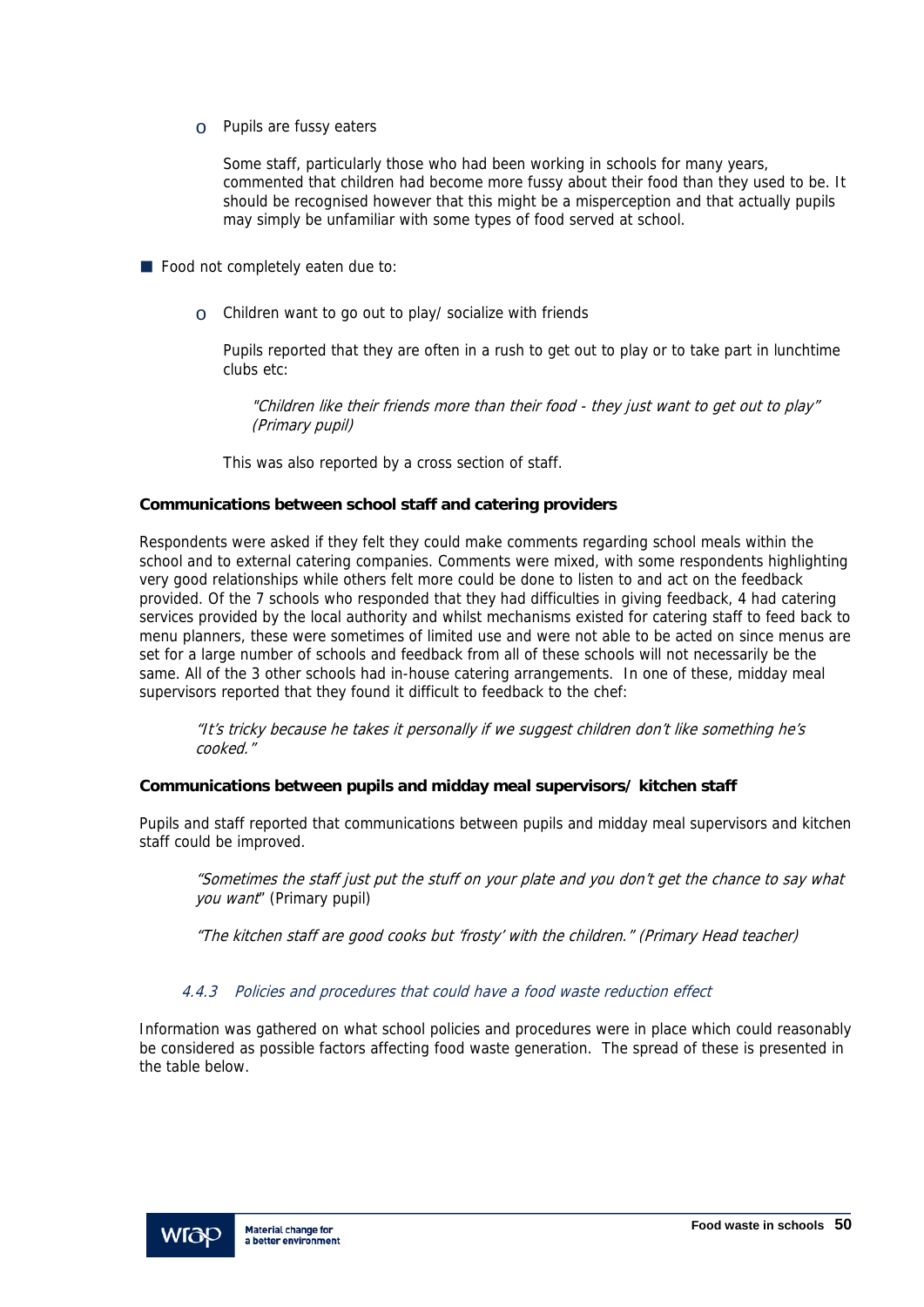| <b>School</b><br>code<br>Prim P<br>Sec S | Eating up<br>policy/<br>practice              | <b>Booking</b><br>school<br>dinners | Leaving<br>the<br>premises<br>at lunch<br>time | <b>Waste from</b><br>packed<br>lunches | How<br>free fruit<br>is given<br>out | Eating<br>up<br>free<br>fruit | <b>Role of</b><br>staff on<br>lunch time<br>duty |
|------------------------------------------|-----------------------------------------------|-------------------------------------|------------------------------------------------|----------------------------------------|--------------------------------------|-------------------------------|--------------------------------------------------|
| 1 <sub>S</sub>                           | No                                            | No                                  | $6th$ form                                     | Bins or<br>grounds                     | n/a                                  | n/a                           | Queues and<br>order                              |
| 3S                                       | No                                            | No                                  | $6th$ form                                     | Bins or<br>grounds                     | n/a                                  | n/a                           | Queues                                           |
| 4 S                                      | $Yr$ 7                                        | Yes                                 | $6th$ form                                     | None                                   | n/a                                  | n/a                           | Behaviour<br>in queues<br>and hall               |
| 13S                                      | No<br>response                                | No                                  | Y <sub>11</sub>                                | None                                   | n/a                                  | n/a                           | Crowd<br>control                                 |
| 14 S                                     | No<br>response                                | No                                  | Yr 9 &<br>above                                | None                                   | n/a                                  | n/a                           | Behaviour                                        |
| 35 S                                     | Only<br>pupils<br>with<br>eating<br>disorders | No                                  | Yr 10 &<br>11                                  | Bins or take<br>home                   | n/a                                  | n/a                           | Queues                                           |
| 40 S                                     | Yes                                           | <b>No</b>                           | <b>Yr 11</b>                                   | Encourage to<br>take home              | n/a                                  | n/a                           | Behaviour                                        |
| 8P                                       | Yes                                           | Yes                                 | <b>No</b>                                      | Take home                              | Whole                                | Yes                           |                                                  |
| 11 P                                     | Yes                                           | Yes                                 | No                                             | Take home                              | n/a                                  | n/a                           | n/a                                              |
| 12 P                                     | Yes                                           | Yes                                 | No                                             | Take home                              | n/a                                  | n/a                           | n/a                                              |
| 18 P                                     | Yes                                           | Yes                                 | <b>No</b>                                      | Take home                              | Cut up                               | Yes                           | n/a                                              |
| 19 P                                     | Yes                                           | Yes                                 | $Yes - to$<br>go home                          | Take home                              |                                      |                               | n/a                                              |
| 27 P                                     | Yes                                           | Yes                                 | No                                             | Take home<br>or bin                    |                                      | Yes                           | n/a                                              |
| 30 P                                     | Yes                                           | Yes                                 | No                                             | Take home                              |                                      | No                            | n/a                                              |
| 33 P                                     | Yes                                           | Yes                                 | No                                             | Take home                              | Whole                                | <b>No</b>                     | n/a                                              |
| 36 P                                     |                                               |                                     |                                                | In bin                                 | Sometime<br>s cut up                 | Yes                           | n/a                                              |

Table 10: School policies which could have an influence on the amount of food waste.

When this information is looked at alongside the quantitative findings, the following observations are apparent, although these should be treated as suggestive rather than definitive given the data available.

- The only secondary school in the sample with a school dinner booking policy has the lowest amount of food waste in terms of g/meal/day (see appendix 3)
- $\blacksquare$  The secondary school which allows the most year groups to leave the school premises at lunch time has the lowest amount of food waste in terms of g/pupil per day (see appendix 3). This may be because only two fifths of the school are definitely eating and disposing of their food waste on site.
- In primary schools the data does not show any discernable link between school policies on sending packed lunch waste home and g/ pupil /day of food waste, or on composition (e.g. proportion of sandwich waste). Nor is there a discernable link between policies on how free fruit is given out, or on eating up free fruit, and the proportion of fruit wasted.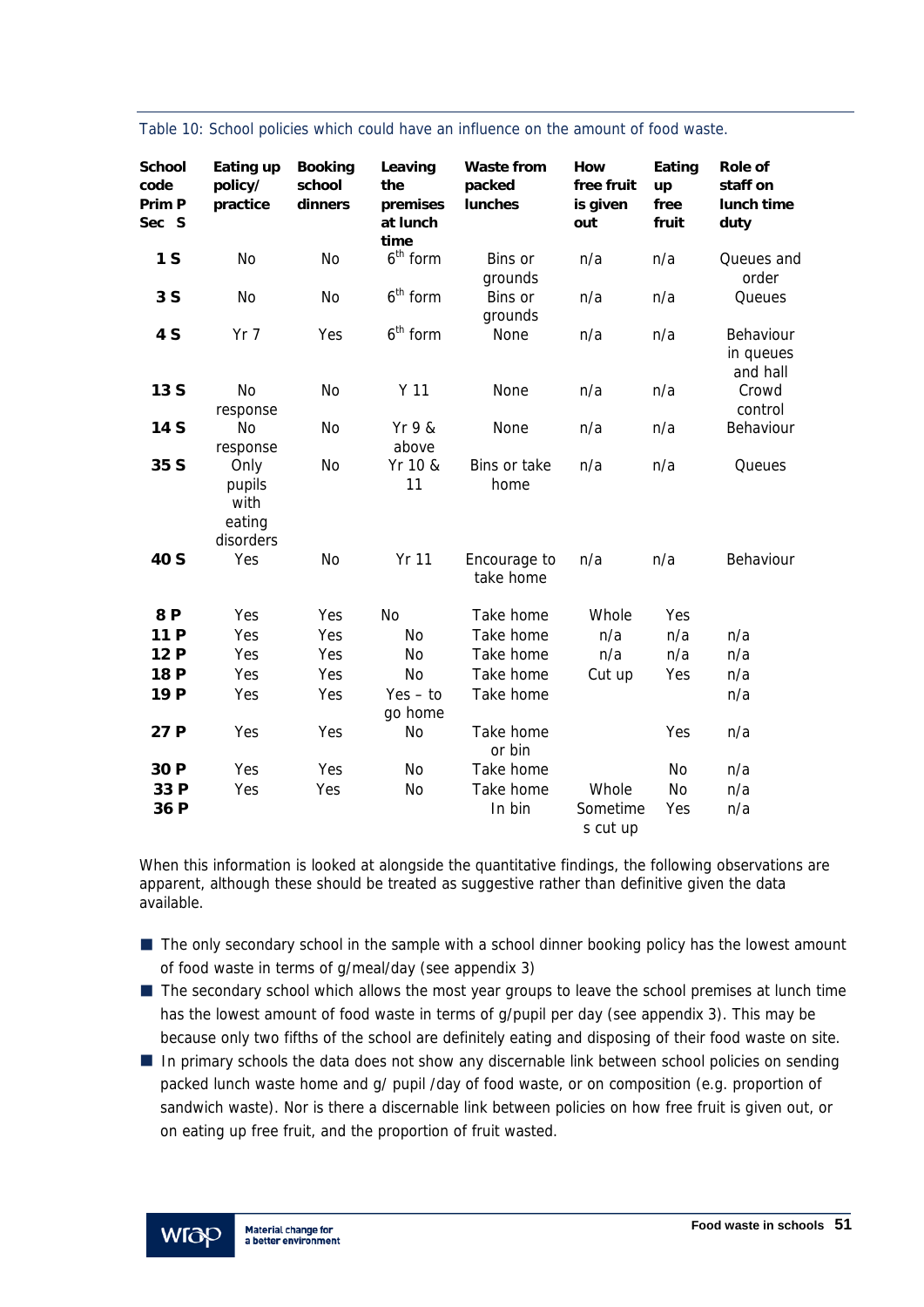### 4.4.4 Reported policies and procedures adopted to reduce food waste in schools

This following section details the reported policies and procedures that schools had previously adopted, which they consider to be an attempt to reduce food waste. However, it needs to be stressed that schools had not monitored the effect of these on the amount of food waste generated and there is no proof of the connection between the observations below and actual reductions in food waste.

#### ■ Changing menus to suit pupils' preferences

Many cooks employed directly by the school reported making periodic adjustments to the menu in response to pupil feedback (e.g. via the School Council) or to the amount of food waste generated on particular days.

The secondary school (40) with the second lowest gm/pupil/day of avoidable school waste reported that they:

"can alter menus – try something a couple of times and if there's a lot left over, they don't like it so I don't cook it again."

However, it cannot be demonstrated that these factors are necessarily linked.

In 5 of the 8 schools with their own kitchens there was evidence that there was a lot of consultation within the schools regarding menus sometimes involving pupils on menu planning and changes. One primary school holds a monthly 'Food Group' involving the Head, the Cook, a teacher, a midday meal supervisor and parents, that meets to discuss food issues. The quantitative data shows that primary schools where catering is provided in-house produce more waste per g/pupil/day than those using external caterers (see Appendix 2, Table 9). However we would expect more food waste from preparation would be created on site in these cases (as opposed to at an off-site preparation facility), so this does not necessarily indicate that overall more food waste is being produced by the system, it just isn't being generated in the school itself.

Even in those schools where catering is done externally by a commercial contractor or a local authority, most schools reported opportunities to give feedback on menus. In one school where meals were provided by the local authority, new menus are trialled and a meeting is then held to discuss any changes needed.

One school reported introducing a scheme where on a Monday pupils can vote for what will be on the menu for the following Friday. Another secondary school catering manager keeps an eye on what pupils are throwing away during the first couple of cycles of a new menu and if they notice that there's something they don't like they adjust the menu.

**Encouraging pupils to "eat up"** 

In primary schools most midday meal supervisors considered it an important part of their role to encourage pupils to eat their food. Few schools had an explicit and consistently applied policy on this; staff reported encouraging children because "it's common sense" or "You do it because you're a mum". Many staff prided themselves on knowing the pupils well, choosing appropriate strategies to support and encourage individual children. A range of tools and techniques were reported such as clean plate stickers, challenges for pupils who can finish all that is on their plate, and not allowing pupils to go out to play until everyone has finished.

Seven primary schools reported offering 'seconds', usually to the last children to be served. Only 2 secondary schools reported that they could offer second helpings and one of these required students to pay for an additional portion (see section above on 'Operational reasons for food waste that is prepared but not eaten'),

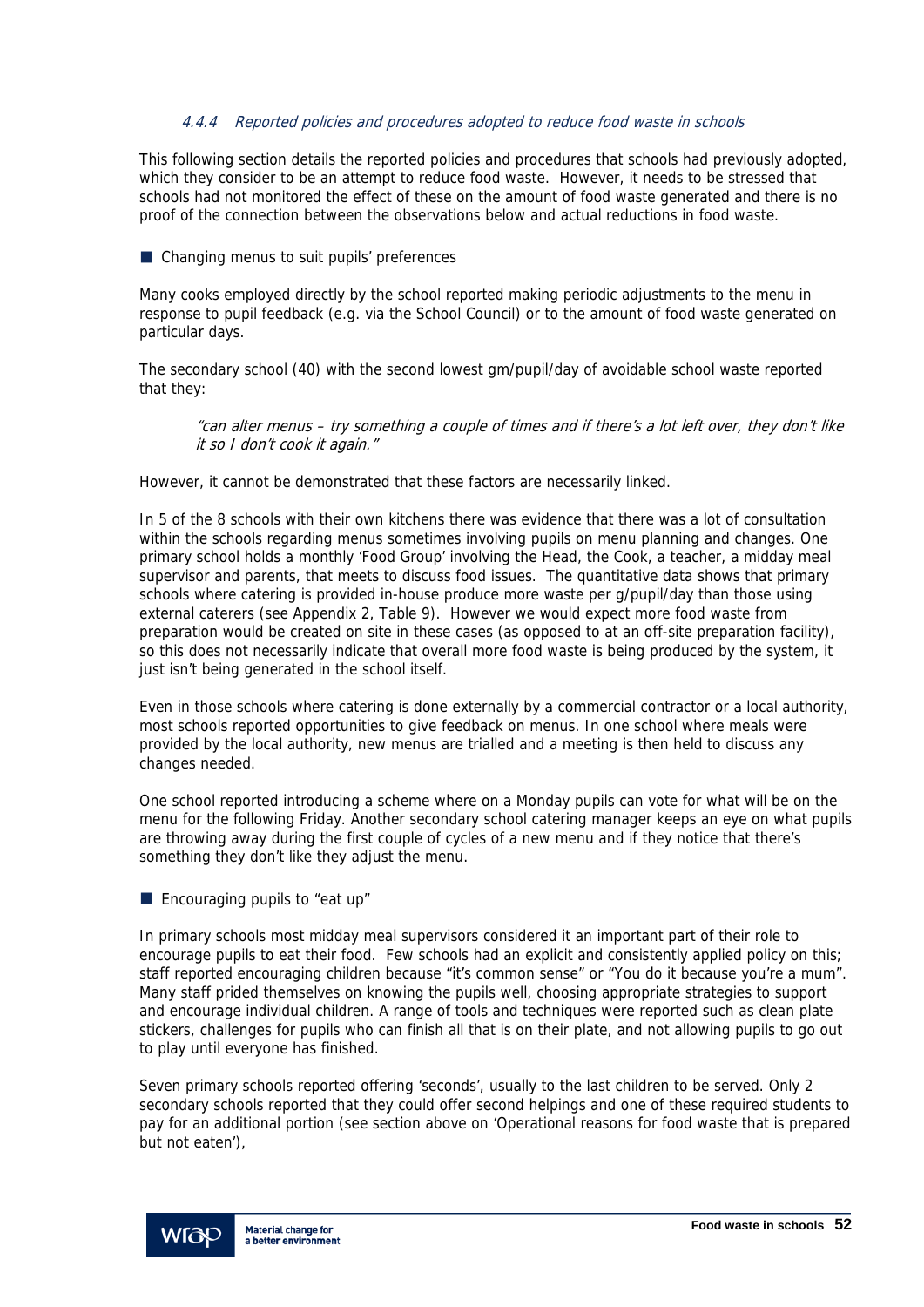Some schools reported placing restrictions on who is eligible for seconds to encourage pupils to eat all their food up:

"Seconds are allowed if they've eaten all their firsts. If they don't eat all their seconds they're not allowed seconds for the rest of the week." (Primary school Midday Meal Supervisor)

Primary schools reported that pupils are encouraged to eat up fruit from the free fruit scheme.

Use of leftover food

Some schools, particularly primaries with after-school provision, reported offering unserved cake and fruit to staff and pupils in the afternoon, others reported passing unused fruit from the free fruit scheme to the catering staff for use in cakes and puddings, or giving to children who do not receive fruit as part of the scheme:

"Any surplus fruit is distributed in any of 3 ways: extra piece for those that want it at break time / taken to kitchen to be used in cakes, puddings, fruit salad / distributed to younger siblings at end of day" (Primary Head teacher)

Some catering staff, particularly in secondary schools with independent kitchens, described examples where they were able to incorporate leftovers into meals the following day. School 3 was a school that adopted this practice and this secondary school also produced the third lowest amount of avoidable food waste (g/pupil/day).

"Staff are good at thinking of ways to reuse food and make up alternative additions to the set menu to use up items' for example; leftovers from main meals become soups with roast meat being used as sandwich fillings, ripe bananas make muffins. (Secondary school cook).

■ Offering taster sessions to pupils and parents

In one school the chef goes along the queue offering tasters to pupils to see if they like a particular dish before they buy it.

**Providing assistance to children** 

Assisting children with meal selection and/or making food more edible (e.g. cutting up fruit, removing pips).

 $\blacksquare$  Improving the canteen experience

Several midday meal supervisors reported sitting with pupils during the meal time and keeping slow eaters company. In one school the cook talks to pupils as they are served and encourages them to try new things or just have a little portion of something new.

Schools reported attempts to improve the dinning experience including:

- $\circ$  introducing 2 sittings (1 taking place whist some classes were still in timetabled sessions, to increase the amount of time available);
- o changing to a till system of payment to reduce queuing
- $\circ$  providing table cloths, baskets of bread on the table and jugs of water and milk to improve ambience.

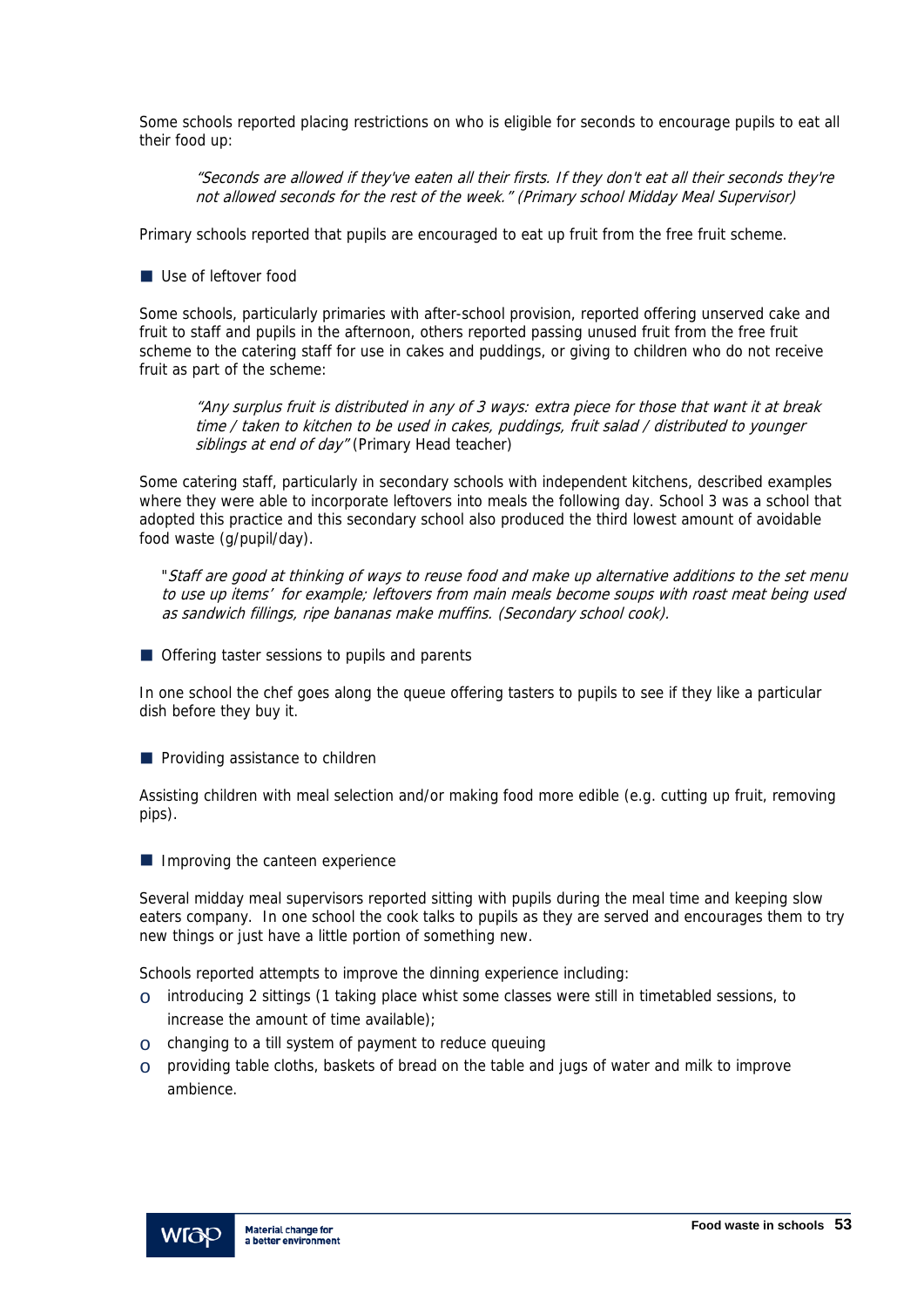Involvement of school management on food issues

In one secondary school the Bursar eats in the canteen every day at the end of lunchtime and monitors leftovers. He keeps and eye on the weather, knowing that pupils will buy fewer meals when it is good weather and instructs the cook to change the amount cooked accordingly on the day.

### 4.4.5 Suggested policies and procedures to reduce food waste in schools

Each school was asked for their views on what additional measures could be taken to reduce waste. Schools were reminded that by "food waste reduction" we meant producing less food waste overall, not just reducing the amount of food waste ending up in the residual waste stream. Despite this, some respondents suggested developing facilities to compost food waste as a means of food waste reduction, implying confusion between waste prevention and waste management. Reducing the amount of food wasted, rather than treating food waste once it has been produced is always preferable given the embedded energy from growing, transporting, storing and preparing food. There are also financial costs associated with food waste - the money spent on buying the food is wasted and costs are incurred in treating and disposing of it. In the context of school meals, there may also be an issue of pupils are not gaining maximum nutritional benefit from the food.

Overall there was a good response across the range of respondents, and suggestions by type of respondent are given in Table 11 below:

|                          | <b>School</b><br>Management | Catering<br>staff | Midday<br>Meal<br><b>Supervisors</b> | Caretaker | <b>Teacher</b> | <b>Pupils</b> |
|--------------------------|-----------------------------|-------------------|--------------------------------------|-----------|----------------|---------------|
| Number of<br>suggestions | 10                          | 15                |                                      |           |                | 19            |

Table 11: Suggestions to reduce food waste in schools by respondent

This section captures those suggestions which have not already been reported above and groups them under the following headings:

- **E** Fducation on food waste issues
- **Organisational changes**
- **Portion control**
- Responding to pupils' preferences
- **E** Education on food issues

The following suggestions were made:

- o Introducing food waste issues into Personal, Social and Health Education lessons;
- $\circ$  Show pupils photos of the amount of food waste generated in differing areas of the school: the playground, canteen, kitchen;
- $\circ$  Organised litter picks to raise awareness of how much food is thrown away in the playground area;
- o Run a cookery club and lessons for parents;
- $\circ$  Teach children to cook from an early age to change their attitude to trying new food;
- $\circ$  Awareness raising campaigns: posters, poems, raps, pictures, assemblies, song; and
- o Staff training for cooks;
- $\circ$  Sending a letter to parents asking them to talk to their child about what goes into packed lunches.

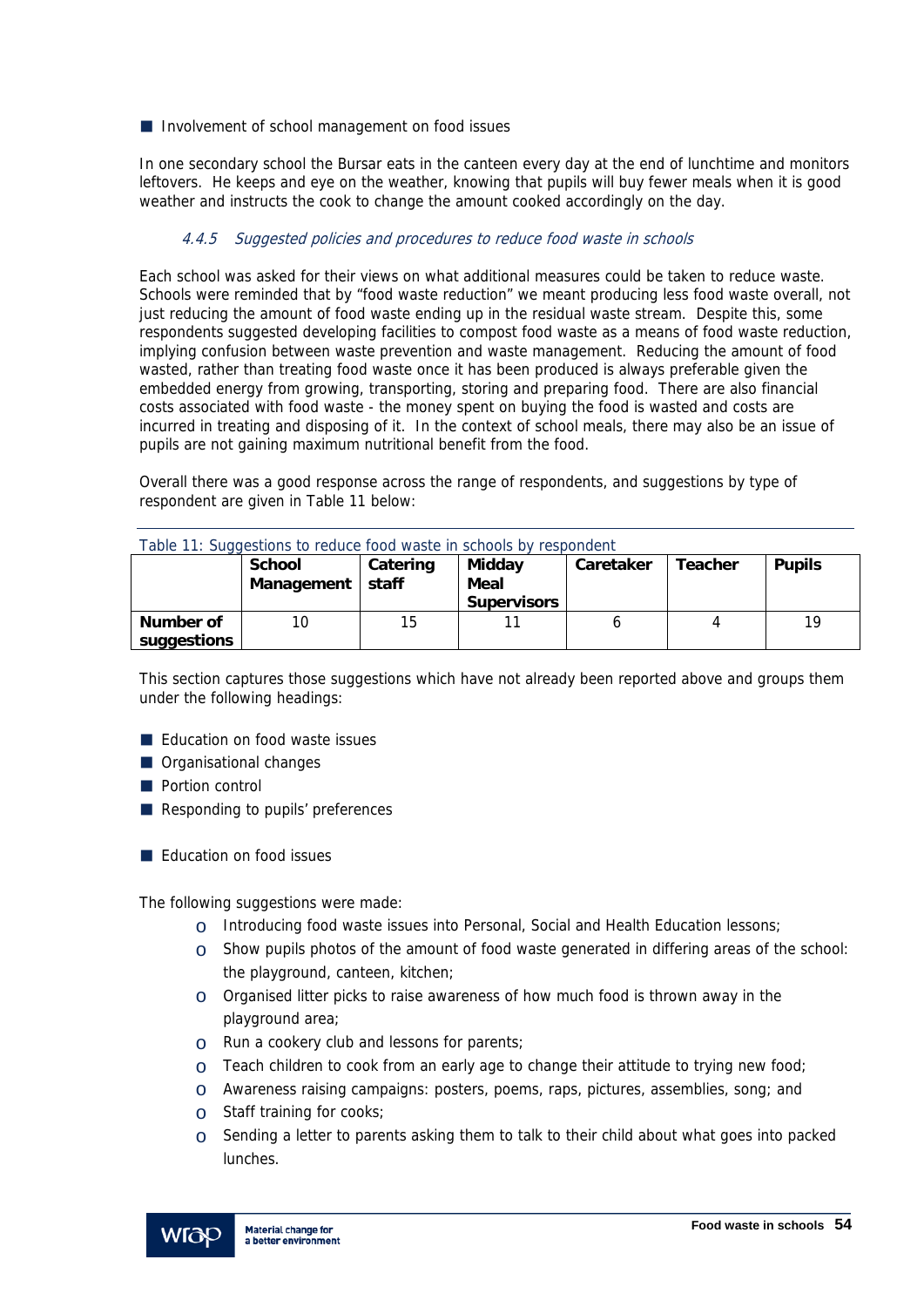**Organisational changes** 

The following suggestions were made:

- $\circ$  Develop a food policy with parents covering issues relating to food waste:
- $\circ$  Provide more information to pupils on the menu, particularly so that pupils can see the menu in advance; and
- $\circ$  Involve the cook more in the school, for example at assemblies and it the canteen so that pupils know them better – "If you can't see the person who cooked the food it's like it's food that just appeared, so it's OK to throw it away" (primary school pupil).
- **Portion control**

The following suggestions were made:

- $\circ$  Provide different sized plates to encourage pupils to think about portion size; and
- $\circ$  Introduce a choice of portion size by year group.
- Responding to pupils' preferences

The following suggestions were made:

- $\circ$  Introduce a feedback mechanism for pupils to feedback their preferences, and adjust the menu accordingly; and
- $\circ$  Introduce an on-line pre-ordering system so pupils, together with parents can pre-order meals according to preferences.

### **5.0 Qualitative research beyond the school**

Section 4, above, gathered information at a school level from both staff and pupils, but it was recognised that there was also a need to gather feedback and test the research findings of the project with relevant bodies operating at a local and national level. This section covers the key findings of this research which involved two areas of work:

- **a** a stakeholder workshop involving representatives from a range of organisations with an interest in food and/ or waste in schools with the aim of:
	- $\circ$  obtaining attendees' views on and reactions to the types and quantities of food waste found in the quantitative research and the reasons food is wasted identified through the qualitative research; and
	- $\circ$  drawing on their knowledge and experience in order to identify a range of possible solutions to the causes of food waste to inform the development of food waste reduction interventions to be trialled in schools.
- **u** qualitative research, undertaken by AMN Associates, involving catering providers, food enforcement officers/ local authority monitoring officers and individual caterers in schools from across 9 local authority areas in England with the aim of:
	- $\circ$  understanding what can be done to reduce food waste in school kitchens from the preparation and serving stages whilst complying with the food safety, nutrient and food based standards for schools.

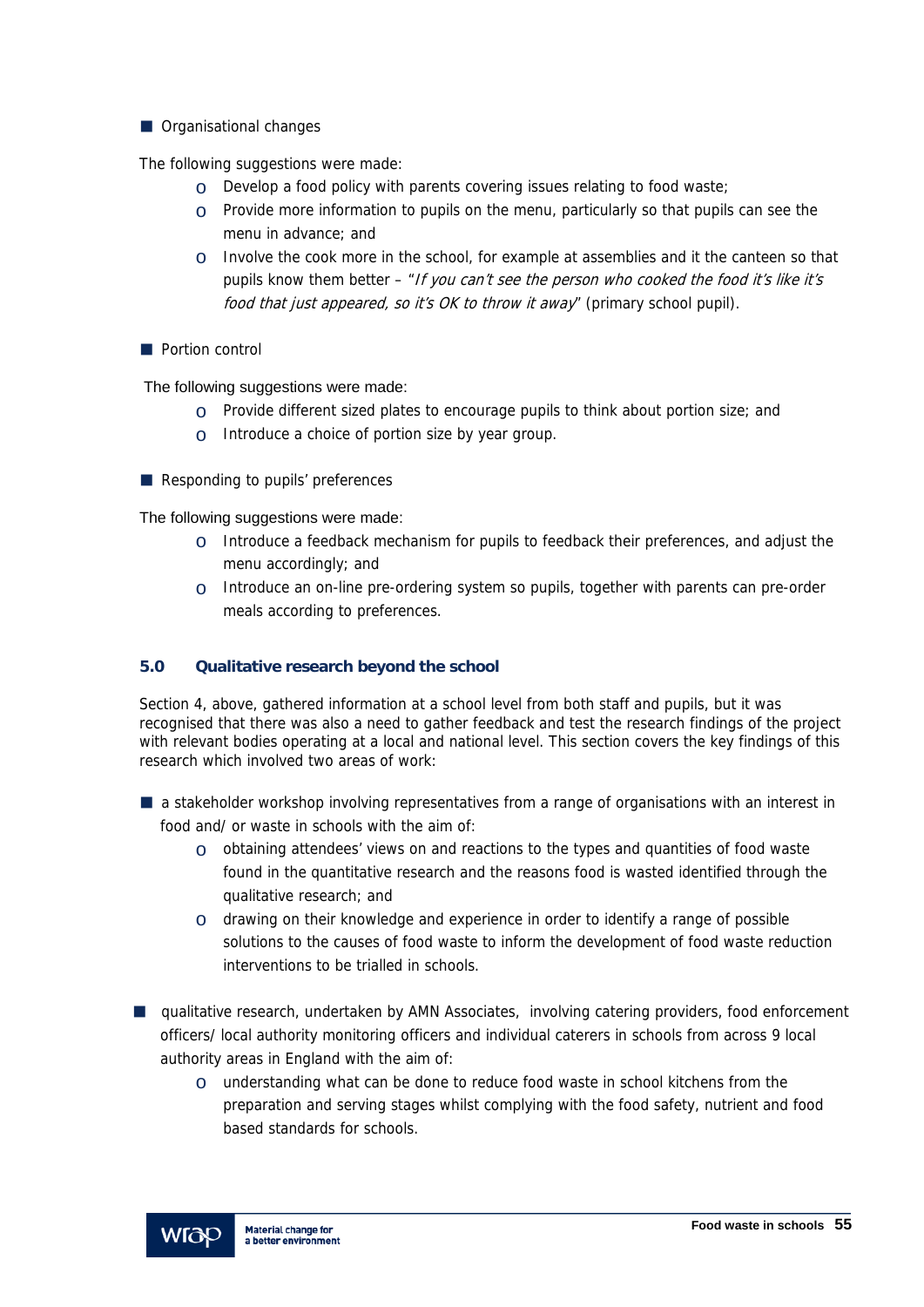## 5.1 Stakeholder Workshop

### 5.1.1 Summary of the Stakeholder Workshop

A wide range of stakeholders involved in setting policy, delivering services, or providing support relating to food and/ or waste in schools were invited to the event. These included Government Departments, the Local Authority Caterers Association, commercial catering companies, local authority catering service and waste representatives, the School Food Trust, Food for Life Partnership, NGOs, and school management representatives. A full list of delegates is given in Appendix 5.

Delegates were presented with the findings of the quantitative and qualitative research, given the opportunity to discuss the findings of this study and to input into what the solutions to reduce the food waste from schools might be.

In particular, stakeholders were asked for their views on:

- What causes food to be wasted in schools?
- What actions/ measures could help to reduce the amount of food wasted?
- How would these measures be implemented?
- Who would need to be involved, what would their role be and what would encourage them to take the desired action?

### 5.1.2 Key findings

### 5.1.2.1 Causes of food waste in schools

The following causes of food waste were identified:

- Lack of awareness about food waste as an issue.
- Lack of flexibility caused by centralised menu planning leading to unserved food at the school level and the absence of systems to enable pupils to make choices about meal options in advance of the lunch break, which chimed with many of the "operational" level causes identified in schools themselves.
- **Limited opportunities to reduce food waste as a consequence of compliance with legislation and** guidance, which although related to reasons identified in schools, is seen from a different perspective by stakeholders, who may in some cases have the power to influence factors which are beyond the level of the school.
- The canteen environment which is often noisy during mealtimes, often serves as a multi-purpose space in the school leading to pressure to rush the lunchtime slot to ensure that the space can be available for other purposes in the afternoon. This factor clearly links to the "situational" factors identified by respondents in schools.

# 5.1.2.2 Suggestions for reducing food waste in schools

Suggestions for reducing food waste were grouped under four themes at the workshop. These were discussed in depth and are listed below:

### **Training and awareness raising**

The groups discussing this identified the following groups of people as those who would benefit from awareness raising with respect to why reducing food waste in schools is important and training into how this can be done:

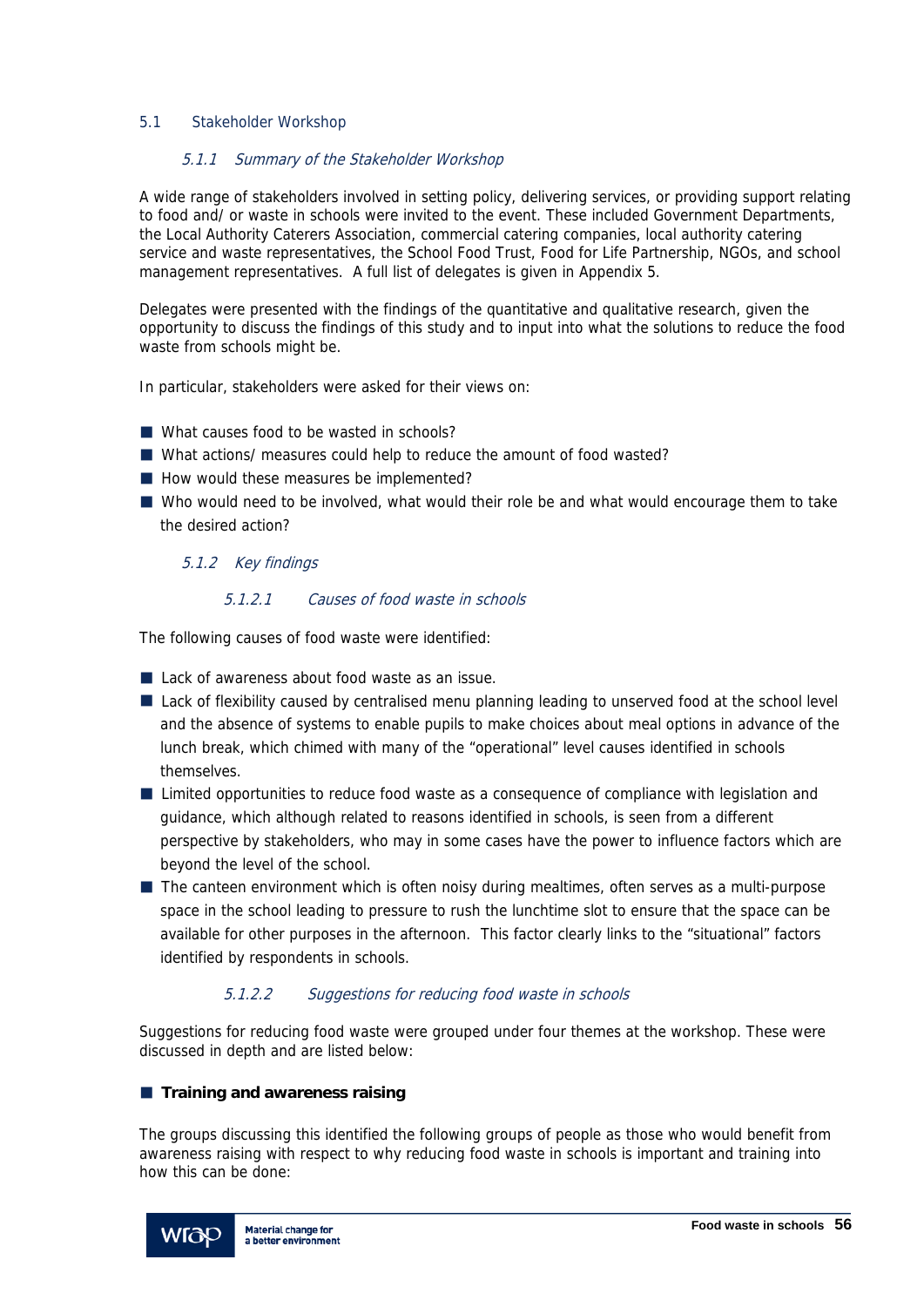- o school staff:
	- kitchen staff:
	- midday meal supervisors;
	- school managers; and
	- $\bullet$  teaching staff;
- o pupils;
- o parents;
- $\circ$  local authority officers: procurement, education department, waste services;
- o catering companies and suppliers;
- o External advisers; and
- o Policy makers.

Of these groups of people, school staff (kitchen staff, midday meal supervisors and senior management) and pupils were identified as the priority groups.

Ideas of how to increase awareness amongst staff about food waste included:

- $\circ$  Ensuring that food waste issues are covered in midday meal supervisors' induction training.
- o Running courses similar to Food Safety courses ensuring that links between food waste and other initiatives e.g. Food for Life and Eco-schools are made explicit.
- $\circ$  On the job training, e.g. building relationships between kitchen staff and midday meal supervisors.
- $\circ$  Monitoring how much food is wasted in the school and feeding this back to staff including monitoring the number of meals demanded and using production sheets to monitor how many meals are produced/leftover/sold.
- o Monitoring portion control (catering staff).
- o Encouraging staff to eat school meals with the pupils.

Suggested issues to be covered in training included:

- $\circ$  Food waste that it is an issue.
- $\circ$  Customer care and how to work with children to provide enjoyable lunchtimes.
- o Cooking skills e.g. avoiding over-cooked food.
- $\circ$  Food storage is re-using food a perceived or a real H&S issue.
- o Cooking with leftovers.

Suggestions for how to increase pupils' awareness of food waste issues included:

- $\circ$  Engaging children in where food comes from by growing vegetables, visiting greengrocers and kitchens – enable them to connect with food.
- o Teaching cooking skills and sharing food cooked at school in cookery classes.
- o Involving pupils in monitoring food waste in the school.
- $\circ$  Providing pupils with opportunities to give feedback on the menu.
- o Surveys to find out what pupils like and don't like.
- $\circ$  Taster days and 'try something new' campaigns to encourage pupils to try unfamiliar food.
- o Giving out stickers to pupils who finish their food.
- o Making an event of free fruit, sharing it together and making an occasion of eating it.

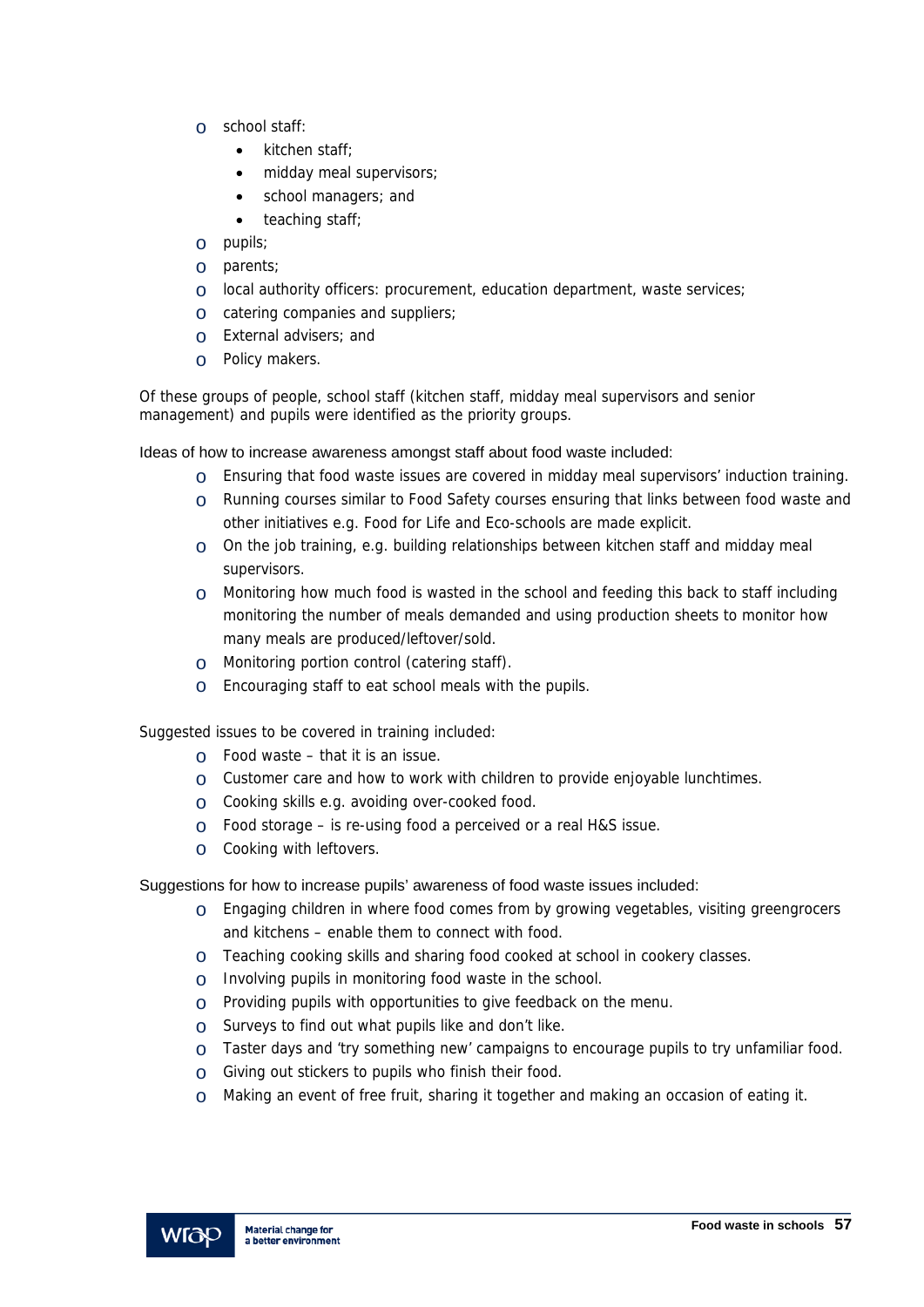### **The canteen environment**

The following suggestions were offered to improve the canteen environment and therefore encourage pupils to stay in the canteen and enjoy their meals:

- $\circ$  Limiting canteen noise through the installation of acoustically absorbent mobiles or tiles;
- $\circ$  Creating an atmosphere more like a family shared meal, for example by having mixed age ranges on tables, encouraging older children to act as servers for their table and encouraging adults to eat with pupils;
- $\circ$  Having 'slow food days' when there are no clubs or rehearsals to rush off to, with a focus on eating slowing and enjoying the meal;
- $\circ$  Providing guidance/ legislation for minimum time that should be allowed per meal sitting (change current "conveyor belt" canteen culture in some schools);
- $\circ$  Celebrating food through themed food days, involving parents and producing recipe books to take home;
- $\circ$  Avoiding disposable cutlery and plates as this can lead to an assumption that food is also disposable;
- $\circ$  Letting pupils choose the background music for the canteen; and
- $\circ$  Developing a 'café' style to canteens, logos designed by pupils, smaller chairs, plants and cosy corners.

## ■ Menu planning and choice

The groups discussing this considered how involving children more in menu planning and managing choices more effectively could help reduce food waste in schools. The groups also included suggestions to prevent leftover fruit from being wasted. Possible solutions suggested were:

- $\circ$  Analysing what is left at the end of the day and adjusting menus accordingly.
- $\circ$  Use of information technology to develop menu planning programmes.
- $\circ$  Voting every term for a favourite food to be on the menu.
- $\circ$  Consulting pupils regarding menu changes.
- $\circ$  Taster sessions for children and parents.
- $\circ$  Creating menus from a smaller range of ingredients to reduce waste.
- $\circ$  Reducing choice (the more choice offered the more food has to be provided to make sure there is enough for all to have what they want).
- $\circ$  Increasing choice by allowing more flexibility of what foods on the menu can be served in combination without compromising nutritional compliance (e.g. not restricting having choices such as garlic bread to only one meal option).
- $\circ$  Offering the opportunity for pupils to choose meal options in advance, e.g. children choose at registration and are given colour co-ordinated wristbands to identify meal choice.
- o Making smoothies and desserts from uneaten fruit.
- $\circ$  Creating a tuck shop run by pupils to 'sell' leftover fruit to widen its appeal to pupils.

# **Legislation / guidance / contracts**

The comments and recommendations of the groups discussing possible solutions to food waste relating to these issues are summarised below:

 $\circ$  Making nutritional standards relate to what pupils are actually eating and therefore actual nutrition, rather than just to the sales mix of food provided over the menu cycle (as currently happens).

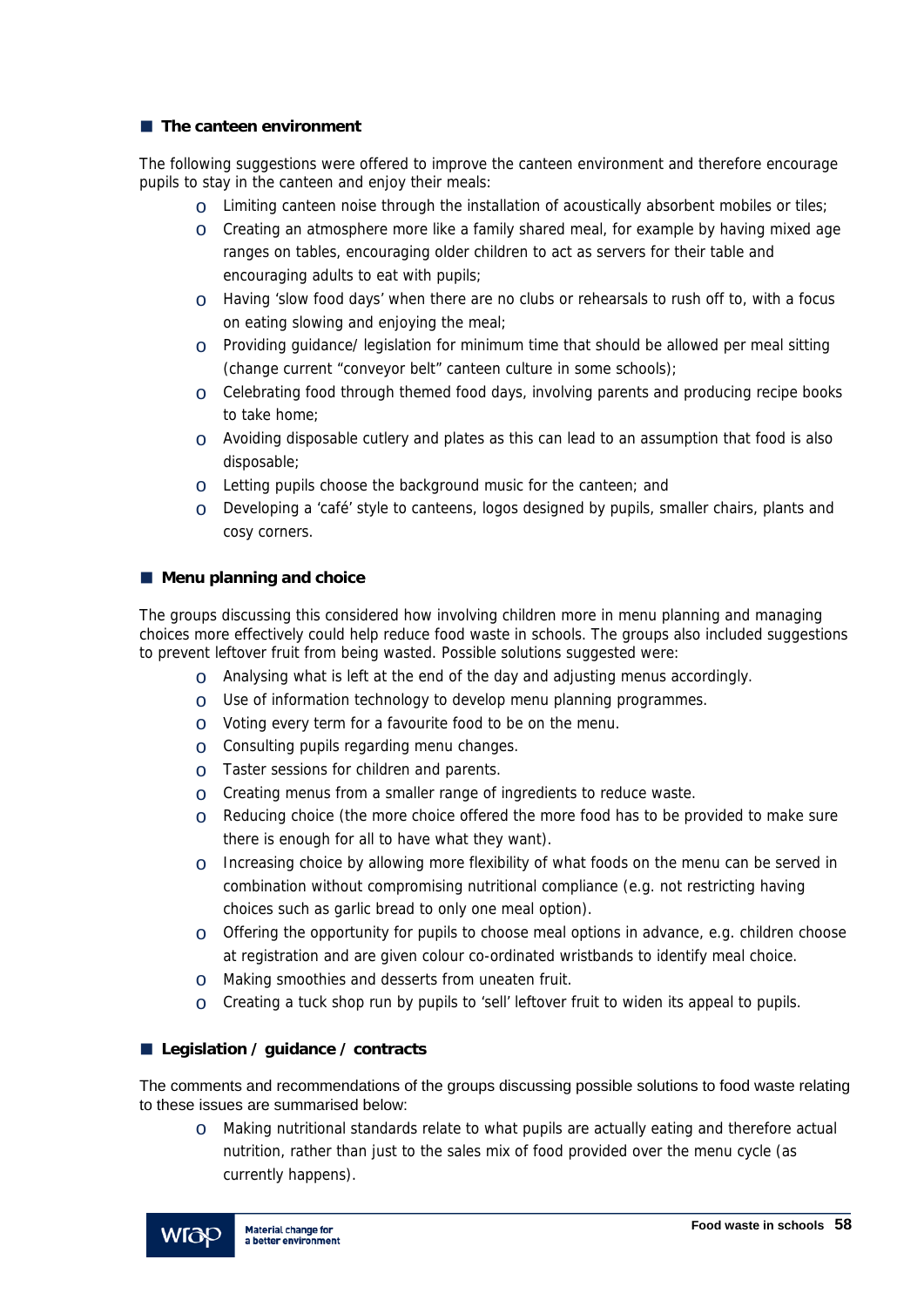- $\circ$  Devolving decision making on menus to a school level and giving more autonomy to kitchen staff – a "one size fits all" approach across a large number of schools with many different characteristics, does not meet the needs of all schools (i.e. the same menu choices will not be popular across all schools for various reasons).
- o Providing better facilities/ equipment to store leftovers to prevent them from being wasted, e.g. blast chillers.
- o Keeping food standards (these are more "common sense"); but repealing nutritional standards and placing more emphasis on a healthy varied menu plan rather than "ticking" nutritional standards boxes.
- $\circ$  Applying the "polluter pays" principle to catering providers via contracts for the amount of food waste created.
- o Providing guidance for schools about managing a positive canteen environment.
	- Allowing flexibility in the interpretation of legislation into menu planning.
	- Producing Government guidance to schools on food waste issues.
- 5.2 An investigation into the opportunities and barriers to reducing food waste and reusing unserved food in school kitchens (AMN Associates)

## 5.2.1 Aim

The aim of the study was to understand what can be done to reduce food waste in school kitchens from the preparation and serving stages whilst complying with the food safety, nutrient and nutritional standards for schools. Specifically this included:

- Understanding the different factors that determine what food is left over at the end of lunchtime service in school catering and the opportunities and barriers to reducing this form of food waste.
- Understanding how food safety legislation, nutritional standards and catering practices influence what food items are over produced and/or could be re used
- Understanding the extent to which cooking with leftovers, as a way of reducing food waste, is viable in the school kitchen environment.

# 5.2.2 Methodology

9 local authorities were selected and agreed to help with this work (for details see appendix 6). The aim was to identify the issues involved across a number of organisations by in depth telephone interviews with key members involved in school catering.

Telephone interviews were conducted with:

- Catering Providers (11)
	- $\circ$  Heads of service for local authority commissioners of service, local authority catering managers, and contract caterers managers
- $\blacksquare$  Food enforcement Officers and monitoring officers (7)
	- o Environmental Health and Trading Standards
	- o Local authority monitoring officers
- $\blacksquare$  Individual caterers in schools (14)
	- o both primary and secondary caterers

Each telephone interview covered the following major points for discussion:

- **F** Foods likely to be left over (where left over food is defined as that food that remains on the counter at the end of service that was planned to be served as part of the lunch time meal)
	- o types of foods left over;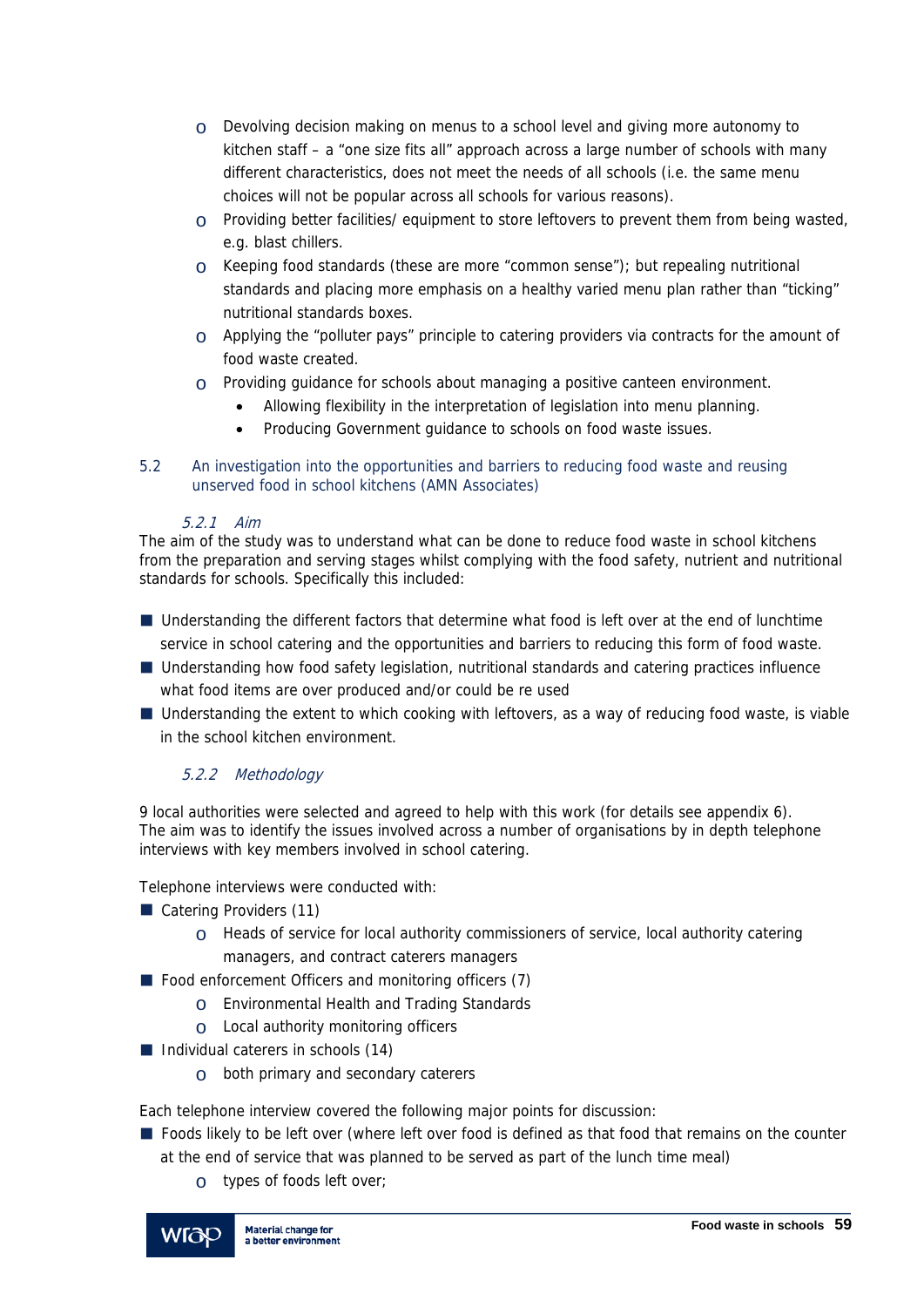- o planned over production to account for 'spillage';
- o views on acceptable quantities and types of waste; and
- o processes for reducing left over food and any reuse of food.

Regulations determining preparation of school food

- o Food safety legislation.
- o Nutritional standards.

Each interview was recorded and later transcribed and coded into categories. Similar categories were then grouped and linked to develop consensus on emerging themes.

## 5.2.3 Key findings

**Factors affecting what food is left over at the end of lunchtime service** 

## o **Nutritional Standards**

A number of catering providers interviewed felt that, initially, there may have been an increase in food waste following the introduction of the nutritional standards. A range of reasons were given for this, including lack of popularity of new nutritionally compliant menu options and lack of experience amongst catering staff in using some of the new ingredients required to make nutritionally compliant meals.

Note that the Primary School Food Survey 2009<sup>4</sup>, carried out by the School Food Trust, did not find any increase in plate waste since the introduction of the nutritional standards. However, the survey did not consider waste left over at the service counter.

# o **Changes in menu cycles**

Both the catering providers and the school cooks suggested that changes in menu cycles were a cause of increased waste. In the first three weeks of a new menu cycle the cooks were unfamiliar with the individual likes and dislikes of their children to the meal choices and children were unfamiliar with the menu items. In a choice menu they are estimating the popularity and uptake of each item. Once the information on uptake is noted, the menu mix can be modified to meet the children's choices. The flexibility to modify menus varied between organisations, depending on their interpretation of the nutritional standards and access to nutritionists to agree potential modifications.

# o **Flexibility within menu planning**

Where school meals are provided by large LA or commercial catering organisations, catering providers plan a standard menu. This menu and the provision mix are analysed to meet the nutritional standards. School cooks working for this type of organisation described the need for the menu to reflect the requirements of the children in their school to avoid waste. Most respondents in this sample felt able to change the menu items if unpopular and apply for a revision on the nutritional analysis accordingly.

# o **Ordering systems**

Since the introduction of the nutritional standards, more food is prepared from basic ingredients requiring longer preparation and cooking processes. It is less easy for caterers to provide additional

*<sup>4</sup> http://www.schoolfoodtrust.org.uk/UploadDocs/Library/Documents/sft\_primary\_school\_food\_survey\_2009.pdf* 



l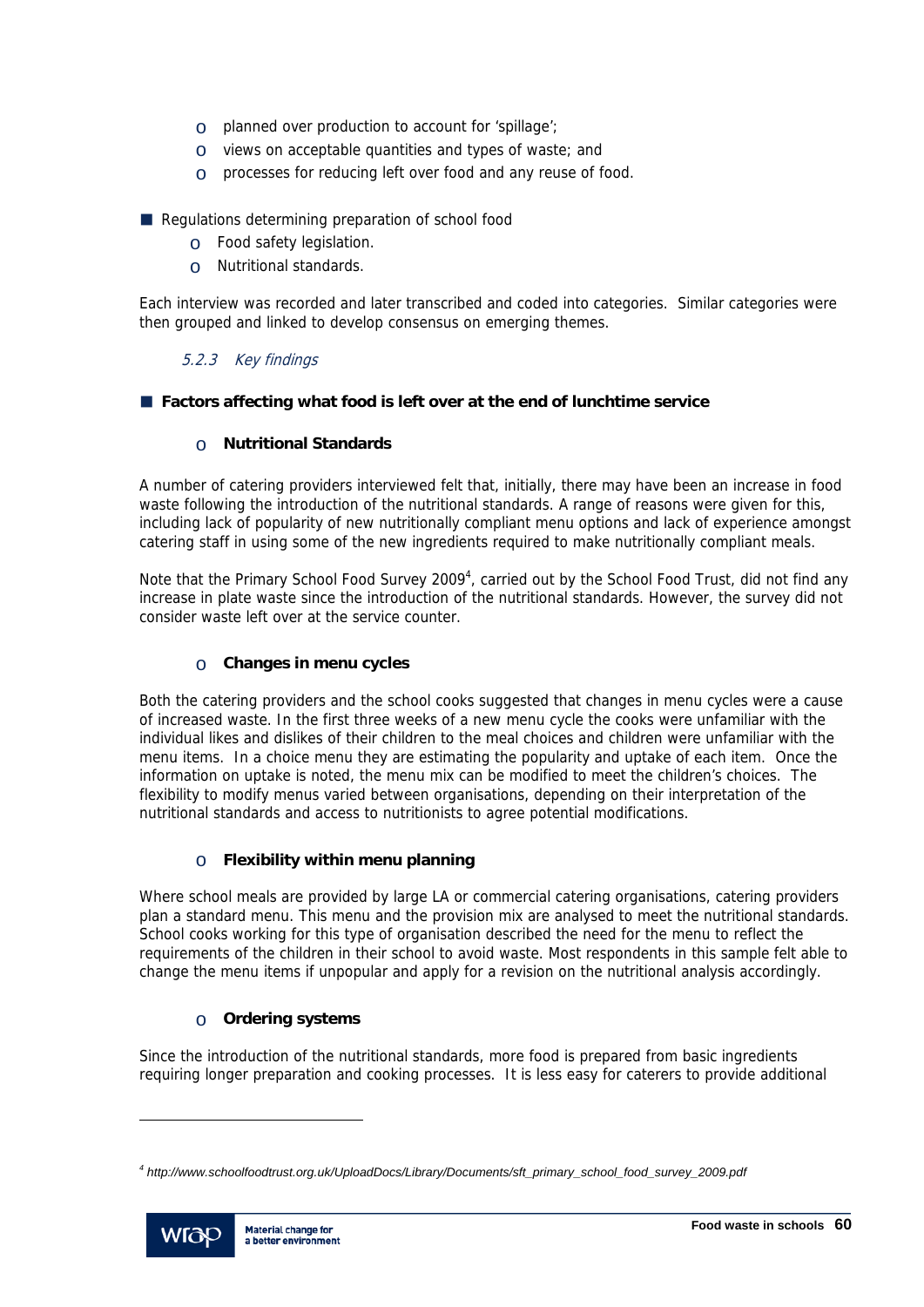portions quickly (e.g. frozen products cooked to demand) and it becomes more important to have accurate meal numbers well before service time.

Availability of accurate numbers for meal preparation was seen as critical to reduce over- production and leftover food. In schools where children could elect daily whether they were going to have a school lunch numbers could vary by 20% throughout the week. If the kitchen did not receive these numbers by 9.30 am the meals cooked were based on the previous day's numbers which could lead to significant wastage.

# o **Use of seconds (primary schools only)**

The majority of caterers felt that providing second helpings was a common sense approach to school meals, provided all other processes to minimise over production were in place, and it was seen as a way to reduce the amount of food left over at the end of service being wasted. Second helpings were offered by the majority of catering providers in this study in primary schools, though it was noted that there was not demand for seconds for all food types,

> "Pizza, sausage or pie … but nobody wants an extra plate of vegetables or potatoes"

Two respondents reported not allowing second helpings to be offered to any of the children, considering this practice to be in breach of the Government's nutritional standards and work towards childhood obesity.

> "No we don't offer it as seconds as I was informed by the catering operations manager that the Government said we're not allowed to give seconds. If there is something I can't use the next day in a dish, like vegetables, then it would go in the bin."

A degree of uncertainty about whether seconds should be offered was expressed by an additional two caterers who did regularly offer seconds to children.

# **Limited opportunities for reusing unserved foods**

# o **Food safety procedures**

The catering organisations interviewed in this study all had food safety guidance developed from best practice for school kitchens. Food safety was seen as paramount and as a result the guidance took the lowest level of risk.

Certain foods carry high risk of causing food poisoning if safe preparation, cooking, chilling and reuse processes are not followed (e.g. protein items and rice). Reuse of any food and particularly those high risk foods therefore requires very clear food safety guidelines. All the catering providers interviewed had a no reheating policy in place; this policy prevented caterers from chilling down any food that had been cooked in order to serve it hot at another service time. The policy is in place to prevent food that has been held warm on a servery from being reused. Safe practice requires cooked food to be chilled to below 8°C within 90 minutes and stored in a fridge or frozen. Any food that is kept warm on a servery can not be chilled quickly enough within a school kitchen environment to meet this 90 minute 'rule'. Food identified as being over provided prior to service that is chilled quickly immediately after cooking – not held warm on the servery – could be safely reused. However, this requires facilities for fast chilling and having staff available to put food away in fridges or freezers. All catering providers interviewed in this study had food safety procedures that prevented staff carrying out such processes.

However, significant variation was found in existing practice relating to how different food types are prepared and stored and whether unserved portions must be discarded, or can be reused between catering providers.

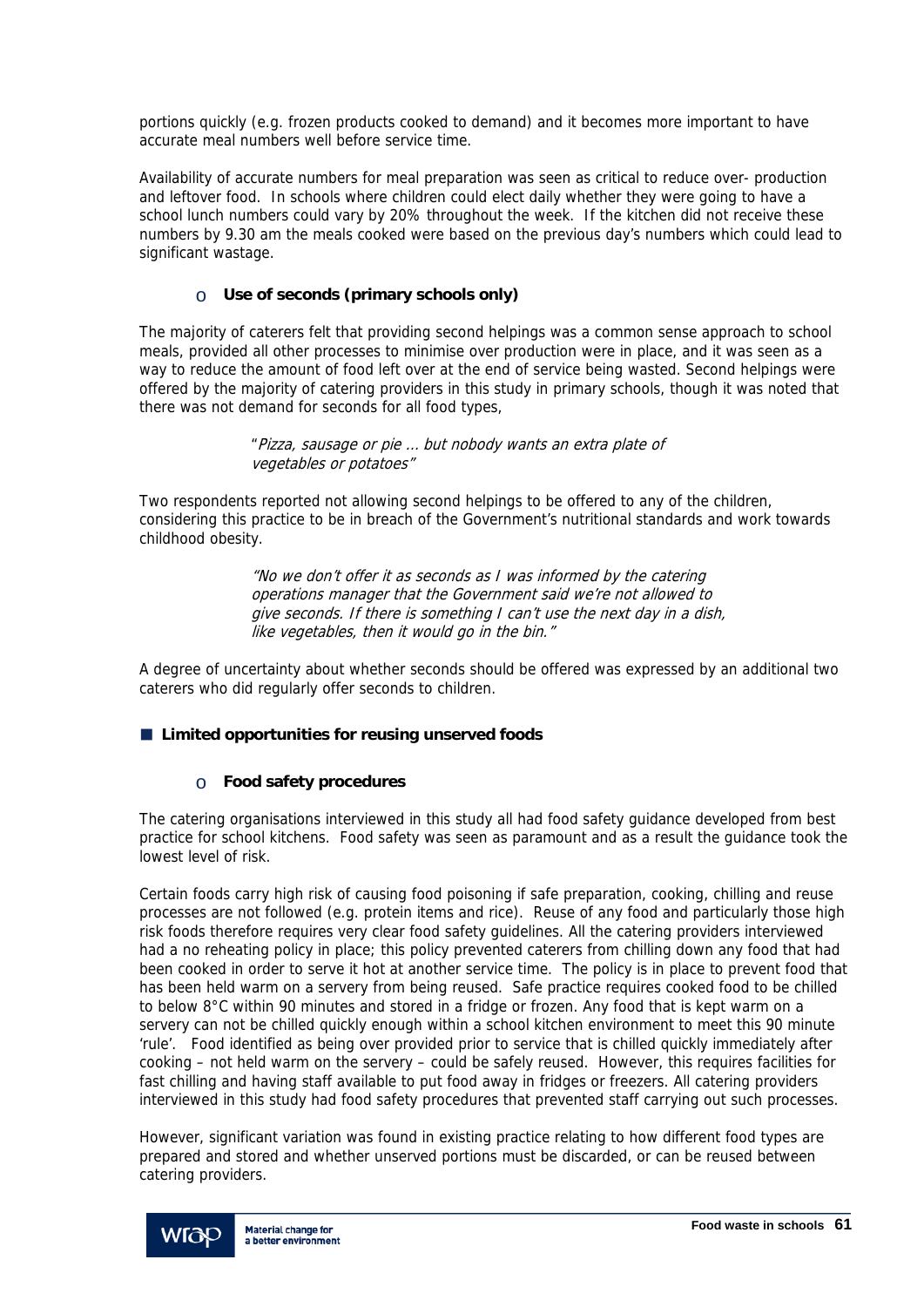# o **Food safety in practice**

Caterers with experience of working in catering establishments other than school kitchens, or those with higher levels of food safety training recognised that there were some safe practices for reusing food safely the next day that are prohibited within their company guidelines. The FSA food safety guidance identifies circumstances where foods can be quickly chilled immediately after cooking, refrigerated and reused safely the next day. This would be standard procedures in many commercial kitchens. Consequently, inconsistency within implementation of company guidance was reported to exist. In practice there are examples where staff with higher levels of training or experience from other catering establishments know the safe processes and use these to prevent wastage and financial loss whilst recognising that they are outside the local guidance. For example:

"As a catering manager you have to meet your margins, your gross profits and whatever, and people I know put things in the freezer and re-heat them because they know it is a completely safe process so long as you have cooled it down quick enough and re-heated to the correct temperature - to keep their gross profits up otherwise they got pressurised for not meeting their profits and they got pressurised for reheating. It happens."

Many individual school caterers interviewed were unclear about some aspects of their company food safety guidelines. Others reported tensions between wanting to prevent waste and compliance with food safety policies and questioned the rationale for some rules within their company's food safety guidance. For example:

> "I had a bit of meat left over today that I've thrown away. But I could have made a lasagne with that and that would have sold but instead I have thrown it away. The cooking practices would ensure that there wouldn't be a risk but at least there would have been an option."

# o **Importance of food quality**

In situations where low risk food items may be considered acceptable for re-use, issues were raised by the catering providers about staff taking short cuts, the resultant food quality and customer satisfaction. For a number of food items seen as low risk in terms of food safety, re-use was considered to substantially affect the quality of the product, e.g. cooked vegetables where re-heating would lead to a significant loss in vitamin content and their use, if substituting fresh vegetables could affect nutritional compliance:

"I have suggested this [re use of cooked vegetables] on a few occasions, but when you see it in practice after it's been in the hot cupboard for an hour or so [ there's] not much I would want to do with the vegetables."

# **Focus on minimising amounts of food left unserved**

# o **Financial incentives to reduce unserved food**

Whilst there was a reluctance to allow any reheating and minimal re use of food left over in schools, this has resulted in the adoption in schools in the sample of systems that aim to minimise the amount of food left at the end of service. Excess food prepared and not served represents a cost to the caterer. The catering providers interviewed all recognised the financial incentive to reduce the amount of left over food and were trying to address this. They were very clear that this could not be achieved if there was a suggestion that safety or quality of the service would be compromised.

Most respondents reported processes in place to monitor and record left over food waste on the counter, allowing staff to make changes to menu choices in response. Where waste was seen as a

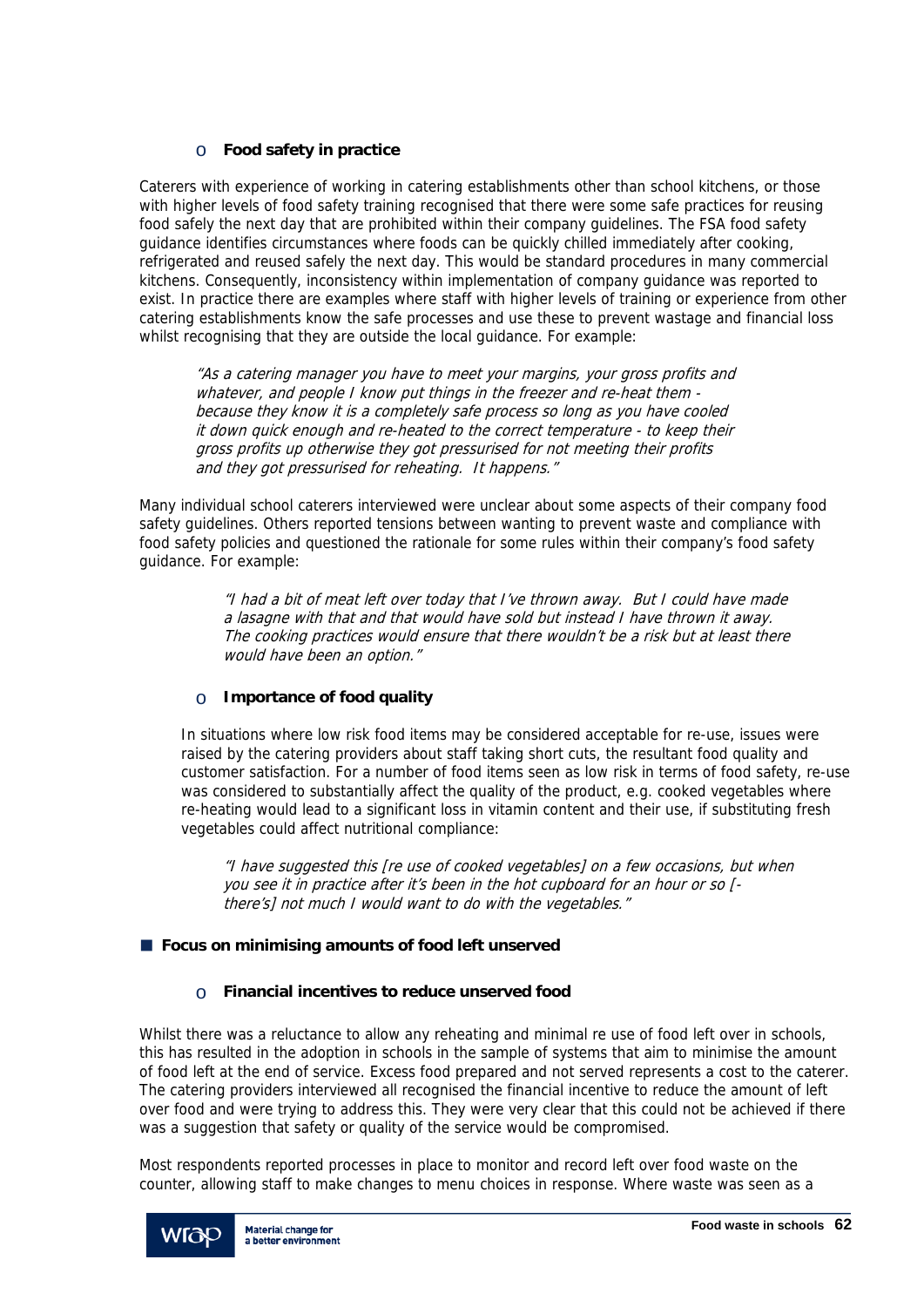problem, staff would weigh waste and/or record waste in a day book, allowing them to modify the menu on the next cycle. This was not always a formalised process.

# o **Systems to prevent over-production**

The catering providers and individual cooks interviewed had a range of systems in place to prevent over-production of food. This meant that the need for food handling processes such as chilling and reheating could be eliminated to reduce any food safety risk, maintain quality and reduce the expensive loss of food which would have to be thrown out. Ordering systems, menu planning, standard recipes and standardised portion sizes are all seen as preventing over-production. Despite these guidelines two of the school cooks interviewed described over-producing items such as quiche or cottage pie which were chilled and frozen or used the next day – and reheating items such as vegetables, pasta, potato and rice.

## o **Practical barriers to reducing unserved food**

In schools catering for small numbers of lunches and schools transporting food to other schools, or for less popular meal choices (e.g. non-meat option), the size of cooking tin was raised as an important factor in limiting over-production and therefore leftover food. The number of portions required may be insufficient to fill a tin and may result in leftover food at the end of service.

Pack sizes of certain ingredients were also reported as being an issue in some schools where ingredients were packaged in quantities too large for numbers catered for in individual schools.

### **Systems to minimise left over food**

Processes to reduce food waste suggested by those interviewed included:

- $\circ$  Pre ordering of meals choice (primary schools)
	- Catering staff receive accurate numbers for each main course item with sufficient notice to be able to order and prepare the numbers of meals more accurately. These systems require some input from other school staff (Head teacher, school secretary) and may only be possible for implementation in some schools.
- o Flexibility for the cooks to introduce new menu ideas into a local authority/contract caterers generic menu (may put pressure on nutritional analysis services)
- $\circ$  Familiarising children with new menu items before they are included into the menu Tasters of the new dishes introduced before and during a menu cycle change
- $\circ$  Top up of chilled items throughout service to prevent large amounts left (and discarded) at the end of service
- $\circ$  Modification of recipes to match size of ingredient pack (tins/meat portions)
- $\circ$  Availability of a range of cooking tin sizes to enable small amounts of less popular recipes to be prepared in the correct number of portions

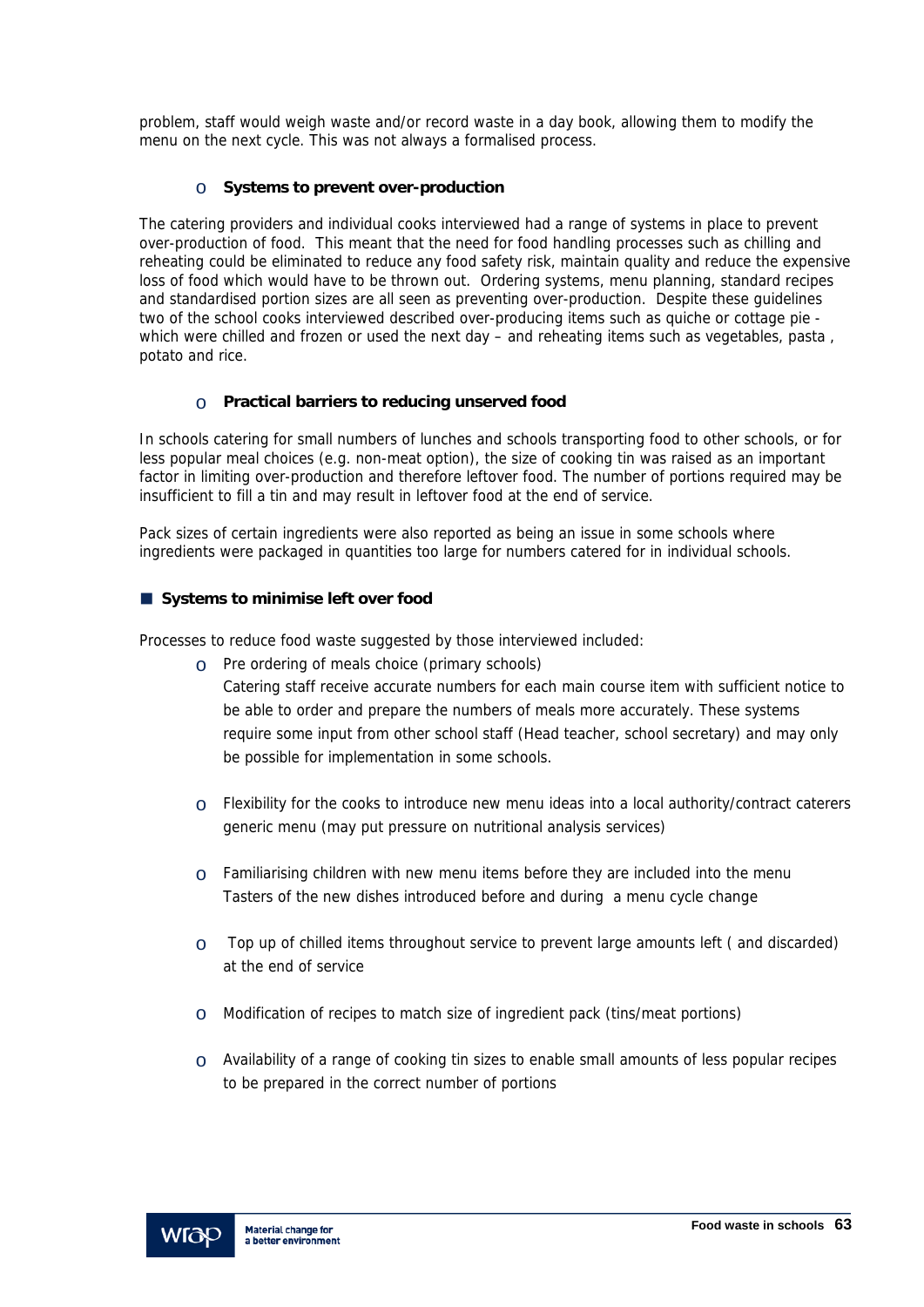### **Attitudes to food waste from food that has been served, but not eaten**

Amongst caterers interviewed, their perceptions of food waste were largely limited to food wasted at the preparation stage in the kitchen. Food that is served, but not eaten, does not represent a cost to the caterer, as this food has already been budgeted and paid for; so there was no real driver reported for them to consider plate waste. When asked about waste from this source, the following causes were identified:

- $\circ$  Compliance with nutritional standards that require all children to have at least one portion of fruit and one portion of vegetables
- $\circ$  School food policies that required full portions of vegetables to be served to children.

One of the conclusions the School Food Trust drew from their Primary School Food Survey 2009 was that more needs to be done to encourage pupils to finish eating the vegetables, salad and fruit which have been served. This conclusion seems to be supported by the waste composition analysis (see Section 3) in which fruit and vegetables were found to account for a significant proportion of food waste in both school types as well as the apparent absence of a mechanism to promote the reduction of plate waste identified by catering providers.

## 5.3 Comparison of findings from qualitative research with school staff and pupils, stakeholders and catering providers

- **Findings between the school level research and the stakeholder workshop with respect to** operational, situational and behavioural reasons at the level of the school were broadly consistent and rarely contradictory. However, the different pieces of research did find that respondents often had a different focus, related to their experience of a problem. An additional issue of lack of knowledge of food waste was identified by the stakeholder group as a potential cause of food waste. Catering providers' explanations for food waste tended to relate primarily to "operational" reasons.
- **Typically the stakeholder and catering provider groups were far more likely to identify reasons for** food waste relating to national policies, whilst the reasons identified by those within schools tended to relate to local and school-level policies and practice.
- Whilst both the school level research and the stakeholder workshop showed awareness of both unserved and uneaten food, research with catering providers showed that their perceptions of food waste were largely limited to unserved food. Food that is served, but not eaten, does not represent a cost to the caterer as this food has already been budgeted and paid for; so there was no real driver reported for them to consider plate waste and a feeling that little can be done about it due to the need to comply with nutrient and food based standards (e.g. all children must be provided with one portion of fruit and one portion of vegetables as part of their school meal).
- If was apparent across all groups interviewed that there were significant differences in how national nutrient and food based standards and food safety standards were interpreted into local policies and subsequently how local policies were implemented into practice within school kitchens. Confusion at a school level about what practices were permitted (e.g. use of seconds, flexible portion sizes) together with questioning at a catering provider level of the rationale for some policies may suggest that over-zealous or unclear policies in some areas may be resulting in unnecessary food waste.

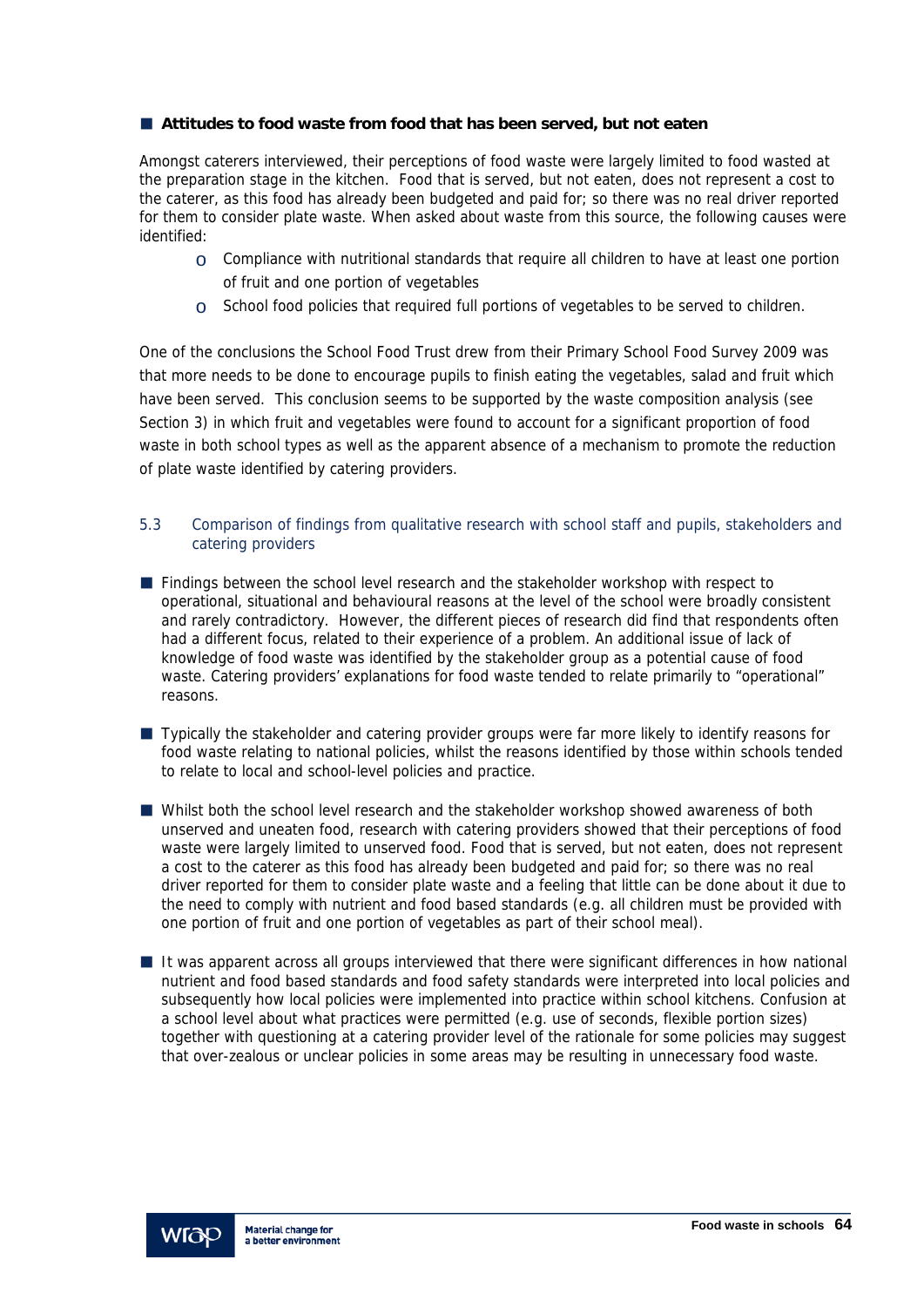# **6.0 The Interventions**

### 6.1 Aim

To trial interventions to reduce food waste in schools and to understand their impacts on quantities of food waste, attitudes of staff and pupils to food waste and identify what if any other positive impacts resulted from the changes implemented.

## 6.2 Methodology – developing the interventions

Feedback from the stakeholder workshop was analysed alongside the results of the quantitative and qualitative research within schools and used to identify interventions that might be most effective in helping schools to reduce their food waste.

A shortlist of interventions was agreed and these are shown in Table 12 below:

| <b>Intervention</b>                         | Rationale                                                                                                                                                                                                                                                                                                                                                                                                                                                                                                                                                                                                                                                                                                                                                   | Proposal                                                                                                                                                                                                                                                                                                     | <b>Potential issues</b>                                                                                                                                                                                                                                              |
|---------------------------------------------|-------------------------------------------------------------------------------------------------------------------------------------------------------------------------------------------------------------------------------------------------------------------------------------------------------------------------------------------------------------------------------------------------------------------------------------------------------------------------------------------------------------------------------------------------------------------------------------------------------------------------------------------------------------------------------------------------------------------------------------------------------------|--------------------------------------------------------------------------------------------------------------------------------------------------------------------------------------------------------------------------------------------------------------------------------------------------------------|----------------------------------------------------------------------------------------------------------------------------------------------------------------------------------------------------------------------------------------------------------------------|
| Make meal<br>choices<br>cooked to<br>order  | This intervention aimed to reduce food<br>waste by introducing a system to supply<br>school meal service providers with<br>information on exactly how many<br>portions of each meal option to prepare<br>that day, thereby:<br>eliminating the need for over-<br>catering practices adopted in some<br>schools to allow the majority of<br>pupils to have their preferred choice<br>of meal (reducing unserved food);<br>and<br>preventing children who are last to<br>come into the dining hall from<br>missing out on the meal option of<br>their choice and being served with a<br>meal option they did not choose and<br>may not like, in schools where the<br>practice is to prepare just one<br>portion of food per child (reducing<br>uneaten food). | Pupils receive<br>information on menu<br>options in advance.<br>Record pupils' meal<br>choices during<br>registration each day<br>and provide pupils with<br>coloured wrist bands to<br>identify their meal<br>choice.<br>Communicate this<br>information was to<br>kitchen staff by 9.30am<br>each morning. | This intervention<br>requires a pre-pay<br>system for meals<br>within the school, as<br>well as an efficient<br>way to record and<br>communicate<br>student meal<br>choices in a timely<br>manner.<br>Increased<br>administration for<br>schools may be a<br>barrier |
| Improvements<br>to the dining<br>experience | This intervention aimed to reduce<br>uneaten food waste arising in the<br>canteen by making it more enjoyable<br>for students to spend time in the<br>canteen and/ or less pressing for them<br>to leave by addressing issues relating                                                                                                                                                                                                                                                                                                                                                                                                                                                                                                                      | Partner with the School<br>Food Trust (SFT) to<br>identify relevant options<br>for changes to<br>implement from the<br>SFT's "Fresh Look at the                                                                                                                                                              | Some changes may take<br>a long time to<br>implement<br>May need to make<br>several changes to<br>make a difference                                                                                                                                                  |

#### Table 12: shortlist of interventions

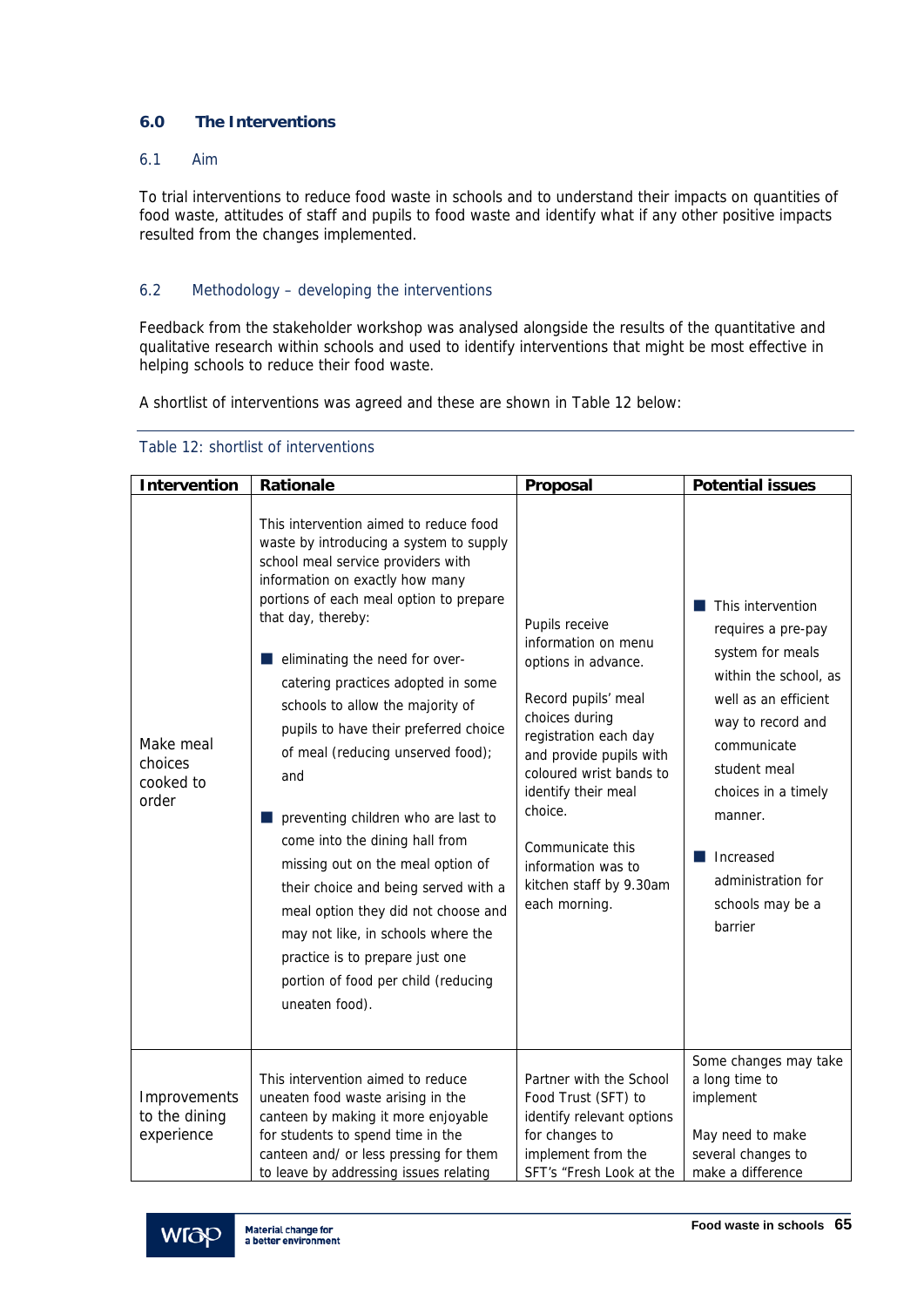| <b>Intervention</b>                                             | <b>Rationale</b>                                                                                                                                                                                                                                                                                                                                                                                                                                                                                                                                                                                      | Proposal                                                                                                                                                                                                                                                                                   | <b>Potential issues</b>                                                              |
|-----------------------------------------------------------------|-------------------------------------------------------------------------------------------------------------------------------------------------------------------------------------------------------------------------------------------------------------------------------------------------------------------------------------------------------------------------------------------------------------------------------------------------------------------------------------------------------------------------------------------------------------------------------------------------------|--------------------------------------------------------------------------------------------------------------------------------------------------------------------------------------------------------------------------------------------------------------------------------------------|--------------------------------------------------------------------------------------|
|                                                                 | to:<br>$\blacksquare$ the canteen environment, e.g. noise                                                                                                                                                                                                                                                                                                                                                                                                                                                                                                                                             | school meal experience"<br>guide.                                                                                                                                                                                                                                                          |                                                                                      |
|                                                                 | levels, crowding, poor ambience;<br>and<br>time pressures, e.g. pupils may<br>spend so long queuing that they do<br>not have enough time to eat all of<br>their meal, or may be hurried along<br>at the end of a sitting to allow other<br>pupils into the dining hall, or to<br>enable the space to be cleared for<br>afternoon lessons.                                                                                                                                                                                                                                                             | Schools form an action<br>group to identify<br>priorities, plan activities,<br>implement and<br>communicate the<br>changes.<br>Activities may include:<br>measures to shorten<br>queues, make better<br>use of space, reduce<br>noise and crowding, or<br>extend eating time<br>available. |                                                                                      |
| Improving<br>familiarity and<br>appreciation of<br>school meals | This intervention aimed to reduce food<br>waste by offering them small 'tasters' of<br>new foods in order to encourage pupils<br>to try, rather than reject, unfamiliar<br>foods and make informed food choices<br>(rather than prejudging whether they<br>will like something).<br>It also aimed to encourage greater<br>appreciation of school meals amongst<br>pupils (e.g. by seeing how the food is<br>prepared) and also amongst parents<br>who may be unfamiliar with the quality<br>of school meals and whose influence<br>could have a positive impact on their<br>children's eating habits. | Activities should<br>address key issues in<br>individual schools and<br>availability of resources,<br>including:<br>pupil feedback on<br>school meals<br>taster sessions for<br>pupils and parents<br>pupil visits to the<br>school kitchen<br>engagement with<br>parents                  | The time taken to get<br>these suggestions<br>established and<br>working effectively |

Based on the findings of this research, an intervention focusing on portion size flexibility was also short listed. The proposal was to measure the effect of allowing pupils to make a choice about the portion size they are served (larger or smaller than the "average") in order to reflect the differing appetite and energy requirements of different pupils within schools. However this was not trialled in schools as part of this project after consultation with the School Food Trust due to concerns raised that encouraging portion variations in practice could lead to pupils' nutritional intake being compromised.

# 6.3 Methodology: trialling the interventions

# 6.3.1 School recruitment

A list of schools to target for the intervention trail was generated on the basis of the quantitative and qualitative data generated in the first stages of the project. This included schools with particularly high levels of canteen and / or kitchen waste, schools that had already expressed an interest in trialling an intervention, and the sixteen schools that had taken part in the qualitative research. A specific intervention likely to impact on food waste in that school was recommended for each school on the

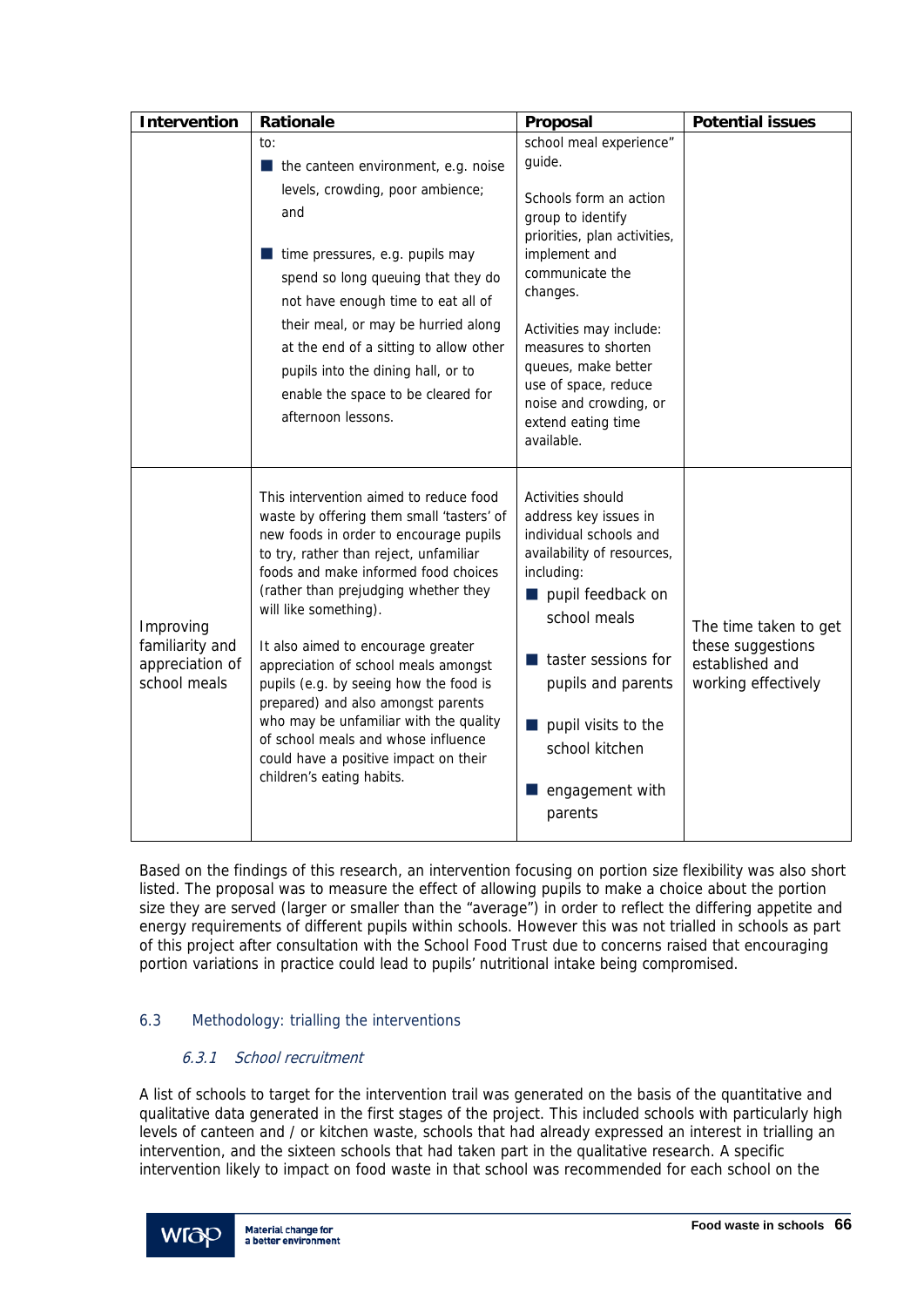basis of the data, and schools were contacted by telephone and email to discuss the intervention and their potential involvement. Repeated telephone and email contact was used to encourage targeted schools to trial this intervention.

Some schools agreed to trial their recommended intervention; however recruitment to the trial was slow and a more flexible approach was adopted, allowing schools to choose the intervention they would trial. All schools which took part in the original waste analysis were contacted with an outline of the three interventions. More details were sent to interested schools and telephone calls made to all schools to discuss their options and encourage participation.

Although this approach was more successful, schools were still slow to confirm their participation in this part of the project. Whilst many schools expressed surprise and concern over the amount of food waste their school was producing, many found it difficult to commit to trialling a particular intervention due to time constraints and competing priorities. Even where schools were keen to participate in the trials repeated phone calls and emails were needed to confirm their participation. It is recognised that in a non-research situation schools would be able to implement an intervention within their own timescales.

In order to achieve the required number of schools for the trial, Resource Futures recruited 3 schools with whom they had existing relationships, outside the four areas involved in the original waste analysis.

Table 13 below details the final list of schools participating in the intervention trials.

As schools were being asked to weigh their food waste an additional 'control group' was included to measure the impact of separating and weighing food waste without any other changes being made.

| Intervention                                              | Trial schools                                                                                | Total number of<br>trial schools |
|-----------------------------------------------------------|----------------------------------------------------------------------------------------------|----------------------------------|
| Meals cooked to order                                     | two B&NES junior schools<br>two Hackney primary schools<br>two Bristol primary schools       | 6                                |
| Improving the dining<br>experience                        | one Hackney primary school<br>one East Riding secondary school<br>one B&NES secondary school | 3                                |
| Improving familiarity and<br>appreciation of school meals | one Hackney primary school<br>one B&NES junior school<br>one Bristol primary school          | 3                                |
| Just weighing                                             | one B&NES primary school<br>one Hackney primary school<br>two B&NES secondary schools        | 4                                |

## Table 13: list of schools participating in the intervention trials

# 6.3.2 The trial period

Originally the proposed intervention period was planned for the first half term of 2010; with trials commencing on 4 January wherever possible. The development of the interventions and the difficulty in recruiting schools meant these timescales were not achievable. Timescales were readjusted and trials were scheduled to begin after the spring half term break and lasted for half a term, i.e. 6 weeks. However, some schools found it difficult to begin starting the trials immediately after the half-term holiday, and therefore trials did not run for the full 6 weeks in these schools.

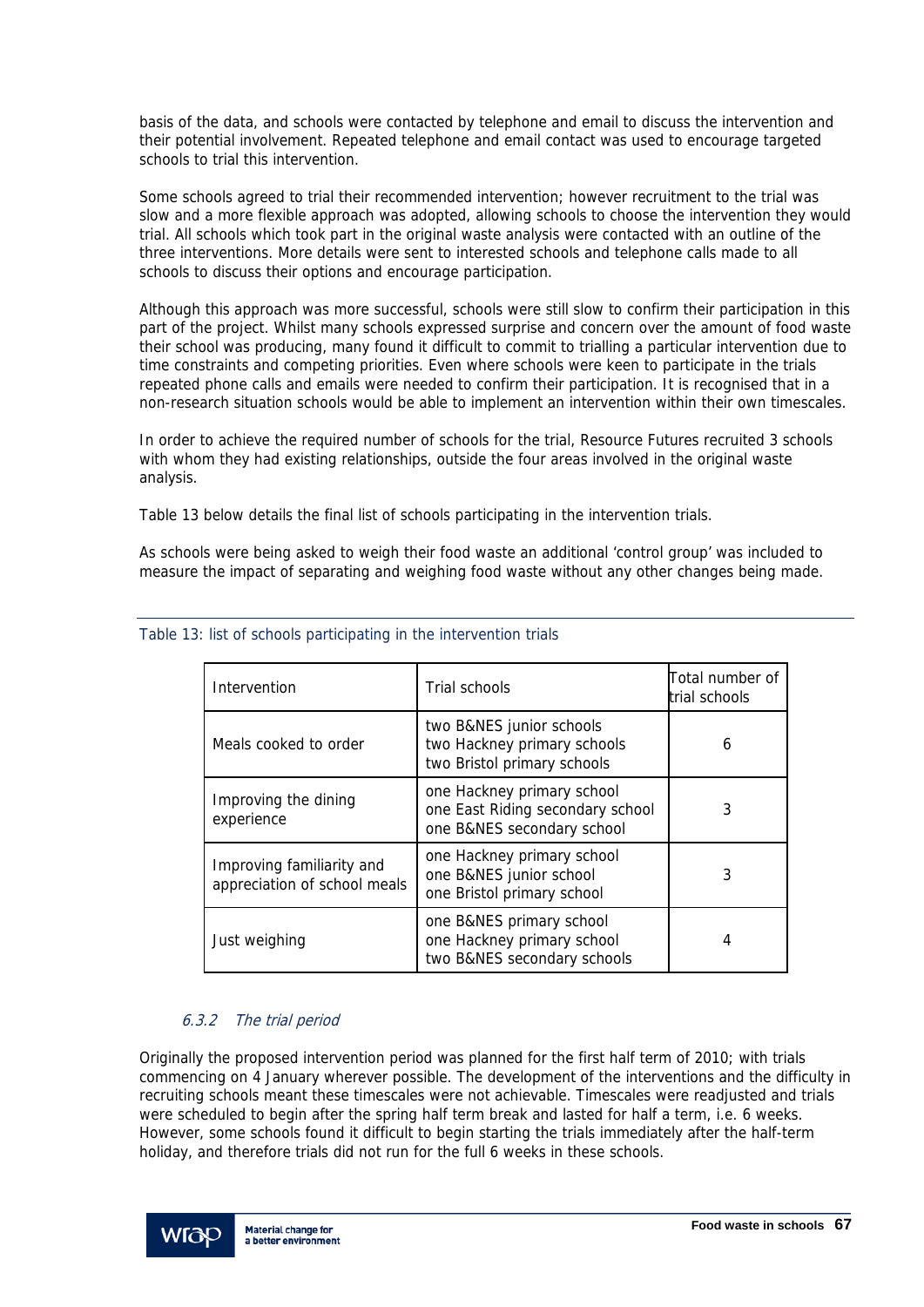### 6.3.3 Measuring impacts

Three methods were used to measure the impacts of the trials:

- Waste arisings data
- **Attitudinal survey**
- Feedback from schools

#### **Waste arisings**

The original proposal was to measure the impact on food waste by performing a waste analysis in a sample of schools trialling an intervention at the end of the trial.

However, it was decided that, instead of getting waste data from a sample of participating schools at the end of the intervention period, a more useful measure would be to look at the amount of food waste being produced by all schools throughout the intervention period. Schools were therefore asked to weigh the food waste generated in the canteen and kitchen areas during the trial period themselves and, in recognition for the additional time and effort this involved, were offered a contribution to school funds for this. As schools were asked to separate food waste from other materials in both areas, they were offered funding to purchase additional bins to facilitate this if required.

The contribution was paid on receipt of the data required. In practice, not all schools were able to provide a complete set of data. The set of data returned is given in the results section below. In addition, self-weighed data arguably adds a degree of uncertainty over reliability that is not present in the quantitative research commissioned directly by WRAP and described in section 3.

#### **Attitudinal survey**

A pre and post intervention attitudinal survey was conducted to identify any changes in attitudes amongst staff or pupils before and after the trial period.

#### **Feedback from schools**

A link to an online feedback questionnaire was emailed to the main contact in each school – this was a member of the school's senior management team (head teacher / business manager / deputy head teacher), who had been responsible for overseeing the implementation of the intervention. Where necessary contacts were reminded to complete this questionnaire, ensuring that feedback was received from all twelve schools trialling interventions.

It was recognised that other staff within the school might have different opinions to those of senior management on the success and impact of the intervention, and also less easy access to a computer to complete an online form. Paper feedback forms were therefore sent to the cook / catering manager in each school, and to the midday meal supervisors. These were returned by seven cooks and four teams of midday meal supervisors.

The questionnaire for the management contact asked for detailed feedback on all aspects of the intervention, and contained questions specific to each intervention as well as general questions relevant to all three interventions. It was anticipated that cooks and midday meal supervisors would have less time to fill in a detailed feedback form, and also would not have extensive knowledge of all aspects of the intervention. The paper feedback forms were therefore shorter than those completed by the management contact. They comprised the general questions from the longer survey which were relevant to all interventions: what went well, what problems had been experienced, and their opinions on the impacts of the intervention.

In addition to the formal feedback received via the online and paper questionnaires, informal feedback was included in the evaluation process. This included email and telephone contact during the intervention period as part of the ongoing support provided to schools, and comments made during visits to schools during the communications support work. Follow-up telephone calls were also made to some schools to find out more about issues raised in their feedback questionnaires.

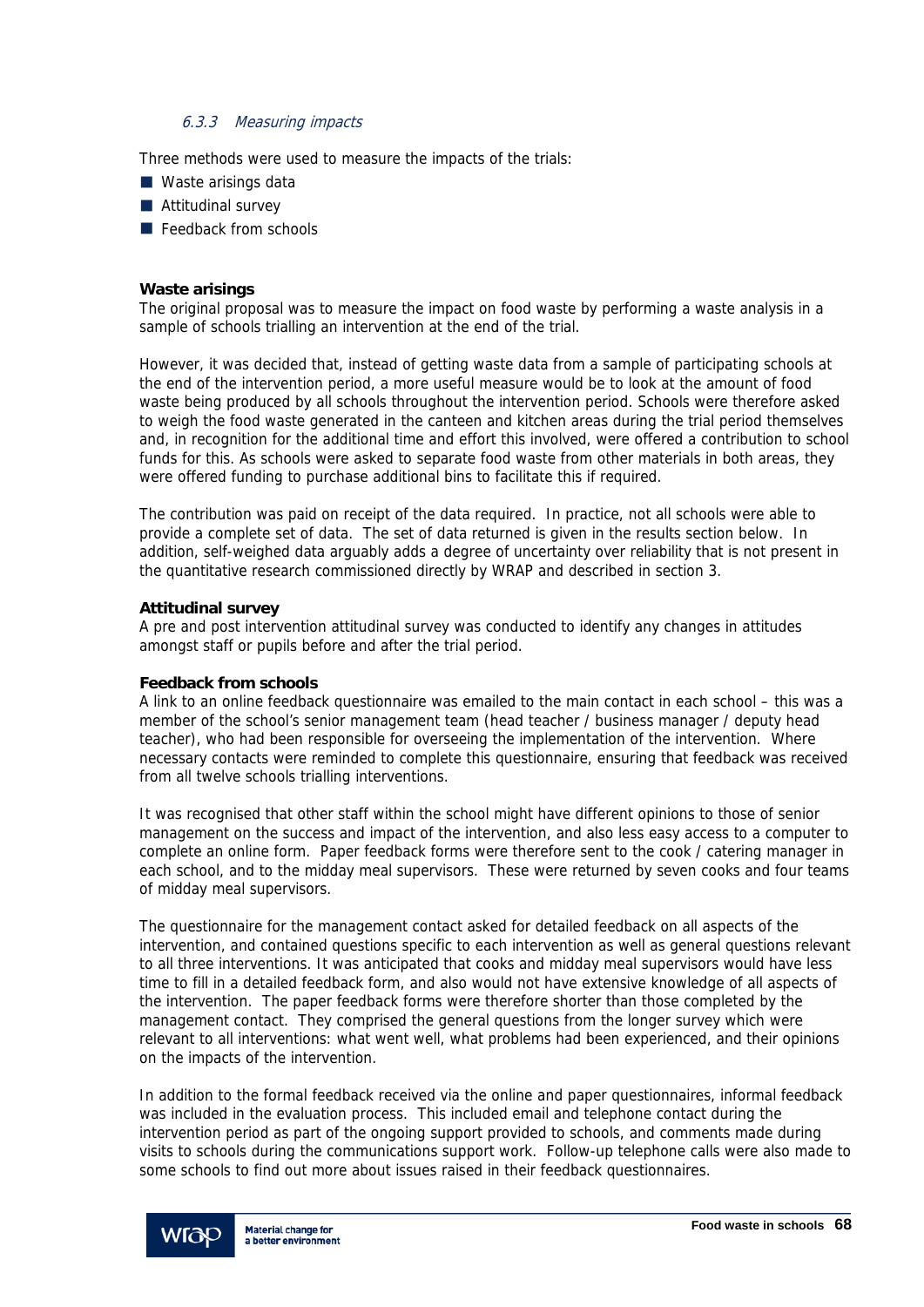## 6.3.4 Schools preparation

A member of the senior management team was identified as the main contact in each school, and they were emailed the following materials:

- $\blacksquare$  background information including reasons why we need to waste less food, background to the research project, project objectives and the project so far;
- $\blacksquare$  instructions for weighing their food waste schools were provided with signs for the bins and strong coloured bin liners to aid the separation of food waste and make weighing easier. All schools were sent a digital spring balance to weigh the waste, a recording sheet and detailed instructions on how their waste was to be weighed;
- **a** pre and post intervention attitudinal survey to identify any changes in attitudes amongst staff or students at the end of the trial period;
- $\blacksquare$  details of the feedback they would be asked for at the end of the trial; and
- $\blacksquare$  guidance on raising awareness of the intervention in their schools who needed to know about it, what messages to communicate and how what channels to use.

### 6.4 Methodology: support for schools during the trials

#### 6.4.1 General Support to schools

A member of the project team was on call to help schools with any difficulty they had in implementing the interventions or measuring the waste. In addition contact was made with schools two weeks into the trial period to see how the schools were progressing.

### 6.4.2 Additional communications support to selected schools

In order to get a better understanding of what impact communications support might have on the success of the food waste reduction interventions, it was planned to offer communications support to half the schools participating in the trial, with a representative balance of primary / secondary schools and covering the three main interventions. It was not appropriate to offer communications support to the schools that were just weighing their food waste, since they were acting as control schools and did not require whole-school participation or awareness. It should be noted that for some schools the availability of this support influenced their likelihood to sign up.

The support comprised a half-day visit to the school to meet with key staff and support the planning and / or implementation of the intervention, as well as publicising the intervention to pupils. It was provided by an experienced education consultant with extensive experience of delivering waste education programmes in primary and secondary schools. This consultant had been involved in the project from its outset; had a thorough understanding of the research findings and the aims of the interventions; had built relationships with school staff through telephone conversations and emails in the course of the project; and understood the particular circumstances of each school and their impact on the intervention to be trialled.

Due to the short timescales and schools' other commitments, not all schools offered communications support were able to take advantage of the additional input.

Table 14 below shows the distribution of schools that received communications support in terms of geographical area and intervention:

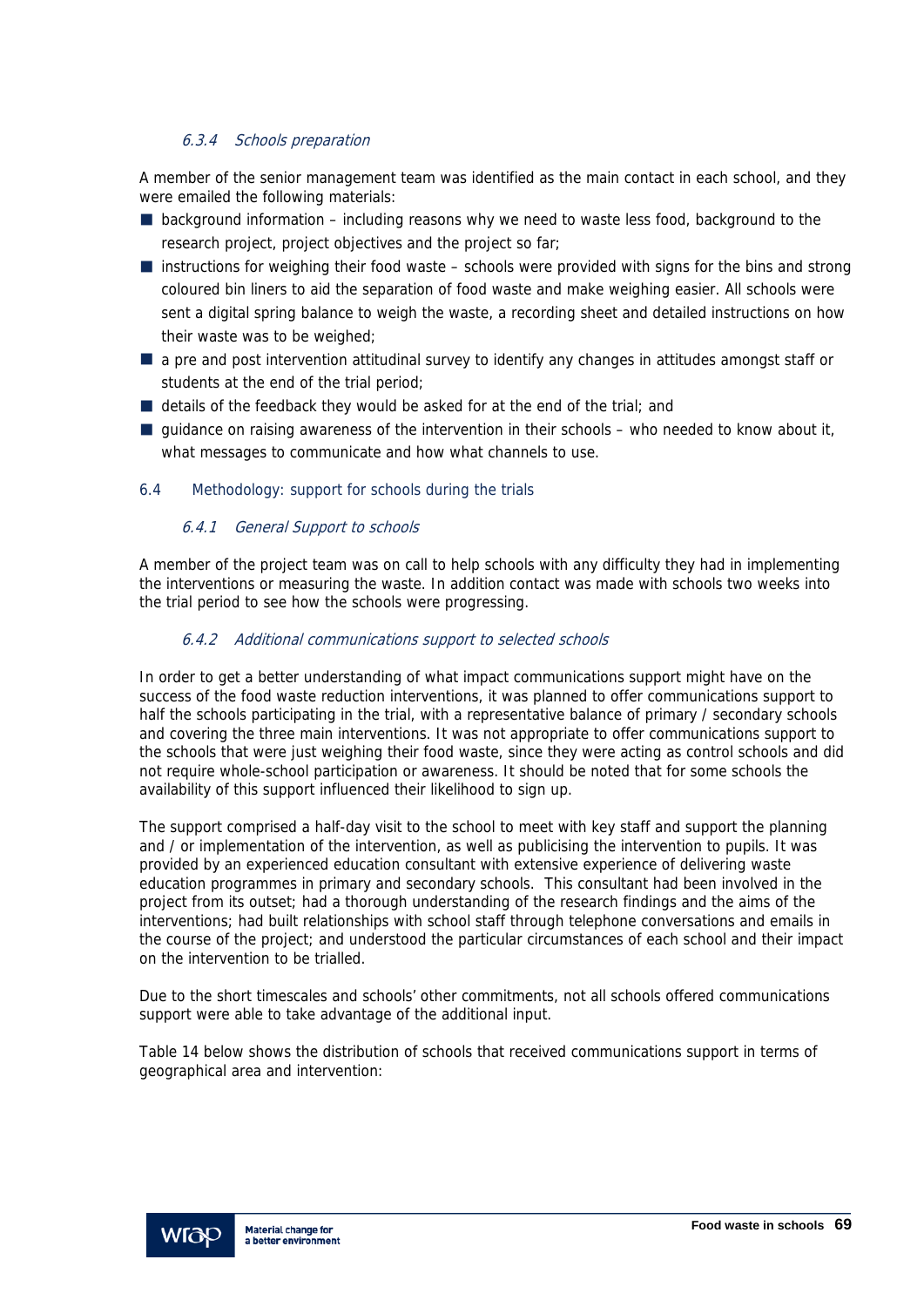|  |  | Table 14: schools provided with communications support |  |
|--|--|--------------------------------------------------------|--|
|  |  |                                                        |  |

| <b>Intervention</b>                                             | <b>Trial schools</b>                                                       | <b>Total</b><br>trial<br>schools | <b>Communications</b><br>support schools                  | <b>Total</b><br>communications<br>support schools |
|-----------------------------------------------------------------|----------------------------------------------------------------------------|----------------------------------|-----------------------------------------------------------|---------------------------------------------------|
| Meals cooked to<br>order                                        | 2 B&NES primary<br>2 Hackney primary<br>2 Bristol primary                  | 6                                | 1 B&NES primary<br>1 Hackney primary<br>1 Bristol primary | 3                                                 |
| Improving the<br>dining experience                              | 1 Hackney primary<br>1 East Riding secondary<br><b>B&amp;NES</b> secondary | 3                                | 1 B&NES<br>secondary                                      |                                                   |
| Improving<br>familiarity and<br>appreciation of<br>school meals | Hackney primary<br><b>B&amp;NES</b> primary<br><b>Bristol primary</b>      | 3                                | 1 Hackney primary                                         |                                                   |

## **Communications support to primary schools**

The communications support for primary schools comprised two elements:

- A whole school assembly to launch the intervention to staff and pupils (in larger schools two assemblies were necessary). In all schools this assembly was delivered by the visiting education consultant supported by members of the school's Eco-Team / School Council. A meeting was held with the pupils to plan the assembly, during which issues around food waste were discussed and the details of their school's intervention explained. These pupils were motivated by this involvement and keen to maintain a high profile for the intervention throughout the trial period.
- A meeting involving key school staff to support the implementation of the intervention. Each school chose different staff members for this input, depending on the intervention trialled and the needs of the school / individuals involved. In all schools a member of the senior leadership team was involved (usually the business manager) and in most schools it was possible to involve the school cook. Discussions with staff focussed on the logistics of implementing the intervention and ways to ensure all staff were working together to make it work.

# **Communications support to the secondary school**

The communications support for secondary schools also involved the assembly and meeting involving key school staff elements; but the assembly element was delivered in a different way. Supporting peer to peer pupil communications was felt to be a more effective approach than arranging for a visiting education officer to deliver assemblies to the whole school community in secondary schools. The communications support targeted at secondary school pupils was therefore planned as follows:

 An assembly PowerPoint was put together, to be customised by the school. This presentation included information on food waste issues, food waste analysis data for all schools and specific to the school receiving the support, and slides on the intervention, including the importance of separating food waste during the trial. It was planned to meet with a representative group of students (e.g. School Council) to support them in customising the PowerPoint for delivery to the rest of the school in assemblies and / or tutor time.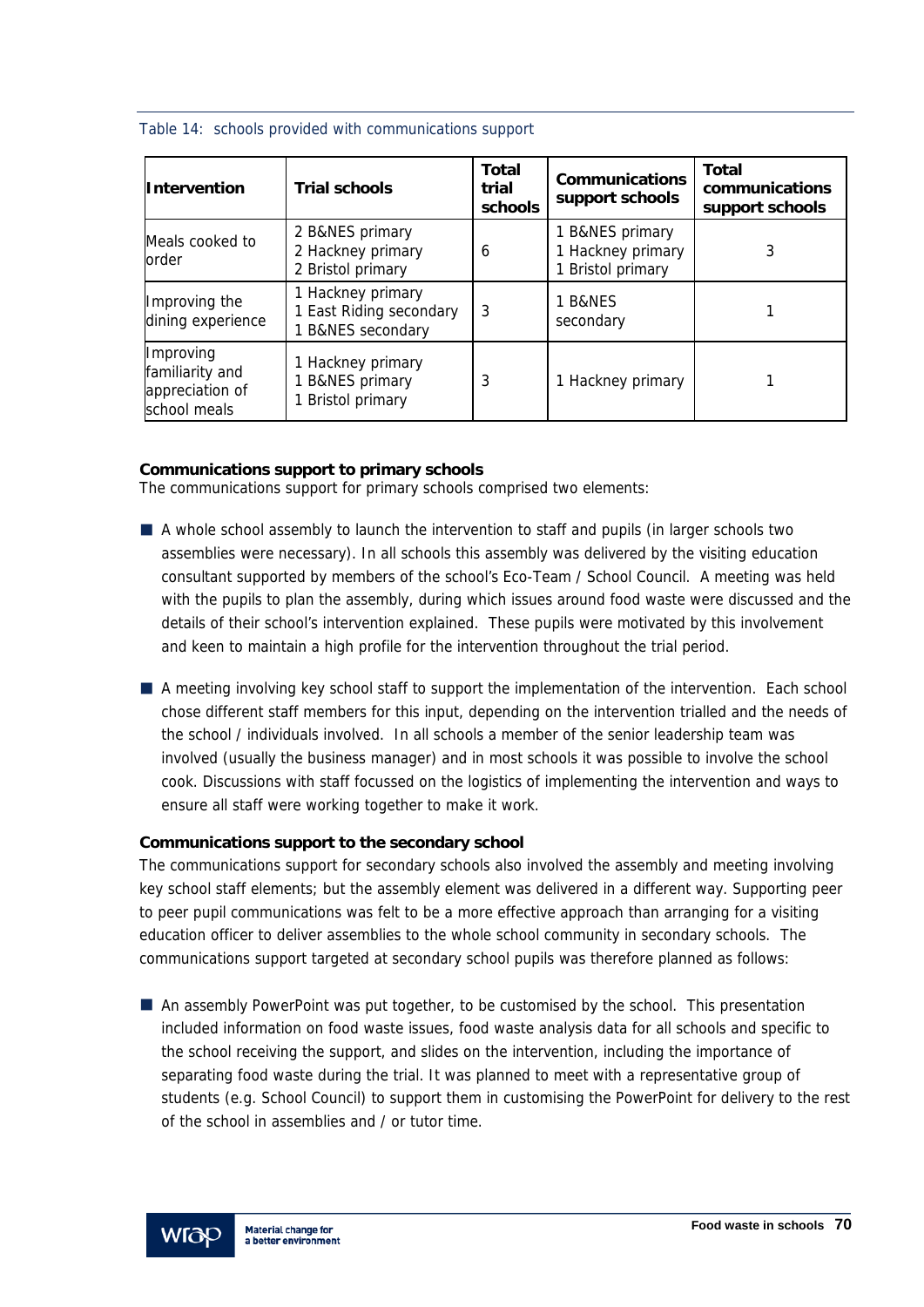Unfortunately this was not possible in the time available; the only way to involve the secondary school in this part of the project was to discuss the presentation with a member of staff. They planned to customise and use it to deliver assemblies for each year group, as well as using it as a starting point for a meeting with the School Council.

## **Communications support evaluation**

Evaluation of the impact of the communications support to schools was incorporated into the feedback questionnaire provided to all trial schools at the end of the intervention period.

## 6.5 Summary of interventions taken by participating schools

Schools were asked to participate in one intervention type. The intervention document for the 'meals cooked to order' intervention described a clear step-by-step process for planning and implementing the system. Although schools were encouraged to make small adjustments to the steps described to make the system work in their school, the document assumed a very similar approach in all schools.

The documents for 'improving the familiarity and appreciation of school meals' and 'improving the dining experience' were presented as a list of suggested activities, from which schools were encouraged to select according to their particular circumstances and priorities. It was therefore envisaged that these interventions would evolve in different ways in each school to address specific issues. Schools trialling 'improving the dining experience' were referred to sections of the School Food Trust's detailed document on the dining experience, 'A fresh look at the school meal experience' Second Edition<sup>5</sup>.

Table 15 shows which activities were actually implemented by the schools, according to the information taken from their feedback forms. Some schools implemented activities outside the intervention type they were officially trialling and these have been categorised in the table below.

<sup>&</sup>lt;sup>5</sup> www.schoolfoodtrust.org.uk/UploadDocs/Library/Documents/sft\_fresh\_look\_meal\_experience2nd\_edition.pdf



l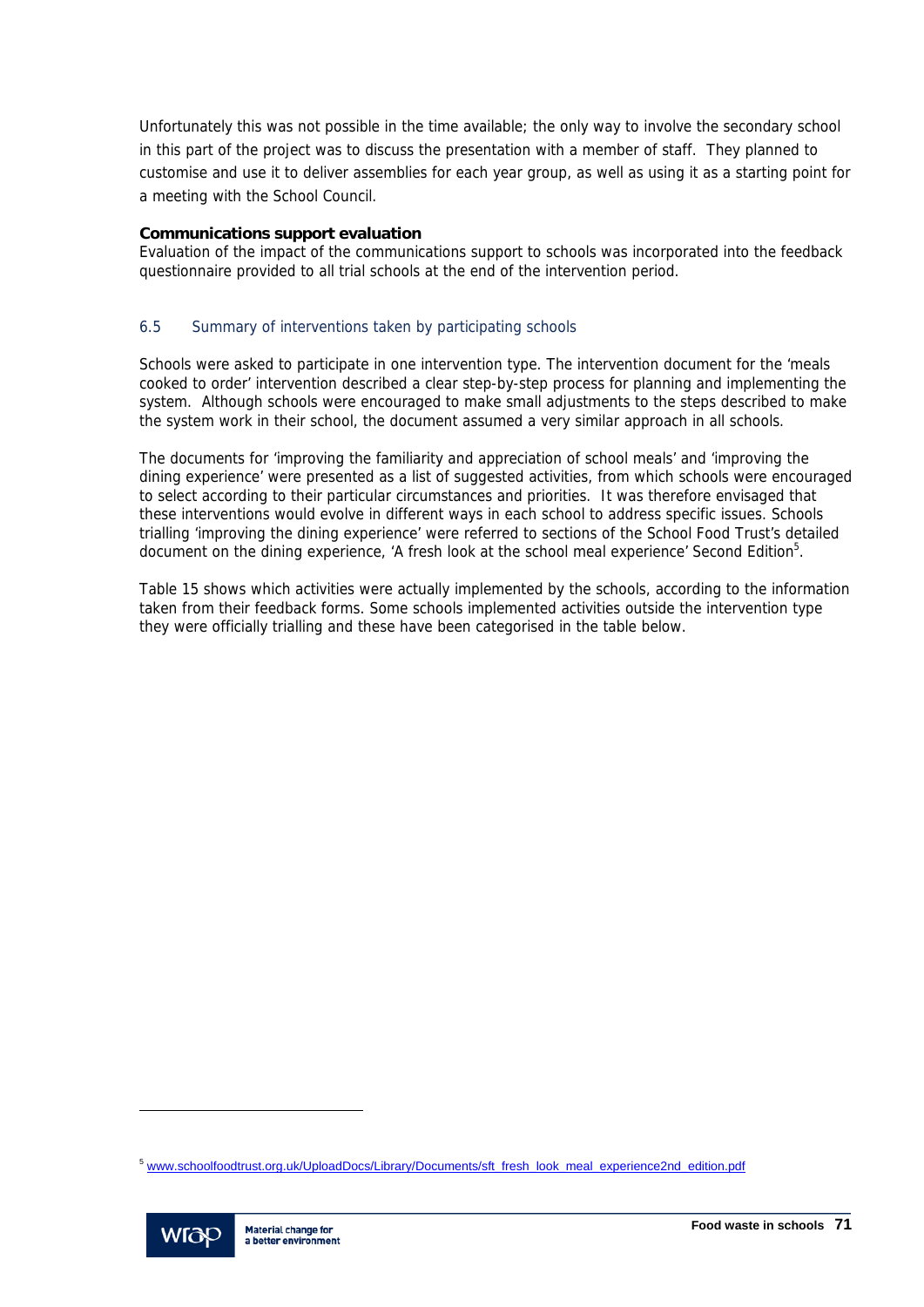|               | Table 15: Summary of interventions<br>Improving the dining experience |                                 |                                     |                                      |                                                            |                                    |                                  |                        |                                                              |                                        |                                   | Improving familiarity and<br>appreciation of school meals |                                       |                             |                                |                              | cooked<br><b>Meals</b><br>order<br>$\overline{c}$ | Other <sup>6</sup>                   |                                 |                   |
|---------------|-----------------------------------------------------------------------|---------------------------------|-------------------------------------|--------------------------------------|------------------------------------------------------------|------------------------------------|----------------------------------|------------------------|--------------------------------------------------------------|----------------------------------------|-----------------------------------|-----------------------------------------------------------|---------------------------------------|-----------------------------|--------------------------------|------------------------------|---------------------------------------------------|--------------------------------------|---------------------------------|-------------------|
| School number | shortening queues                                                     | making the queue less stressful | ensuring pupils have enough time to | encouraging staff to eat with pupils | older children sitting with younger to<br>encourage to eat | children choose who to sit next to | making good use of limited space | reducing canteen noise | $\varpi$<br>making a multi use hall feel like<br>dining room | making the canteen space more inviting | competition to design new canteen | tasters for pupils and staff                              | rewarding pupils for trying new foods | visiting the school kitchen | pupil feedback on school meals | sharing recipes with parents | taster sessions for parents                       | pre-ordering meals using wrist-bands | Midday meal supervisor training | Results presented |
|               |                                                                       |                                 |                                     |                                      |                                                            |                                    |                                  |                        |                                                              |                                        |                                   |                                                           |                                       |                             |                                |                              |                                                   |                                      |                                 |                   |
| 28            |                                                                       |                                 |                                     | $\star$                              | $\star$                                                    |                                    |                                  |                        |                                                              |                                        |                                   | $\star$                                                   | $\star$                               |                             | $\star$                        | $\star$                      |                                                   |                                      |                                 |                   |
| 11            |                                                                       |                                 | $\star$                             |                                      |                                                            | $\star$                            |                                  |                        |                                                              | $\star$                                | $\star$                           |                                                           | $\star$                               |                             | $\star$                        |                              |                                                   | $\star$                              |                                 |                   |
| 42            |                                                                       |                                 |                                     |                                      |                                                            |                                    |                                  |                        |                                                              |                                        |                                   | $\star$                                                   | $\star$                               |                             | $\star$                        | $\star$                      | $\star$                                           |                                      |                                 | $\checkmark$      |
| 13            |                                                                       |                                 |                                     |                                      |                                                            |                                    |                                  |                        |                                                              |                                        |                                   |                                                           |                                       |                             | $\star$ 7                      |                              |                                                   |                                      |                                 |                   |
| 4             | $\star$                                                               | $\star$                         |                                     | $\star$                              |                                                            |                                    |                                  |                        |                                                              |                                        |                                   |                                                           |                                       |                             |                                |                              |                                                   |                                      |                                 |                   |
| 23            | $\star 8$                                                             |                                 |                                     |                                      |                                                            |                                    |                                  |                        |                                                              |                                        |                                   |                                                           |                                       |                             | $\star$                        |                              |                                                   |                                      |                                 | $\checkmark$      |
| 34            |                                                                       |                                 |                                     |                                      |                                                            |                                    |                                  |                        |                                                              |                                        |                                   |                                                           |                                       |                             |                                |                              |                                                   | $\star$                              |                                 | $\checkmark$      |
| 12            |                                                                       |                                 |                                     |                                      |                                                            |                                    |                                  |                        |                                                              |                                        |                                   |                                                           |                                       |                             |                                |                              |                                                   | $\star$                              | $\star$                         |                   |
| 43            |                                                                       |                                 |                                     |                                      |                                                            |                                    |                                  |                        |                                                              |                                        |                                   |                                                           |                                       |                             |                                |                              |                                                   | $\star$                              |                                 | $\checkmark$      |
| 10            |                                                                       |                                 |                                     |                                      |                                                            |                                    |                                  |                        |                                                              |                                        |                                   |                                                           |                                       |                             | $\star$                        |                              |                                                   | $\star$                              |                                 |                   |
| 44<br>30      |                                                                       |                                 |                                     |                                      |                                                            |                                    |                                  |                        |                                                              |                                        |                                   |                                                           |                                       |                             |                                |                              |                                                   | $\star$                              |                                 | $\checkmark$      |

### 6.6 Key Findings

- All interventions showed the potential to increase awareness amongst staff and pupils of food waste issues.
- All the interventions would have benefitted from more time for in-school planning and to embed into the school system, this was especially true for the intervention involving improvements to the dining experience where all schools found it difficult to fully implement the activities in the time scales available.

*<sup>8</sup> Emphasis was on shortening queues, although school got feedback on meals from pupils.* 



l

<sup>&</sup>lt;sup>6</sup> Purple indicates interventions carried out by schools that were not in the original proposals. Where they fit into one of the *intervention themes they have been grouped there.* 

*<sup>7</sup> This was done, but not fully*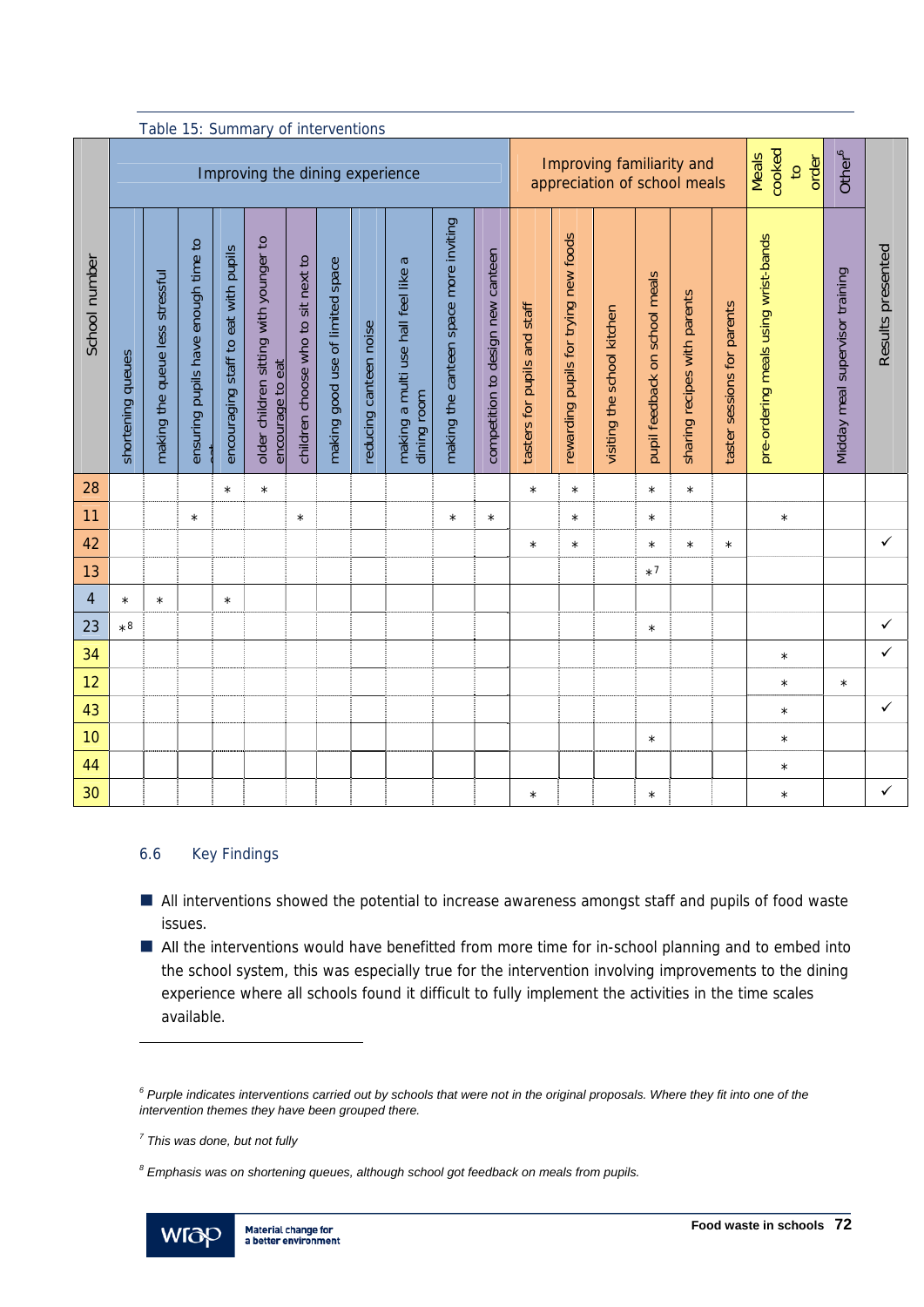- The 'Meals Cooked to Order' intervention appeared to be most popular amongst schools and the easiest to implement in the time available for the trial.
- Some schools did not find it useful to make a distinction between the 'Improving the Dining Room Experience' and the 'Improving Familiarity and Appreciation of School Meals' as evidenced by the fact that half of those schools trialling one of these interventions also chose to implement activities that were applicable to the other.
- Schools which participated in trialling interventions demonstrated a commitment to food waste issues as evidenced by the fact that 8 out of the 12 undertook additional activities in the school to promote food waste reduction.
- All schools expressed an interest in continuing with the changes made as part of the interventions and one catering company stated that it was hoping to extend the Meals Cooked to Order system to all the primary schools for which it provides school meals in one local authority area. (It would be valuable to get further feedback from these schools at termly intervals in order to assess how the interventions are progressing and whether any further impacts have been discerned).

## 6.7 Summary of data received from schools

All schools were asked to provide the following information:

- Daily weight of food waste from kitchen and canteen in the week preceding the start of the intervention;
- Daily weight of food waste from kitchen and canteen in the 6 weeks during the intervention;
- $\blacksquare$  Number of pupils eating schools meals on each day;
- Attitudinal survey before the intervention;
- Attitudinal survey after the intervention;
- **Feedback survey after the intervention.**

It was intended to use this information to assess the impact of the interventions on reducing weights of food waste and on perceptions of and attitudes towards food waste.

Table 16 shows the information that was returned, as well as whether the school participated in the waste compositional analysis in September 2009.

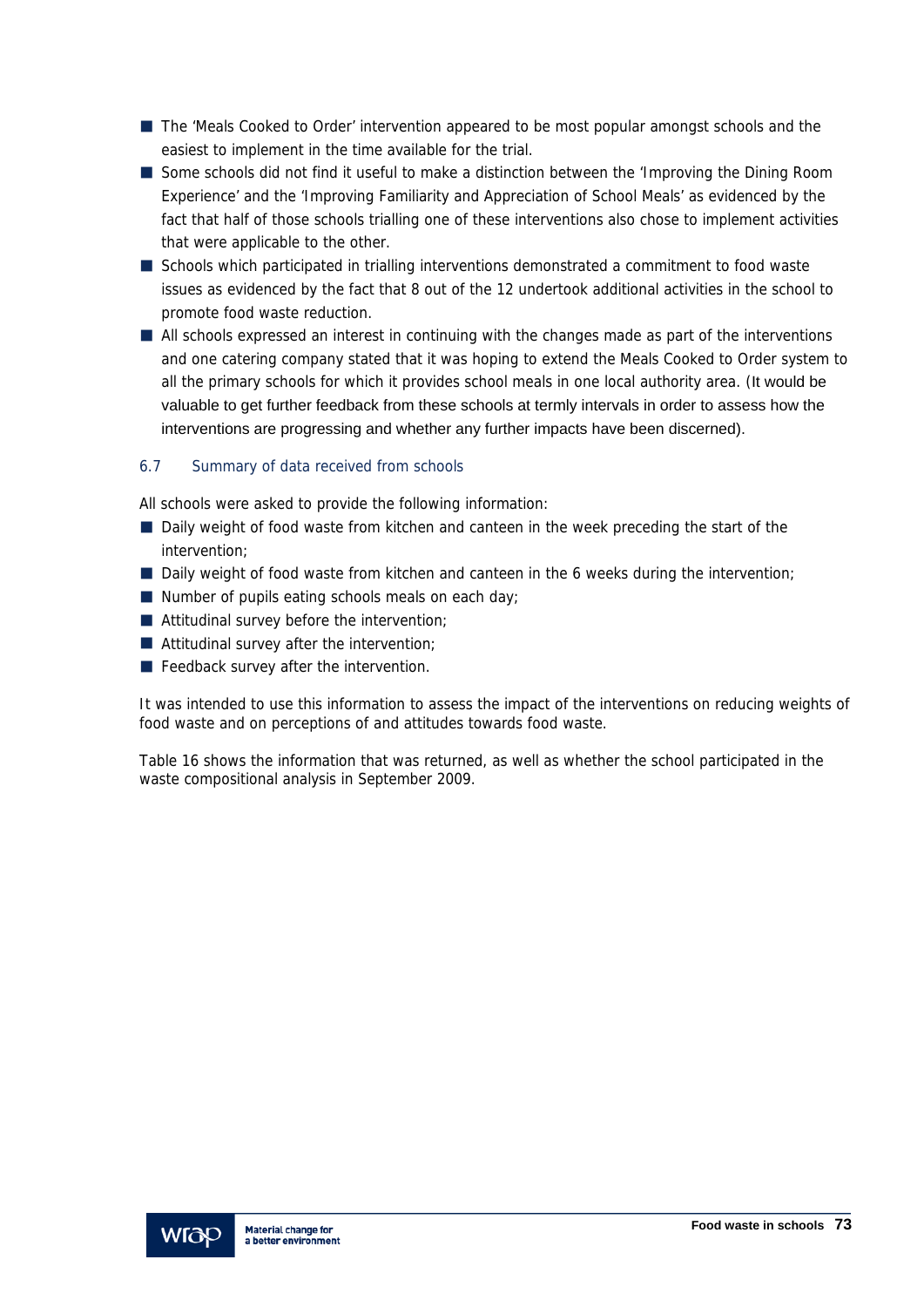| School code                                            | Type           | Compositional | Weights<br>kitchen              | Weights<br>canteen | Attitudinal<br>pre | Attitudinal<br>post | Feedback |  |
|--------------------------------------------------------|----------------|---------------|---------------------------------|--------------------|--------------------|---------------------|----------|--|
| Improving familiarity and appreciation of school meals |                |               |                                 |                    |                    |                     |          |  |
| Hackney 1                                              | Primary        | γ             | Υ                               | γ                  |                    |                     | Y        |  |
| Banes 1                                                | Primary        | Y             | Υ                               | Υ                  |                    |                     | Y        |  |
| <b>Bristol 1</b>                                       | Primary        | N             | Y                               | Y                  | $\mathfrak{D}$     | 15                  | Y        |  |
| E Riding 19                                            | Secondary      | Y             | v                               | γ                  | 1                  |                     | Y        |  |
|                                                        |                |               | Improving the dining experience |                    |                    |                     |          |  |
| Banes 2                                                | Secondary      |               |                                 |                    |                    |                     | Υ        |  |
| Hackney 2                                              | Primary        | Y             | V                               | γ                  | 19                 |                     | Y        |  |
| Just weighing                                          |                |               |                                 |                    |                    |                     |          |  |
| Banes 3                                                | Secondary      | Y             | v                               | Y                  | 9                  | 10                  | N/A      |  |
| Banes 4                                                | Primary        | γ             | γ                               | Υ                  |                    |                     | N/A      |  |
| Banes 5                                                | Secondary      | Y             | γ                               | γ                  | 12                 | $\overline{7}$      | N/A      |  |
|                                                        |                |               | Meals cooked to order           |                    |                    |                     |          |  |
| Hackney 4                                              | Primary        | γ             |                                 | ٧                  |                    | 5                   | Y        |  |
| Banes 6                                                | <b>Primary</b> | γ             | v                               | γ                  |                    |                     | Y        |  |
| <b>Bristol 2</b>                                       | Primary        | N             | Combined                        |                    |                    | Y                   |          |  |
| Banes 7                                                | Primary        | Υ             |                                 | Υ                  |                    | 15                  | Υ        |  |
| <b>Bristol 3</b>                                       | Primary        | N             | N                               | γ                  | 8                  | 10                  | v        |  |
| Hackney 5                                              | Primary        | Υ             | N                               | γ                  |                    |                     | Partial  |  |

## Table 16: Summary of data returned from each school

From the table above, it can be seen that not all of the data was provided by all of the schools. Some schools struggled with the requirements to separate and weigh food waste and complete the feedback forms and pre and post intervention attitudinal surveys and feedback forms.

#### 6.8 Results: waste arisings

With regard to the measurement of food waste arisings during the intervention we cannot be totally confident of the accuracy of the self-weighed data even where it was provided. Some schools, for example had problems with the weighing, and provided only canteen waste weights, or combined the kitchen with canteen waste. In one case, data for the week (including Friday) was submitted before midday on a Friday which strongly suggests that that day's weighing, at least, was an estimation.

In terms of reducing the amount of food waste, it was recognised that the intervention may have caused a step change at the point of implementation of the changes, or it might be that the changes took some time to bed in, and that weights measured over the course of the intervention might show some change to reflect these impacts.

With regard to being able to measure a step change in waste arisings, it was recognised that this would be difficult as (with the exception of one school for one week) the project lacked self-weighed data in the period immediately before the interventions started. Most schools participating in the intervention had had their waste composition analysed in autumn 2009. At this time an average grams per pupil per day was calculated for kitchen and canteen waste. This could therefore be compared to the same measure during the intervention period. However, many factors could have changed in the intervening time, such as changes of staff, changes to menus etc. This comparison was made where possible; however there was no clear pattern in changes to waste arisings. This does not mean that for these schools there was not a step change at the start of the intervention period, just that we could not discern one from the available data. The results are included in Appendix 7.

<sup>&</sup>lt;sup>9</sup> This school was nominally in the improving dining experience group, but the piece of intervention they chose to do was from *improving familiarity and appreciation.* 



l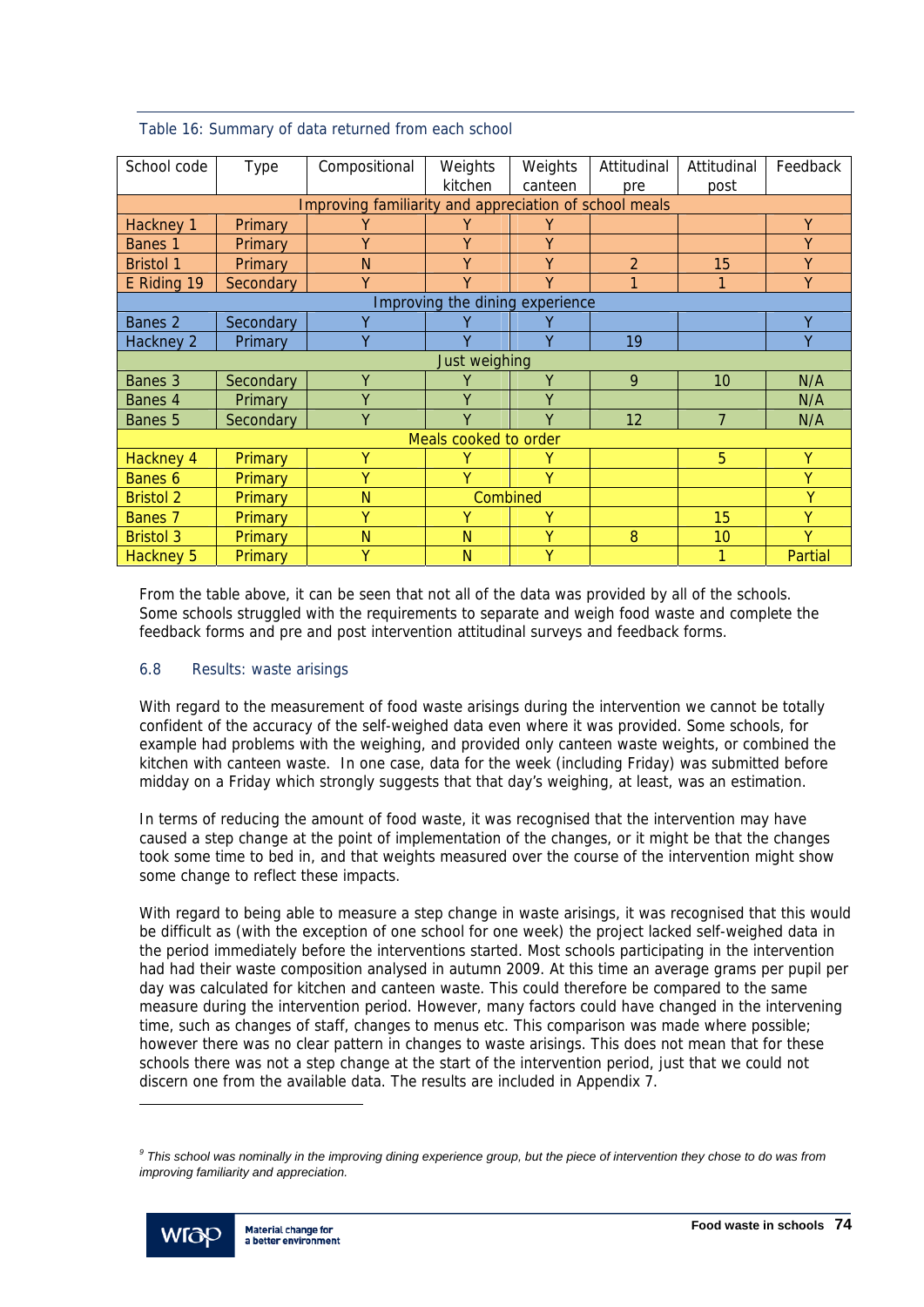In order to look at changes during the intervention period, linear trend lines were fitted to each school's waste arisings data, and where the  $R^2$  value was greater than 0.5, the trend was considered valid. The weights of food waste generated from the kitchen and canteen during the monitoring period did not show any trends for most of the schools (including all three schools not participating in any of the interventions). Those schools that did have trends in waste arisings are described in Appendix 8 as case studies for each intervention. The presence of a trend implies a learning or feedback process during implementation of the intervention, the nature of which depends on the intervention activities implemented. This learning or feedback process would not continue indefinitely, as a point of full implementation and therefore greatest effect would be reached. For this reason, trend lines are not shown on the graphs of waste arisings.

#### 6.9 Results: attitudinal survey

The attitudinal survey was generally completed by different schools at the pre- and post-intervention stages, and so the results are not comparable. On a few occasions the same groups of people from the same school had participated in both the pre- and post-intervention surveys, and so their results were compared. Two of these schools were weighing only schools, and a third was from the meals cooked to order intervention. There were no major changes in attitudes based on answers to the questions asked at both stages, which is perhaps unsurprising in the "weighing only" control schools.

The post-intervention questionnaire contained an additional question: As a result of being involved with the 'Reducing Food Waste in Schools' project, has your level of concern about food waste changed? Table 17 below shows the results of this question cross-tabulated by participation in an intervention or not.

| <b>Response</b>    | <b>Weighing only</b><br>schools |       | <b>All intervention</b><br>schools |      |
|--------------------|---------------------------------|-------|------------------------------------|------|
| increased a lot    | 2                               | 13%   | 11                                 | 23%  |
| increased slightly | 5                               | 31%   | 21                                 | 45%  |
| remained unchanged | 8                               | 50%   | 12                                 | 26%  |
| decreased slightly |                                 | 6%    | 3                                  | 6%   |
| decreased a lot    | Ω                               | $0\%$ |                                    | 0%   |
| total              | 16                              | 100%  | 47                                 | 100% |

Table 17: Change in level of concern about food waste by whether school participated in an intervention or not

Half of respondents in the weighing only schools had unchanged levels of concern about food waste, with the rest having increased levels of concern. In the schools trialling interventions, around three quarters of respondents had an increased level of concern about food waste.

The results were also analysed by whether the school had had communications support or not (intervention schools only) and by whether the school had demonstrated a change in waste arisings (i.e. case study schools). The numbers of respondents qualifying for these cross-tabulations were few, and there were no clear differences between the groups.

#### 6.10 Results from feedback on interventions

Tables 18 and 19 below shows the feedback received by job type and by intervention.

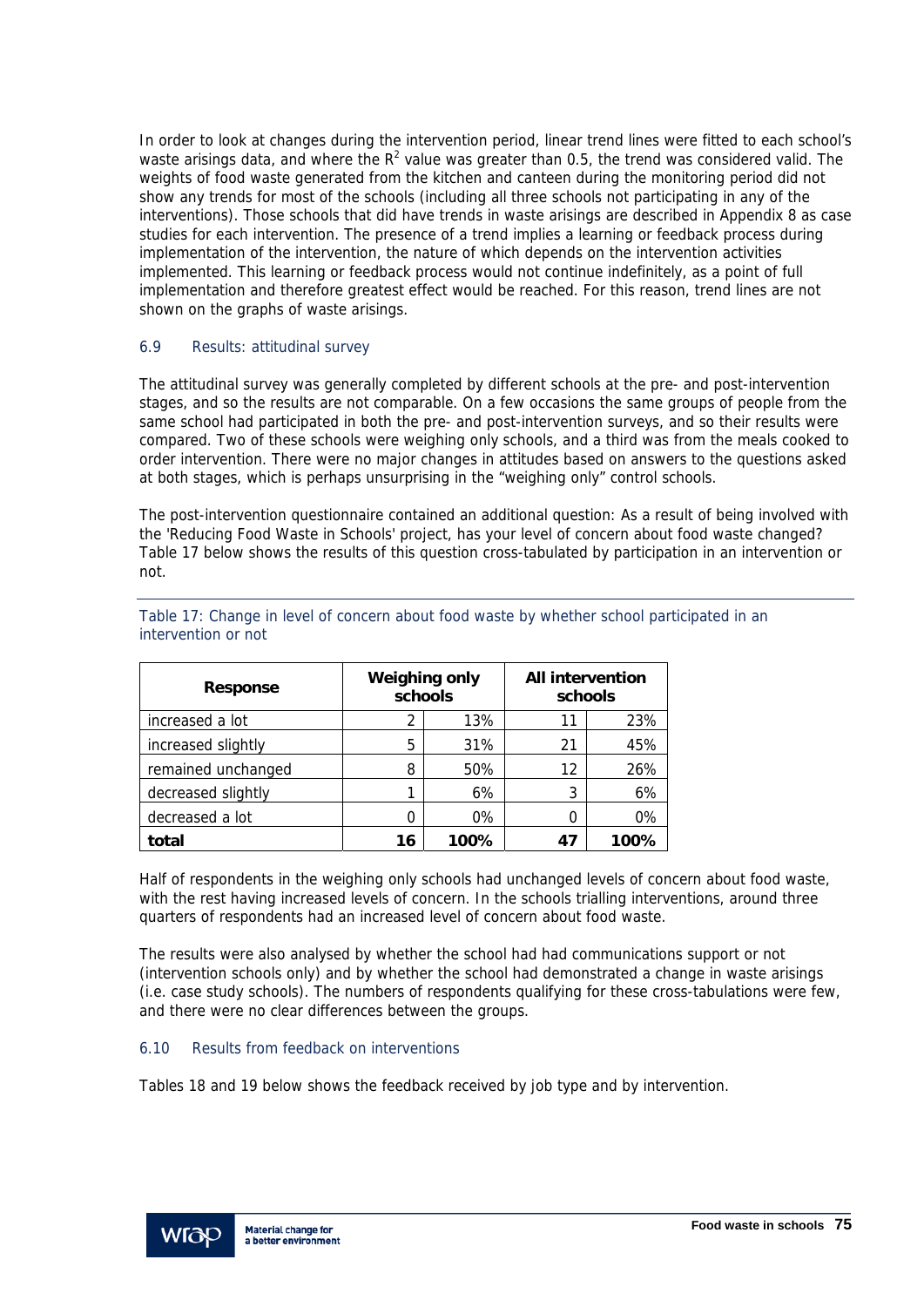| Table 18: Feedback by job type      |                                   |                          |
|-------------------------------------|-----------------------------------|--------------------------|
|                                     | <b>Response</b><br><b>Percent</b> | <b>Response</b><br>Count |
| Senior management                   | 41%                               | 12                       |
|                                     |                                   |                          |
| Cook / chef                         | 28%                               |                          |
| <b>MMS</b>                          | 14%                               |                          |
| Other (e.g., teacher, office staff) | 17%                               | 5                        |

#### Table 19: Feedback by intervention

|                                                           | <b>Response</b><br>Percent | <b>Response</b><br>Count |
|-----------------------------------------------------------|----------------------------|--------------------------|
| Meals cooked to order                                     | 69%                        | 20                       |
| Improving the dining experience                           | 21%                        |                          |
| Improving familiarity and appreciation of school<br>meals | 10%                        |                          |

Although there were more schools trialling the 'meals cooked to order' intervention, the increased response rate from staff in these schools may also reflect the extent to which the intervention involved the whole school.

## 6.10.1 Meals cooked to order feedback

All schools involved in this intervention used the same methodology i.e. pre-ordering meals using wristbands to identify what pupils had ordered.

Detailed feedback was received on this intervention from the management contact in all 6 schools. Paper feedback forms were received from all 6 cooks and from four teams of Midday Meal Supervisors in two schools. Verbal feedback was received from three administrative staff, whose opinions were particularly useful as they had been involved in administering the meal-booking system. Comments from two teachers have also been included in the evaluation.

Overall, feedback was very positive, and all schools are continuing to use the meal ordering system beyond the trial period. As a typical comment:

"The kitchen reported a significant reduction in kitchen waste and the cook liked to know the exact numbers that she was cooking for on a daily basis - it took away the guess work. The parents of the younger children were involved in helping the children to make choices and they liked that. It also made the service quicker as children weren't standing at the counter thinking about what they wanted. [Our catering company] are so impressed with the reduction in food waste and the successful implementation that the manager is aiming to introduce it in more schools." (Head teacher)

#### **Impacts**

#### ■ Reducing food waste

Those completing both the online and paper feedback forms were asked their opinion on how successful the intervention had been at reducing food waste in their school. 83% of the management respondents and 71% of all respondents perceived the intervention as 'highly successful' or 'successful' in this respect. Only one respondent considered the intervention to be 'highly unsuccessful' at reducing food waste, and in her comments she attributed this to the quality of the food rather than the system for pre-ordering meals.

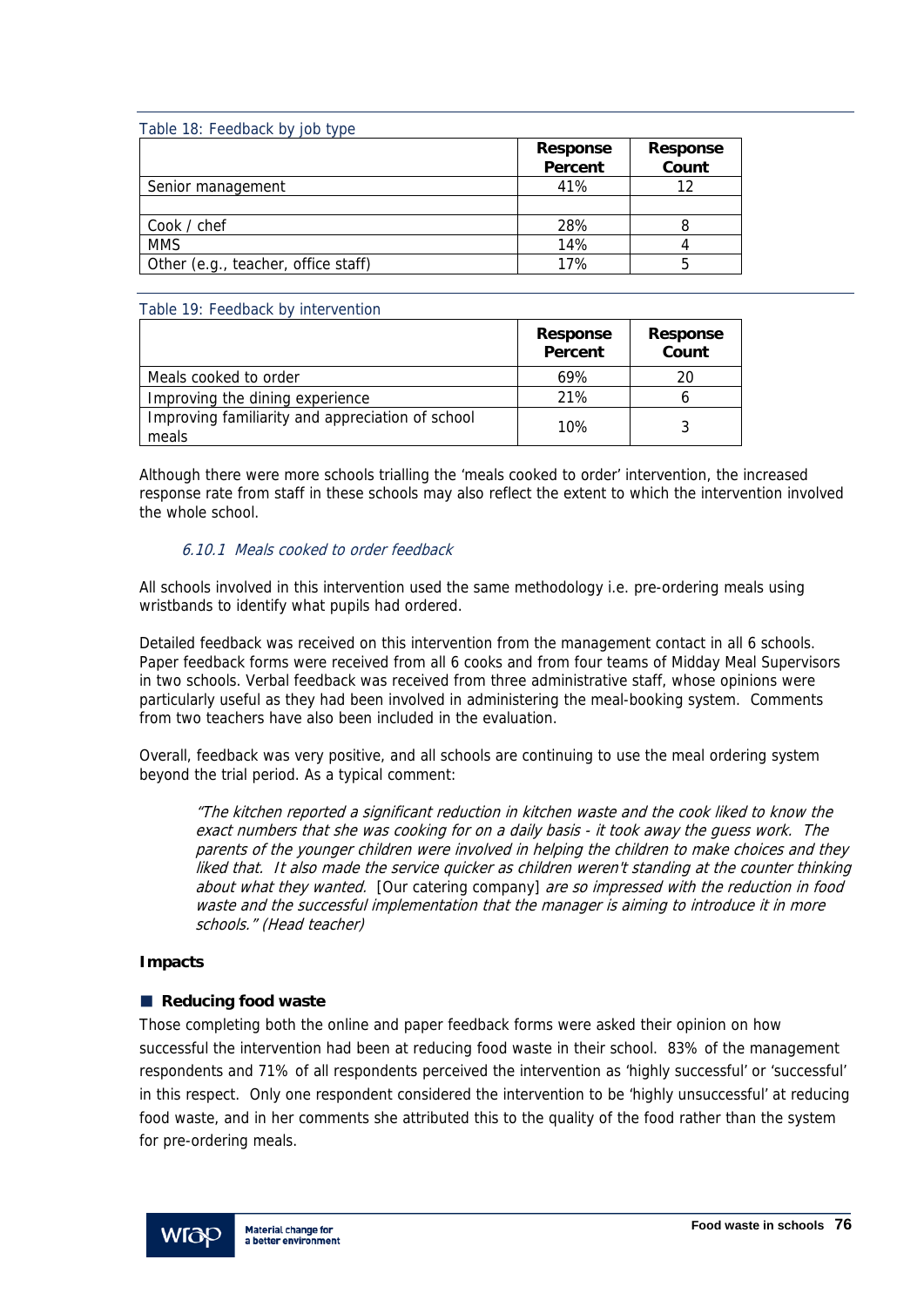Table 20: Management opinion on the impact of meals cooked to order intervention on food waste reduction

| <b>Management opinion</b>           | <b>Response</b><br>Count |
|-------------------------------------|--------------------------|
| Highly successful                   |                          |
| Successful                          |                          |
| Neither successful nor unsuccessful |                          |
| Somewhat unsuccessful               |                          |
| Highly unsuccessful                 |                          |

Table 21: All staff opinion on the impact of meals cooked to order intervention on food waste reduction

| All staff opinion                   | <b>Response</b><br>Count |
|-------------------------------------|--------------------------|
| Highly successful                   |                          |
| Successful                          | h                        |
| Neither successful nor unsuccessful |                          |
| Somewhat unsuccessful               |                          |
| Highly unsuccessful                 |                          |

## **Other impacts**

Respondents were asked their opinion on other impacts of the intervention within the school. Responses from the main contact, who could be expected to have a good overview of all aspects of the intervention, were very positive:

#### Table 22 Management opinion on the positive impacts of the meals cooked to order intervention

| <b>Management opinion</b>     |                    |                    |              |               |                          |  |  |
|-------------------------------|--------------------|--------------------|--------------|---------------|--------------------------|--|--|
|                               | positive<br>impact | negative<br>impact | no<br>impact | don't<br>know | <b>Response</b><br>Count |  |  |
| Pupil awareness of food waste | 5                  | ∩                  |              |               | 6                        |  |  |
| Staff awareness of food waste | h                  | 0                  |              |               | 6                        |  |  |
| Morale among catering staff   | 3                  |                    |              |               | h                        |  |  |
| School meals uptake           |                    | O                  |              | າ             | h                        |  |  |
| Pupils' diets                 | 5                  | 0                  |              |               | n                        |  |  |
| The eating environment        |                    | O                  |              |               | 5                        |  |  |
| Amounts of food waste         |                    |                    |              |               |                          |  |  |

In addition the following impacts were noted:

- $\circ$  All schools reported that they would continue with the system
- $\circ$  One external caterer fed back that they were intending to extend the system to all the schools they cater for
- $\circ$  A reduction in errors in ordering system, due to wearing the wristbands leading to costs savings in the school due to reductions in meals cooked for which there were in fact no orders
- $\circ$  Pupils giving more thought to the choice of their meal. One Head teacher fed back that:

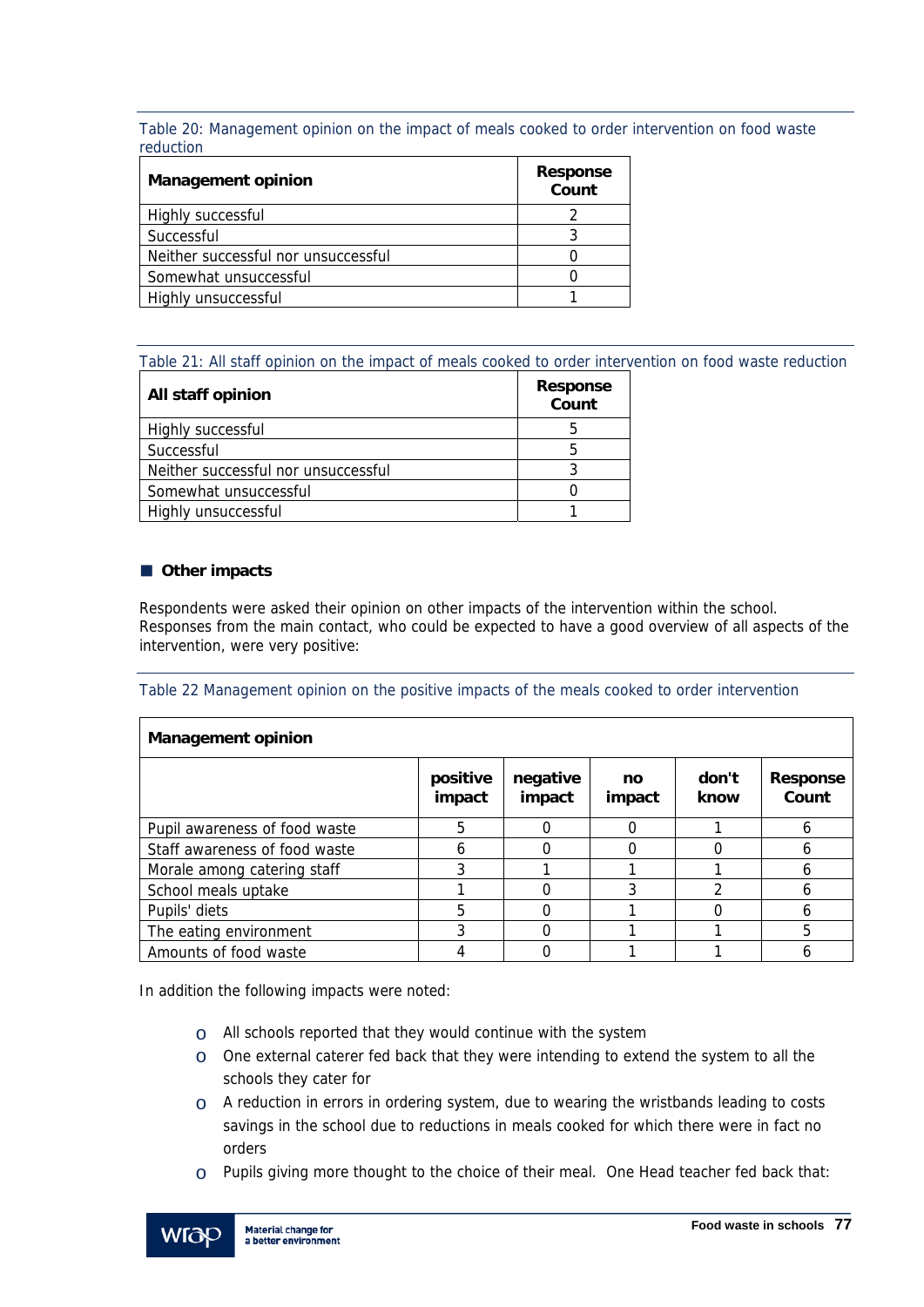"Engaging them in the process of planning meals ahead is very positive and gives them ownership of their food planning. Children liked the system and wearing the bands, making school meals system more appealing." (Head teacher)

- $\circ$  Less complaints about the menu from pupils, because they feel part of the process
- $\circ$  A reduction in queuing and the time taken to get children through the system as they have don't waste time at the counter deciding what they want to eat:

"Children had already made their choice so didn't hold up the queue deciding what to have to lunch service moved quicker." (Cook)

"I have received some feedback from the Green Warriors and they feel the system is working, and, along with the new menu, seems to be going down well. Their only real complaint is the fact that they don't have a band for pudding too! Some of them felt they ought to be able to ensure they got the pudding they wanted as well as the main meal. I'm not quite sure how to solve this one, as having two bands is not really practical." (Head teacher)

## **Reported issues and lessons learned**

The documentation provided to schools covered most of the areas that caused logistical problems and stressed the importance of planning and consultation with key staff. However, the timescale for the trial meant that participating schools felt rushed to implement the system, and in most cases did not have time to work through the documentation as thoroughly as they would have liked. Head teachers and business managers have suggested that other schools should allow three to four weeks for the planning process before launching the scheme to the pupils.

## **Getting orders to the kitchen in time**

- $\circ$  Most schools found it a challenge in the first days of the scheme to get the numbers of each meal choice to the kitchen (usually via the school office) early enough: "Sometimes numbers were late arriving so quantities of choice were difficult to know what to start cooking in time for lunch *i.e.* jacket potato numbers." (Cook)
- $\circ$  Cooks highlighted the fact that some ingredients needed to be defrosted overnight, in which case numbers were needed the previous day – this was a particular issue on days when roast meat was served. One school developed a system to ask pupils on the previous afternoon for an indication of whether they would be having roast, so that approximate numbers could be communicated to the cook to allow her to defrost the meat. The cook reported that this worked well (e.g. on one day she was given an estimate of 80 roast dinners and the actual number ordering a roast meal on the following morning was 78)
- o Cooks getting used to the new system:

"On one day the Cook got the red and green options muddled up - when it was something not obviously vegetarian like Pizza - so that caused an interesting situation but resolved without bloodshed!" (Head teacher)

## **Pupils' needing to commit to the choices they had made**

Pupils had to adjust to the fact that their meal choice was made in the morning, and they could not change their mind if they preferred the look of another meal. One cook described being a bit flexible for the first few days of the new system, before insisting that children had the meal they had ordered.

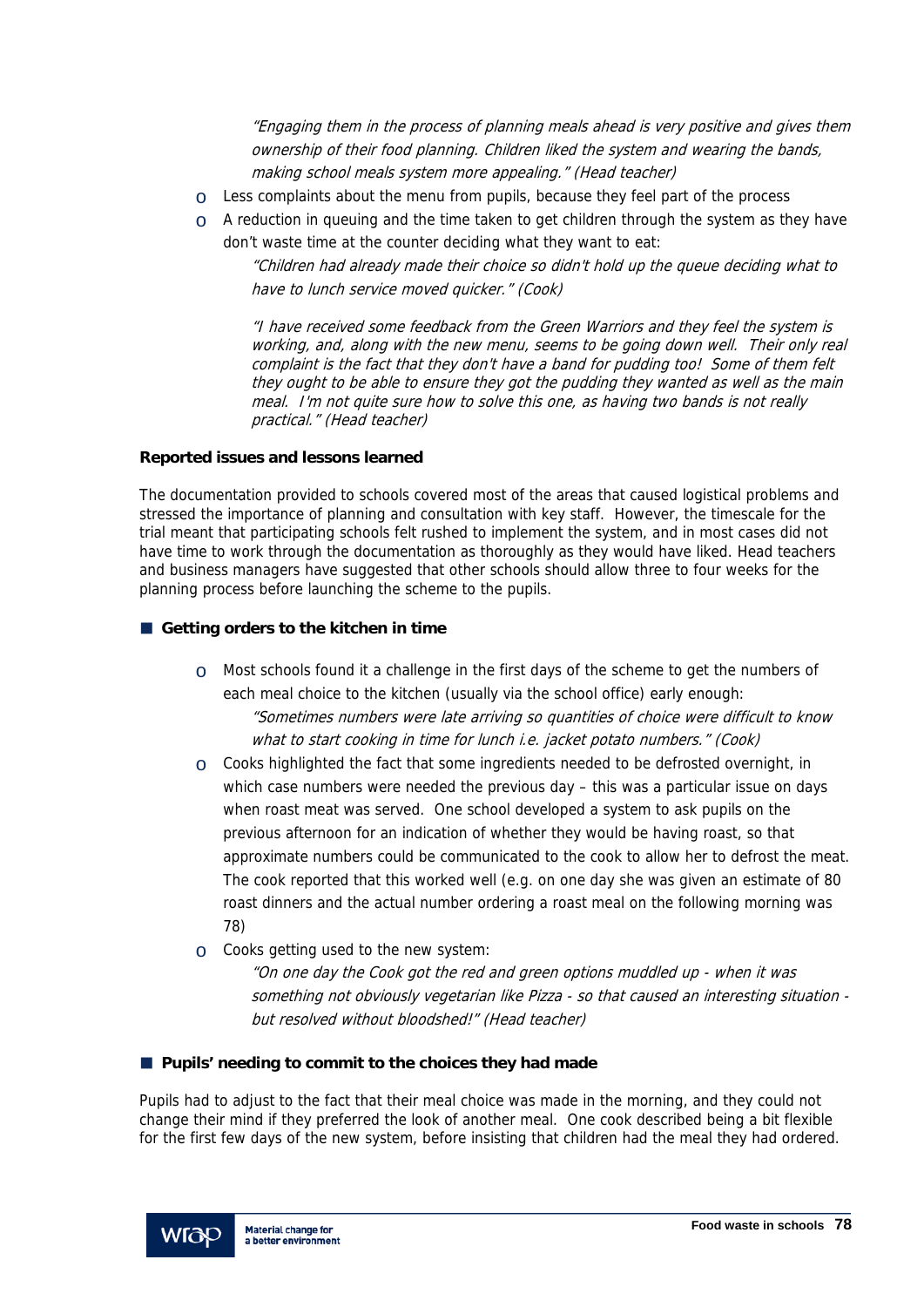#### **Problems with the wristbands**

- $\circ$  Wrist bands were too big for the very young children in some schools so teachers gave them out just before lunch rather than risking the children losing their bands during the morning. Other schools also adopted the approach of distributing the bands just before lunch to avoid them getting lost.
- $\circ$  Distribution of the bands in the morning was soon sorted out, but schools struggled with establishing a system for getting the bands back to each classroom, ready to be distributed the next day. With time, each school found its own solution to this e.g. appointing 'band monitors':

"It was just the logistics of getting the bands back to the classroom for the next day particularly with the older children who were keen to get out to play!" (Head teacher)

 $\circ$  One school reported that the children liked the wristbands so much that quite a few went missing at first. Once the novelty had worn off this problem disappeared. One school also reported concern that the wristbands needed washing after each use; they experimented with different ways of doing this.

#### **Menus**

- $\circ$  Some schools found that their menus were not laid out clearly enough for teachers, parents and pupils and to identify easily what was on offer each day. This was commented upon by both senior management and cooks, particularly in schools where catering and menus were provided by an outside organization / LA catering services. One cook reported that teachers occasionally gave children the wrong information on meal choice during the ordering process so pupils were upset when at lunchtime they did not receive the meal they thought they had ordered. One school designed new child-friendly menus, with a simple layout and pictures to help less confident readers. Another decided to build up a bank of photographs of the actual meals to display on classroom whiteboards in the morning as pupils were making their meal choice.
- $\circ$  One business manager raised a concern linking menus and the nutritional standards for school meals. She was pleased that the meal-ordering system provided the school / cook / catering company with the accurate data showing which meal options were popular and which less so, and hoped that this would allow the menu to be adjusted to provide food that children liked and would eat. However she was under the impression that nutritional standards required schools to include certain items on the menu, e.g. oily fish and to prepare them, even if no pupils ordered them. While she is correct that nutritional standards require items such as oily fish to be included in menus, in a school with a preordering system there is no requirement for any meal options to be prepared that have not been ordered. When reviewing the menu in the light of take-up, menu planners would be expected to consider alternative ways to serve key food items such as oily fish – for example in a pie or pasta bake, to ensure that they remained on the menu for pupils to order.
- $\circ$  Some respondents also felt that the language used on menus could be improved in order to help children make informed choices.

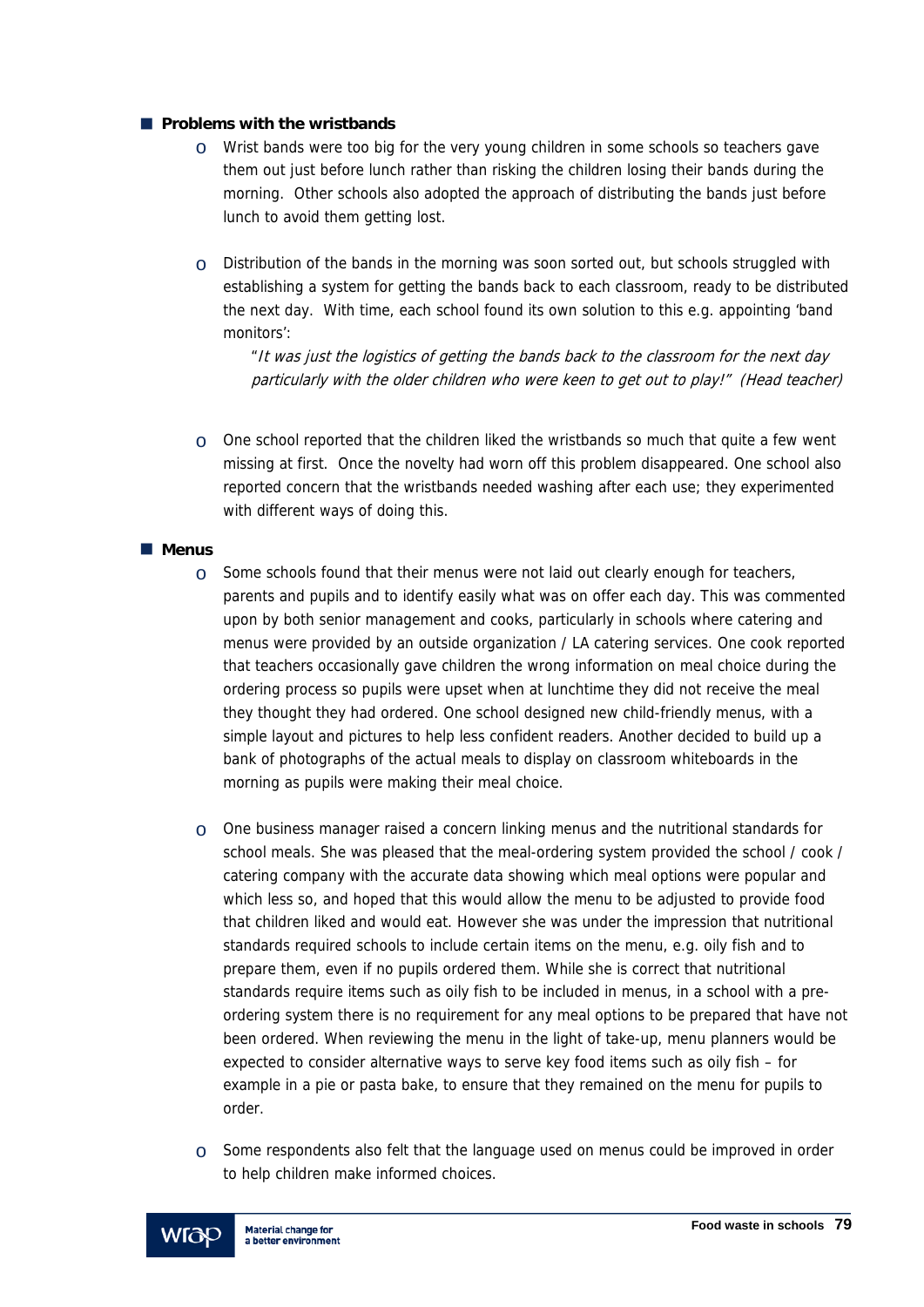"Chicken thighs were recently introduced and many children refused to eat these as they had bones in!! The menu lists chicken as the option, so pupils select this and then discover that it is the chicken they don't like and don't eat it. This waste is therefore caused by lack of menu clarity, not the system."

## **Size of food containers available**

One school cook raised a concern about tin size. For mixed meals such as cottage pie, her smallest tin contains twelve portions. She might therefore be forced to prepare more portions of cottage pie than have been ordered, simply due to the sizes of tin available. She has investigated sourcing smaller tins but been unable to find them. She did not consider this to be a serious problem as she served any extra portions as seconds to pupils. It is interesting that this issue has not been reported by other cooks in the trial although it was mentioned by caterers in the qualitative research see Section 5.

## **Conclusions**

- $\blacksquare$  This intervention was positively received by a wide range of groups in the trial schools: school managers, cooks, pupils and parents. Participants perceived its benefits to be wide-ranging, and are keen to continue using the new system themselves and to recommend it to other schools.
- The feedback received indicates that thorough planning of the meal-ordering system, involving all staff, is essential in order to avoid as many teething problems as possible. One head teacher provided the following advice for other schools considering introducing the system:

"Make sure that you have thought through the logistics of the band management. Prepare the menus before you start. Make sure all staff are on board because it can depend on class teachers implementing it in the morning. Make sure that office staff have a way of passing on the information early enough to the Cook so that he/she can cater for the correct numbers. Don't be afraid to try it out - it worked really smoothly from day one." (Head teacher)

6.10.2 Improving familiarity and appreciation of school meals feedback

Detailed feedback was received on this intervention from the management contact in all three schools. Paper feedback forms were not returned by either cooks or Midday Meal Supervisors in these schools.

Feedback about the activities suggested in the intervention document was positive, with a few reservations about the timescale in which the activities could be implemented and the speed with which a reduction in food waste could be expected. A typical comment is:

"Being honest I know my data does not show a reduction [in food waste]. However the initiatives and ideas have been brilliant and I think in time they will have impact. We will keep going and it has got my kitchen staff engaged which is no minor achievement!" (Head teacher)

#### **Activities included in the intervention**

The documentation for this intervention suggested six possible activities for schools to trial, and suggested that they try at least three of these in order to achieve a significant impact. In their feedback, management contacts were asked to indicate which activities the schools implemented during the trial period, and also which they had tried in the past or planned to implement in the future. This was in order to gauge whether the reason for not implementing an activity was that the school had already done so, and also whether a suggested activity was considered to be worth trying in the future. The responses from the three managers are detailed in Table 23 below:

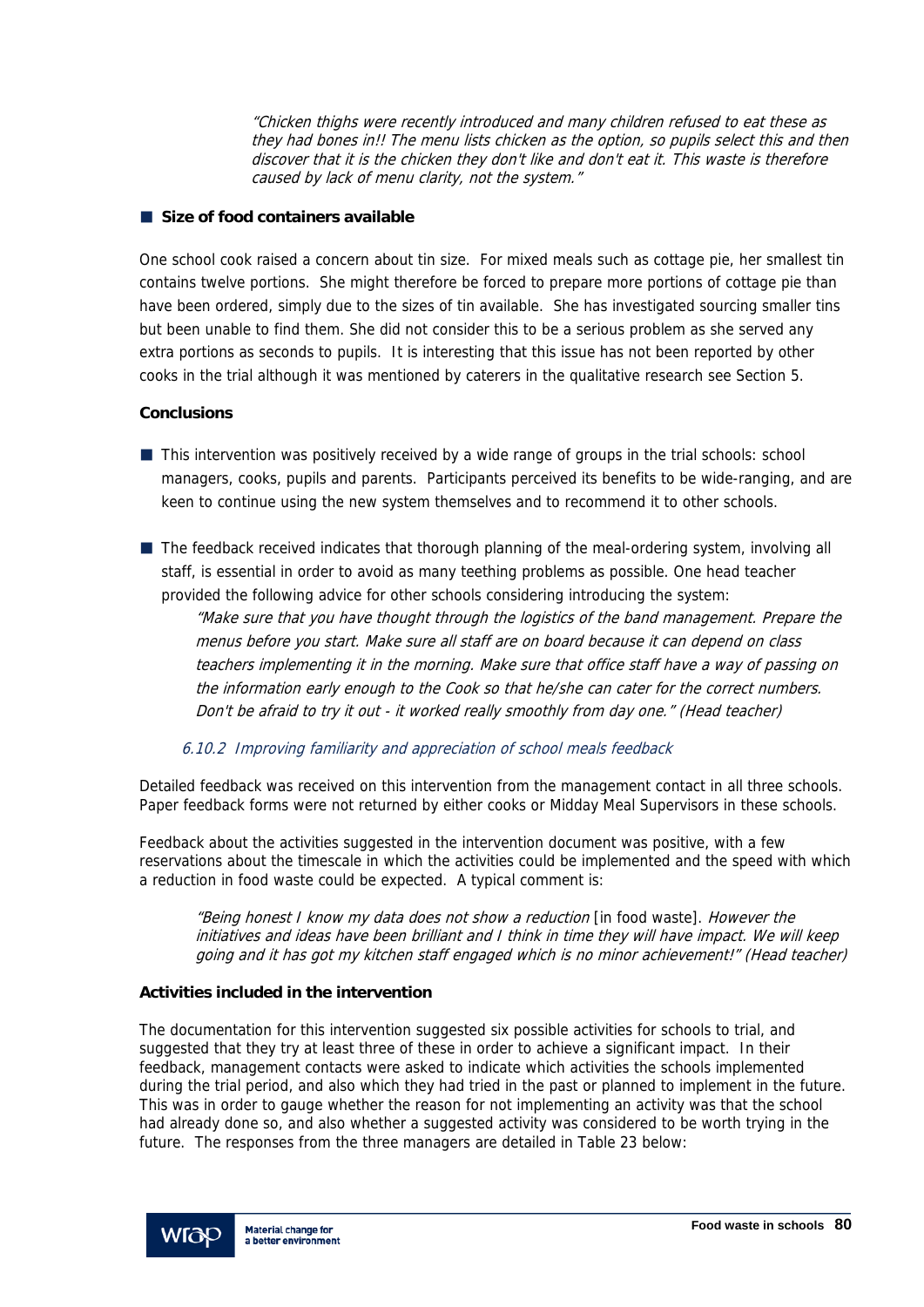| <b>Activity trialled</b>                | Tried /<br>implemented<br>during trial | Tried /<br>implemented<br>in the past | Plan for<br>the future | <b>Response</b><br>Count |
|-----------------------------------------|----------------------------------------|---------------------------------------|------------------------|--------------------------|
| Taster sessions for pupils and staff    |                                        |                                       |                        |                          |
| Rewarding pupils for trying new<br>food |                                        |                                       |                        |                          |
| Visiting the school kitchen             | 0                                      |                                       |                        |                          |
| Pupil feedback on school meals          |                                        |                                       |                        |                          |
| Sharing recipes with parents            |                                        |                                       |                        |                          |
| Taster sessions for parents             |                                        |                                       |                        |                          |

Table 23: Activities trialled in the improving familiarity and appreciation of school meals intervention

The responses above, combined with additional feedback, suggest that the schools considered most of the activities to be worth trying, with the possible exception of visiting the school kitchen.

One school trialled five of the suggested activities during the intervention period, another four, and the third two. Additional feedback information shows that the school that trialled only two activities had introduced their own additional ideas, suggested by pupils during the feedback process. It should therefore not been seen as indicating a lower level of engagement with the trial.

#### **Additional activities**

As suggested in the intervention documentation, all three schools had adapted the suggested activities to suit their situation and also introduced their own activities, many of which were suggested by pupils. It is interesting to note that a number of these fall under improvements to the dining experience.

 One school identified their youngest pupils as needing extra support at lunchtime in order to encourage them to eat their school meal:

"School Council sat with younger children encouraging them to try new foods and talking about the types of food." (Head teacher)

In an area with low uptake of school meals, one school targeted some of their activities on children who do not normally have school meals.

"We introduced once a month free lunch for 6 children who normally do not have school lunches to encourage them. Now left over food - although limited - instead of being seconds is offered as tasters to packed lunch children - children's suggestion!" (Head teacher)

 $\blacksquare$  The school that only chose two activities from the suggested list initiated their own system for pupils to pre-order meals, at the request of the pupils. They also undertook a number of activities in response to pupil feedback, which focused on the dining experience more broadly:

"We've changed to 2 sittings, this took away the sense of urgency to finish lunch and get outside. Now all children in the sitting stay for the same amount of time, this means children do not rush their food. It also means fewer children on the playground improving the play opportunities. The canteen in cleared up AFTER lunch, not during. This was a huge problem before and made the lunch experience unpleasant. Following pupil requests, children now sit with their friends, there are no 'dinners tables' and 'sandwich tables'. (Deputy head teacher)

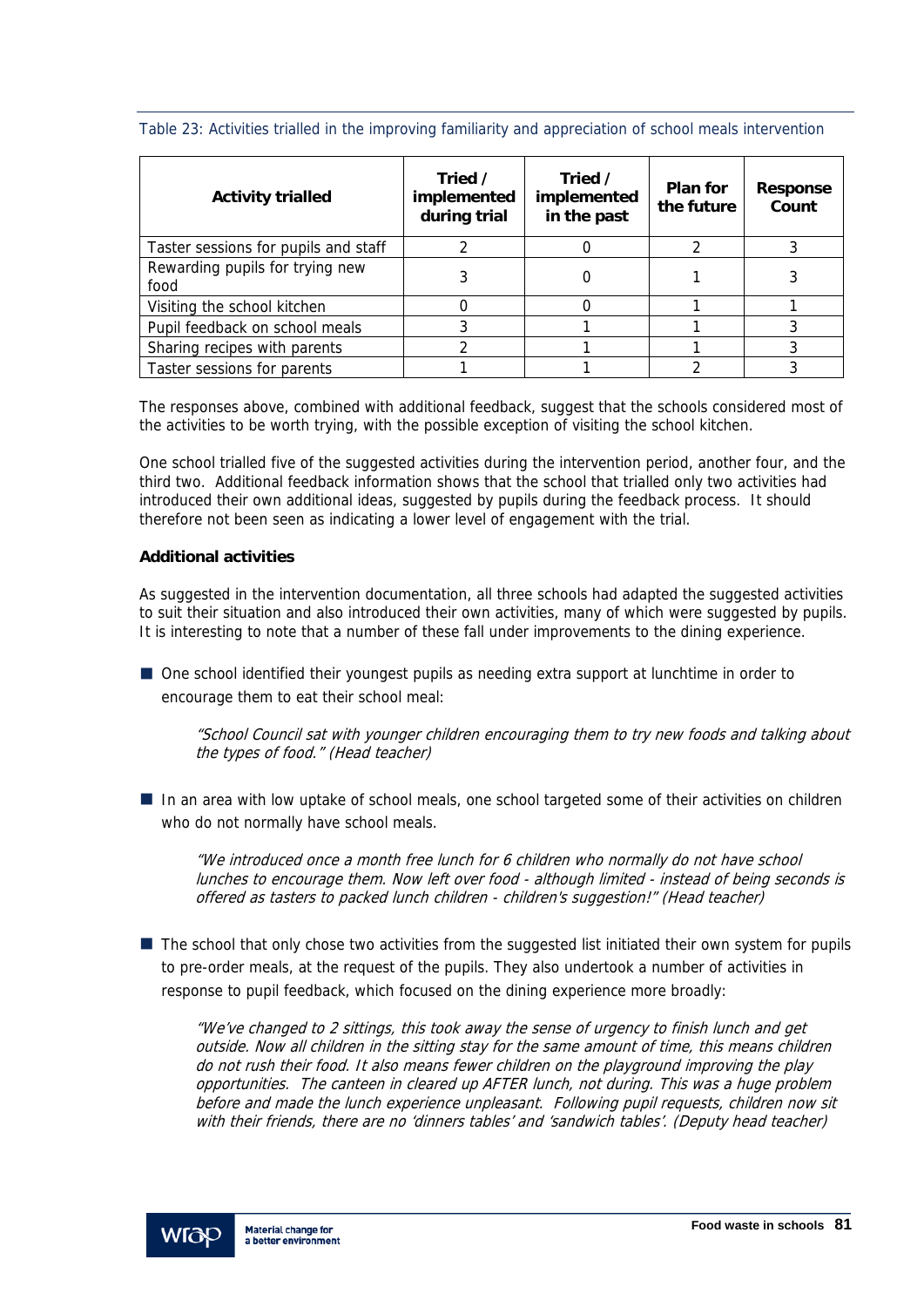#### **Impacts**

#### ■ Reducing food waste

In comparison with the 'meals cooked to order' intervention, respondents were less positive about the impact of the intervention on food waste during the trial period. However, the two schools that had run taster sessions for pupils used meals from new menus to be launched after the trial period had ended. Both commented that they were expecting to see reductions in food waste (and an increase in school meal uptake) once the new menu started.

Table 24: Management opinion on success of improving familiarity and appreciation of school meals intervention on food waste reduction

| Management opinion on overall success of the<br>intervention at reducing food waste in school | <b>Response</b><br>Count |
|-----------------------------------------------------------------------------------------------|--------------------------|
| Highly successful                                                                             |                          |
| Somewhat successful                                                                           |                          |
| Neither successful nor unsuccessful                                                           |                          |
| Somewhat unsuccessful                                                                         |                          |
| Highly unsuccessful                                                                           |                          |

#### **Other impacts**

Table 25 below shows that all three respondents thought that the intervention had a number of positive and no negative impacts.

Table 25: Management opinion on impacts of improving familiarity and appreciation of school meals intervention

| Management opinion on the impacts of the intervention |                    |                    |              |               |                          |  |  |
|-------------------------------------------------------|--------------------|--------------------|--------------|---------------|--------------------------|--|--|
| <b>Answer Options</b>                                 | positive<br>impact | negative<br>impact | no<br>impact | don't<br>know | <b>Response</b><br>Count |  |  |
| Pupil awareness of food waste                         |                    |                    |              |               |                          |  |  |
| Staff awareness of food waste                         |                    |                    |              |               |                          |  |  |
| Morale among catering staff                           |                    |                    |              |               |                          |  |  |
| School meals uptake                                   |                    |                    |              |               |                          |  |  |
| Pupils' diets                                         |                    |                    |              |               |                          |  |  |
| The eating environment                                |                    |                    |              |               |                          |  |  |
| Amounts of food waste                                 |                    |                    |              |               |                          |  |  |

The following additional impacts were also noted:

- $\circ$  All 3 respondents reported that the process of consulting pupils (and sometimes parents) to find out what they liked and disliked about school meals was very productive.
- $\circ$  Taster sessions were also reported to be a success:

"Taster sessions worked really well and we were surprised how many of the children who always have packed lunches tried new foods." (Head teacher)

This head teacher has since reported that children who had previously had packed lunches are choosing school meals on the days when the meals they have tasted are on the menu.

 $\circ$  One school that had developed a recipe book with parents and pupils reported that:

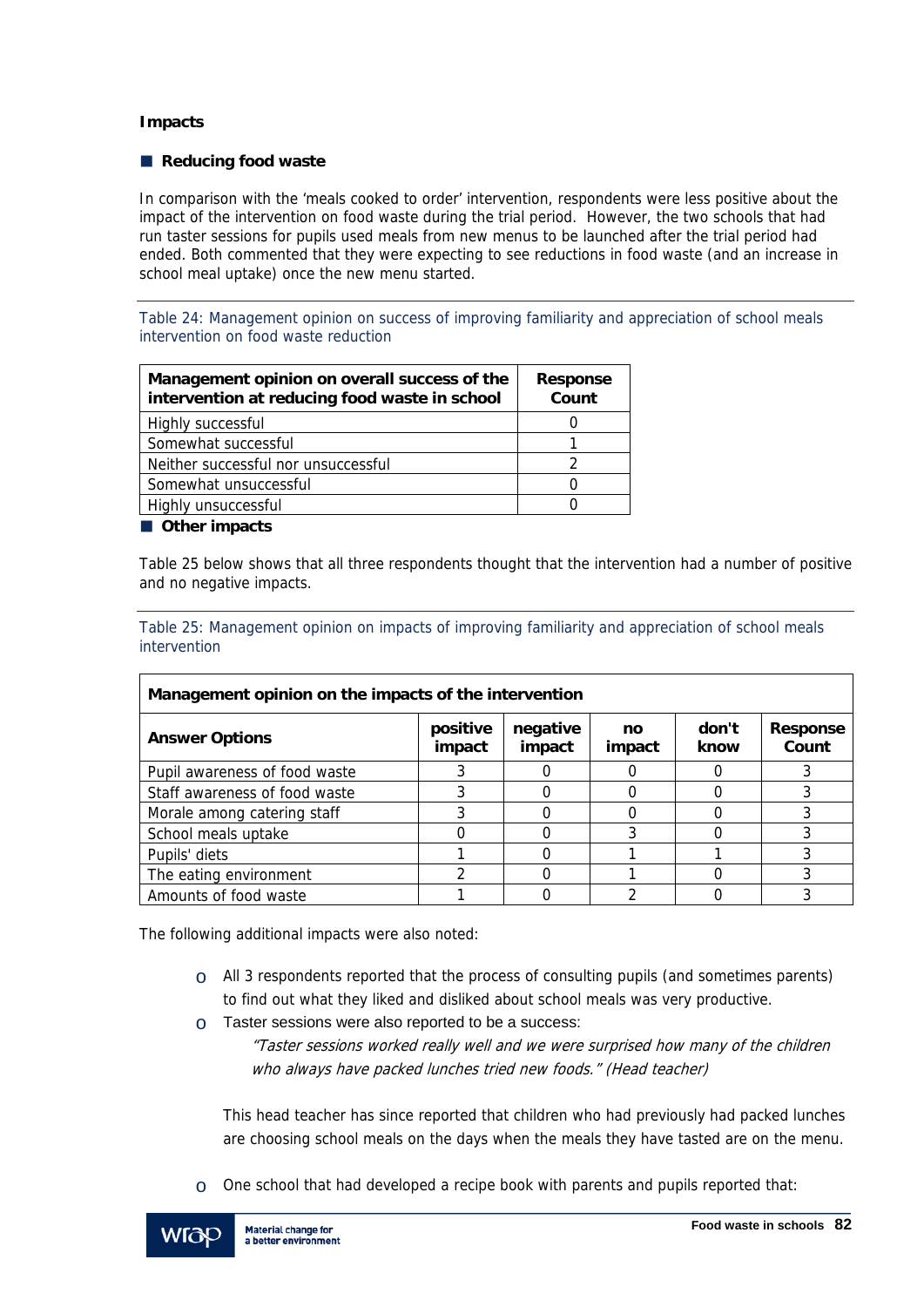"Parents and children have shown really good interest in our cookery book initiative and we will be having one of the suggestions as a meal for school lunches." (Head teacher)

The recipe referred to, which had been submitted to a recipe competition by a Reception child, has now been served as a school meal and received enthusiastically, particularly by other members of the Reception classes.

#### **Reported problems**

The only problem reported was the challenge of implementing the intervention in a short timescale. Two of the three schools had particular circumstances that made rapid implementation a challenge: one had a new head teacher and the other was undergoing extensive building work, including a temporary kitchen, while planning for a new catering contract to start at the end of the intervention period. The third head teacher, who did not have additional factors to contend with, also commented that she would have liked a longer trial period.

#### **Conclusions**

- A longer period is likely to be needed for schools to develop this intervention to see changes in pupil attitudes towards school food.
- The lower response rate for feedback forms might suggest that this intervention was less successful than 'meals cooked to order' at involving a wide range of adults within the schools. However, all three management contacts report an increase in the morale of kitchen staff, with one specifically commenting: "...it has got my kitchen staff engaged which is no minor achievement!" (Head teacher)
- All three schools consulted pupils to get their feedback on school meals. The feedback for this intervention, and for 'improving the dining experience', suggests that pupils do not consider school food and the experience of eating it separately: when consulted about improvements their suggestions covered both areas - for example pupils in one school commented on what they liked and disliked about school food, and also that they wanted to be able to eat sitting next to their friends. This crossover between interventions is reflected in some of the additional activities introduced in schools taking part in the trial.

#### 6.10.3 Improving the dining experience

Detailed feedback was received on this intervention from the management contact in all three schools. Paper feedback forms were returned by all three cooks, but not by the Midday Meal Supervisors in these schools.

This intervention was less successful at achieving an impact, in the eyes of respondents, than 'meals cooked to order' and 'improving the familiarity and appreciation of school meals'. This was mainly due to the time schools needed for planning and/or funding the changes they wanted to make.

"Timing was a difficult one for us - only able to implement a small handful of solutions however great timing for assisting planning… would have received more joined up response if we had planned into the school calendar… we will be using the document for our dining experience project over the next 9 months... I will be able to review then!" (Secondary business manager)

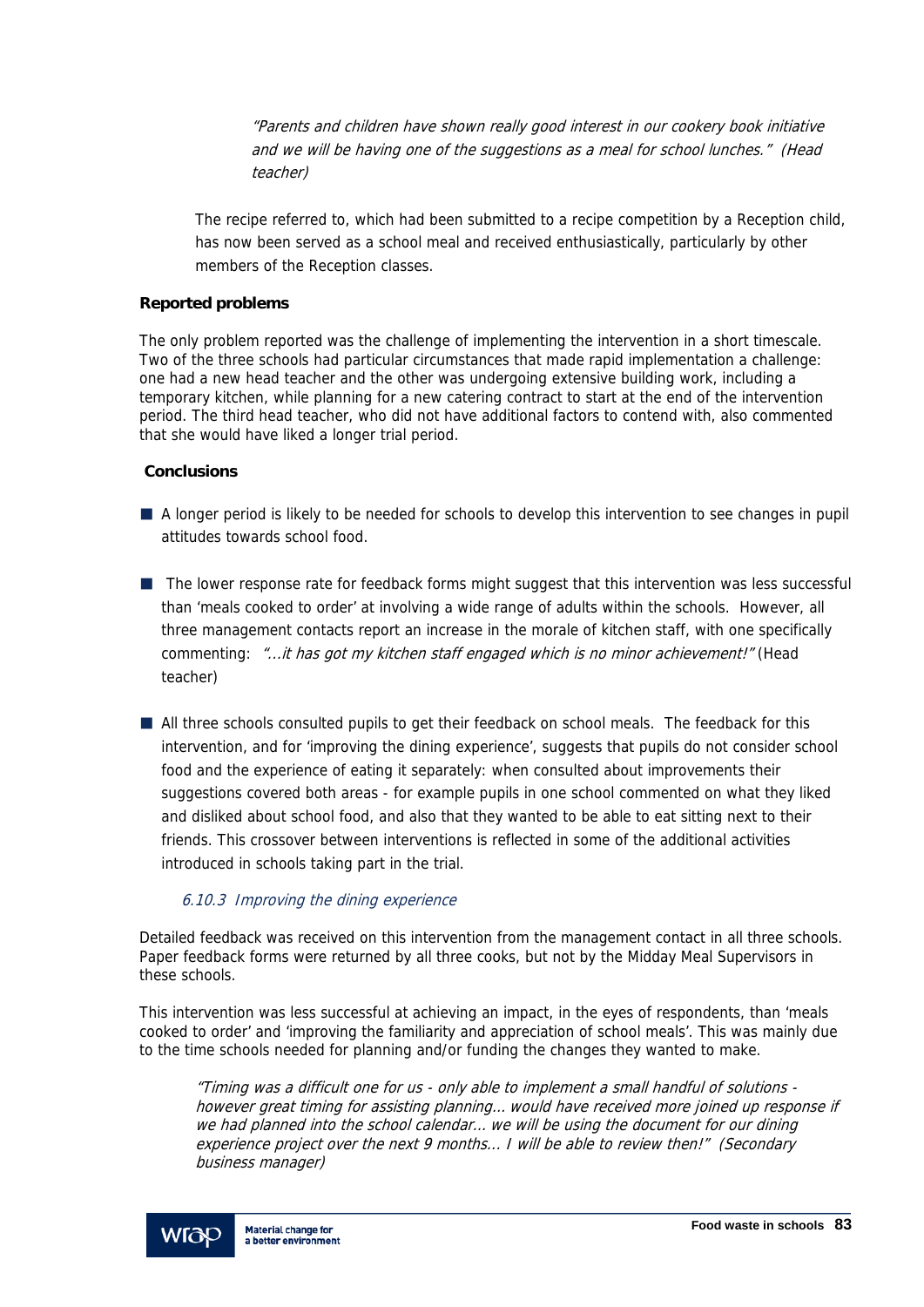### **Activities included in the intervention**

The documentation for this intervention suggested eight possible areas which schools could work on for improving the dining experience. Schools were encouraged to form an Action Group of adults and pupils to lead the intervention and to choose one activity to develop in depth or three or four 'quick fixes' as appropriate for their school.

In their feedback, management contacts were asked to indicate which activities the schools implemented during the trial period, and also which they had tried in the past or planned to implement in the future. This was in order to gauge whether the reason for not implementing an activity was that the school had already done so or whether a suggested activity was considered to be worth trying in the future. As the tables below show, only one school was able to implement any changes during the trial period; however the other two schools consulted with their pupils via the School Council and made extensive plans for the future.

#### Table 26: Activities trialled in the improving the dining experience intervention - secondary school 28

| Secondary school                                | Tried /<br>implemented<br>during trial period | Tried /<br>implemented<br>in the past | Plan for the<br>future |
|-------------------------------------------------|-----------------------------------------------|---------------------------------------|------------------------|
| Shortening queues                               |                                               |                                       |                        |
| Making the queue less stressful                 | χ                                             |                                       |                        |
| Ensuring pupils have enough time to eat         |                                               |                                       | X                      |
| Encouraging staff to eat with pupils            | χ                                             |                                       |                        |
| Making good use of limited space                |                                               |                                       | X                      |
| Reducing canteen noise                          |                                               |                                       | x                      |
| Making a multi-use hall feel more like a dining |                                               |                                       | X                      |
| room                                            |                                               |                                       |                        |
| Making the canteen space more inviting          |                                               |                                       | x                      |
|                                                 |                                               |                                       |                        |

#### Table 27: Activities trialled in the improving the dining experience intervention - secondary school 42

| Secondary school                                | Tried /<br>implemented<br>during trial period | Tried /<br>implemented<br>in the past | Plan for the<br>future |
|-------------------------------------------------|-----------------------------------------------|---------------------------------------|------------------------|
| Shortening queues                               |                                               | X                                     |                        |
| Making the queue less stressful                 |                                               | X                                     |                        |
| Ensuring pupils have enough time to eat         |                                               | X                                     |                        |
| Encouraging staff to eat with pupils            |                                               | X                                     |                        |
| Making good use of limited space                |                                               | X                                     |                        |
| Reducing canteen noise                          |                                               |                                       |                        |
| Making a multi-use hall feel more like a dining |                                               | x                                     | x                      |
| room                                            |                                               |                                       |                        |
| Making the canteen space more inviting          |                                               | x                                     | x                      |

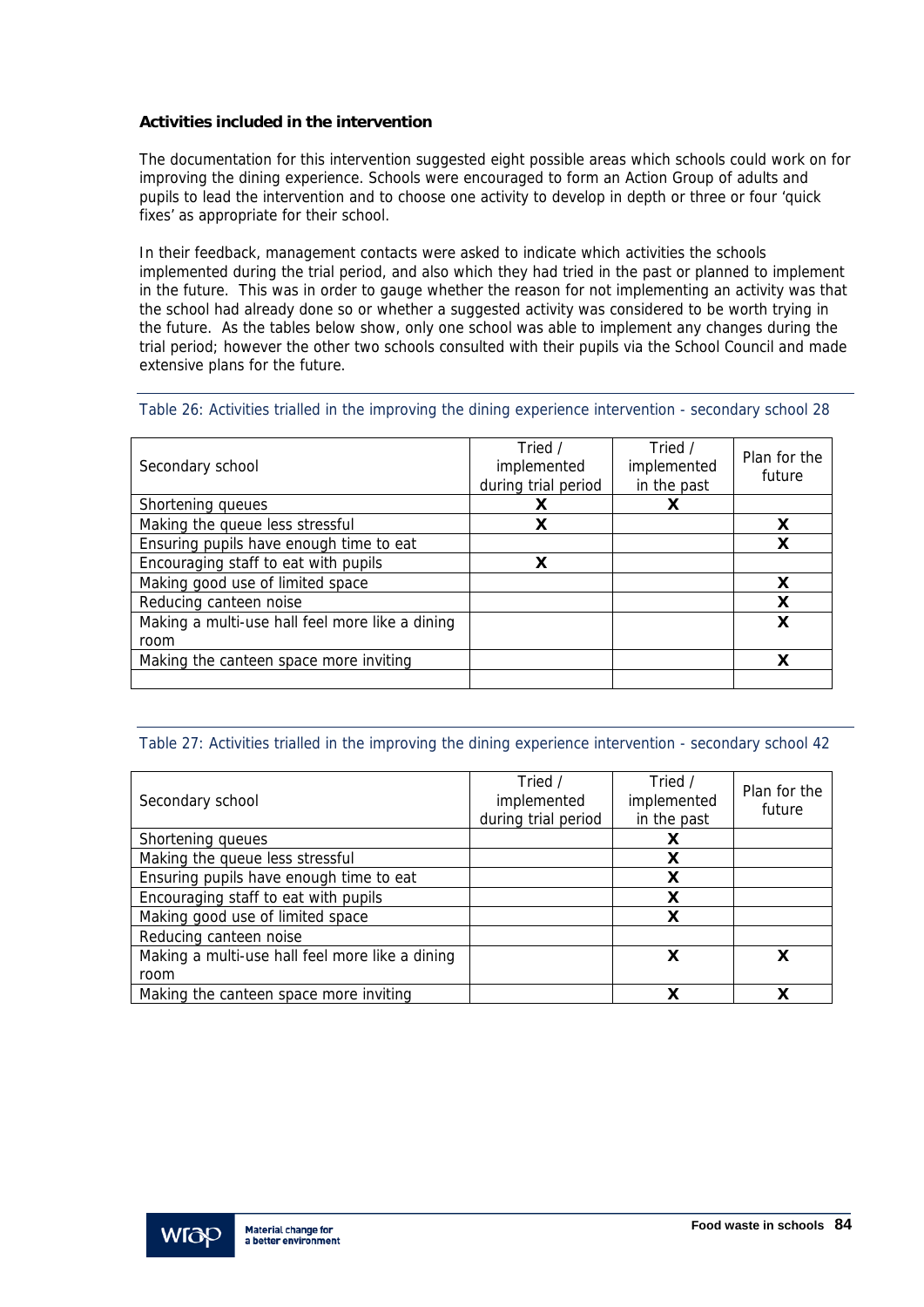Table 28: Activities trialled in the improving the dining experience intervention - primary school 11

| Primary school                                  | Tried /<br>implemented<br>during trial period | Tried /<br>implemented<br>in the past | Plan for the<br>future |
|-------------------------------------------------|-----------------------------------------------|---------------------------------------|------------------------|
| Shortening queues                               |                                               |                                       | X                      |
| Making the queue less stressful                 |                                               |                                       | X                      |
| Ensuring pupils have enough time to eat         |                                               | х                                     |                        |
| Encouraging staff to eat with pupils            |                                               | х                                     |                        |
| Making good use of limited space                |                                               |                                       | x                      |
| Reducing canteen noise                          |                                               |                                       |                        |
| Making a multi-use hall feel more like a dining |                                               | X                                     |                        |
| room                                            |                                               |                                       |                        |
| Making the canteen space more inviting          |                                               |                                       |                        |

## **Additional activities**

In the weeks prior to the official intervention period, the primary school trialling this intervention conducted extensive consultation with pupils and parents about all aspects of school meals and the dining experience. This informed their plans for the future, including a new menu, better knives and the replacement of airline trays with plates. It also resulted in small changes being made during the intervention period. The cook made adjustments to the proportions of the meal types she prepared in order to offer more jacket potatoes and baguettes as requested by the children. The cook also worked with the Midday Meal Supervisors and decided to reduce portion sizes slightly in order to reduce waste and allow children who were particularly hungry to have seconds.

#### **Impacts**

### ■ Reducing food waste

The manager from the school that had implemented changes during the trial period rated the intervention as 'somewhat successful' at reducing food waste. This was attributed largely to the process of separating and weighing the canteen and kitchen food waste each day.

"The waste weighing helped the catering team reflect on preventable waste and it has had a positive impact on our waste collection volume re: food." (Business manager)

This opinion was shared by the catering manager of the other secondary school, who rated the intervention as 'highly successful' at reducing food waste, and said, "Just shows how much waste there was", referring again to the process of separation and weighing necessary for the intervention monitoring.

## ■ Other impacts

Table 29 below shows that all three management respondents thought that the intervention had a positive impact on both pupil and staff awareness of food waste.

Table 29: Management opinion on impacts of improving the dining experience intervention

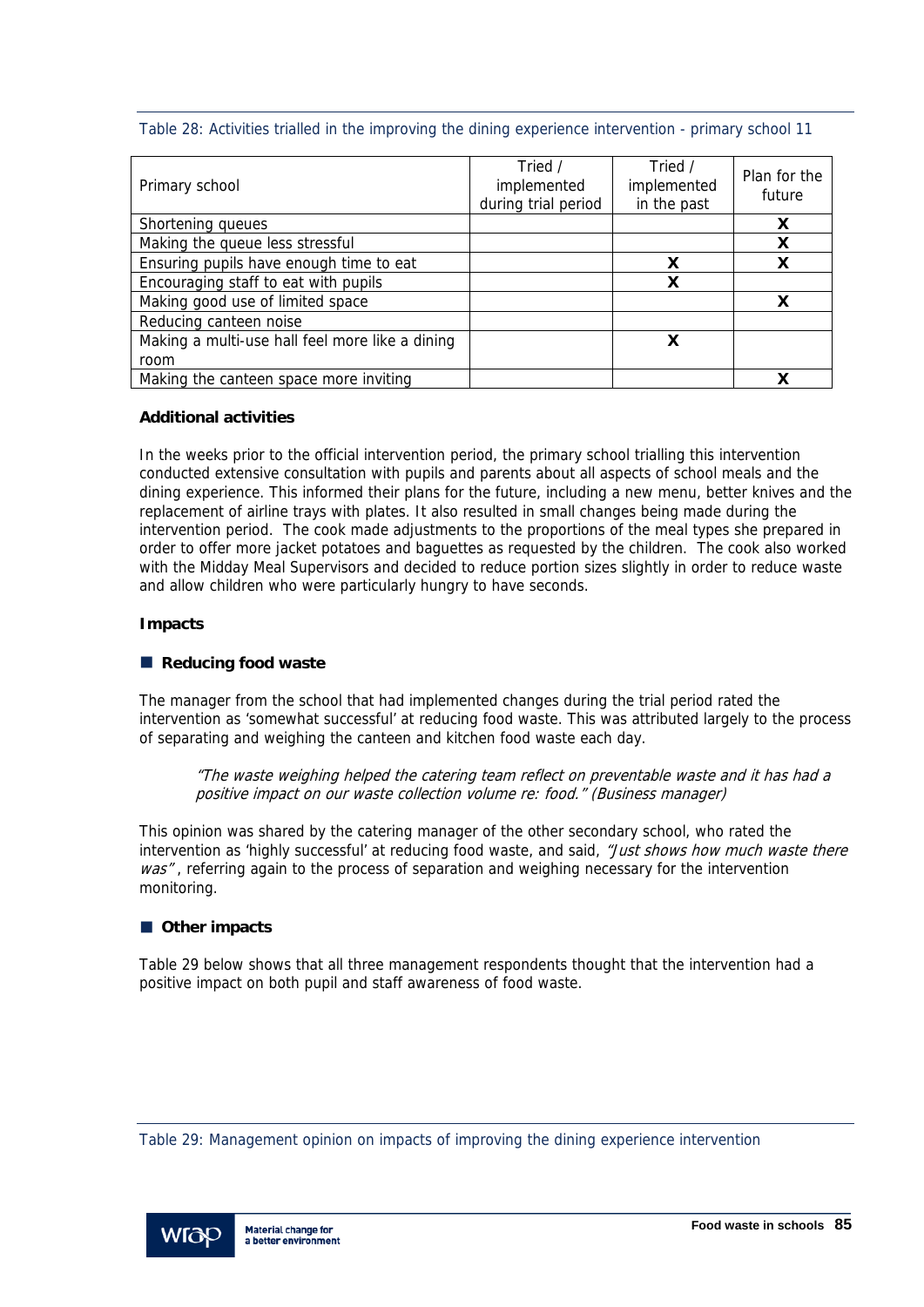| management respondent opinion on the impacts or improving the alling experience |                    |                    |              |               |                          |  |  |
|---------------------------------------------------------------------------------|--------------------|--------------------|--------------|---------------|--------------------------|--|--|
|                                                                                 | positive<br>impact | negative<br>impact | no<br>impact | don't<br>know | <b>Response</b><br>Count |  |  |
| Pupil awareness of food waste                                                   |                    |                    |              |               |                          |  |  |
| Staff awareness of food waste                                                   |                    |                    |              |               |                          |  |  |
| Morale among catering staff                                                     |                    |                    |              |               |                          |  |  |
| School meals uptake                                                             |                    |                    |              |               |                          |  |  |
| Pupils' diets                                                                   |                    |                    |              |               |                          |  |  |
| The eating environment                                                          |                    |                    |              |               |                          |  |  |
| Amounts of food waste                                                           |                    |                    |              |               |                          |  |  |

## **Management respondent opinion on the impacts of improving the dining experience**

The level of awareness of pupils and staff can be attributed in part to the process of separating and weighing their food waste. One secondary manager commented:

"The separate bins & signage have had an interesting impact as students 'paused' when leaving the dining areas" (Secondary business manager)

In addition the primary school reported that it was fully engaged in the programme even though they had not yet implemented any of the suggested activities. The management respondent described the intervention as 'very high profile'. She listed extensive activities to publicise their plans to improve the dining experience and to reduce food waste: a meeting for teaching staff, a meeting for catering staff, a School Council meeting and assemblies for pupils. In addition the school included information about their work on the school website and in parent newsletters.

The secondary school that had implemented changes during the intervention period described the intervention as 'fairly high profile' and described having a meeting for Midday Meal Supervisors and catering staff, as well as mentioning the topic of food waste / the intervention in assemblies.

#### **Reported problems**

#### **Timescales and funding**

The limited time available to plan and implement change was the main problem raised by all three schools. Obtaining funding to make the changes was also mentioned by all three.

"Improving the dining experience isn't something that can be achieved by a quick fix. Following suggestions from pupils, we have made a number of small changes which they appreciate. Other suggestions for improvement are proving prohibitive because of the cost. In order to make a real difference we need more time and more funding." (Secondary business manager)

#### **Increasing staff interaction with pupils at lunchtime**

Both the primary and secondary schools commented that efforts to encourage staff to eat with pupils were of limited success:

"Staff were encouraged to eat with pupils by being provided with a free meal. The staff uptake rose but staff did not interact with pupils. Pupils do not wish to sit with staff during their meal breaks." (Secondary business manager)

#### **Conclusions**

■ This intervention needed significantly more time for schools to plan, fund and implement. This is particularly relevant for secondary schools where improvements to the dining experience can involve expensive changes such as new furniture and equipment, or alterations to buildings.

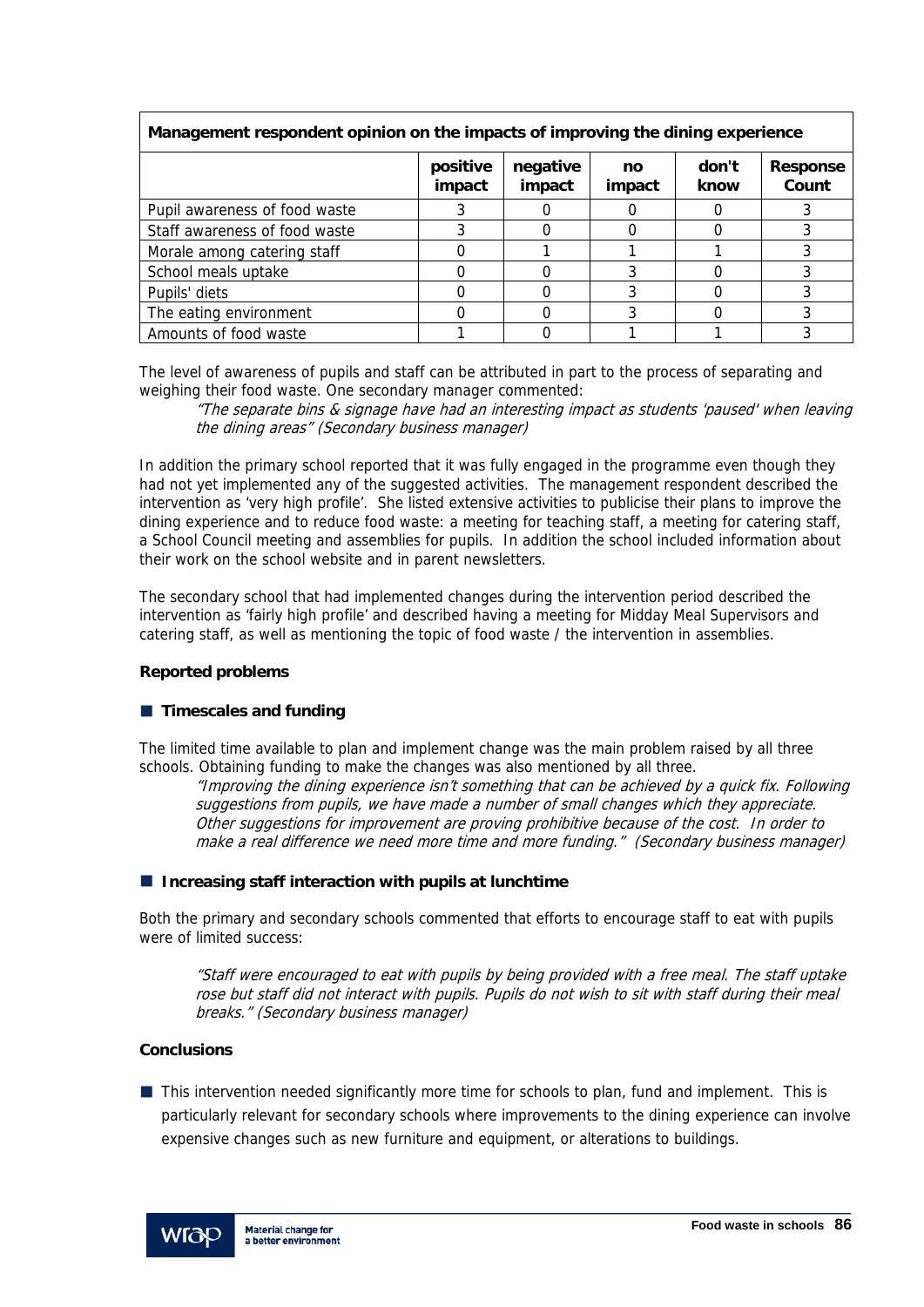#### 6.11 Results regarding the communications support to schools

#### 6.11.1 Feedback from managers

When analysing the data for schools which received additional communications support, and particularly when comparing their responses to schools which did not receive this additional support, it is important to remember that in some cases these schools were offered communications support in order to recruit them to the trial. They needed this offer of additional support before agreeing to participate and are therefore not a representative sample of the group as a whole.

Feedback from the management contact in the 5 primary schools is given below; this was not available from the secondary school where additional communications support was provided.

| In comparison with launching the intervention alone, please rate the effect of the visitor's<br>support in the following areas. |                            |                                |              |                                |                            |                          |
|---------------------------------------------------------------------------------------------------------------------------------|----------------------------|--------------------------------|--------------|--------------------------------|----------------------------|--------------------------|
| <b>Answer Options</b>                                                                                                           | very<br>positive<br>effect | slightly<br>positive<br>effect | no<br>effect | slightly<br>negative<br>effect | very<br>negative<br>effect | <b>Response</b><br>Count |
| Raising awareness of food<br>waste issues among pupils<br>and staff                                                             | 5                          | 0                              | 0            | 0                              | 0                          | 5                        |
| Imparting information about<br>the intervention to pupils<br>and staff                                                          | 5                          | $\Omega$                       | $\Omega$     | $\mathbf 0$                    | 0                          | 5                        |
| Motivating staff and pupils to<br>reduce food waste                                                                             | 3                          | $\mathcal{P}$                  | $\Omega$     | $\Omega$                       | $\Omega$                   | 5                        |
| Changing the behaviour of<br>pupils and staff with respect<br>to food waste                                                     | $\overline{2}$             | 3                              | $\mathbf 0$  | $\overline{0}$                 | 0                          | 5                        |
| Enabling the school to plan<br>and set up the intervention                                                                      | 5                          | $\Omega$                       | $\Omega$     | $\Omega$                       | $\Omega$                   | 5                        |
| Enabling the school to start<br>the intervention quickly                                                                        | $\overline{4}$             | $\overline{2}$                 | $\Omega$     | $\Omega$                       | $\Omega$                   | 5                        |
| Reducing the school's food<br>waste                                                                                             | 3                          | $\overline{2}$                 | $\Omega$     | $\Omega$                       | $\Omega$                   | 5                        |

#### Table 30: Feedback on the effect of communications support during interventions

Feedback from managers, quoted below, demonstrates the value of involving the pupils in the delivery of key messages and putting the intervention into a wider context:

"It is more powerful when the children and staff feel that it is a wider issue and we are part of a big plan that involves other schools."

"The children get bored with hearing my voice all the time, so they respond really well to visitors doing an assembly and it has a much bigger impact. The assembly was great. Having the kids act it out was the key."

6.11.2 Comparison between schools receiving and not receiving communications support

#### **Overall success of the communications support**

Table 31 below shows opinions on the success of the intervention in those schools receiving communications support.

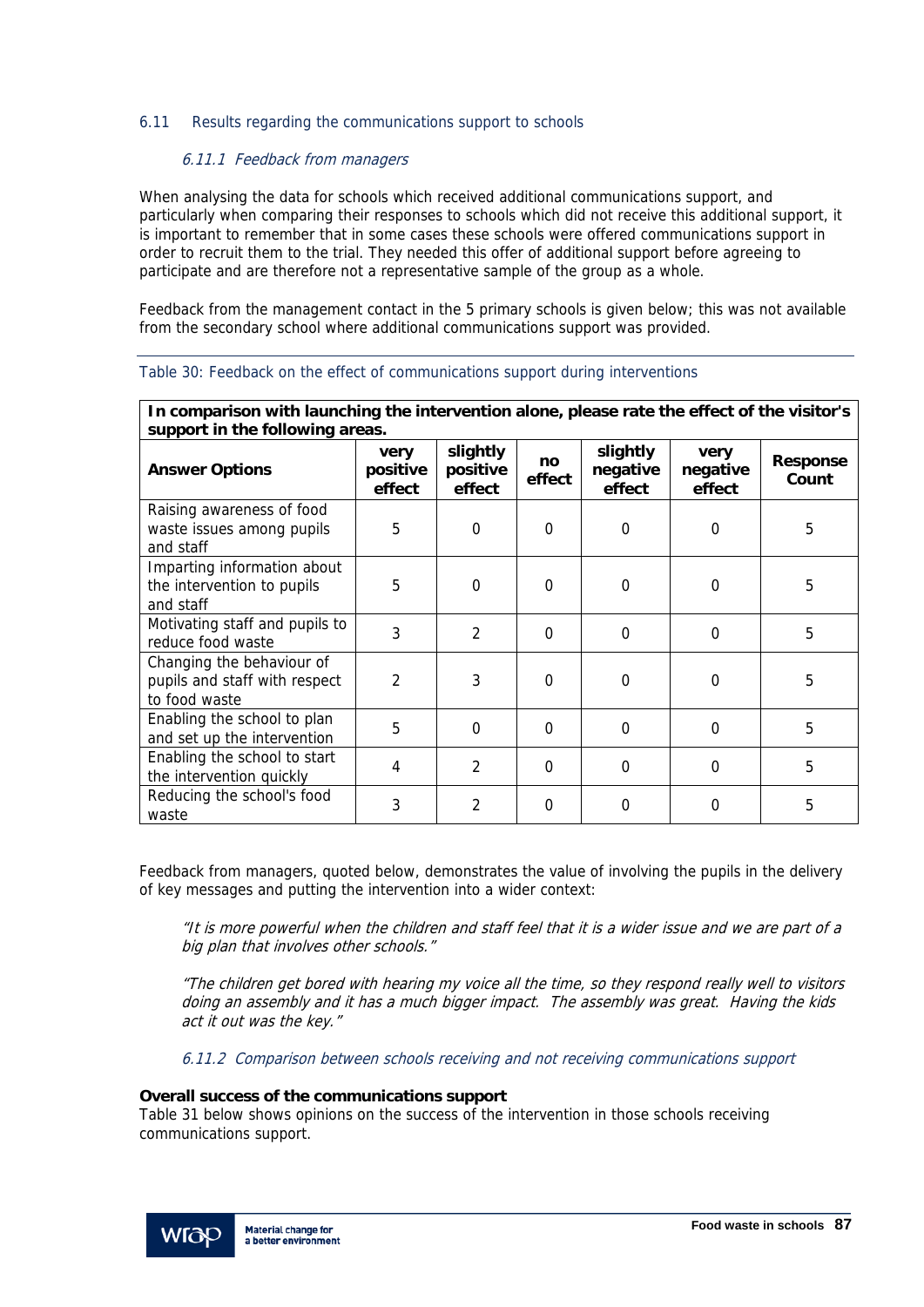Table 31: Success of intervention (schools receiving communications support) All responses

| Thinking about all aspects of the intervention, how would you rate its<br>overall success at reducing food waste in your school? |                                                        |   |  |  |  |  |
|----------------------------------------------------------------------------------------------------------------------------------|--------------------------------------------------------|---|--|--|--|--|
|                                                                                                                                  | <b>Response</b><br><b>Response</b><br>Count<br>Percent |   |  |  |  |  |
| Highly successful                                                                                                                | 31%                                                    |   |  |  |  |  |
| Successful                                                                                                                       | 31%                                                    |   |  |  |  |  |
| Neither successful nor unsuccessful                                                                                              | 23%                                                    | 3 |  |  |  |  |
| Somewhat unsuccessful                                                                                                            | 8%                                                     |   |  |  |  |  |
| Highly unsuccessful                                                                                                              |                                                        |   |  |  |  |  |
| answered question                                                                                                                | 13                                                     |   |  |  |  |  |

Table 32 below gives opinions on the success of the intervention in those schools not receiving communications support.

Table 32: Success of intervention (schools not receiving communications support) All responses

| Thinking about all aspects of the intervention, how would you rate its<br>overall success at reducing food waste in your school? |            |   |  |  |  |
|----------------------------------------------------------------------------------------------------------------------------------|------------|---|--|--|--|
| <b>Response</b><br><b>Response</b><br><b>Answer Options</b><br>Percent                                                           |            |   |  |  |  |
| Highly successful                                                                                                                | <b>20%</b> | 2 |  |  |  |
| Successful                                                                                                                       | 30%        | 3 |  |  |  |
| Neither successful nor unsuccessful                                                                                              | 40%        |   |  |  |  |
| Somewhat unsuccessful                                                                                                            | 10%        |   |  |  |  |
| Highly unsuccessful                                                                                                              | $0\%$      | ი |  |  |  |
| answered question                                                                                                                | 10         |   |  |  |  |

This feedback shows a small difference in reported success between schools receiving communications support and those not, with 62% respondents reporting the intervention as highly successful or successful, compared with 50% in schools not receiving the support. When school management responses were analysed as a separate group the rating for schools receiving communications support was 83% rating the intervention as highly successful or somewhat successful, compared with 33% for the schools who didn't receive support. However, it is important to bear in mind the small size of the sample.

## **Success of the communications support in bringing about positive impacts**

Tables 33 and 34 compare the responses from all staff in schools receiving communications support with those that did not. Given the small sample sizes (where one person can make 17% difference) we should not be surprised that these results do not give a clear picture. We have done further analysis separating out the school management responses from the catering staff, as they will have had the benefit of experiencing the school assemblies, whereas catering and Midday Meal Supervisors will not. Some analysis of the results is given following the tables themselves.

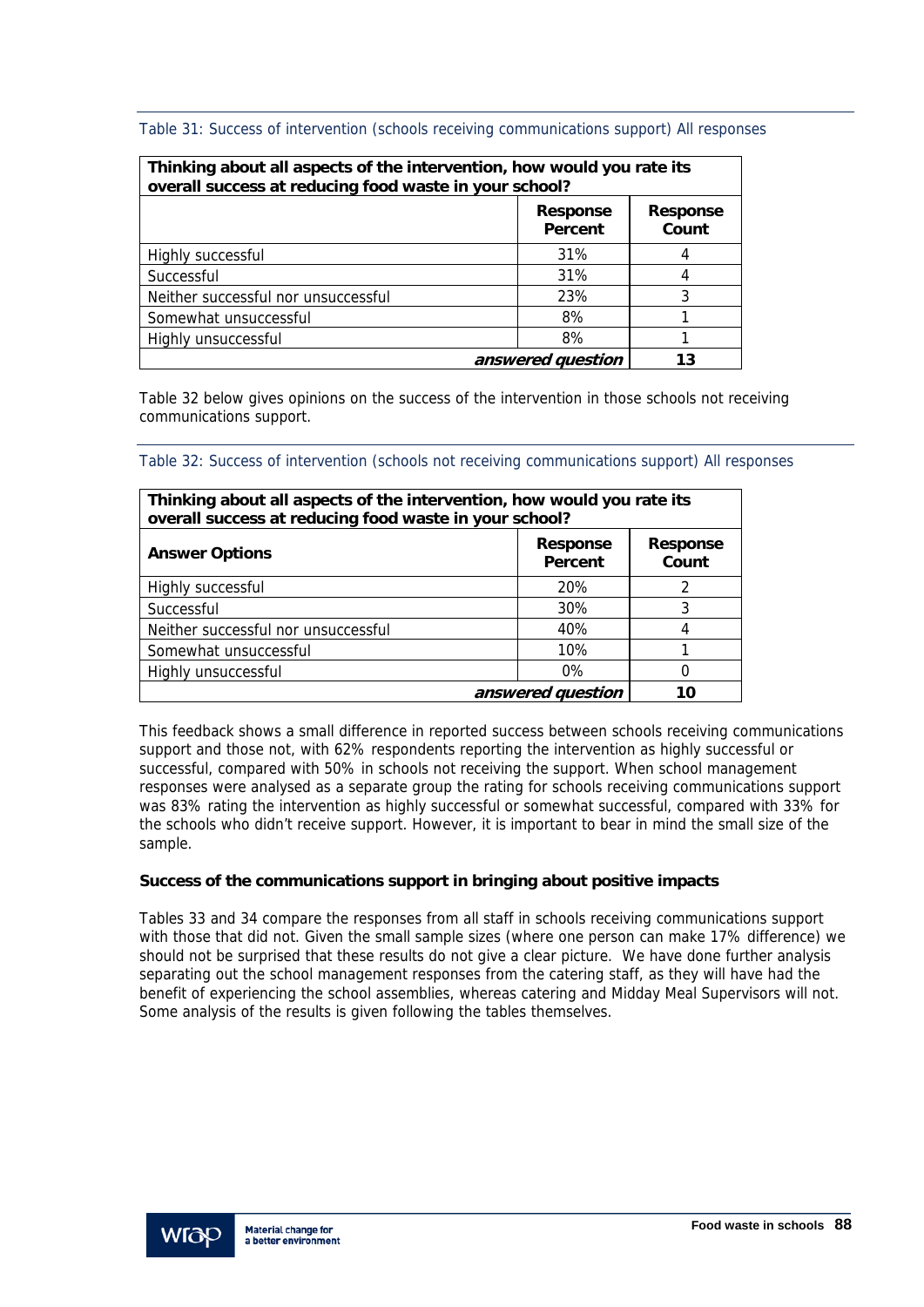| Table 33: Impact of interventions (schools receiving communications support) - All responses |  |  |
|----------------------------------------------------------------------------------------------|--|--|
|                                                                                              |  |  |

| Please indicate below whether you think the intervention has had any impact on the<br>following areas. |                    |                    |              |            |                          |  |
|--------------------------------------------------------------------------------------------------------|--------------------|--------------------|--------------|------------|--------------------------|--|
| <b>Answer Options</b>                                                                                  | positive<br>impact | negative<br>impact | no<br>impact | don't know | <b>Response</b><br>Count |  |
| Pupil awareness of food<br>waste                                                                       | 64%                | $0\%$              | 18%          | 18%        | 11                       |  |
| Staff awareness of food<br>waste                                                                       | 82%                | $0\%$              | 9%           | 9%         | 11                       |  |
| Morale among catering staff                                                                            | 73%                | 9%                 | 9%           | 9%         | 11                       |  |
| School meals uptake                                                                                    | 18%                | $0\%$              | 54%          | 28%        | 11                       |  |
| Pupils' diets                                                                                          | 55%                | 9%                 | 36%          | $0\%$      | 11                       |  |
| The eating environment                                                                                 | 40%                | 10%                | 30%          | 20%        | 10                       |  |
| Amounts of food waste                                                                                  | 75%                | 0                  | 25%          | 0          | 12                       |  |
| answered question                                                                                      |                    |                    |              |            | 12                       |  |

Table 34: Impact of interventions (schools not receiving communications support) – All responses

| Please indicate below whether you think the intervention has had any impact on the<br>following areas. |                    |                    |              |               |                           |
|--------------------------------------------------------------------------------------------------------|--------------------|--------------------|--------------|---------------|---------------------------|
| <b>Answer Options</b>                                                                                  | positive<br>impact | negative<br>impact | no<br>impact | don't<br>know | <b>Respons</b><br>e Count |
| Pupil awareness of food<br>waste                                                                       | 89%                | $0\%$              | $11\%$       | $0\%$         | 9                         |
| Staff awareness of food<br>waste                                                                       | 90%                | $0\%$              | 10%          | $0\%$         | 10                        |
| Morale among catering<br>staff                                                                         | 60%                | 10%                | 20%          | 10%           | 10                        |
| School meals uptake                                                                                    | 20%                | $0\%$              | 70%          | 10%           | 10                        |
| Pupils' diets                                                                                          | 40%                | $0\%$              | 50%          | 10%           | 10                        |
| The eating environment                                                                                 | 50%                | $0\%$              | 50%          | $0\%$         | 10                        |
| Amounts of food waste                                                                                  | 50%                | 0%                 | 30%          | 20%           | 10                        |
| answered question                                                                                      |                    |                    |              |               | 10                        |

The responses showed 75% of schools with communications support thought there was a positive impact on the amounts of food waste produced (compared with 50% in schools not receiving this support). Looking at school manager responses only, this rose to 80%, with only 17% holding this view for schools not receiving support. The impact of communications support on school staff also seems to have been positive with slightly higher responses for positive impact on staff awareness of food waste and morale among catering staff in those schools where additional communications support was delivered.

In other areas, however, there were less positive responses. For example, among all respondents, a higher positive impact on pupils' awareness of food waste was perceived to have been achieved in schools where no additional communications support was provided than those in schools where this support was provided. 64% of all respondents rated that awareness of food waste had increased in schools receiving support compared with 89% in schools which received no support.

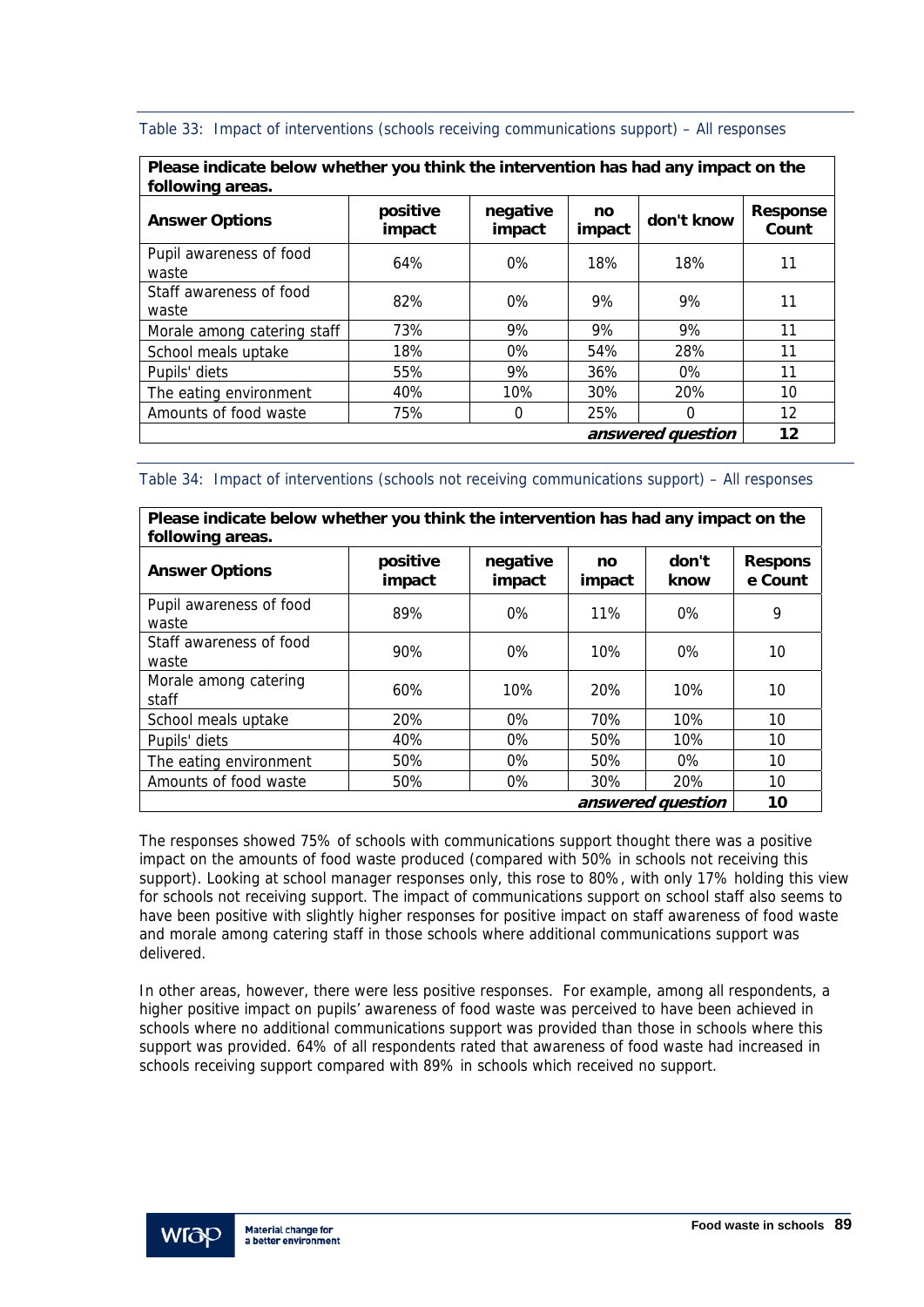#### 7.0 Comparison of activities that have been proved to reduce food waste in households and an assessment of their application to schools

This section explores the proposition that food waste reduction in schools could be comparable with food waste reduction in households. It compares the main reasons for food waste in schools, identified through this study, with the main causes of food waste from households, identified through WRAP's research into household food and drink waste. It also compares the approaches that have proved effective at reducing food waste in households with those likely to be effective in schools.

#### Reasons food is wasted

There are two main reasons food is wasted in households - cooking or preparing too much food; and not using food in time.

The reasons food is wasted in schools are more wide ranging and in the main very different to those given above. They are categorised into three key areas "operational" (relating to policies on food and school meals as well as practices and systems at a school level), "situational" (relating to broader issues not directly connected to food, such as rushed lunch hours or the canteen environment), or "behavioural" (relating to individual choices and preferences). The majority of food waste from school is thought to originate from school meals. (In primary schools in particular school policy would suggest that food waste from packed lunches is sent home and would end up in the household waste stream).

Approaches to reducing food waste in households

To address the main causes of food waste in households, providing information and advice on the following via the Love Food Hate Waste behavioural change programme has proved effective:

- $\circ$  "It pays to plan" check what's in the cupboard, fridge and freezer before going shopping; know what you're going to buy before you go shopping; plan meals in advance
- $\circ$  "Perfect portions" measure portion sizes to help avoid cooking or serving too much food
- $\circ$  "Know your dates" check the dates on food regularly and use foods with the shortest date first; freeze for later foods you won't get round to eating in time
- $\circ$  "Lovely leftovers" be creative with using up leftovers
- $\circ$  "Savvy storage" most leftovers will keep for up to two days in the fridge well wrapped; most fruit and vegetables will stay fresh for longer stored in the fridge; once opened, wrap fresh foods well or store in air-tight containers

In order to achieve a reduction in food waste, messages and advice on the above need to be targeted specifically at those people who are responsible for buying, cooking and preparing food in the household.

#### Approaches to reducing food waste in schools

As you might expect, the approaches that have proved effective at reducing food waste in households are unlikely to have the same impact in schools, as the causes of food waste are different (e.g. food that had passed it best before or use by dates was not found to be a significant proportion of food waste in schools). School kitchens operate commercially and therefore have processes in place to minimise wastage from not using food in time (e.g. menus planned in advance and stock control systems) and from preparing too much food – unserved food represents a cost to the caterer.

Whilst storing leftover food appropriately so that it can be used again can be an effective way to reduce food waste in households, the re-use of most food types in the school kitchen is not an option due to food hygiene polices in place to avoid risk to children. Due to the way that food is served in school canteens, the reuse of food types that may be considered "safe", such as vegetables, is often undesirable in terms of quality e.g. unserved vegetables which have been under a hot plate throughout

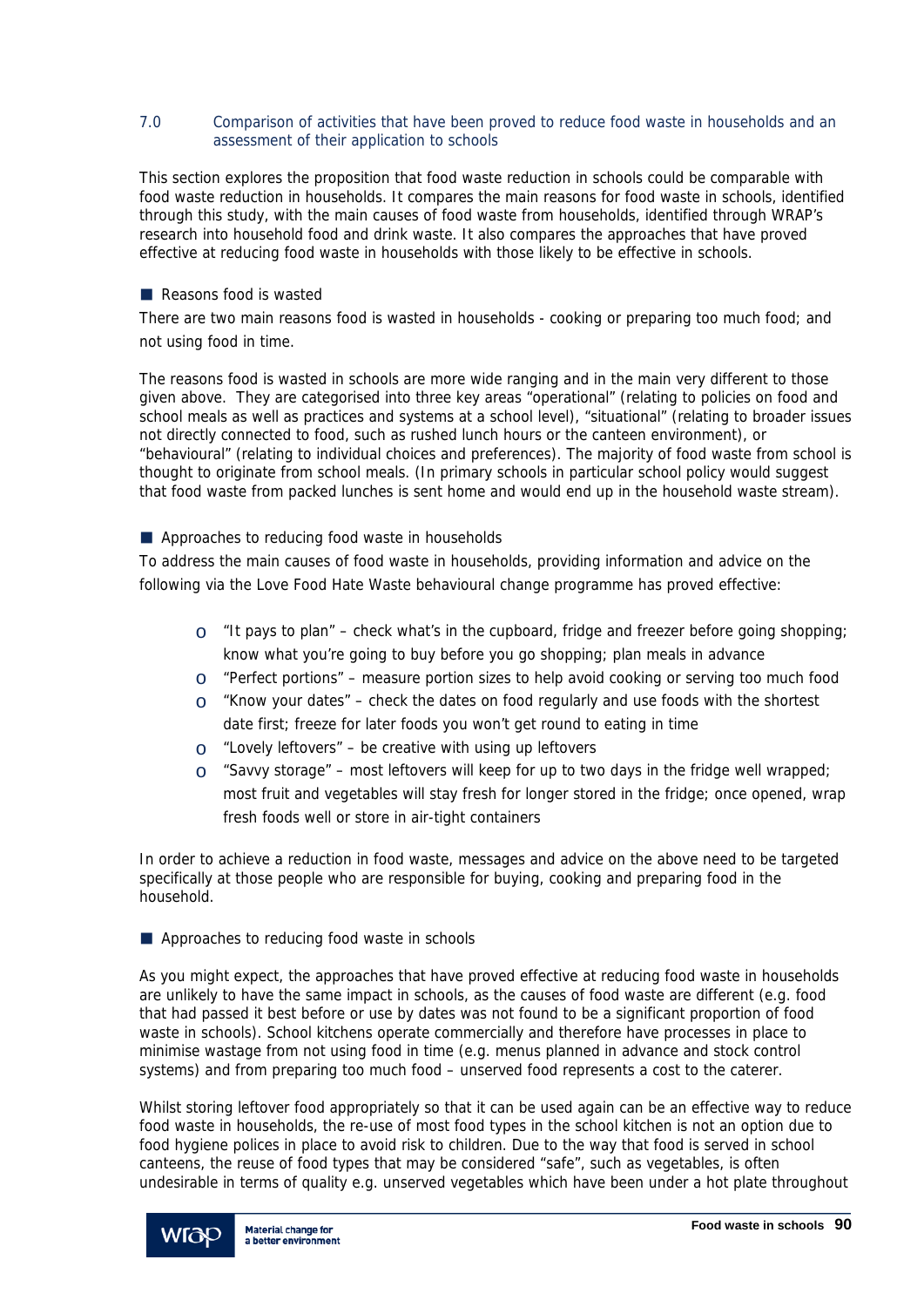the lunchtime service. Identifying processes which can minimise leftover food are more important here, e.g. preparing salad and fruit items in batches on demand and keep them refrigerated.

The opportunities to address the operational causes of food waste are often limited by the greater need to comply with nutritional and food hygiene standards and there are often financial and logistical barriers to overcoming the situational causes of food waste. Therefore addressing the behavioural reasons for food waste might be expected to have the most impact in terms of reducing food waste from schools and the additional benefit of improving the nutritional intake of pupils. There are a number of key groups whose behaviour is likely to affect the amount of food wasted at a school level, including catering providers, school staff (especially those supervising meal times) and pupils. Further work in this area is planned in partnership with the School Food Trust.

■ Working with schools to reduce food waste in households

If the aim is to reduce food waste from households, activities in schools aimed at primary school pupils may not be the most effective use of resources, as children are not those responsible for buying, cooking and preparing food in the household.

Working through schools as a channel to reach parents who want information to help them reduce food waste at home could be effective. More work is being done to understand how this can be done and the likely impact.

#### 8.0 Conclusions

- $\blacksquare$  The quantitative research suggests that a total of 80,328 tonnes of food waste is generated by schools in England per (40 week) school year (55,408 tonnes in primary schools and 24,974 tonnes in secondary schools.) Of this, the largest fractions were found to be vegetables, fruit and mixed (non sandwich). (The category mixed (non sandwich) refers to meals such as pizza, cottage pie and spaghetti bolognaise which incorporate a number of food stuffs). The majority of food waste is generated in the kitchen and canteen areas (72% in primary schools and 59% in secondary schools) and is assumed to originate from school meals. Significantly more food waste was found to be produced per pupil head in primary schools than in secondary schools (with an average of 72 grams per pupil per day and secondary schools 42 grams per pupil per day). For both primary and secondary schools, smaller schools produce more food waste per pupil per day on average.
- **More than three quarters of the food waste was classified as avoidable, i.e. it could have been eaten** at some point prior to disposal, but was not. However, in the school environment the opportunities to significantly reduce this avoidable waste are limited due to the need to comply with nutrient and food based standards and food safety requirements. Food waste is one factor among a hierarchy of key priorities for schools when thinking about food and whilst schools should be encouraged to reduce food waste as much as possible, this should not be at the expense of other essential goals. Other policies, such as introducing pupils to a wide range of foods, even if they are likely to reject them and therefore create waste, is seen by many as an important function of school meals.
- Staff and pupils have an interest in and understanding of food waste issues, although the qualitative research shows they will not always be seen as a top priority. The majority of schools interviewed had previously taken some action to reduce food waste, although in some cases this was motivated by a desire to improve pupils' diets by encouraging them to eat up their meals. All schools contributed suggestions as to what further actions could be taken with education of pupils and/ or staff being the most frequently suggested. Schools that took part in the intervention trials showed a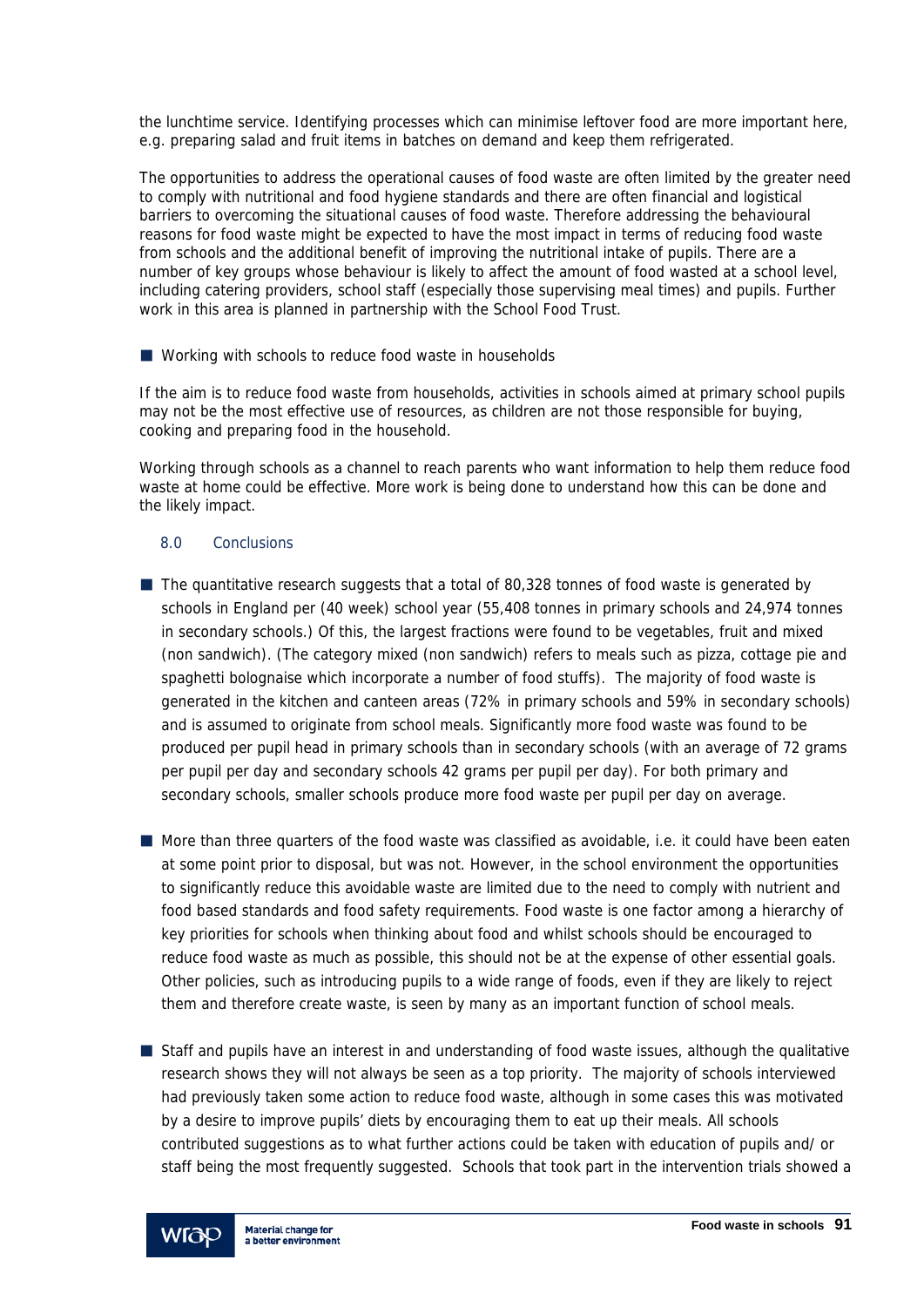commitment to reducing food waste and all stated that they hoped to continue with the intervention after the trial period. There is anecdotal evidence to suggest that schools have indeed continued with the interventions. However it needs to be recognised that these schools were to some extent self selecting, choosing to take part in the project, whereas other schools involved in the research did not want to be involved in the intervention trials. The project therefore demonstrated that for some schools there is an interest in food waste issues, sometimes as part of a wider interest in healthy eating, and that there is a good chance these schools will respond to ideas for change given the right level of support and encouragement. Engaging all schools may be more challenging.

- The intervention trials demonstrated that it is difficult to make a measurable impact on food waste arisings over a short time scale. Interventions can take time to set up and become established within the school environment, especially if they involve a process of learning new behaviours. However all schools involved in the interventions reported a positive impact on staff and pupil awareness of food waste issues. The commitment given by schools to continue with the interventions provides an opportunity to undertake further follow up research with these schools to ascertain the benefits of the projects initiated over a longer time scale.
- The findings suggest that reducing food waste in isolation may not be a significant enough issue for most schools to take action on. However, many of the actions that were identified through this study as being likely to reduce food waste often correspond with actions that might be taken to achieve other aims anyway. For example reducing time spent queuing allows pupils more time to actually consume the food they are served, and is therefore likely to reduce waste, but it is also likely to improve behaviour in the canteen, improve children's nutritional intake, and, as a result of the latter, to increase concentration in afternoon lessons.
- The project demonstrated that there are a large number of stakeholders (internal to the school and external) that have an influence on food waste generated, particularly those involved in menu planning, and those that interpret national legislation and guidance into local policies and procedures regarding nutritional guidelines, portion sizes and use of leftovers. National guidance and legislation on nutritional standards for school meals and on food hygiene tend to be interpreted into policy at a local level in a very strict way to ensure compliance and avoid risk; but at a school level there tend to be wide differences in how policy in interpreted into practice (i.e. some practitioners follow to the letter; some use their own judgement/ draw on their own experience to create more flexible practices). The differences in practices at a school level may be one reason why the amounts and types of food waste vary between schools.

#### 9.0 Recommendations

■ The reduction of waste in school food needs to be included as an objective in achieving the goals of the School Food Trust. Encouraging children to eat the food the have been served, rather than leaving it on the plate would be expected to achieve better nutrition for all the children. In addition, reducing food waste could contribute to minimising waste disposal costs and potentially transport and preparation costs. The aspiration to reduce food waste could also contribute to the aim of achieving a sustainable, secure and healthy food system.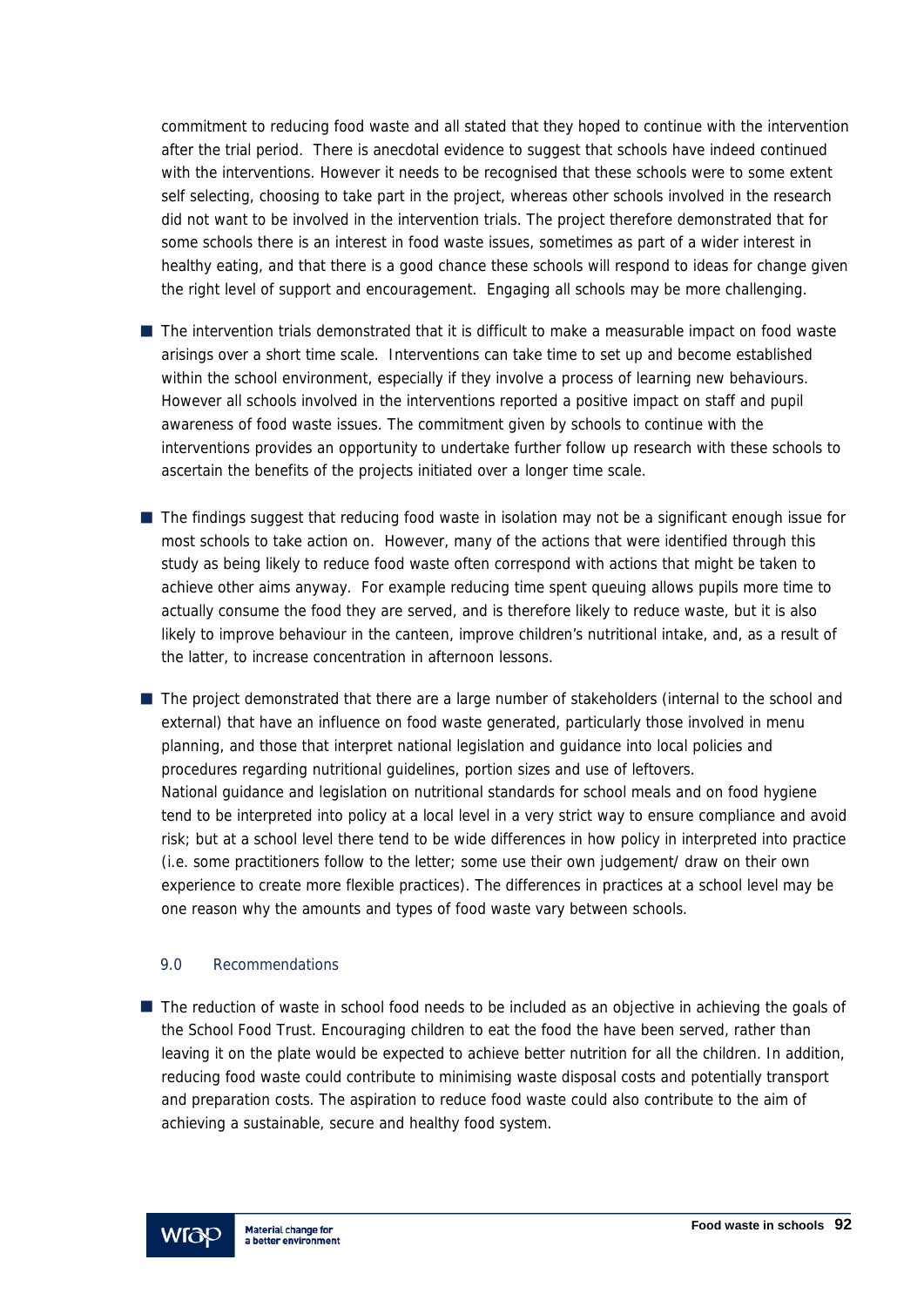- It is important that the issue of food waste becomes part of the whole school approach to food. In order for this to take place partnership working is required with the wide range of organisations involved in improving food in schools. Partners include the School Food Trust, Healthy School programme leads (LA), Healthy weight leads (PCT/LA), School Governor Association the Soil Association (Food for Life) ,the Local Authority Catering Association (LACA) and other commercial contract caterers and the Chartered Institute of Environmental health. Partnership working between these stakeholders would enable initiatives to reduce food waste to complement work to increase the nutritional quality of school food and increase food knowledge and skills of children.
- There is a need for greater clarity at a national level on issues such as portion sizes, as this study found significant confusion at practitioner level about what flexibility was permissible and frustration at perceived inconsistencies.
- As zero food waste is not a realistic aim in schools, further work is needed to understand the most efficient options for managing organic waste from schools, for example separate food waste collections for further treatment, or on-site treatment to divert waste from landfill.
- Schools should be directed to practical guidance to help them to reduce food waste. Materials to help schools to identify and address issues that may be causing food to be wasted can be found here: www.recyclenow.com/schoolsfoodwaste
- **Further work should be undertaken to research the economic benefits to schools of reducing food** waste.

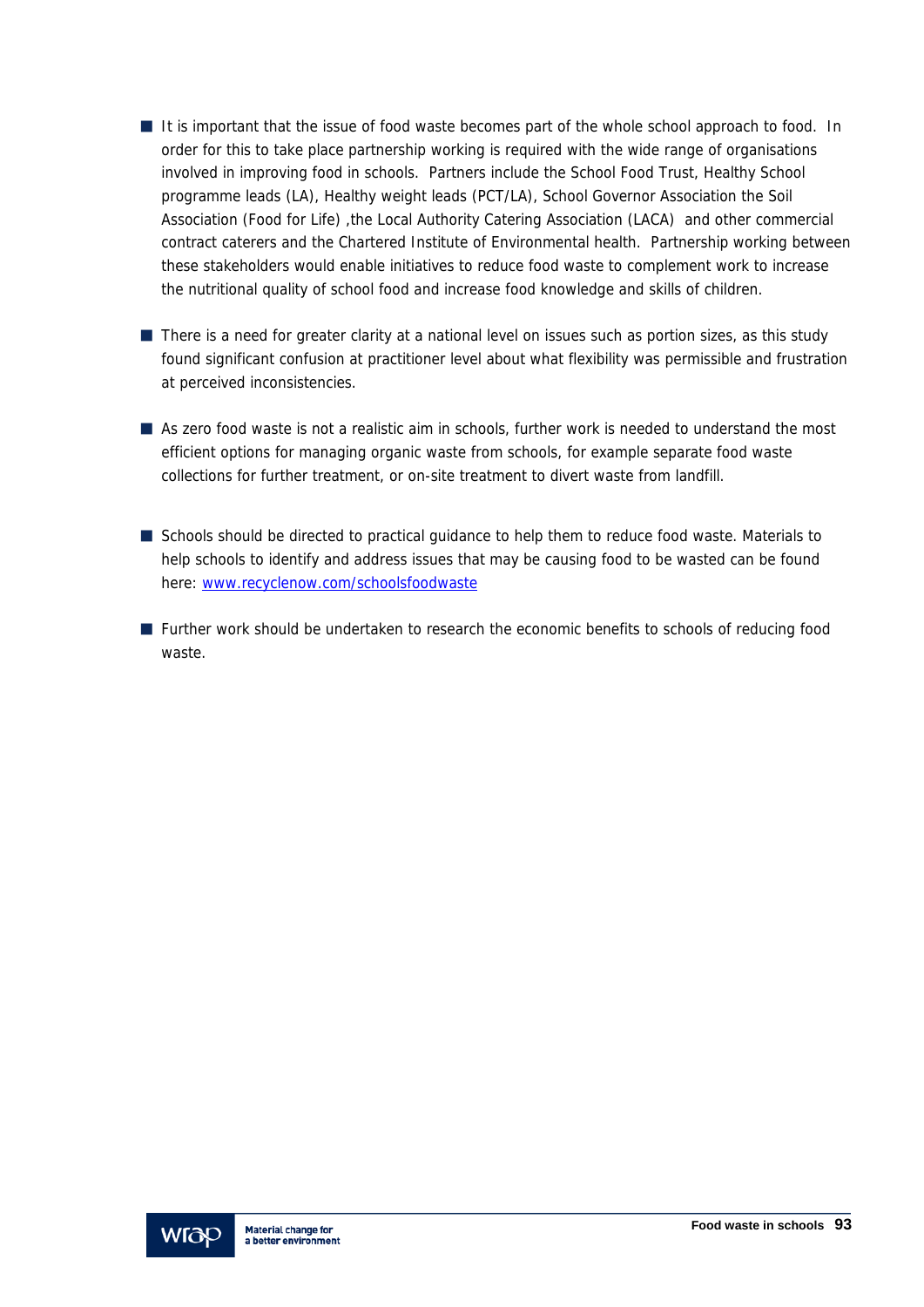## Appendix 1: Memorandum of understanding with participating schools

Memorandum of Understanding between Resource Futures and [INSERT NAME OF SCHOOL]

Resource Futures is carrying out a research project on behalf of WRAP (Waste & Resources Action Programme) to better understand the types and quantities of food waste produced in primary and secondary schools in England.

[INSERT NAME OF SCHOOL] has been approached to participate in this research, and has provided its consent.

This document serves to confirm that [INSERT NAME OF SCHOOL] agrees to participate in the study in accordance with the research activities and requirements described in the Project Details and Requirements Document (Ref SCH220/RF1011).

It also confirms that Resource Futures is committed to conducting the research in the manner described in the Project Details and Requirements Document (Ref SCH220/RF1011), and in accordance with its company's policies and procedures, including those relating to Health and Safety, Confidentiality, Data Protection, Child Protection, Environmental Management and Quality Management.

Signed for and on behalf Resource Futures: **Name:** Cathy Riley **Position:** Food Waste in Schools Project Manager **Address:** Create Centre, Smeaton Road, Bristol, BS1 6XN Signature:

Name: Position: Address:

Signed for and on **Chilly** behalf of [INSERT NAME OF SCHOOL]:

Signature:

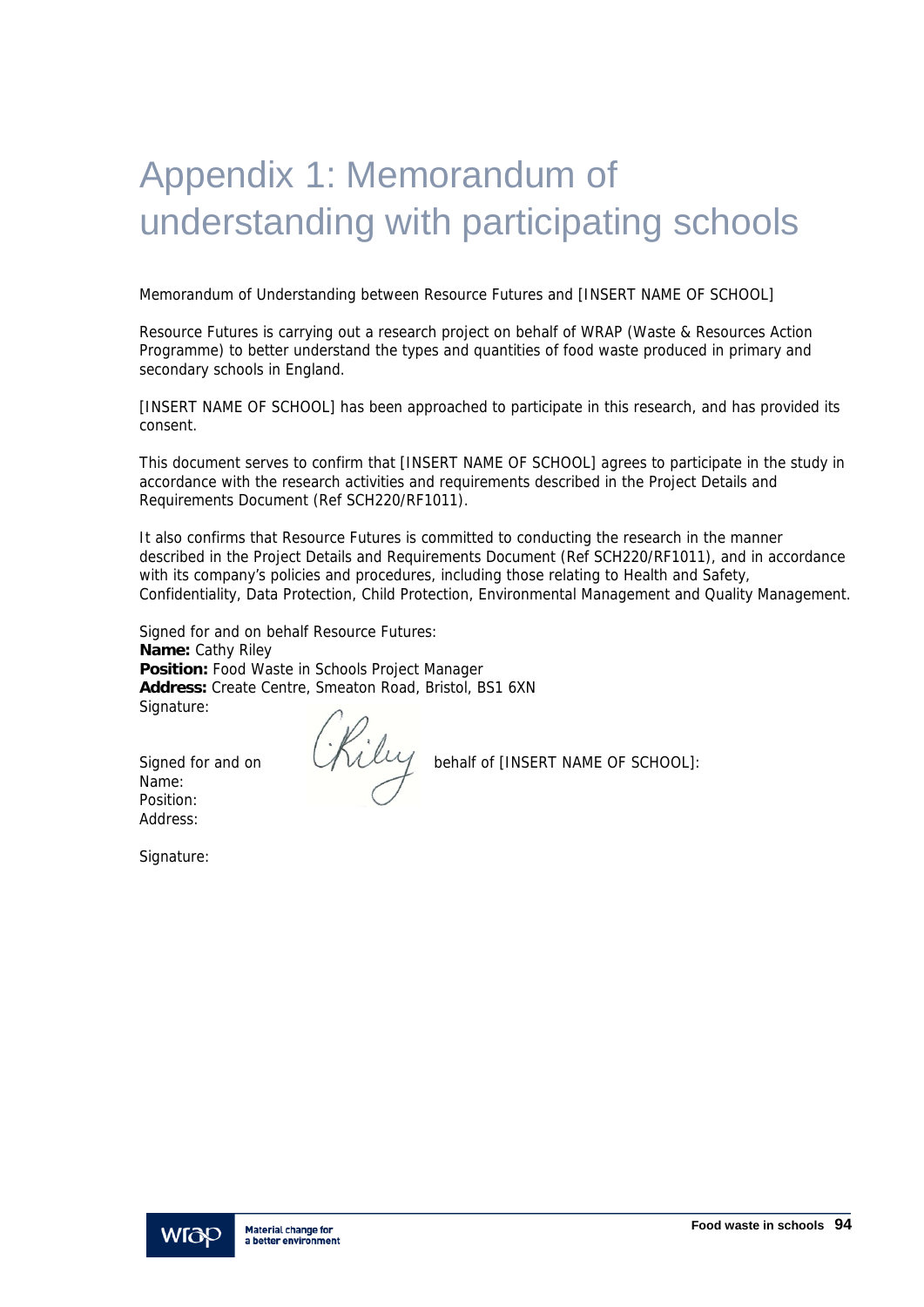## Appendix 2: Calculations to estimate a national figure for food waste in schools

## **Methodology**

In order to arrive at a national estimate for a national figure for food waste in schools the data were weighted. This was done by using categorical variables to represent the prevalence of school meals, and creating factors for school size for each permutation of school type and prevalence of school meals. This method would have the disadvantages of:

- Converting a continuous variable into a categorical one, and thus losing the explanatory power of this variable.
- Weighting on some very small case numbers, which could have a disproportionate effect on the outcomes.
- $\blacksquare$  The need to repeat a lot of the analysis.

In order to understand the impact of these variables, and to give an understanding of how these data relate to the national picture, an alternative approach of a regression model has been used. This enables an indication of the effect of each variable (e.g. school size), while controlling for other known effects (such as eligibility for school meals or form of catering). A model was built to include all variables for which there was data, and for which theory would suggest they could have an impact on the dependent variable (in this case grams food waste per pupil per day).

The apparent effect of one variable in a cross-tabulation may actually be due to other causes. A regression model takes account of the effect of each variable included, so that it can be assumed that the apparent effect of any one variable is not due to any of the others included. In this way, the model can predict the effect on the dependent variable for different values of the independent variables. An example below is the creation of a factor to predict the change in *grams food waste per pupil per day* according to school size.

However, it is only in the most controlled circumstances that all, or nearly all, of the independent variables can be known, so that there is always the chance that the results are due to an unknown variable. Therefore, when viewing the results the first step is to check the proportion of the effect on the dependent variable that the model explains.

In addition to the independent variables suggested in the question at the top of this section, it was considered that eligibility for free school meals may be a factor in schools waste production. This variable was also therefore included in the regression.

A regression model was first created:

Dependent variable – what we are measuring:

Grams food waste per pupil per day

Independent variables – what we understand to affect the dependent variable:

- Number of pupils
- Number of school meals cooked per day
- Number of pupils eligible for free school meals
- Food not provided internally

#### **Results**

As the other parts of this research found there to be a statistically significant difference between the waste produced by the two school types, the analysis was split by primary and secondary. The outputs of the model are given in Table 1.

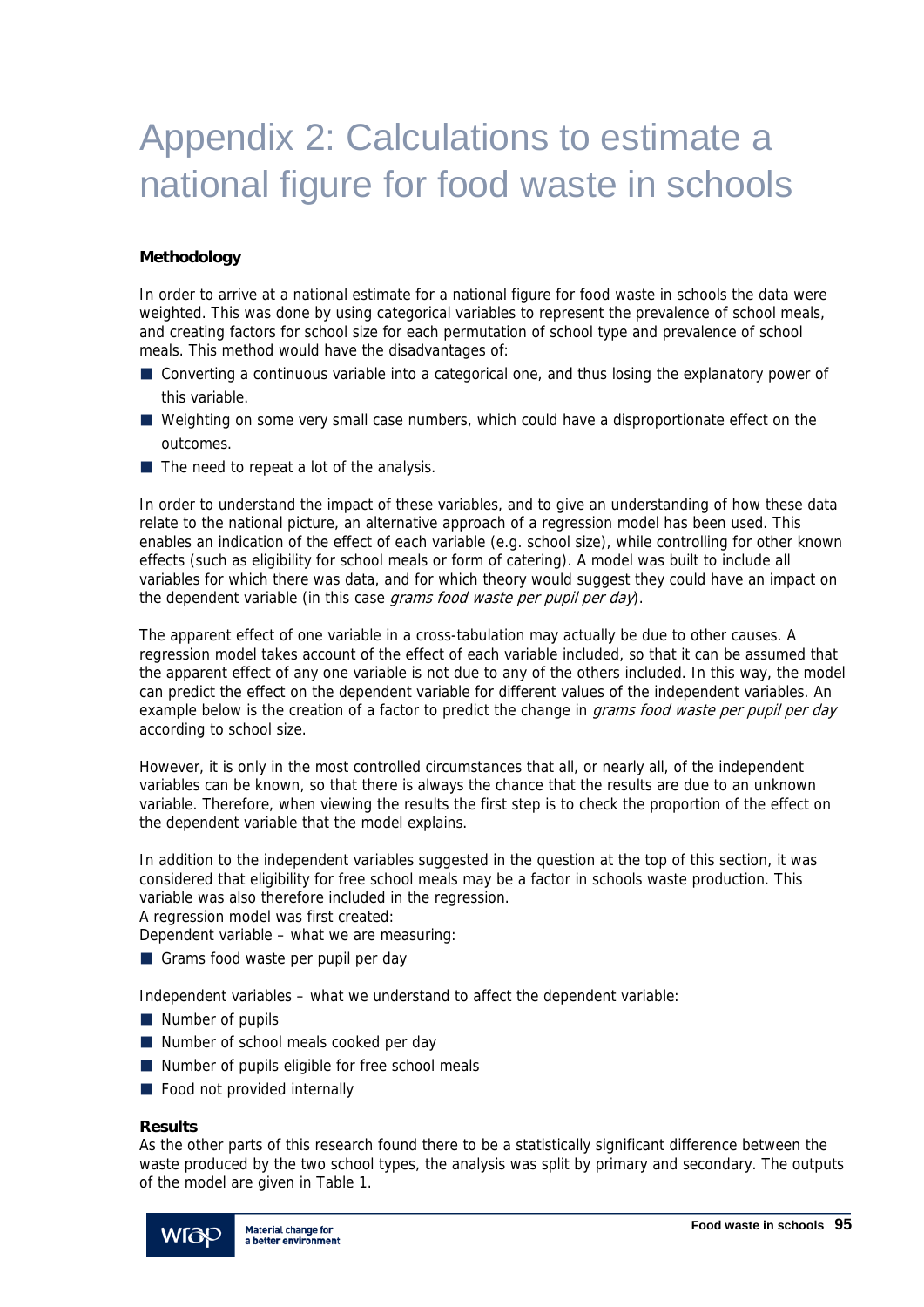#### Table 1

|           |                                                     | Change in gm/pupil/day (B-value) associated with: |                                               |                                                          |                                    |  |
|-----------|-----------------------------------------------------|---------------------------------------------------|-----------------------------------------------|----------------------------------------------------------|------------------------------------|--|
|           | Variance<br>explained<br>(adjusted<br>$R^{2*}$ 100) | Each additional<br>pupil (B value)                | Each additional<br>meal provided<br>(B value) | Each additional<br>free meal<br>entitlement (B<br>value) | Food not<br>provided<br>internally |  |
| Primary   | 14.2%                                               | $-.203$                                           | .242                                          | $.023*$                                                  | $-14.65$                           |  |
| Secondary | 18.6%                                               | $-.037$                                           | .029                                          | $-.049$                                                  | $4.651*$                           |  |

\*This figure is not statistically significant

For the two school types 14% and 19% respectively of the variance in the dependent variable was explained by the model. This is a relatively low figure, leaving a lot variation unexplained. The B-values are commented on in the sections which follow.

#### **Notes:**

Beta coefficients (referred to as b-values) provide the degree of change in the dependent variable associated with a unit change in the independent variables. This means that a b-value of -.203 for additional pupils suggests that increasing the number of pupils is associated with a decrease in food waste production of .203gm/pupil/day per additional pupil.

#### **Effect of school size**

Table 2 shows the baseline data used in the regression analysis, with the effect of changing pupil numbers. The effect of pupil numbers is statistically significant in each case.

#### Table 2

| School type | Average N of pupils | Average food<br>waste/pupil/day | Increase in average<br>food waste/pupil/day<br>per additional pupil |
|-------------|---------------------|---------------------------------|---------------------------------------------------------------------|
| Primary     | 294                 | 82                              | $-.203$                                                             |
| Secondary   | 935                 | 4 <sup>1</sup>                  | $-.037$                                                             |

There is a decrease in food waste/pupil/day per additional pupil in school size, for both primary and secondary schools, meaning that the larger the school, the less waste is produced per pupil per day: indicating an 'economy of scale' associated with reduced food waste per pupil in larger institutions. Table 3 gives the 2009 national figures for school and pupil numbers, and compares this with the sample for this research.

| Table 3           |              |             |                       |                                    |              |
|-------------------|--------------|-------------|-----------------------|------------------------------------|--------------|
|                   |              |             | Average<br>pupils per | Average<br>pupils per<br>school in |              |
|                   | N of schools | N of pupils | school                | this                               |              |
|                   | England      | England     | nationally            | research                           | % difference |
| Primary schools   | 17,041       | 4,068,360   | 239                   | 294                                | 23.14677     |
| Secondary schools | 3,211        | 3,131,030   | 975                   | 935                                | $-4.11191$   |

## **\*Source: schools, pupils, and their characteristics, January 2009 (provisional) DCSF**

It can be seen that the average school size achieved in this research is very near to the national average for secondary, but nearly a quarter greater for primary schools.

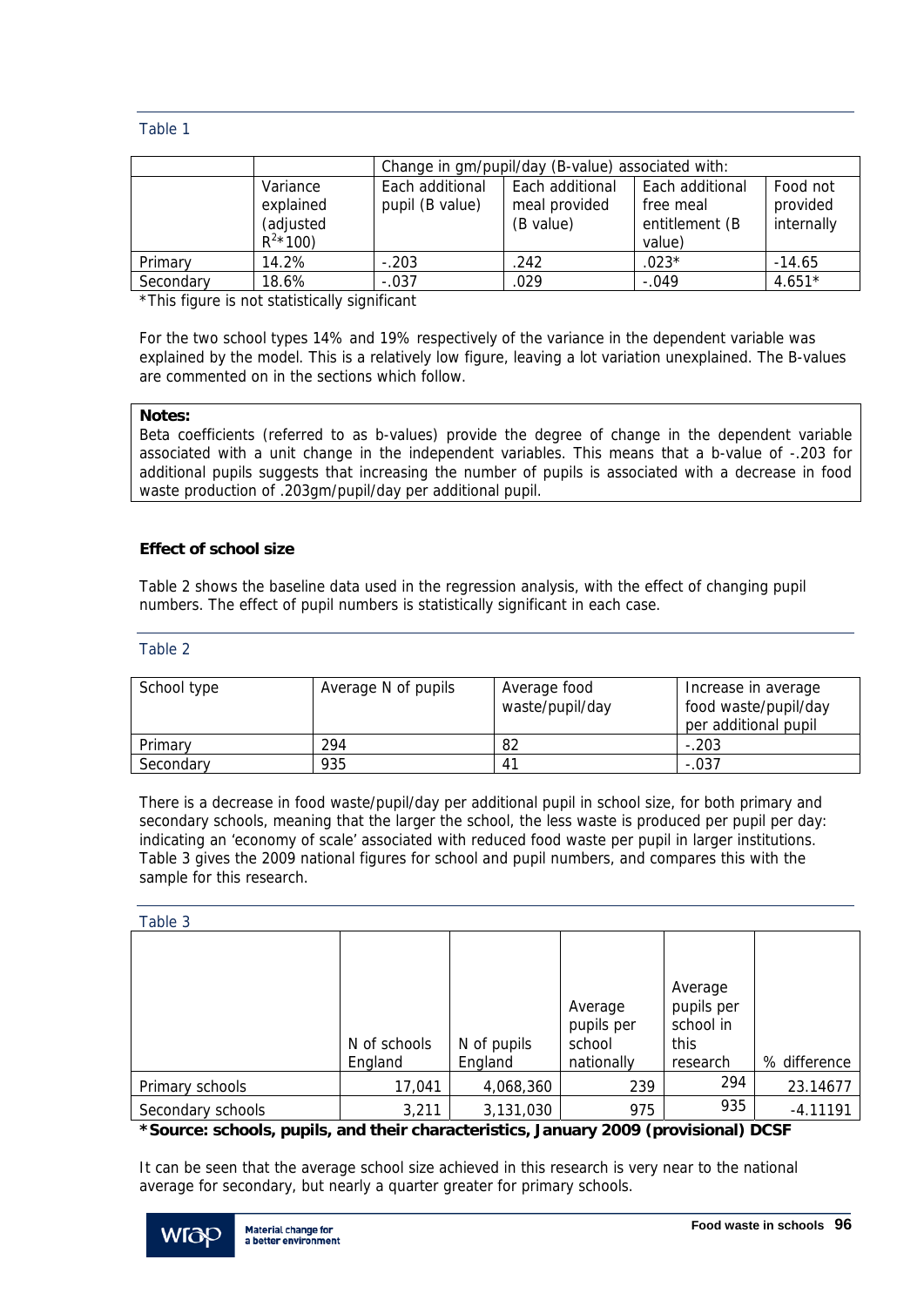Table 4 shows a projection on national average school size based on the outputs of the regression above.

| Table 4        |                                                 |                                      |                                                                                   |                                        |                                                                 |                                                                            |
|----------------|-------------------------------------------------|--------------------------------------|-----------------------------------------------------------------------------------|----------------------------------------|-----------------------------------------------------------------|----------------------------------------------------------------------------|
| School<br>type | Average<br>pupils/school<br>in this<br>research | Average<br>food waste<br>g/pupil/day | Increase in<br>average<br>food waste<br>g/pupil/day<br>per<br>additional<br>pupil | Average<br>pupils/school<br>nationally | Projected<br>average<br>food waste<br>g/pupil/day<br>nationally | <b>Difference</b><br>between<br>projected and<br>researched<br>g/pupil/day |
| Primary        | 294                                             | 82                                   | $-0.203$                                                                          | 239                                    | 70.78212                                                        | $-11.2179$                                                                 |
| Secondary      | 935                                             | 41                                   | $-0.037$                                                                          | 975                                    | 42.48351                                                        | 1.483514                                                                   |

It can be seen that, for secondary schools, the projection, adjusted for this variable, suggests that waste production nationally is very near to that of this sample. However, for primary schools the figure is reduced to 70 gm/pupil per day.

#### **Effect of number of meals provided**

Table 5 relates the regression findings to potential increases in provision of cooked meals. The effect of school meals is statistically significant in each case.

| Table 5     |                    |                                   |                                                                                |
|-------------|--------------------|-----------------------------------|--------------------------------------------------------------------------------|
| School type | Average N of meals | Average food waste<br>g/pupil/day | Change in average<br>food waste g/pupil/day<br>per additional meal<br>provided |
| Primary     | 152                | 82                                | .242                                                                           |
| Secondary   | 299                | 41                                | .029                                                                           |

There is an increase per additional meal provided, meaning that the average amount of waste per pupil per day increases with the scale of meal provision. However, the increase is much smaller for secondary schools. It was not possible to make a comparison with national statistics due to lack of availability of the data.

#### **Effect of free school meal eligibility**

Table 6 relates the regression findings to potential differences in eligibility for free school meals. The effect of is statistically significant for secondary only.

| Table 6     |                                                                  |                                   |                                                                              |
|-------------|------------------------------------------------------------------|-----------------------------------|------------------------------------------------------------------------------|
| School type | Average eligibility for<br>free school meals in<br>this research | Average food waste<br>g/pupil/day | Change in average food<br>waste g/pupil/day per<br>additional eligible pupil |
| Primary     |                                                                  | 82                                | $.023*$                                                                      |
| Secondary   | 147                                                              | 4 <sup>1</sup>                    | $-.049$                                                                      |

\*This figure is not statistically significant

Both school types in the above table show very small differences in gm/pupil/day for each additional eligible pupil, although the figure for primary schools is not significant. The figure for secondary schools shows a decrease per eligible pupil, with the opposite effect (non-significant) in primary.

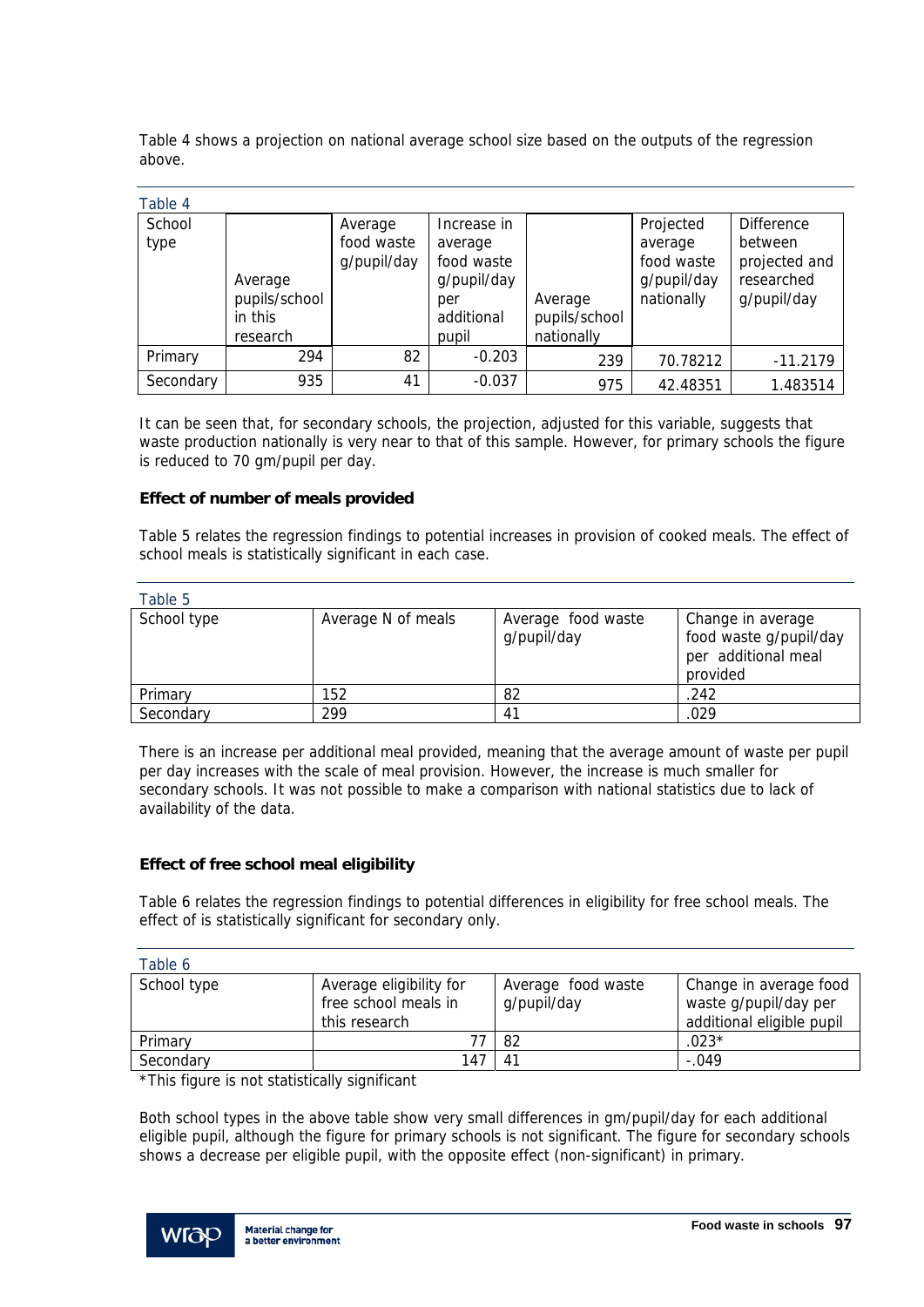Table 7 gives the 2009 national figures for free school meals, and compares this with the sample for this research.

| × | ۰. | ۰.<br>× |  |
|---|----|---------|--|

| rapie z           |            |          |                |                     |            |
|-------------------|------------|----------|----------------|---------------------|------------|
| School type       |            | N pupils |                |                     |            |
|                   |            | eligible | Average free   |                     |            |
|                   | N of       | for free | school         | Average free school |            |
|                   | schools    | school   | meals/school   | meals/school/day in | %          |
|                   | nationally | meals    | day nationally | this research       | difference |
| Primary schools   | 17,041     | 656,570  | 39             | 77.48               | 101.0961   |
| Secondary schools | 3,211      | 438,860  | 137            | 147.28              | 7.760124   |

Although secondary schools in the study were fairly typical in eligibility, there was a large difference in primary schools.

Table 8 shows a projection on national average school eligibility based on the outputs of the regression above.

| Table 8   |                 |             |                 |               |             |                   |
|-----------|-----------------|-------------|-----------------|---------------|-------------|-------------------|
| School    | Average         | Average     | Increase in     |               | Projected   | <b>Difference</b> |
| type      | eligibility for | food waste  | average food    | Average free  | average     | between           |
|           | free school     | g/pupil/day | waste           | school meals/ | food waste  | projected and     |
|           | meals in this   |             | g/pupil/day per | school/day    | g/pupil/day | researched        |
|           | research        |             | additional meal | nationally    | nationally  | g/pupil/day       |
| Primary   | 77              | 82          | 0.023           | 39            | 82.89588    | 0.895877          |
| Secondary | 147             | 41          | $-0.049$        |               |             |                   |
|           |                 |             |                 | 137           | 40.49402    | $-0.50598$        |

It can be seen that the projection suggests that waste production nationally is very near to that of this sample for both school sizes. However, for primary schools, it must be remembered that the b-value, from which the projection was derived, was not statistically significant.

#### **Effect of the school meals provider**

A variable was created combining LA and contractor provision of catering, to make a variable representing external catering provision. Table 9 relates the regression findings to potential increases in provision of cooked meals.

| Table 9     |                                                             |                                   |                                                                                                                   |
|-------------|-------------------------------------------------------------|-----------------------------------|-------------------------------------------------------------------------------------------------------------------|
| School type | Average proportion of<br>samples from external<br>providers | Average food waste<br>g/pupil/day | Difference in average<br>food waste g/pupil/day<br>between samples from<br>external providers and<br>the control. |
| Primary     | 72%                                                         | 82                                | $-14.65$                                                                                                          |
| Secondary   | 57%                                                         | 41                                | $4.651*$                                                                                                          |

Results for primary schools were significant, suggesting that external provision of catering is associated with a decrease in waste production. The effect suggested for secondary schools is in the opposite direction, but is not statistically significant. It was not possible to make a comparison with national statistics due to lack of availability of the data.

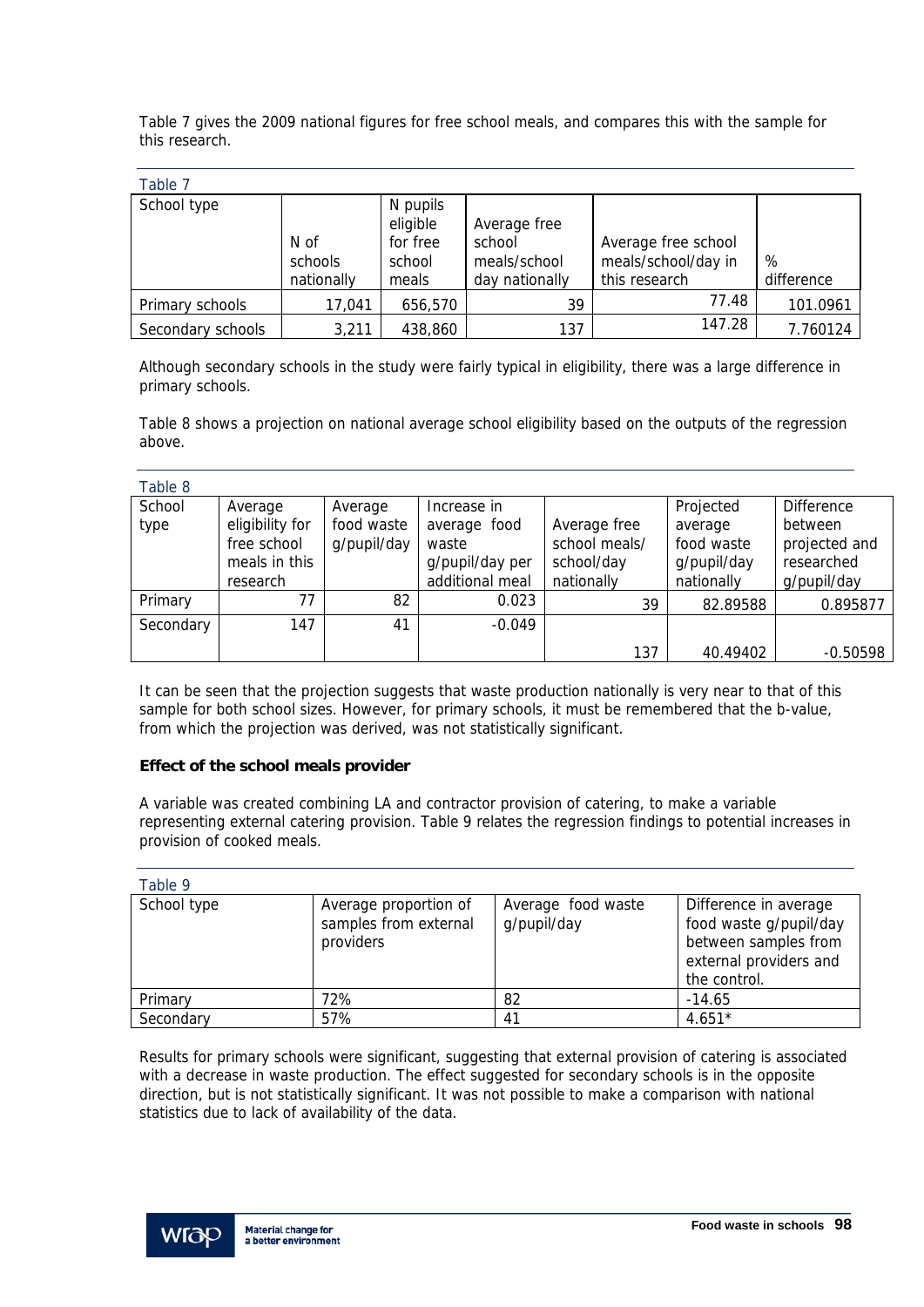## **Summary**

The model suggests that increased school size is associated in a reduction in food waste production. However, increases in the scale of catering are associated with increases in food waste. Eligibility for school meals had a very small effect for secondary schools, and was not statistically significant for primary schools. Using external caterers was associated with a strong and significant reduction in primary school food waste, but was not statistically significant for secondary schools. Where national data were available (school size and eligibility for school meals), a projection was made

to give a suggested value for national schools waste. This is shown below. However, it should be noted that this does not take account of the scale of meal provision or type of provider.

| Table 10          |                   |                |                |               |
|-------------------|-------------------|----------------|----------------|---------------|
| School type       | Average food      | Adjustment for | Adjustment for | Projection of |
|                   | waste g/pupil/day | school size    | free meal      | g/pupil/day   |
|                   |                   |                | eligibility    | nationally    |
| Primary schools   | 82.00             | $-11.22$       | 0.90           | 71.68         |
| Secondary schools | 41.00             | 1.48           | $-0.51$        | 41.98         |

| Table 11: Calculations of total tonnage of school food waste per year |                                  |                         |                         |                                            |  |
|-----------------------------------------------------------------------|----------------------------------|-------------------------|-------------------------|--------------------------------------------|--|
| Type of school                                                        | <b>Food waste</b><br>g/pupil/day | No pupils<br>nationally | school days<br>per year | <b>Total waste</b><br>(tonnes) per<br>year |  |
| <b>Primary schools</b>                                                | 71.68                            | 4,068,360               | 190                     | 55,407.81                                  |  |
| <b>Secondary schools</b>                                              | 41.98                            | 3.131.030               | 190                     | 24,973.72                                  |  |
| Total waste per<br>year                                               |                                  |                         |                         | 80,381.53                                  |  |

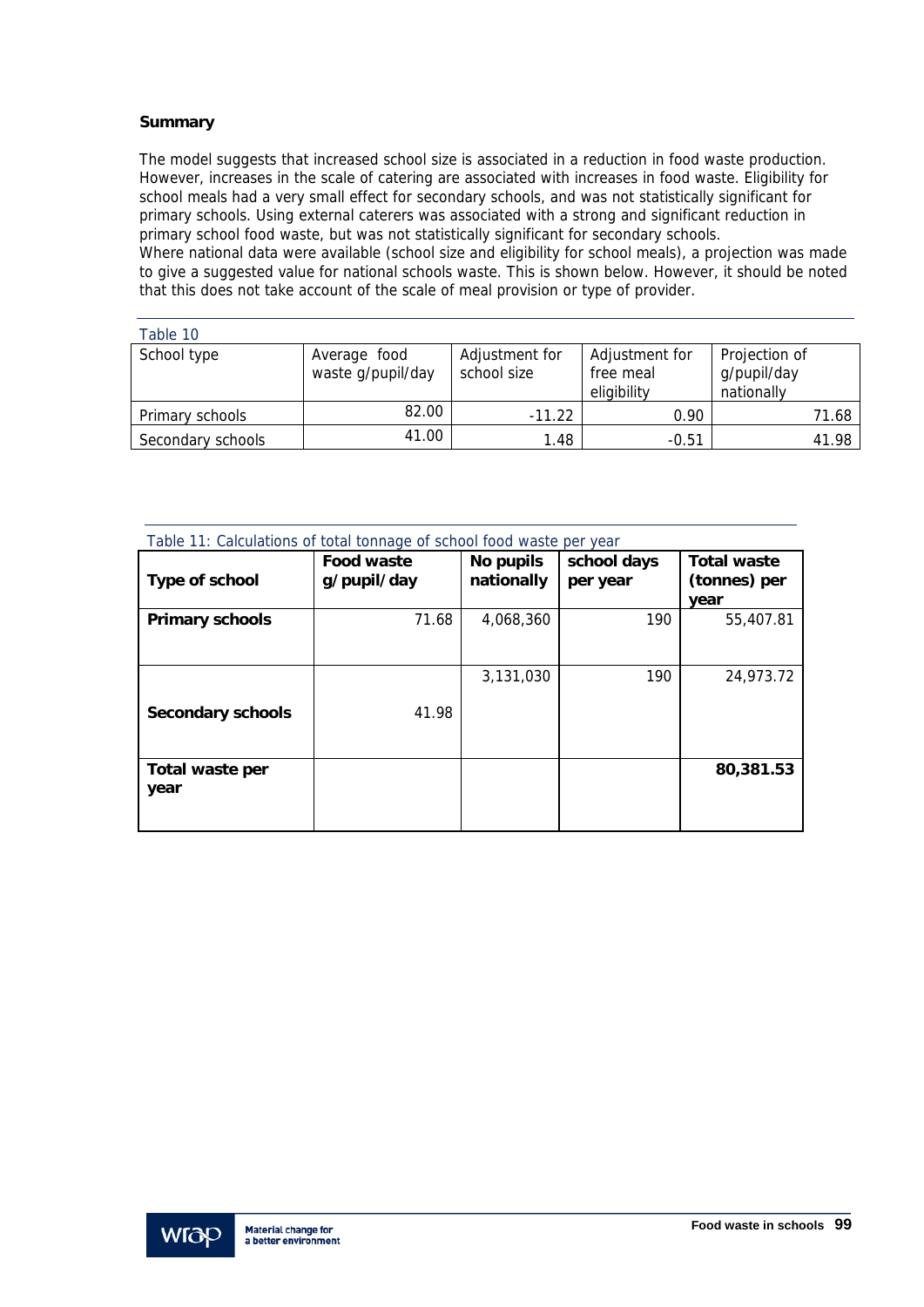# Appendix 3: Headline summary quantitative data by school

| <b>School</b> |                  |             |            |
|---------------|------------------|-------------|------------|
| number        | <b>KG</b> sorted | g/pupil/day | g/meal/day |
| 5             | 139.2            | 49.8        | 93.1       |
| 6             | 180.3            | 84.9 n/a    |            |
|               | 202.4            | 95.5        | 199.6      |
| 8             | 288.8            | 142.4       | 219.9      |
| 9             | 68.6             | 26.0 n/a    |            |
| 10            | 217.9            | 102.6       | 227.0      |
| 11            | 194.4            | 64.7        | 149.5      |
| 12            | 151.1            | 45.6        | 109.5      |
| 15            | 440.4            | 73.4        | 193.1      |
| 17            | 378.9            | 50.8        | 225.6      |
| 18            | 139.7            | 81.7        | 175.7      |
| 19            | 316.3            | 71.7        | 150.6      |
| 20            | 88.1             | 23.4        | n/a        |
| 21            | 216.3            | 46.3        | 171.7      |
| 22            | 326.3            | 117.6       | 290.1      |
| 23            | 397.8            | 64.3        | 127.5      |
| 24            | 335.4            | 104.2       | 136.1      |
| 25            | 422.7            | 123.1       | 156.6      |
| 27            | 784.9            | 92.6        | 149.5      |
| 28            | 262.3            | 76.5        | 93.7       |
| 30            | 329.3            | 64.0        | 84.4       |
| 31            | 238.9            | 57.7        | 83.4       |
| 32            | 293.4            | 86.2        | 122.3      |
| 33            | 940.7            | 114.4       | 156.8      |
| 34            | 393.4            | 79.2        | 121.4      |
| 36            | 633.7            | 119.7       | 192.0      |
| 37            | 243.3            | 104.1       | 155.2      |
| 38            | 646.6            | 137.1       | 230.9      |
| 41            | 300.6            | 67.3        | 130.1      |

#### Table 1: Total food waste data by primary school

#### **Total food waste data by secondary school**

| <b>School</b> |                  |             |            |
|---------------|------------------|-------------|------------|
| number        | <b>KG sorted</b> | g/pupil/day | q/meal/day |
|               | 514.4            | 53.6        | 131.9      |
| 2             | 304.1            | 54.9        | 101.7      |
| 3             | 686.6            | 40.0        | 132.0      |
|               | 552.3            | 39.6        | 70.8       |
| 13            | 589.2            | 50.4        | 323.7      |
| 14            | 385.3            | 18.9        | 642.2      |
| 35            | 315.7            | 35.1        | 87.7       |
| 39            | 583.1            | 43.2        | 77.8       |
| 40            | 444.4            | 35.9        | 158.7      |

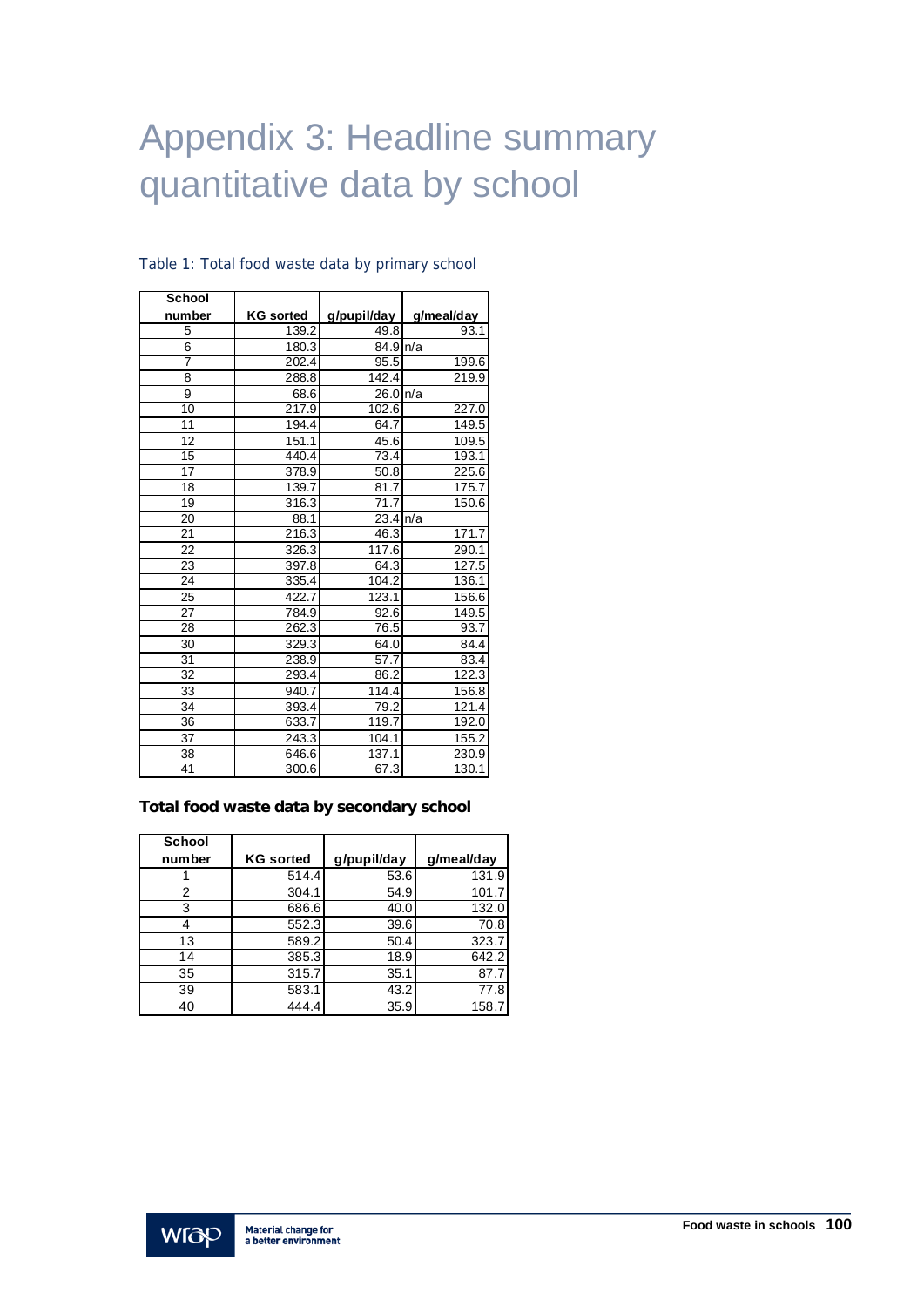# Appendix 4: Food waste by primary and secondary schools

In order to allow comparisons to be made between schools, analysis was carried out looking at the amount of food waste produced per primary school.

The amount of food waste collected from each school over the three week period varied greatly. This is as we would expect due to the waste generating variables such as number of pupils, school meal provision etc. being different for each school. The range of total food waste sorted for primary schools was 872kg (69 – 941 kg) with a mean of **330 kg**. The standard deviation for the sample of 29 primary schools was 202, this gives a coefficient of variation (stdev / mean) of 61%, which is high and reflects the large range of values in the dataset.

The data was analysed by the number of pupils and also the number of school meals prepared to see if there was less variation between schools when looking at the data based on these parameters. Total weight of food waste sorted on each of the monitoring days at the school was divided by the number of pupils or number of school meals prepared. The weights by school regarding gm/pupil/day and gm/meal/day are given in Appendix 3.

The figure below shows the mean amount of food waste per pupil per day (circle in the bar) for each school and the 95% confidence interval (the bar). The confidence interval (CI) represents the range that we can be 95% certain that the mean daily value falls within for the school. If a school's daily results are close together in value the confidence interval is narrow (small bar) for a school with a wide range of daily values the confidence interval will be greater. The same methodology was used for all the mean and CI charts in this section of the report.

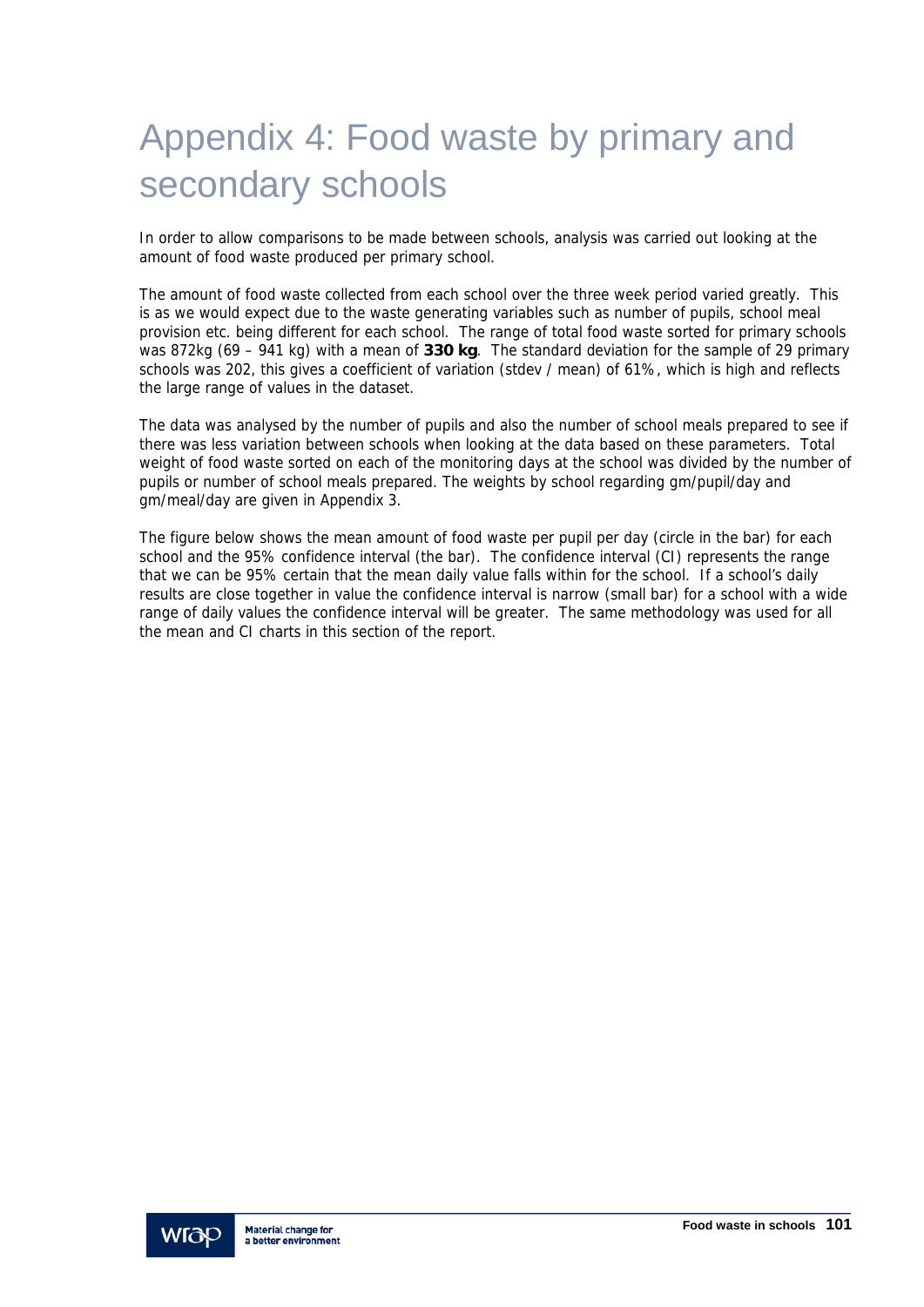## **Total weight of food waste by primary school**

Figure 1: Daily mean quantity of food waste generated per primary school pupil and 95% confidence intervals across all monitoring days g/pupil/day



**School Type: Primary School** 

 Figure 1 above shows that the range of mean values was 119g (23 – 142 g/pupil/day). The mean daily value for all 29 primary schools was **81 g/pupil/day.** The standard deviation was 31g / pupil / day giving a coefficient of variation of 38%, less than analysing at the data on a total weight sorted level. The figure below represents the data based on the daily mean amount of food waste produced per hot meal prepared to see if this lowers the coefficient of variation between schools.

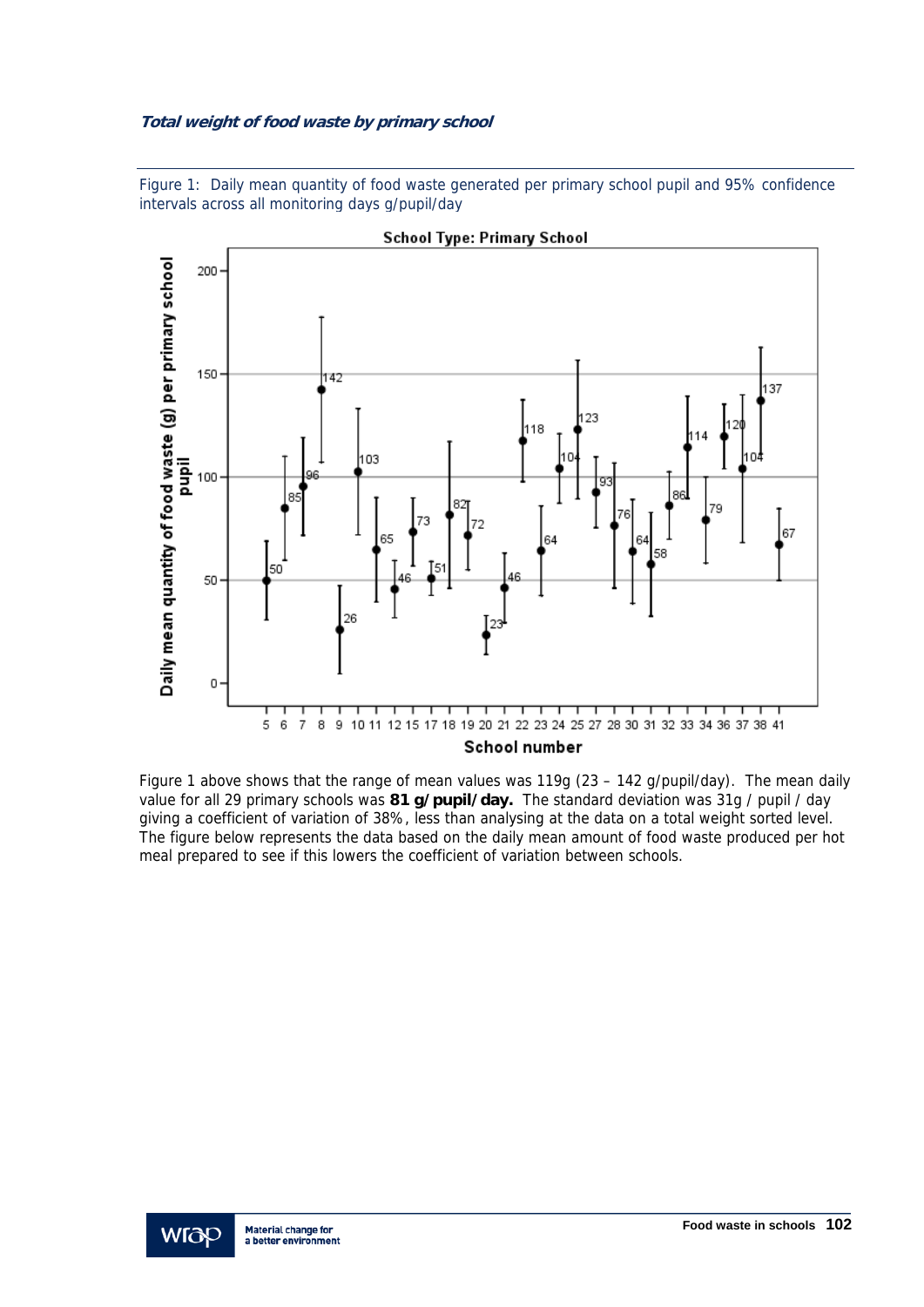Figure 2: Daily mean grams per number of hot meals prepared across all monitoring days and 95% confidence interval for primary schools



**School Type: Primary School** 

The figure above shows the mean amount of food waste produced per day per hot meal prepared (circle on the bar) and the 95% confidence interval for the school (the bar). A wide confidence bar represents a greater range of daily values for the school. The three primary schools missing from the figure with no data (6, 9 and 20) did not prepare any hot meals on site, 2 served only packed lunches to pupils eligible for free school meals that the third had its hot food prepared off site. The range of values was 207g (83 – 290 g/meal/day) with a mean value of **159 g/ meal/day.** In all cases the values are higher than the per pupil figures simply as a result of the schools preparing less hot meals than the number of pupils. The standard deviation was 53 giving a coefficient of variation of 33% this is very similar to the variance in the data based on a per pupil per day basis.

#### **Total weight of food waste by secondary school**

As with the primary schools analysis was carried out to assess the variability of the data between schools.

As we would expect the amount of food waste sorted over the duration of the project varied by each school. The range of total food waste sorted for secondary schools was 383kg (304 - 687 kg) with a mean of **486 kg**. The standard deviation was 132 giving a coefficient of variation of 27%, this is smaller than the primary schools result, but the smaller sample size should be borne in mind in interpreting this result (9 secondary schools compared to 29 primaries). Compared with primary schools, the weights sorted are greater, this is likely to reflect the fact that secondary schools are in general several times bigger that primary schools in respect to number of pupils. The mean number of pupils in the primary schools included in the study was 294 compared to 935 for secondary schools. In order to allow a comparison to be made between the secondary schools the data was analysed on a per pupil per day basis and based on the number of hot meals prepared.

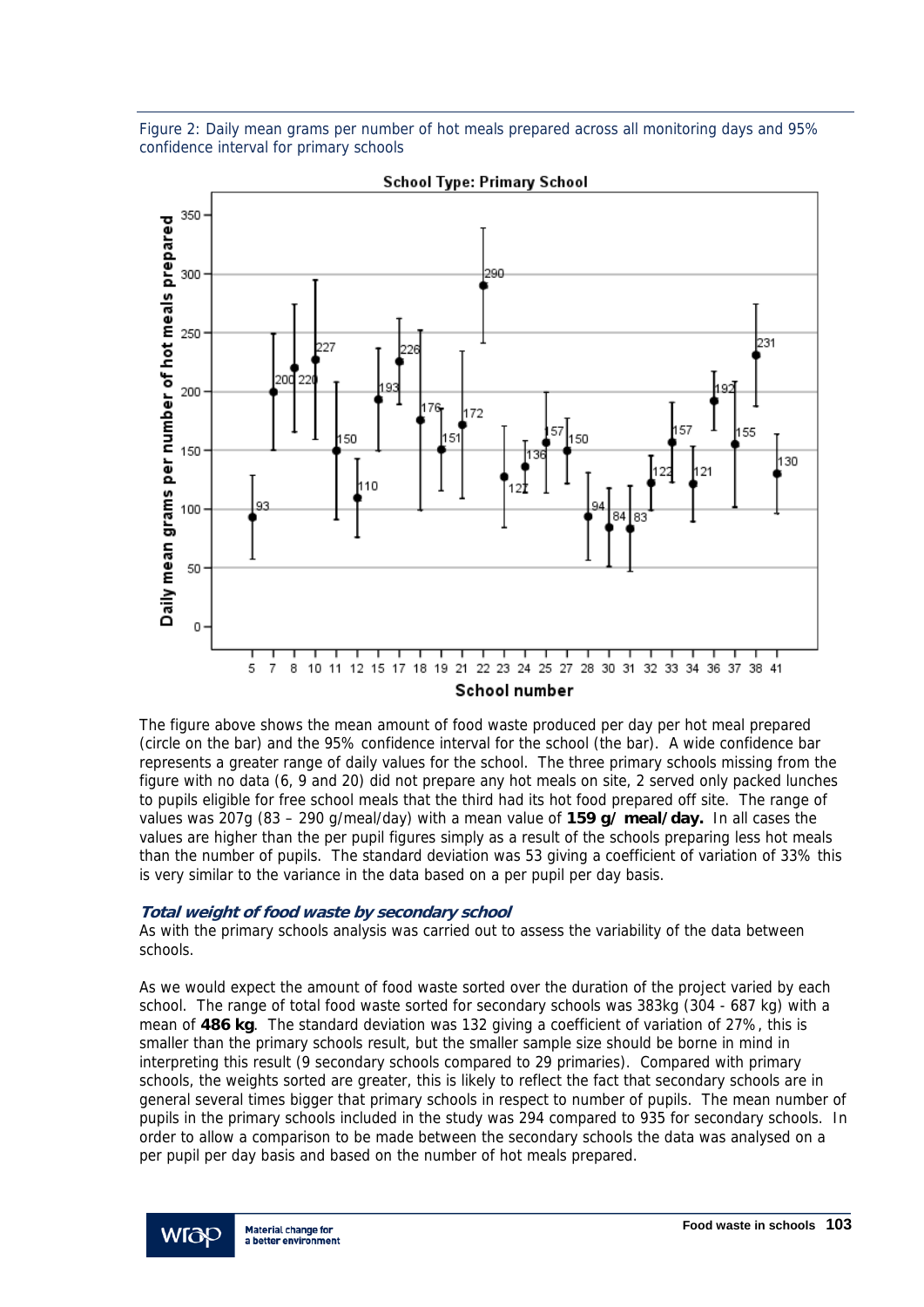Figure 3: Mean grams per pupil per day across all monitoring days and 95% confidence intervals for each secondary school



**School Type: Secondary School** 

Figure 3 above shows that the mean amount of food waste per pupil per day varies between schools. The range of values was 36g (19 - 55 g/pupil/day), with the mean for all secondary schools being **41 g/pupil/day.** This is considerably less than the figure calculated for primary schools (81 g/pupil/day). The standard deviation was 11, giving a coefficient of variation figure of 26%. School 14 is noticeable due to the low mean figure of 19 g/pupil/day being almost half of the next smallest figure.

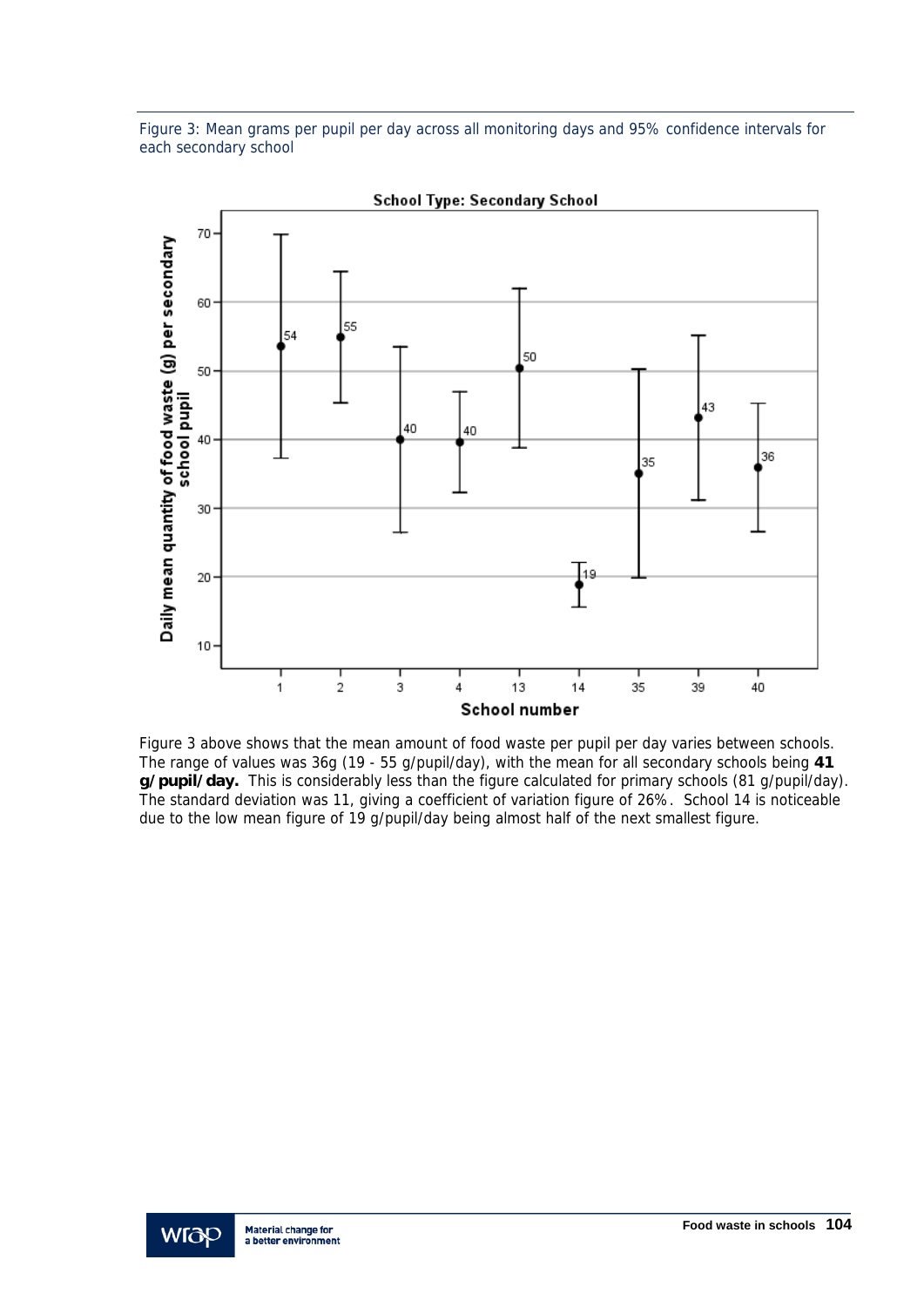Figure 4: Mean amount of food waste (g) per day per hot meal prepared across all monitoring days and 95% confidence interval in each secondary school



**School Type: Secondary School** 

Figure 4 above shows the mean amount of food waste produced per day per hot meal prepared. The range of values was 571g (71 - 642 g/meal/day) with a mean value of **191 g/ meal/day**. The standard deviation was 186 giving a coefficient of variation figure of 97% which reflects the wide range of values in a relatively small sample.

Figure 4 shows two outliers, schools 13 and 14. School 14, however, only prepares hot meals for 3% of the pupils (40 meals per day). Dividing the total food waste generated by the school (i.e. for all pupils, including packed lunch waste etc.) by this figure gives a potentially misleading result – the g/pupil/day figure is actually very low. In addition, in the following sections, when arisings by point of origin are looked at, this school has significantly lower arisings generated from the kitchen and canteen compared to other secondary schools. If we remove school 14, the mean g/meal/day is 136 with a stdev of 82 and a coefficient of variation of 60%. If we then also remove the other outlier, school 13, the mean g/meal/day is 109g with a stdev of 33 and a coefficient of variation of 30%. School 13 only prepared meals for 15% of the pupils a much lower figure than the other schools where the mean figure was 43%.

When comparing the data from primary schools and secondary schools the g/pupil/day means were found to be statistically significantly different ( $t = 8.925$  sig. (2-tailed) 0.000). The differences in g/meal/day between primary and secondary schools was also found to be statistically significantly different (t= -2.940 sig. (2 tailed) 0.003).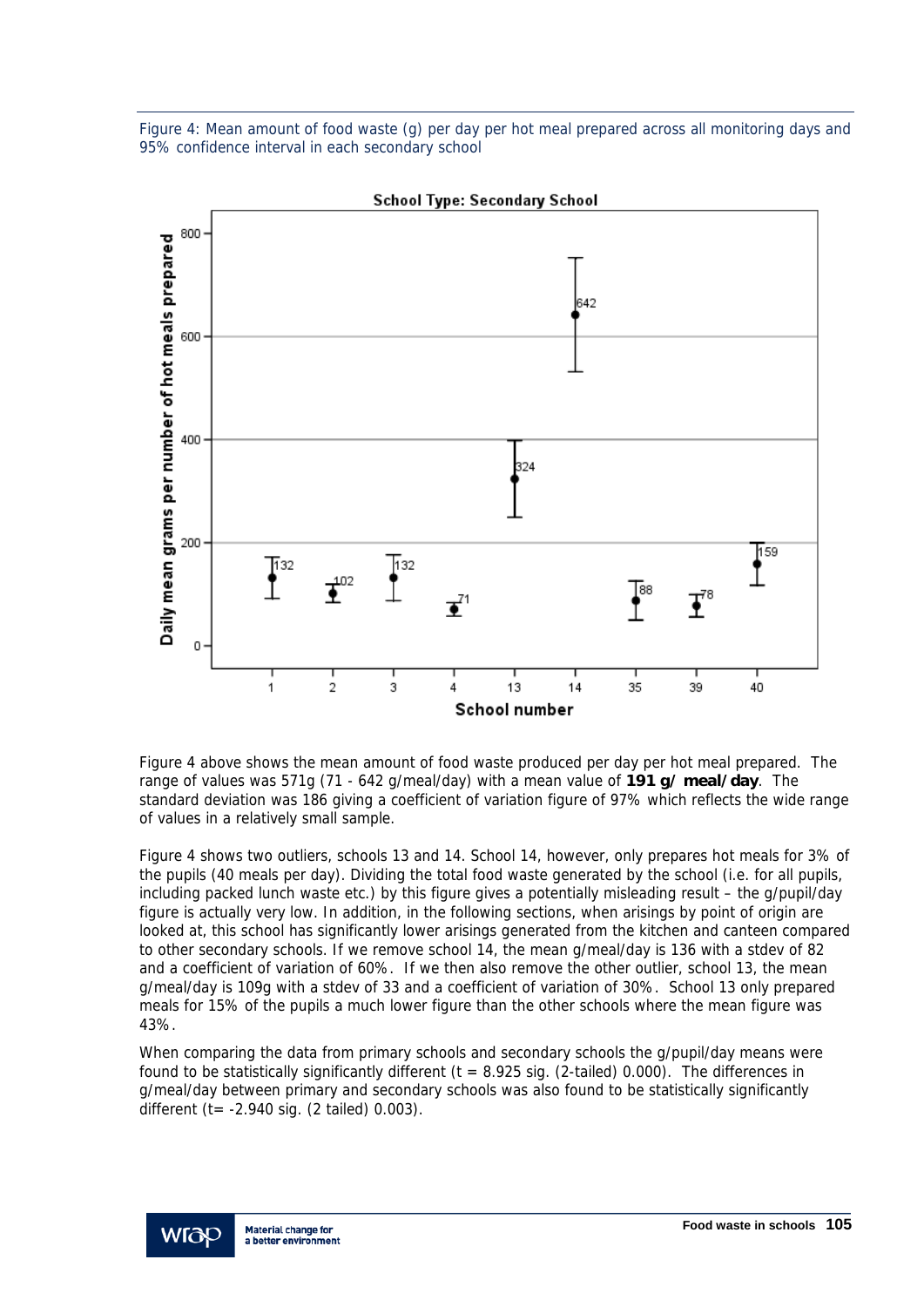## **Food waste composition for each school**

The following two figures (5 and 6) show the composition of the total weight of food waste sorted for each school split by primary and secondary.





The figure above shows that the composition of the waste sorted at the individual school level varied, however the figure shows that the major food waste categories, in most cases were, fruit, vegetables and mixed food (non sandwich). The composition of primary school 20 is conspicuous due to the fact that fruit and drinks made up the majority of the waste. This was one of the schools that had no hot school meal provision, so all children at this school brought packed lunches or had them provided by the school if they were eligible to free school meals. The study was done in October when the apple tree in the playing field was dropping fruit so this might be inflating the fruit figure at this school as well.

Source: Chart created by Resource Futures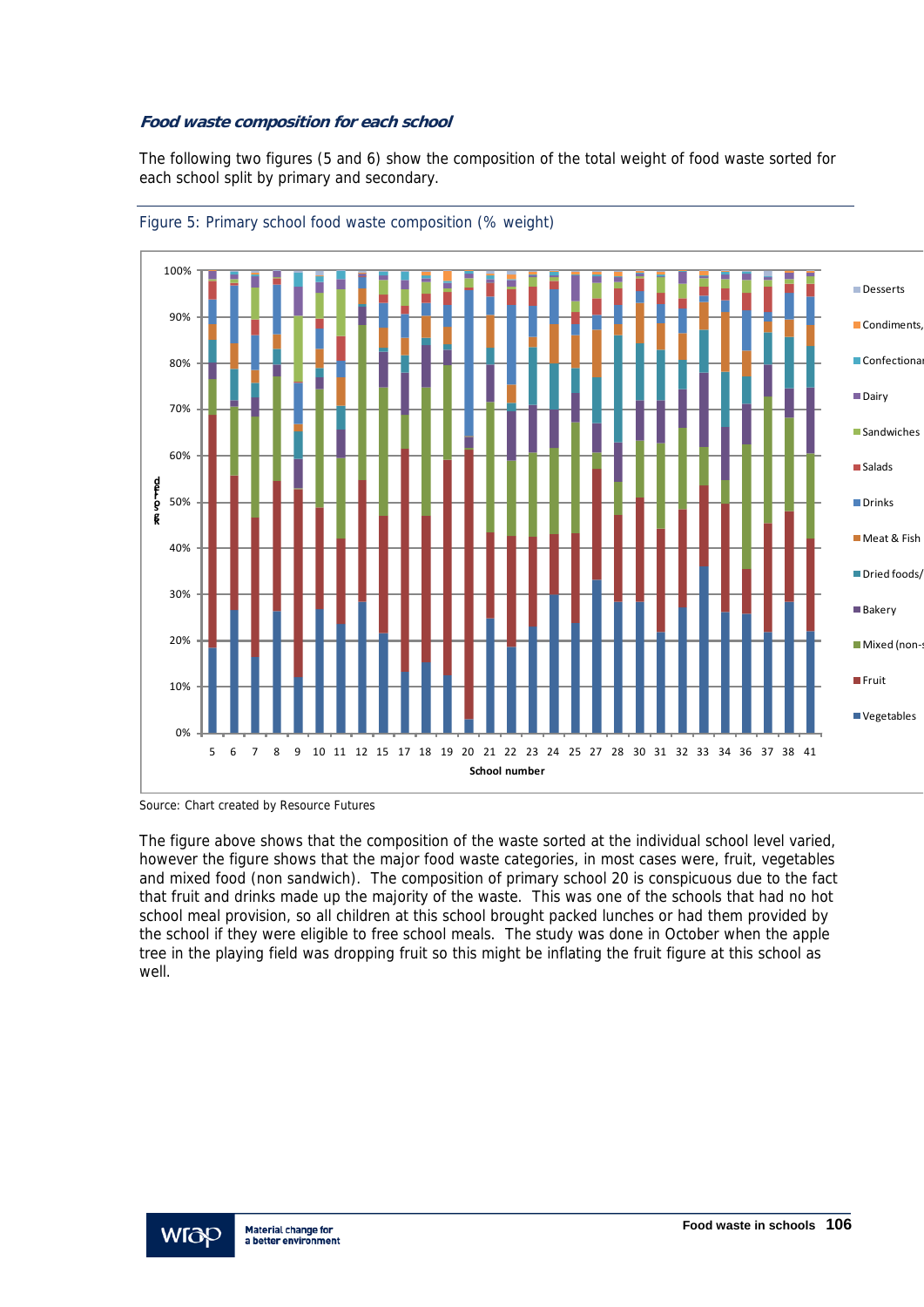

Figure 6: Secondary school food waste composition (% weight)

Source: Chart created by Resource Futures

For secondary schools food waste the major categories at the individual school level were fruit, vegetable and mixed (non sandwich).

## **Food waste avoidability for each school**

The two figures (7 and 8) below present the categorisation of potential to 'avoid' waste data for each school type. As we would expect based on the mean data presented in Figure 9 in the main report, the individual school figures below confirm the fact that the majority of food waste in each school was classified as avoidable. It is noted that the proportion of avoidable food waste does vary by school, indicating that some schools are discarding less avoidable food waste than others.

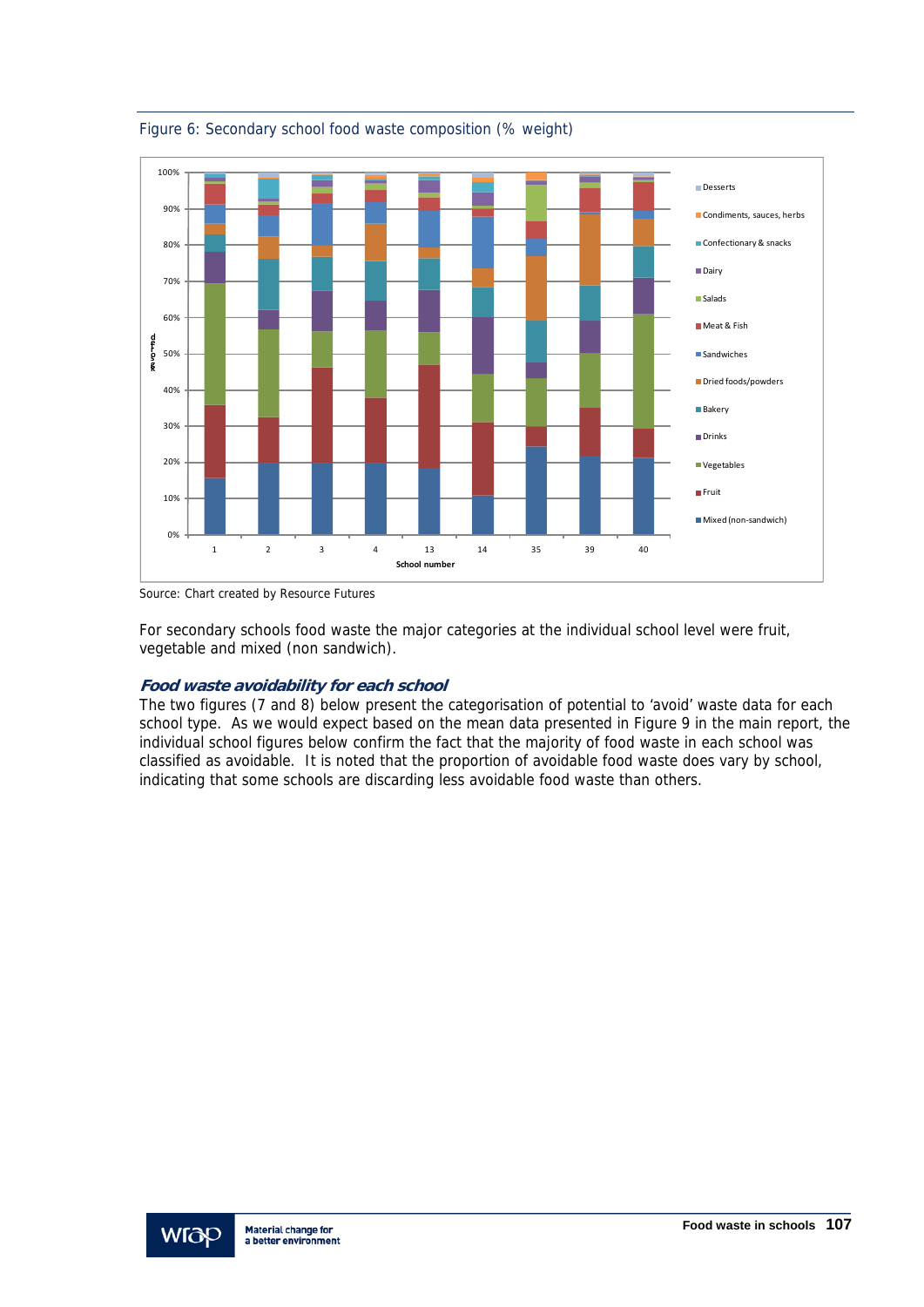



Source: Chart created by Resource Futures





Source: Chart created by Resource Futures

## **Food waste by point of origin for each school**

The following two figures (9 and 10) present the proportion of food waste that was generated in each area of the school at the individual school level.

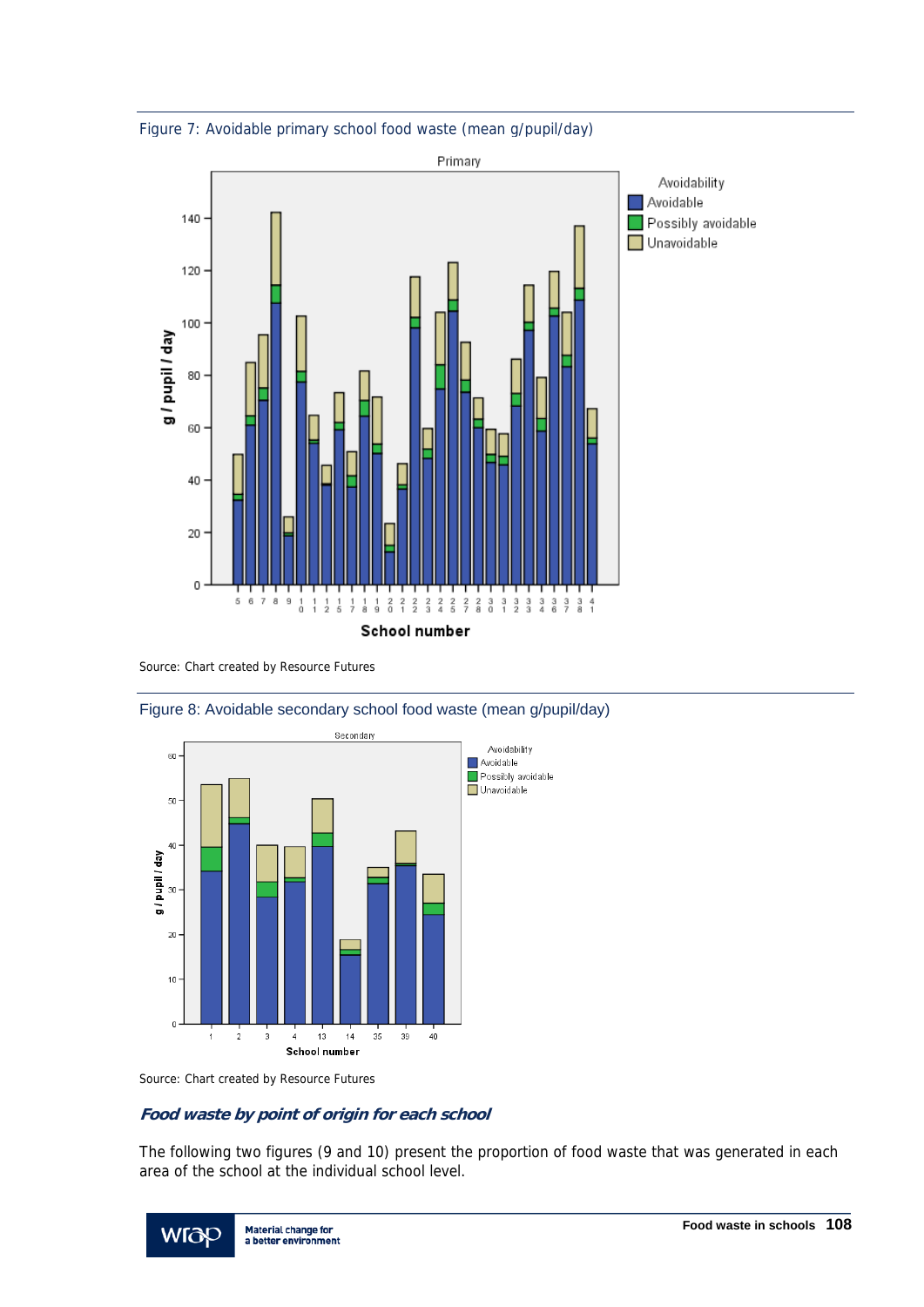







Figure 10: Secondary school food waste by area in school (% weight)

Source: Chart created by Resource Futures

As we would expect to see at the individual school level, figures 9 and 10 above show that the majority of food waste is generated in the kitchen and canteen areas of the school. Classrooms and playgrounds account for varying amounts of waste by individual school in primary and secondary schools.

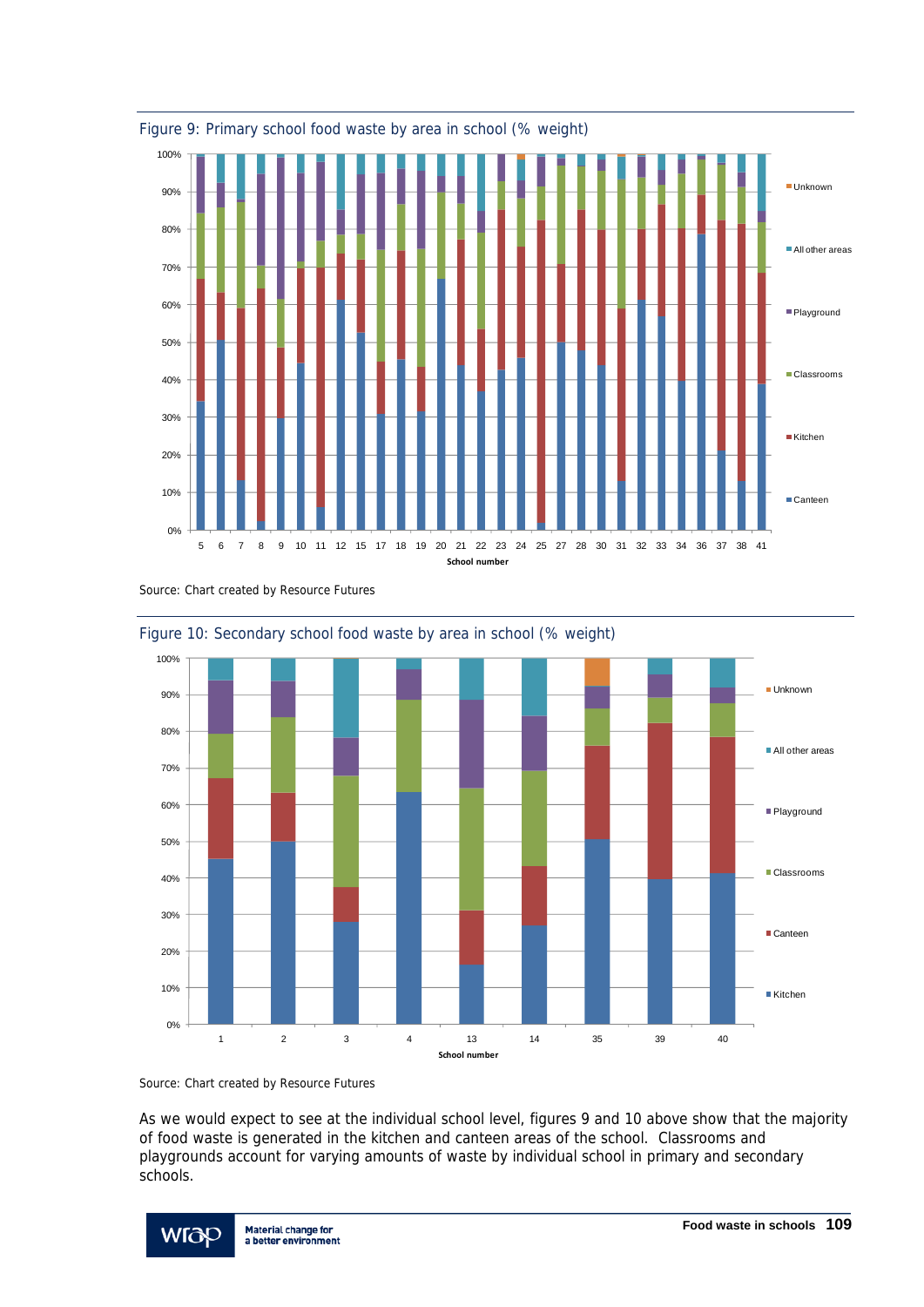# Appendix 5: Delegates to the stakeholder day

| Organisation                                              |                                        |  |  |  |
|-----------------------------------------------------------|----------------------------------------|--|--|--|
| Food for Life Partnership                                 | Chartwells                             |  |  |  |
| <b>Schools Food Trust</b>                                 | Islington Catering Contracts Manager   |  |  |  |
| Local Authority Catering Association (LACA)               | Groundwork UK                          |  |  |  |
| Croyden Council Catering (&LACA)                          | <b>Global Action Plan</b>              |  |  |  |
| Surrey Commercial Services (&LACA)                        | <b>B&amp;NES Council</b>               |  |  |  |
| London Metropolitan University                            | <b>B&amp;NES Catering Service Team</b> |  |  |  |
| Wastewatch                                                | The Learning Trust, Hackney            |  |  |  |
| <b>DCSF</b>                                               | NUT                                    |  |  |  |
| London Borough of Islington Council                       | Randal Cremer School                   |  |  |  |
| Bath and North Fast Somerset Council                      | Caterlink                              |  |  |  |
| Hackney Council                                           | Sustainable Development Commission     |  |  |  |
| Defra                                                     | Keep Britain Tidy (eco-schools)        |  |  |  |
| The National Association of School Business<br>Management | Defra - Sustainable Food Procurement   |  |  |  |
| <b>Suffolk County Council</b>                             |                                        |  |  |  |
| Good Food Training for London                             |                                        |  |  |  |

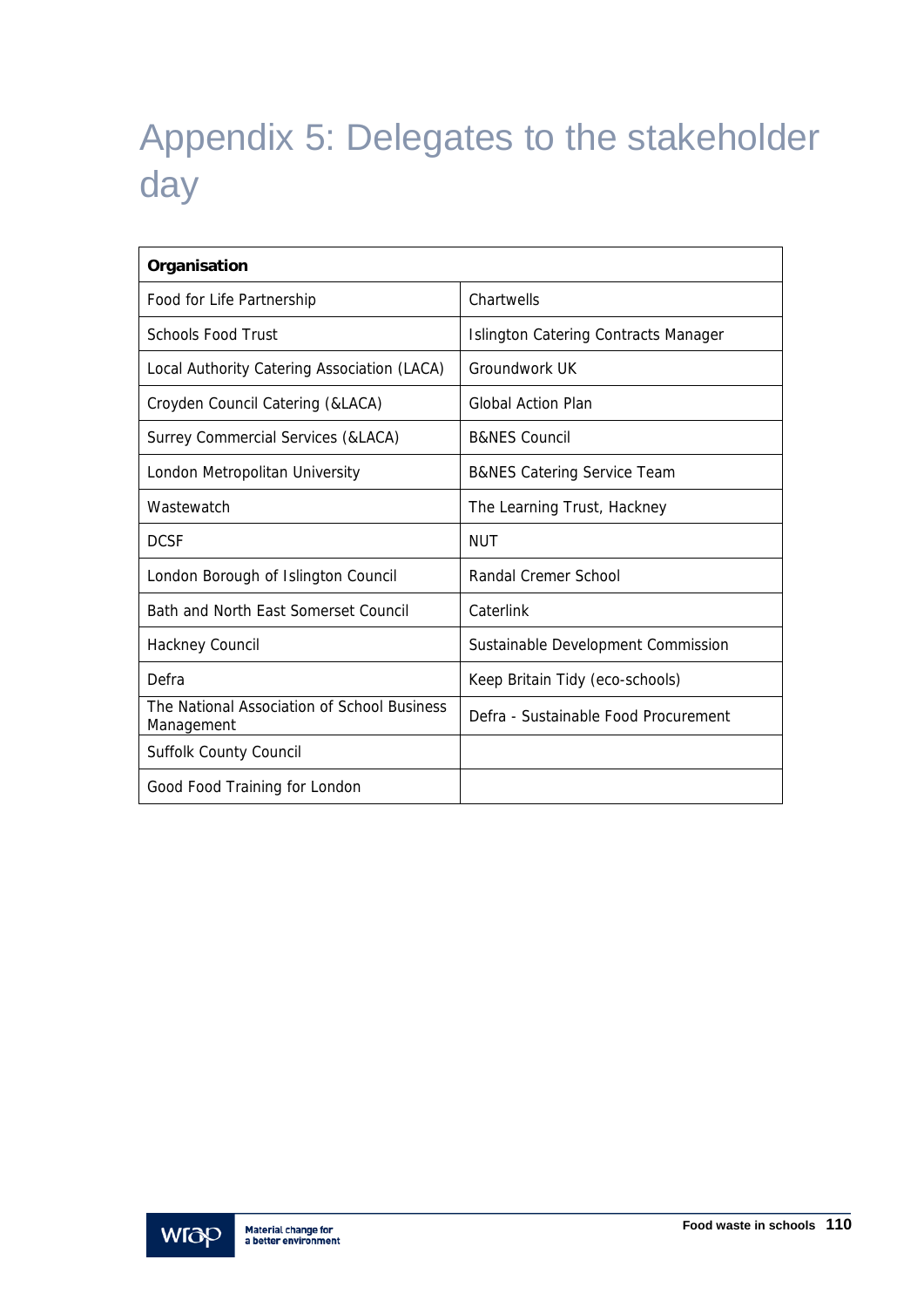# Appendix 6: An investigation of the opportunities and barriers to re using left over food in school – telephone interviews undertaken

### **School Caterers**

| Local authority         | Type of catering | Type of school |  |
|-------------------------|------------------|----------------|--|
| E Riding                | Contract caterer | Secondary      |  |
| E Riding                | Contract caterer | Secondary      |  |
| Islington               | Local authority  | Primary        |  |
| Islington               | Contract caterer | Secondary      |  |
| <b>Bath NE Somerset</b> | Local authority  | Primary        |  |
| <b>Bath NE Somerset</b> | Local authority  | Primary        |  |
| Hackney                 | Local authority  | Primary        |  |
| Hackney                 | Direct catered   | Primary        |  |
| Enfield                 | Local authority  | Primary        |  |
| Enfield                 | Local authority  | Secondary      |  |
| <b>Bristol</b>          | Contract caterer | Secondary      |  |
| <b>Bristol</b>          | Contract caterer | Primary        |  |
| Cumbria                 | Direct catered   | Secondary      |  |
| Cumbria                 | Direct catered   | Primary        |  |

### **Catering commissioners and Catering Providers**

| Local authority         | Type of service                       |  |  |  |
|-------------------------|---------------------------------------|--|--|--|
| Durham                  | Centrally procured private contractor |  |  |  |
| Enfield                 | Local authority catering              |  |  |  |
| Enfield                 | Local authority catering              |  |  |  |
| Islington               | Centrally procured private contractor |  |  |  |
| Islington               | Contract caterer                      |  |  |  |
| Hackney                 | Local authority catering              |  |  |  |
| Hertfordshire           | Local authority catering              |  |  |  |
| Birmingham              | Local authority catering              |  |  |  |
| Tameside                | Local authority catering              |  |  |  |
| <b>Bath NE Somerset</b> | Local authority catering              |  |  |  |
| Torbay                  | Centrally procured private contractor |  |  |  |
| Torbay                  | Contract caterer                      |  |  |  |

### **Other Agencies**

| Local authority         | Role              |  |
|-------------------------|-------------------|--|
| <b>Bath NE Somerset</b> | <b>FHO</b>        |  |
| Tameside                | FHO               |  |
| Tameside                | Trading standards |  |
| <b>Fnfield</b>          | Recycling team    |  |

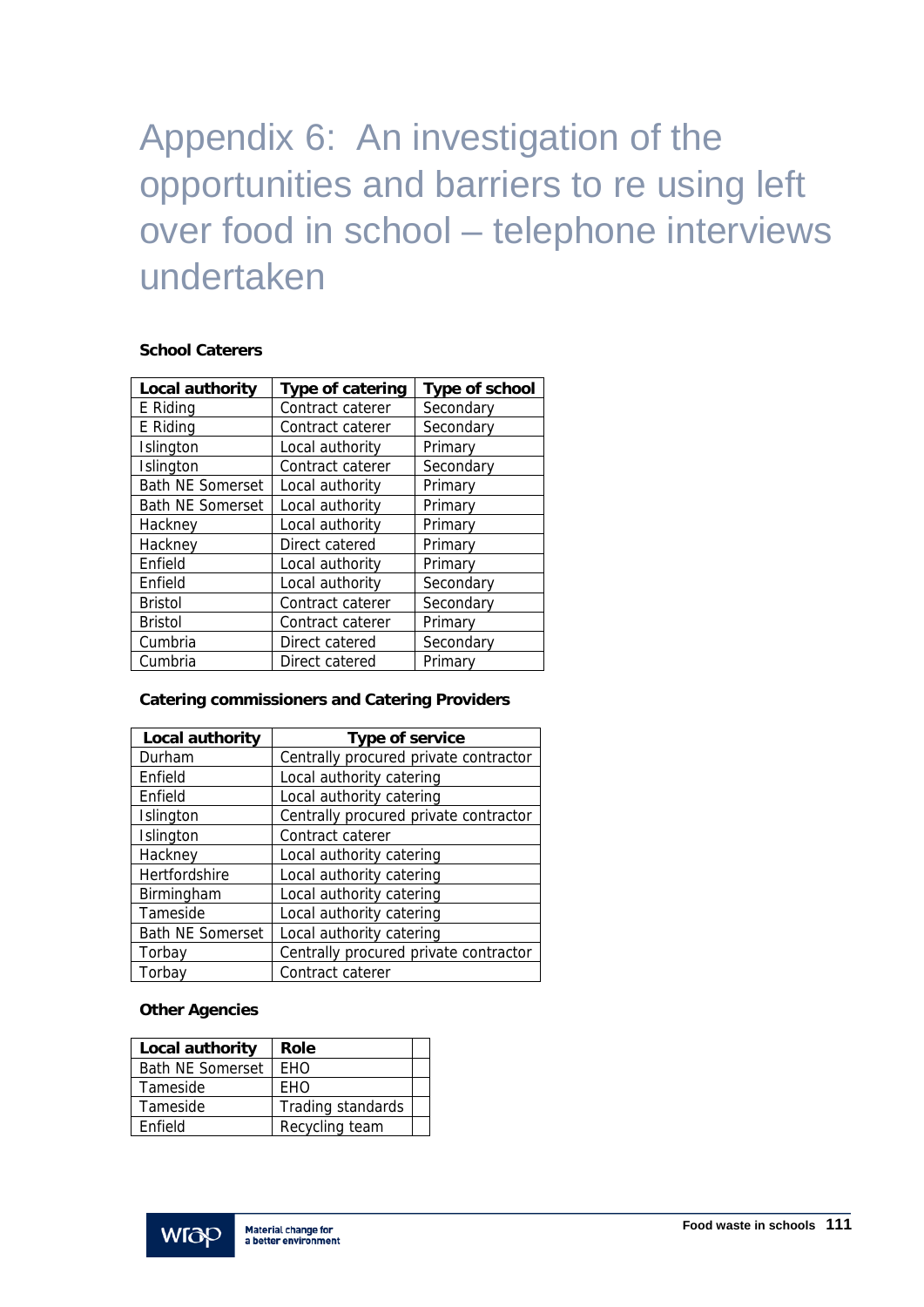# Appendix 7: interventions: summary of data received

| Table 11: Summary of data returned from each school |         |           |         |                                                        |         |           |         |           |
|-----------------------------------------------------|---------|-----------|---------|--------------------------------------------------------|---------|-----------|---------|-----------|
|                                                     | Canteen |           | Kitchen |                                                        |         |           |         |           |
| School                                              | Composi | Interven  | Change  | Trend                                                  | Composi | Intervent | Change  | Trend     |
| code                                                | tional  | tion      |         | during                                                 | tional  | ion       |         | during    |
|                                                     | g/pupil | period    |         | intervent                                              | g/pupil | period    |         | intervent |
|                                                     | /day    | (first 3) |         | ion                                                    | /day    | (first 3  |         | ion       |
|                                                     |         | weeks)    |         |                                                        |         | weeks)    |         |           |
|                                                     |         | g/pupil   |         |                                                        |         | g/pupil   |         |           |
|                                                     |         | /day      |         |                                                        |         | /day      |         |           |
|                                                     |         |           |         | Improving familiarity and appreciation of school meals |         |           |         |           |
| School 28                                           | 84.21   | 55.32     | $-34%$  |                                                        | 66.16   | 35.30     | $-47%$  |           |
| School 11                                           | no data |           |         |                                                        | no data |           |         |           |
| School 42                                           | no data |           |         | increase                                               | no data |           |         | decrease  |
| School 13                                           | 18.63   | 33.26     | $+79%$  |                                                        | 20.09   | 63.57     | $+216%$ |           |
|                                                     |         |           |         | Improving the dining experience                        |         |           |         |           |
| School 4                                            | no data |           |         |                                                        | no data |           |         |           |
| School 23                                           | 49.38   | 73.86     | $+50%$  | decrease                                               | 49.05   | 25.81     | $-47%$  | decrease  |
|                                                     |         |           |         | Just weighing                                          |         |           |         |           |
| School 1                                            | 21.14   | 25.40     | $+20%$  |                                                        | 43.31   | 23.53     | $-46%$  |           |
| School 5                                            | 35.63   | 48.80     | $+37%$  |                                                        | 33.90   | 29.48     | $-13%$  |           |
| School 2                                            | 24.12   | 66.72     | $+177%$ |                                                        | 90.52   | 92.16     | $+2%$   |           |
| Meals cooked to order                               |         |           |         |                                                        |         |           |         |           |
| School 34                                           | 65.38   | 36.68     | $-44%$  | decrease                                               | 67.08   | 29.60     | $-56%$  | decrease  |
| School 12                                           | 34.26   | 103.66    | $+203%$ |                                                        | 6.86    | 27.43     | $+300%$ |           |
| School 43                                           | no data |           |         |                                                        | no data |           |         |           |
| School 10                                           | 168.93  | 122.73    | $-27%$  |                                                        | 96.04   | 75.14     | $-22%$  |           |
| School 44                                           | no data |           |         |                                                        | no data |           |         |           |
| School 30                                           | 42.12   | 55.14     | $+31%$  | decrease                                               | 34.56   | no data   |         |           |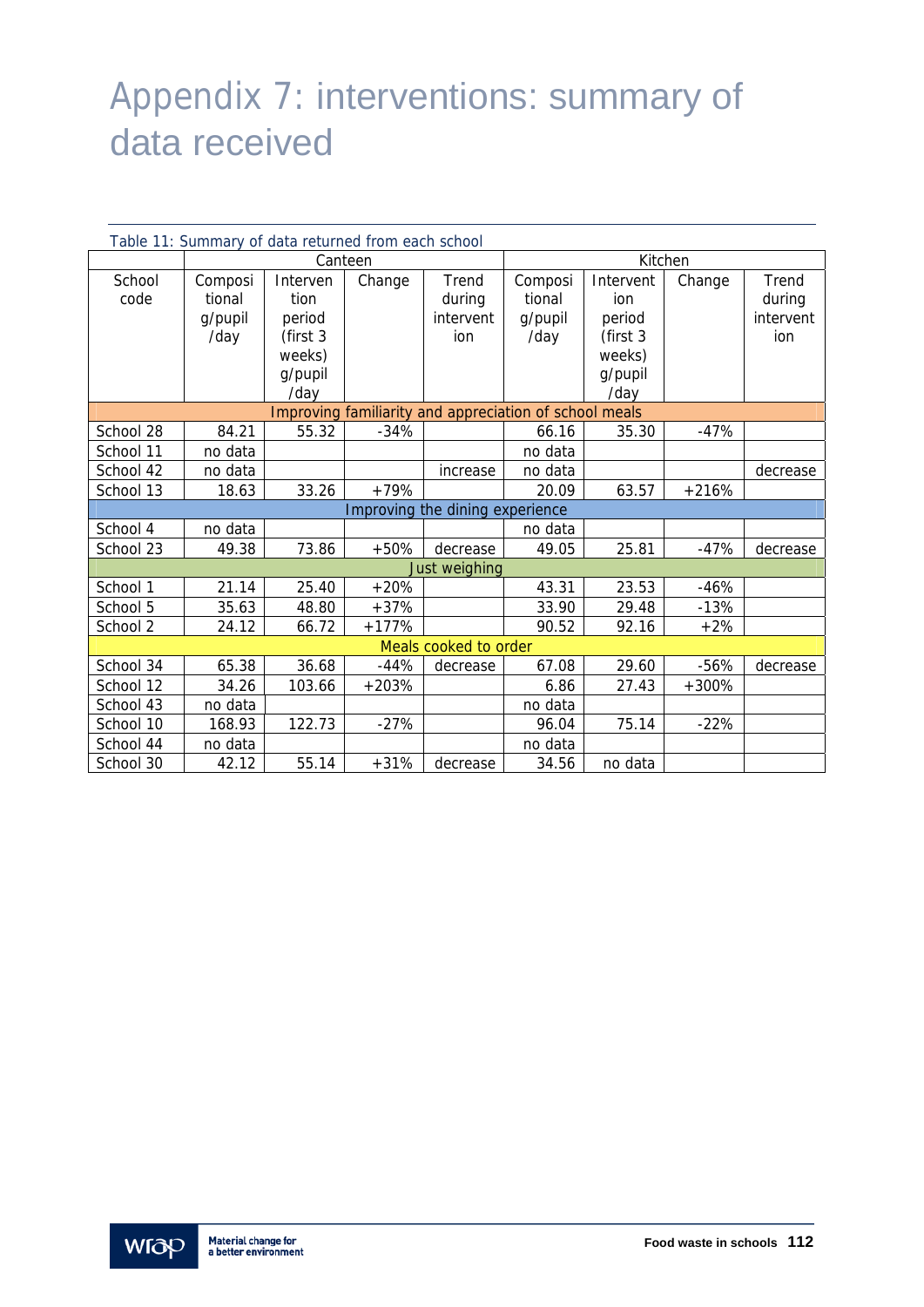## Appendix 8: Intervention specific case studies

#### Meals Cooked to Order Intervention

This intervention has the potential to reduce waste in the kitchen as the cooks know in advance how much of each dish to prepare and so un-served food would be reduced, and also has the potential to reduce waste in the canteen as the children are more likely to be eating their choice of meal. One may expect to see a step change, and also a gradual change during the intervention as pupils get more used to interpreting the menus to select their preferred option, and the cooks increase in confidence and cut down on 'insurance' portions.

In this intervention group, three schools out of six had changes in their food waste arisings during the intervention. Where the location of the changed arisings was discernable, this was seen to be a decrease in canteen waste.

#### **School 34 - Primary**

School 34 used the wrist bands to enable pre-ordering of meals.

Only 4 weeks of weight data were provided by this school, which make trends less easy to discern. However it would appear that canteen waste was following a downward trend, and decreased from 41 to 32 g/pupil/day (20%). From this data it is not possible to see the point at which the arisings level off once implementation of the intervention is complete.

Kitchen waste did not change so much, and the  $R^2$  value of the trend line is on the border of being considered valid (by the criterion of analysis used here).

Un-served food at this school is served as seconds, so kitchen waste is from preparation only. This could therefore explain why the kitchen waste arisings are not as changed by this intervention at this school.



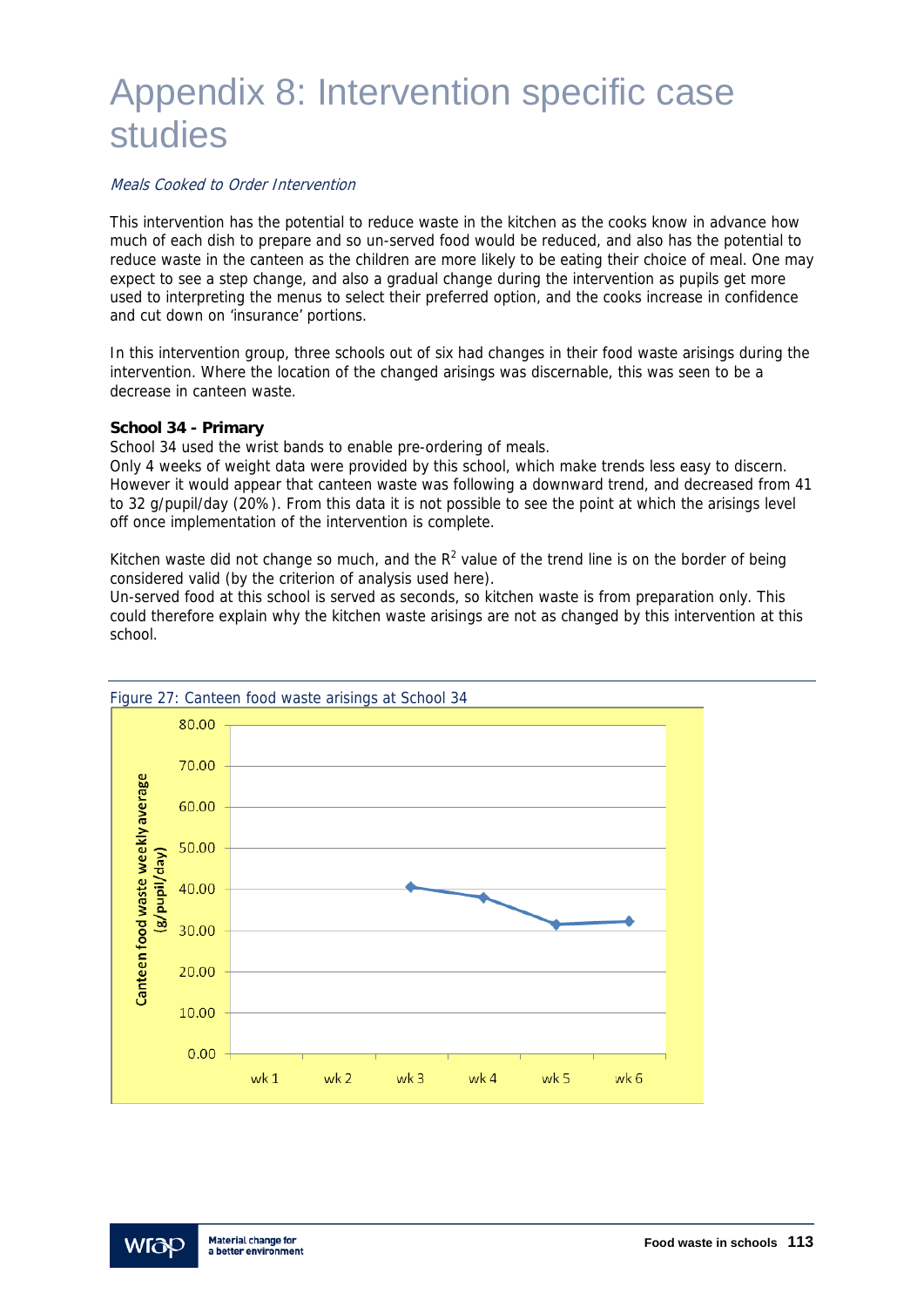

Five teachers from this school participated in the post-intervention attitudinal survey. Three of these thought they had unchanged levels of concern about food waste, and the other two had slightly increased levels of concern.

Prior to the launch of the intervention this school had no systems in place for pupils to order a school meal – in the other schools pupils were already indicating each morning / week whether they were having school dinners or packed lunches. As a result the school had ongoing problems keeping track of which children had eaten school meals and which parents to charge, and was often left covering the costs of meals for which parents did not pay. While this situation meant that the school had extra challenges when sorting out the logistics of the meal-ordering system, it also meant that the Business Manager was highly committed to implementing the system in order to save her team time and the school money.

#### **Learning points**

- Setting up the intervention takes time and commitment from a wide range of staff and involvement of pupils and parents
- The commitment of the school management was important

#### **School 43 - Primary**

School 43 used the wrist bands to enable pre-ordering of meals.

The waste arisings from this school appear to fall during the intervention period, from 72 g/pupil/day to 44 g/pupil/day, a fall of 38%. From this data it is not possible to see the point at which the arisings level off once implementation of the intervention is complete. This school did not provide separate data for kitchen and canteen waste, and weighed waste for 4 weeks of the intervention.

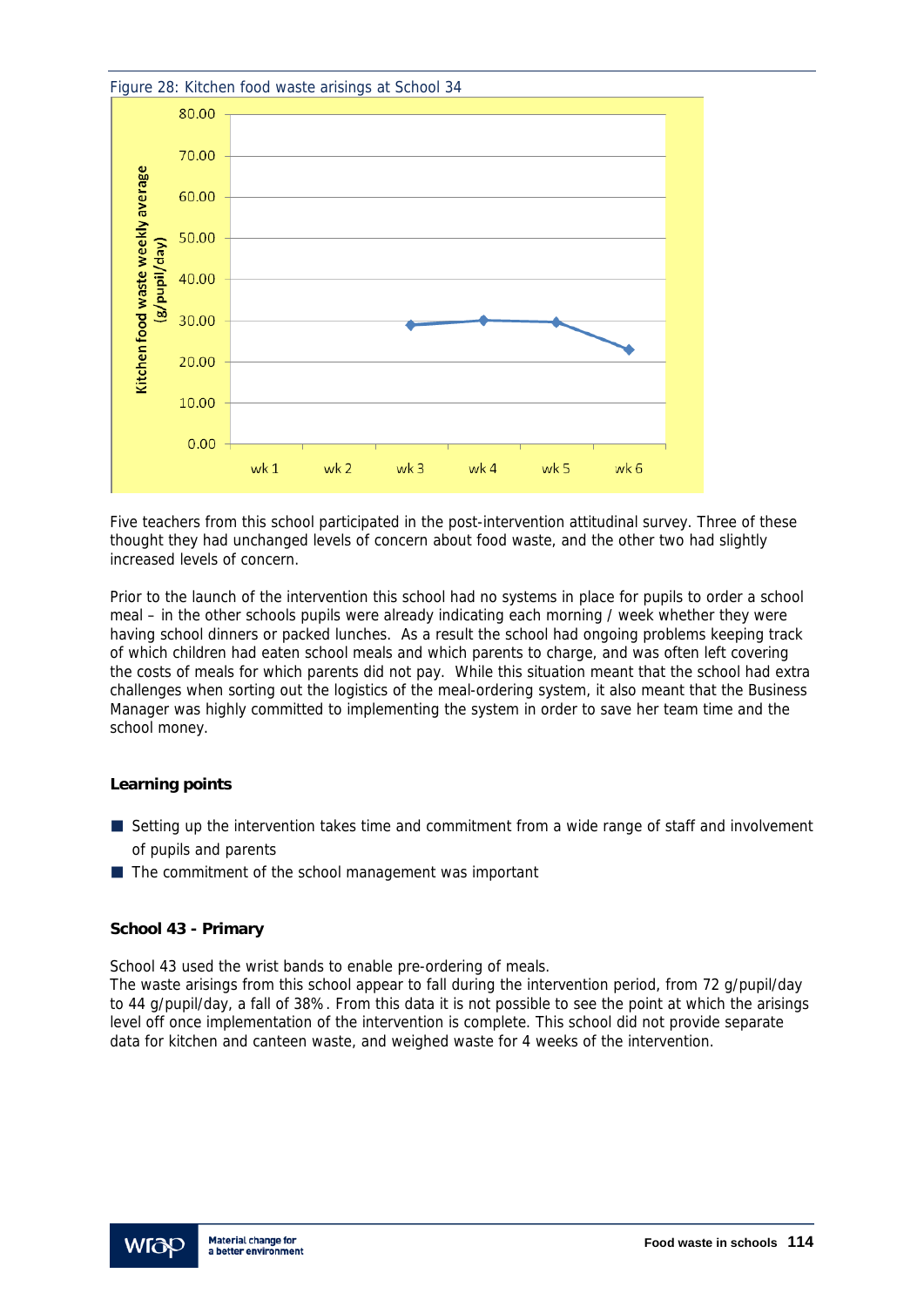

Although this school did not complete the attitudinal survey the feedback from the head has been very positive and 3 MMS staff completed the feedback form. The school received communications support.

The whole staff, led by the Head teacher, worked particularly hard on the pre-booking system for meals. Pupils were encouraged to order their meal choice in the morning and a lot of effort was put into ensuring that the layout and design of the menus were clear and that they were accessible to pupils. The catering staff also gave a day's advance warning on the 'roast dinner' day and pupils were encouraged to give an indication of whether they would be ordering a school dinner so that the cook could defrost an appropriate amount of meat overnight.

#### **Learning points**

- The leadership of the Head teacher in making sure that it was easy for pupils to use the system.
- $\blacksquare$  The active involvement of the MMS staff.

#### **School 30 - Primary**

School 30 used the wristbands to pre-order meal choices and in addition they also provided tasters for pupils and staff, and got feedback from pupils on school meals.

School 30 only provided weights of canteen waste arisings. Of the 4 weeks' data supplied, the canteen waste fell from 58 g/pupil/day to 46 g/pupil/day, a decrease of 20%. From this data it is not possible to see the point at which the arisings level off once implementation of the intervention is complete.

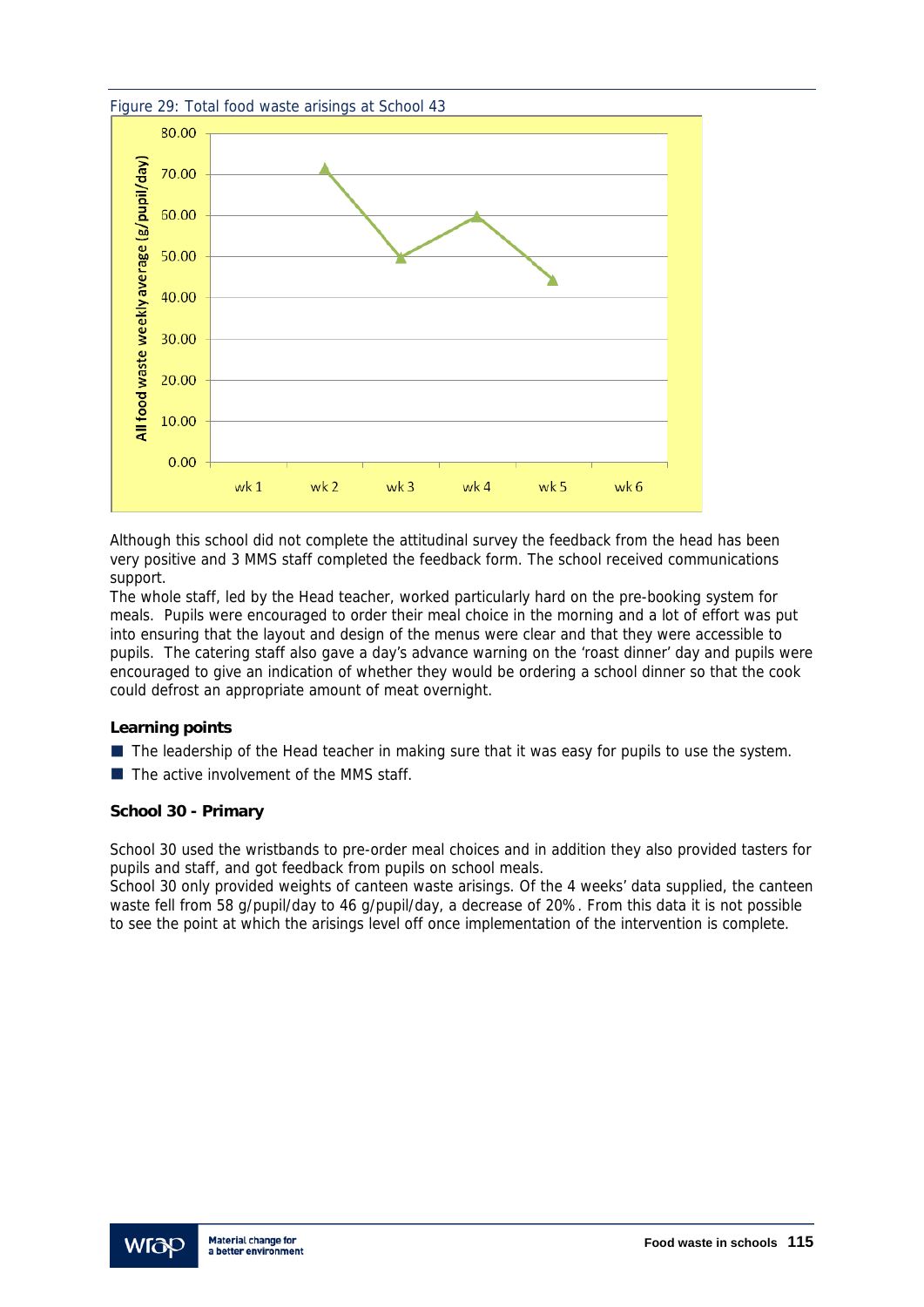

The deputy head-teacher at this school participated in the post-intervention survey. No comparison of the situation pre-intervention was possible, but they did say that their level of concern about food waste had increased a lot. The deputy head at this school did attend the stakeholders' day and has been very involved in the project at every stage. They are an example of the importance of support from the school management.

#### **Learning points**

- $\blacksquare$  The school combined the wristband system with providing tasters and pupils' feedback on menus.
- The deputy-teacher played an active roll in supporting the intervention and the project as a whole.

#### Improving Familiarity and Appreciation of Meals Intervention

#### **School 42 - Primary**

School 42 participated in almost all of the suggested ways to improve the familiarity and appreciation of school meals. The school gave out tasters for pupils and staff, rewarded pupils for trying new foods, obtained feedback on the meals from pupils, and shared recipes with and gave tasters to parents.

The school worked with their catering company to organise a day of tasters for staff and pupils to launch the new menu which was to be introduced after the intervention period. In planning the taster day the menu was shown to the School Council and pupils highlighted dishes which they thought sounded unappealing (Moroccan stew with apricots, home-made fish fingers and chocolate and beetroot cake.) On the taster day children and staff were invited in groups to taste small amounts of each of these dishes, after they had eaten their normal meal. The head teacher reports that children having both school meals and packed lunches responded with great enthusiasm, as did many staff who did not normally try school meals

At the suggestion of pupils, another 'taster' method was introduced on a regular basis. Food that was un-served at the end of the lunch period, which was previously served as seconds, was offered to pupils who normally have packed lunches (after they had eaten them\_, to see if they would be interested in having school meals. The head teacher describes this as a success, with very little food uneaten, so it is unlikely to have contributed to increased canteen arisings.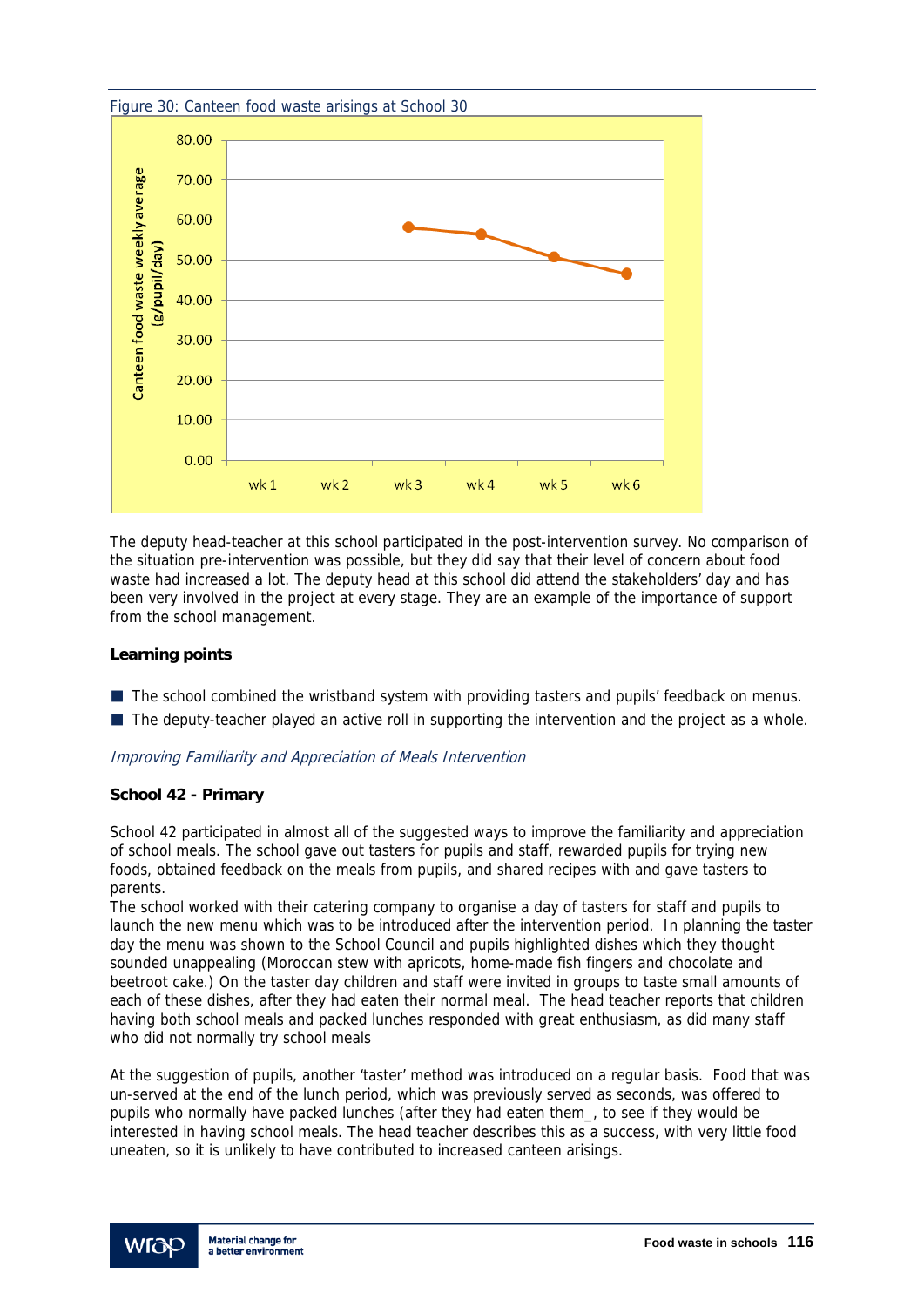Canteen waste appeared to increase during the intervention period, from 23 g/pupil/day to 49 g/pupil/day.

Kitchen waste however decreased, from 12 g/pupil/day to 0.4 g/pupil/day. This is very low indeed, and is from the final week of term for which there are data from 3 days only. The previous week's kitchen arisings were 3.3 g/pupil per day. This is a 73% reduction in arisings compared to the first week of the intervention. The data here does not show a levelling off, which means that the effects of the intervention were not fully felt by the time the weighing stopped.





School 42 participated in the post-intervention attitudinal survey only, so comparison to preintervention is not possible. Their perception of how their level of concern about food waste had changed was similar to all those who had participated in an intervention.

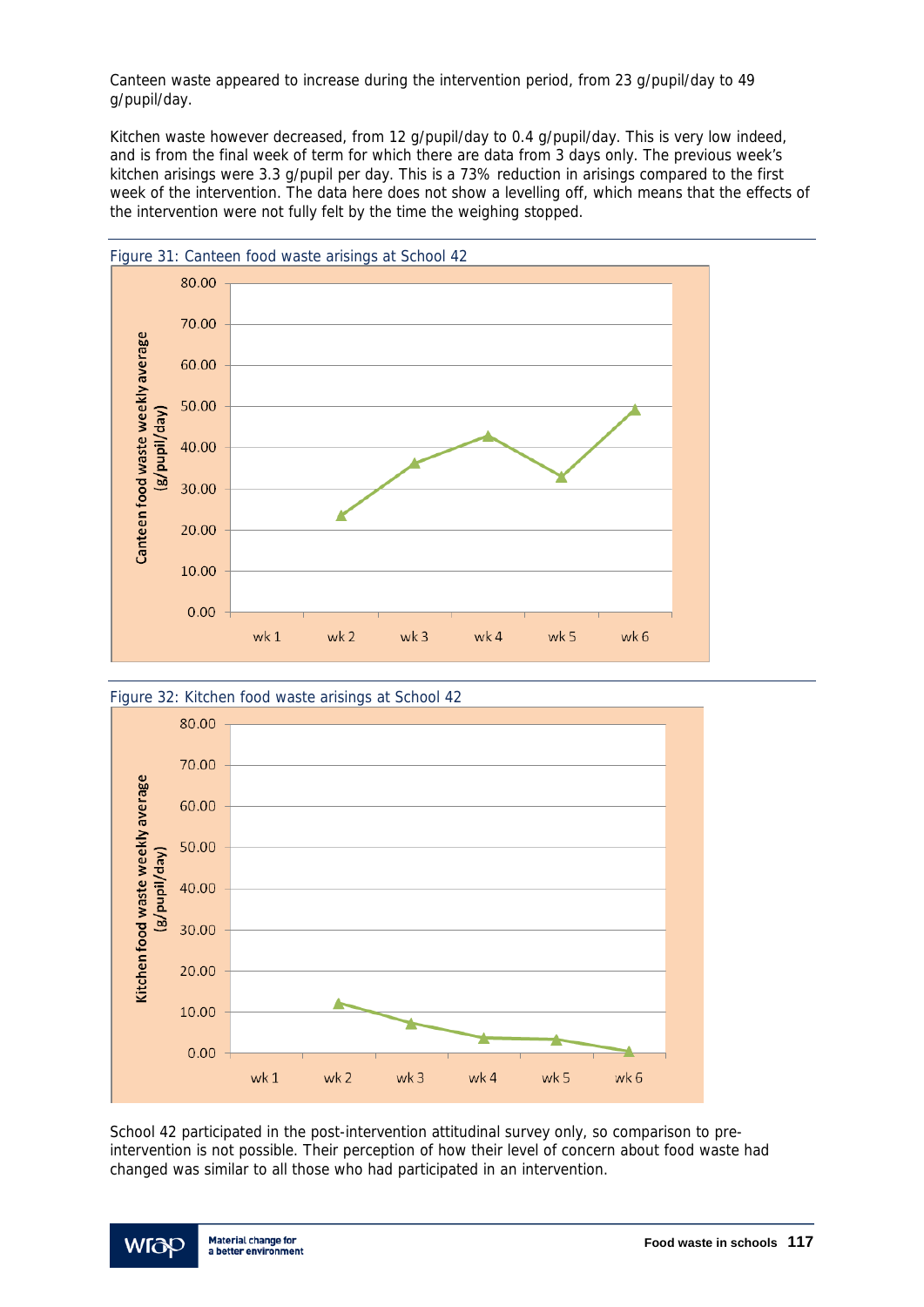The reason why the interventions may have had an effect on waste arisings at this school and not the others in this intervention group are:

- **This school did five of the six suggested activities, whereas the other schools did fewer.**
- The Head's feedback was very enthusiastic and probably explains why they undertook so many of the intervention activities.
- One of the other schools (School 13) did not really engage with the intervention, and just did one of the suggested activities and not in much depth. One of the other schools (School 28) had general food quality issues and the motivation of kitchen staff was low at this time.
- School 28 also did tasters, but they were of next term's menu.
- The final school doing this intervention (School 11) did two intervention activities, but also used wristbands to pre-order meals. Pre-ordering meals appears to have potential to decrease canteen arisings, whereas School 42 had increased canteen arisings. It may be that the combination of interventions had the effect of cancelling each other out in School 11.

#### **Learning points**

- $\blacksquare$  The need to combine a number of activities
- The importance of leadership from school management to ensure that all staff actively participate
- $\blacksquare$  The importance in involving pupils in the design of activities
- The importance of including staff in 'taster' sessions.

#### Improving the Dining Experience Intervention

#### **School 23 – Primary**

School 23 did work on shortening dining room queues, and also sought feedback from pupils and parents on the menus, as well as a broad range on lunchtime issues including the cutlery. This consultation was underway before the start of the official intervention period. Their main emphasis however was on improving the dining experience.

The school consulted with parents and children, and found that meals composed of meat and vegetables were not popular; pupils much preferred jacket potatoes and baguettes. During the trial period the cook therefore adjusted the proportions of the meal options she prepared. For example, with 265 pupils having school meals she used to cook about 7kg of meat (approx 140 portions); she now cooks 2.5kg (approx 50 portions). She is preparing a correspondingly higher number of baguettes and jacket potatoes, which produce less food waste during the preparation stage.

School 23 provided weights of canteen and kitchen waste during the intervention period, but also continued with the intervention changes that they'd implemented into the next term, and so continued to weigh food waste.

Canteen waste did not have an apparent direct trend during the main intervention period, but with the additional weighing period included, it can be seen that arisings decreased from 80 to 36 g/pupil/day, a fall of 55%. It seems that the decrease in waste arisings from the canteen was slowing through the weighing period.

Kitchen waste decreased from 34 g/pupil/day to 12 g/pupil/day a decrease of 65% during the main intervention period, and continued to fall in the next term to 10 g/pupil/day. It seems that the decrease in waste arisings from the kitchen was slowing around halfway through the weighing period, and may have levelled off.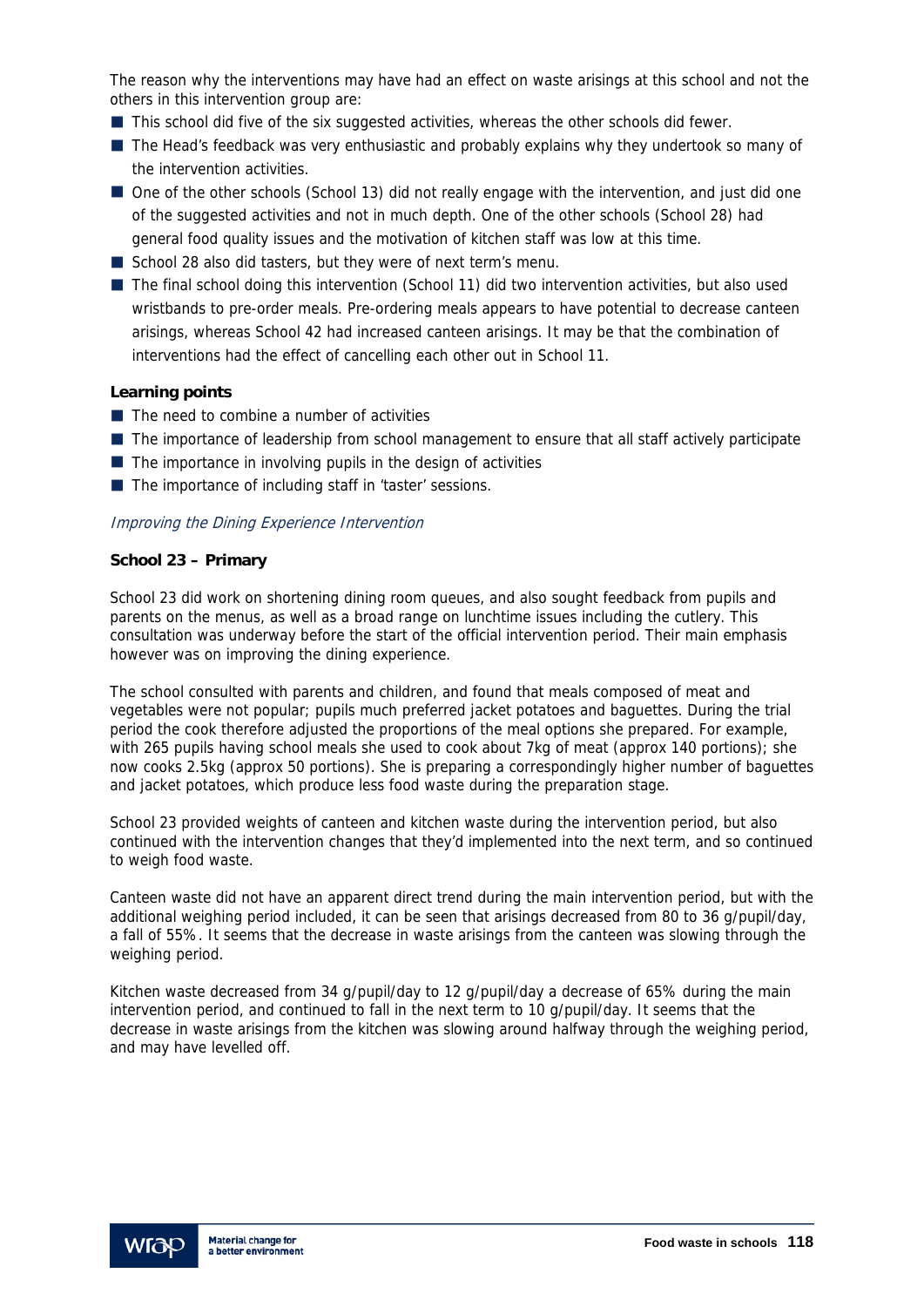





A range of staff from School 23 participated in the pre-intervention attitudinal survey, but not in the post-intervention survey, so no comparison has been possible.

School 23 is a primary, whereas the other school doing this type of intervention was a secondary. A smaller school with younger children could be an easier setting in which to implement changes. The consultation regarding menus has resulted in the kitchen preparing fewer hot dinners (meat, potatoes and vegetables), and more meals such as baguettes and jacket potatoes. Preparation of baguettes and jacket potatoes involves generating less food waste, and this could be the reason for the decline in kitchen waste.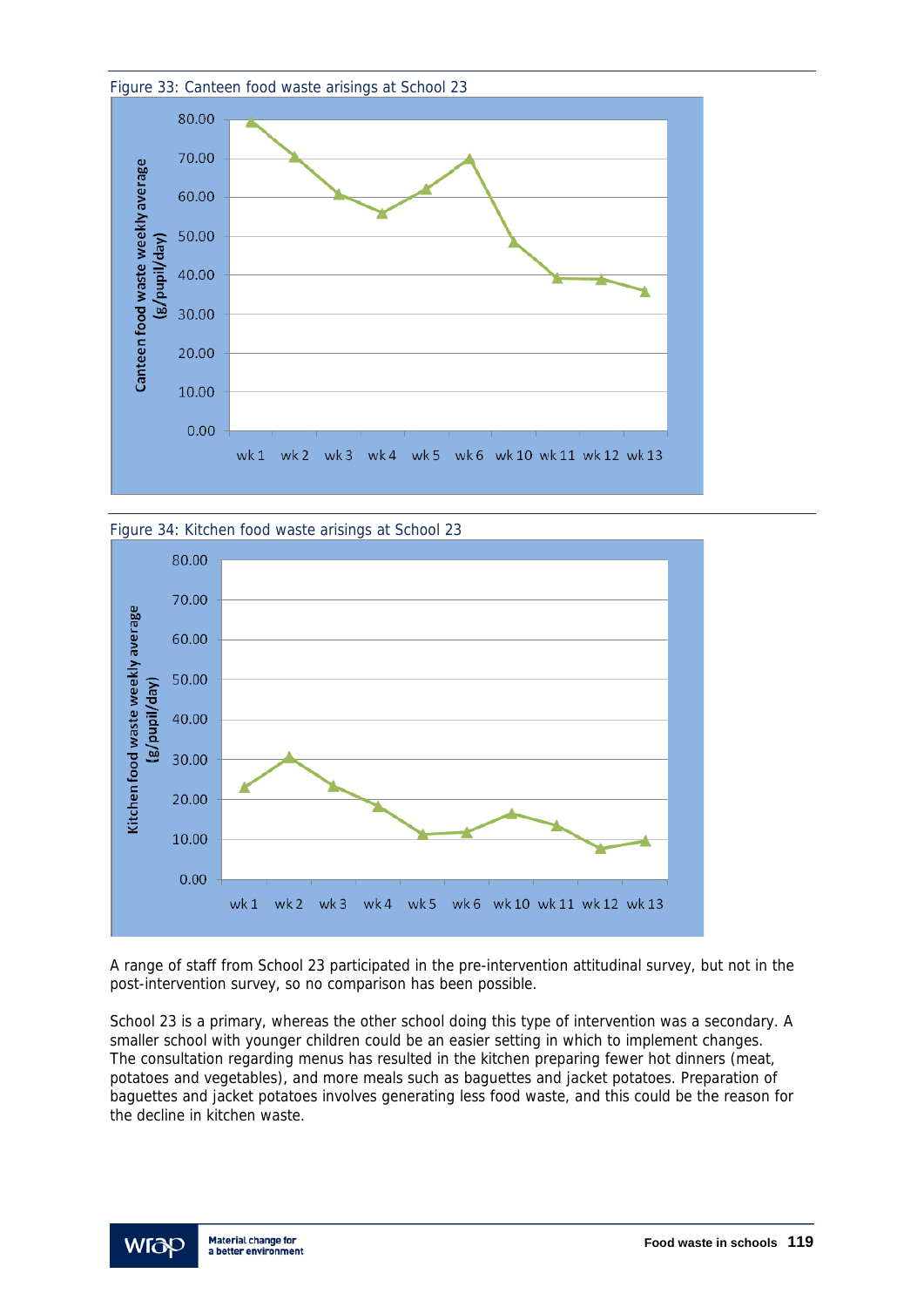Consultation around cutlery has revealed that the currently knives are not sharp enough to cut through meat and jacket potato skins. Jacket potato skins are consequently being thrown away, contributing to canteen waste. Replacement of the knives have been ordered, and when they are in use the school say they will continue to monitor the effects of waste arisings.

#### **Learning points**

Although the intervention was about improving the dining experience the major impact appears to have come from changes to the menu following feedback from pupils.